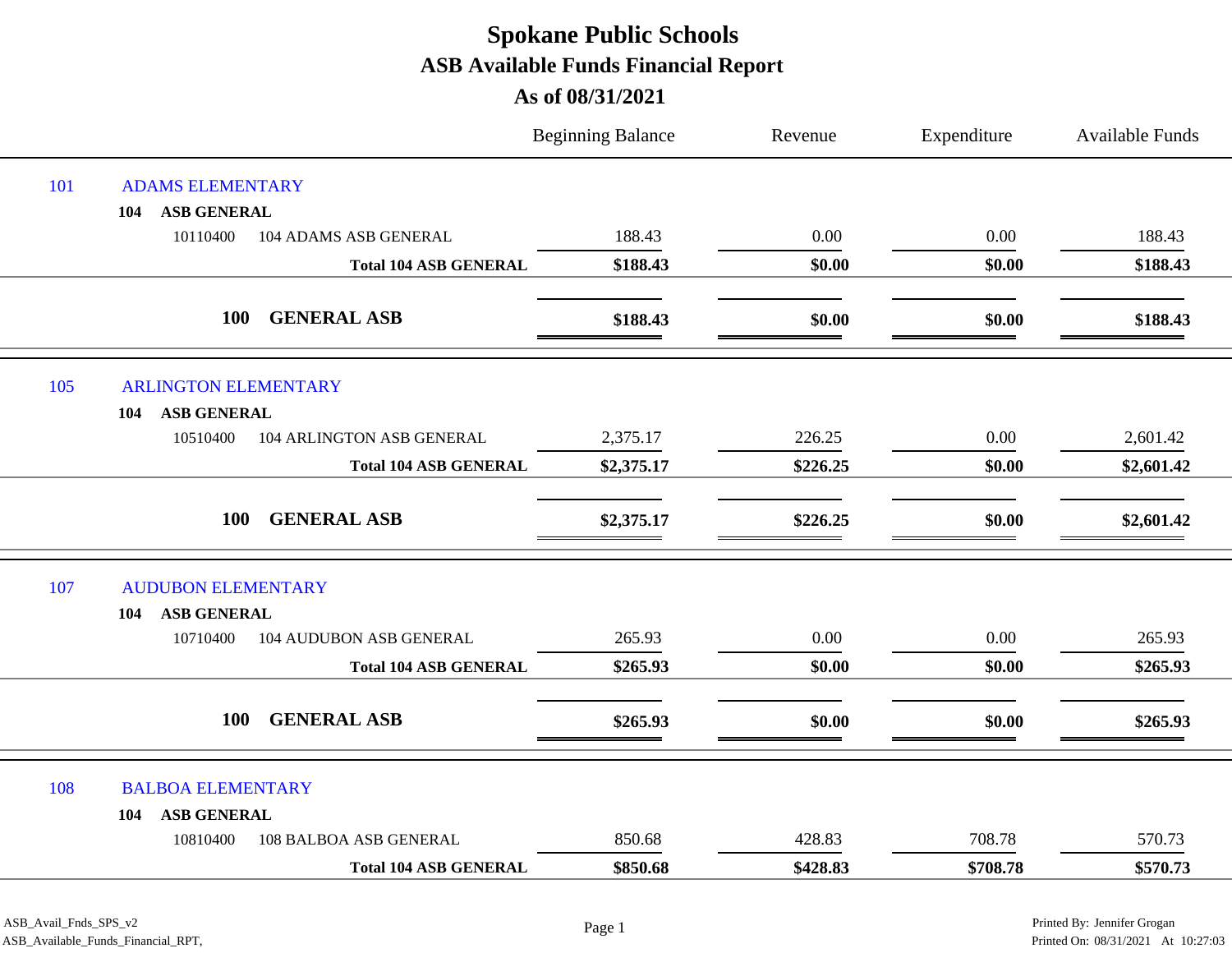|     |                                                                        | <b>Beginning Balance</b> | Revenue  | Expenditure | <b>Available Funds</b> |
|-----|------------------------------------------------------------------------|--------------------------|----------|-------------|------------------------|
|     | <b>GENERAL ASB</b><br><b>100</b>                                       | \$850.68                 | \$428.83 | \$708.78    | \$570.73               |
| 111 | <b>BEMISS ELEMENTARY</b>                                               |                          |          |             |                        |
|     | <b>ASB GENERAL</b><br>104                                              |                          |          |             |                        |
|     | 11110400<br><b>104 BEMISS ASB GENERAL</b>                              | 1,593.97                 | 25.60    | 792.80      | 826.77                 |
|     | <b>Total 104 ASB GENERAL</b>                                           | \$1,593.97               | \$25.60  | \$792.80    | \$826.77               |
|     | <b>GENERAL ASB</b><br><b>100</b>                                       | \$1,593.97               | \$25.60  | \$792.80    | \$826.77               |
| 113 | <b>BROWNE ELEMENTARY</b>                                               |                          |          |             |                        |
|     | <b>ASB GENERAL</b><br>104<br>11310400<br><b>104 BROWNE ASB GENERAL</b> | 2,498.28                 | 8.25     | 0.00        | 2,506.53               |
|     |                                                                        |                          |          |             |                        |
|     | <b>Total 104 ASB GENERAL</b>                                           | \$2,498.28               | \$8.25   | \$0.00      | \$2,506.53             |
|     | <b>GENERAL ASB</b><br><b>100</b>                                       | \$2,498.28               | \$8.25   | \$0.00      | \$2,506.53             |
| 121 | <b>COOPER ELEMENTARY</b>                                               |                          |          |             |                        |
|     | <b>ASB GENERAL</b><br>104                                              |                          |          |             |                        |
|     | 12110400<br>104 COOPER ASB GENERAL                                     | 2,220.04                 | 87.18    | 152.46      | 2,154.76               |
|     | <b>Total 104 ASB GENERAL</b>                                           | \$2,220.04               | \$87.18  | \$152.46    | \$2,154.76             |
|     | <b>GENERAL ASB</b><br><b>100</b>                                       | \$2,220.04               | \$87.18  | \$152.46    | \$2,154.76             |

#### 129 FINCH ELEMENTARY

**104 ASB GENERAL**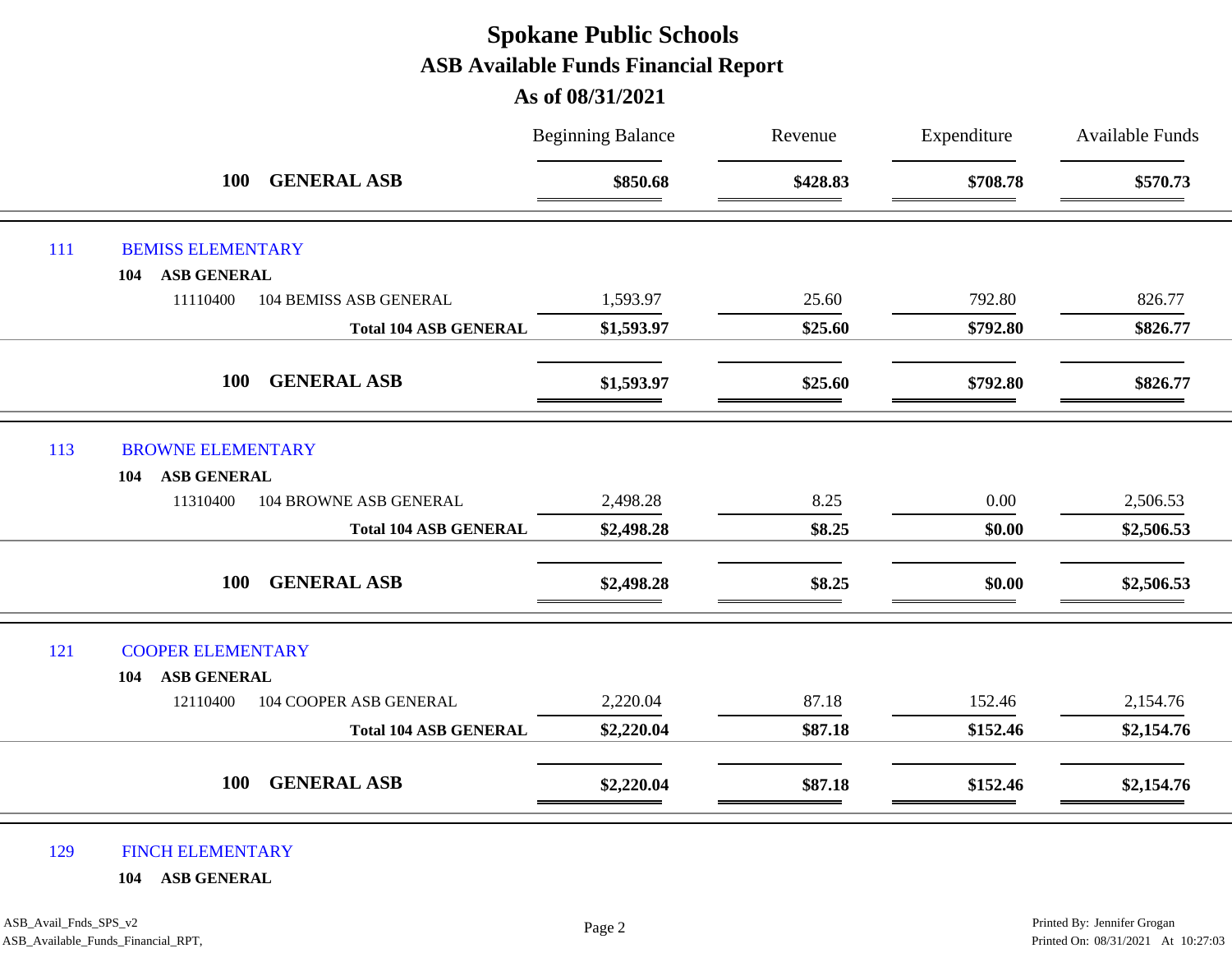|                                                                | <b>Beginning Balance</b> | Revenue    | Expenditure | <b>Available Funds</b> |
|----------------------------------------------------------------|--------------------------|------------|-------------|------------------------|
| 12910400<br>104 FINCH ASB GENERAL                              | 1,050.66                 | 3,519.20   | 2,310.61    | 2,259.25               |
| <b>Total 104 ASB GENERAL</b>                                   | \$1,050.66               | \$3,519.20 | \$2,310.61  | \$2,259.25             |
| <b>GENERAL ASB</b><br><b>100</b>                               | \$1,050.66               | \$3,519.20 | \$2,310.61  | \$2,259.25             |
| 131<br><b>FRANKLIN ELEMENTARY</b>                              |                          |            |             |                        |
| <b>ASB GENERAL</b><br>104                                      |                          |            |             |                        |
| 13110400<br>104 FRANKLIN ASB GENERAL                           | 6,099.27                 | 171.50     | 45.00       | 6,225.77               |
| <b>Total 104 ASB GENERAL</b>                                   | \$6,099.27               | \$171.50   | \$45.00     | \$6,225.77             |
| <b>GENERAL ASB</b><br><b>100</b>                               | \$6,099.27               | \$171.50   | \$45.00     | \$6,225.77             |
| 133<br><b>GARFIELD ELEMENTARY</b><br><b>ASB GENERAL</b><br>104 |                          |            |             |                        |
| 104 GARFIELD ASB GENERAL<br>13310400                           | 712.08                   | 0.00       | 0.00        | 712.08                 |
| <b>Total 104 ASB GENERAL</b>                                   | \$712.08                 | \$0.00     | \$0.00      | \$712.08               |
| <b>100</b><br><b>GENERAL ASB</b>                               | \$712.08                 | \$0.00     | \$0.00      | \$712.08               |
| 137<br><b>GRANT ELEMENTARY</b><br><b>ASB GENERAL</b><br>104    |                          |            |             |                        |
| 104 GRANT ASB GENERAL<br>13710400                              | 4,058.17                 | 56.00      | 163.46      | 3,950.71               |
| <b>Total 104 ASB GENERAL</b>                                   | \$4,058.17               | \$56.00    | \$163.46    | \$3,950.71             |
| <b>GENERAL ASB</b><br><b>100</b>                               | \$4,058.17               | \$56.00    | \$163.46    | \$3,950.71             |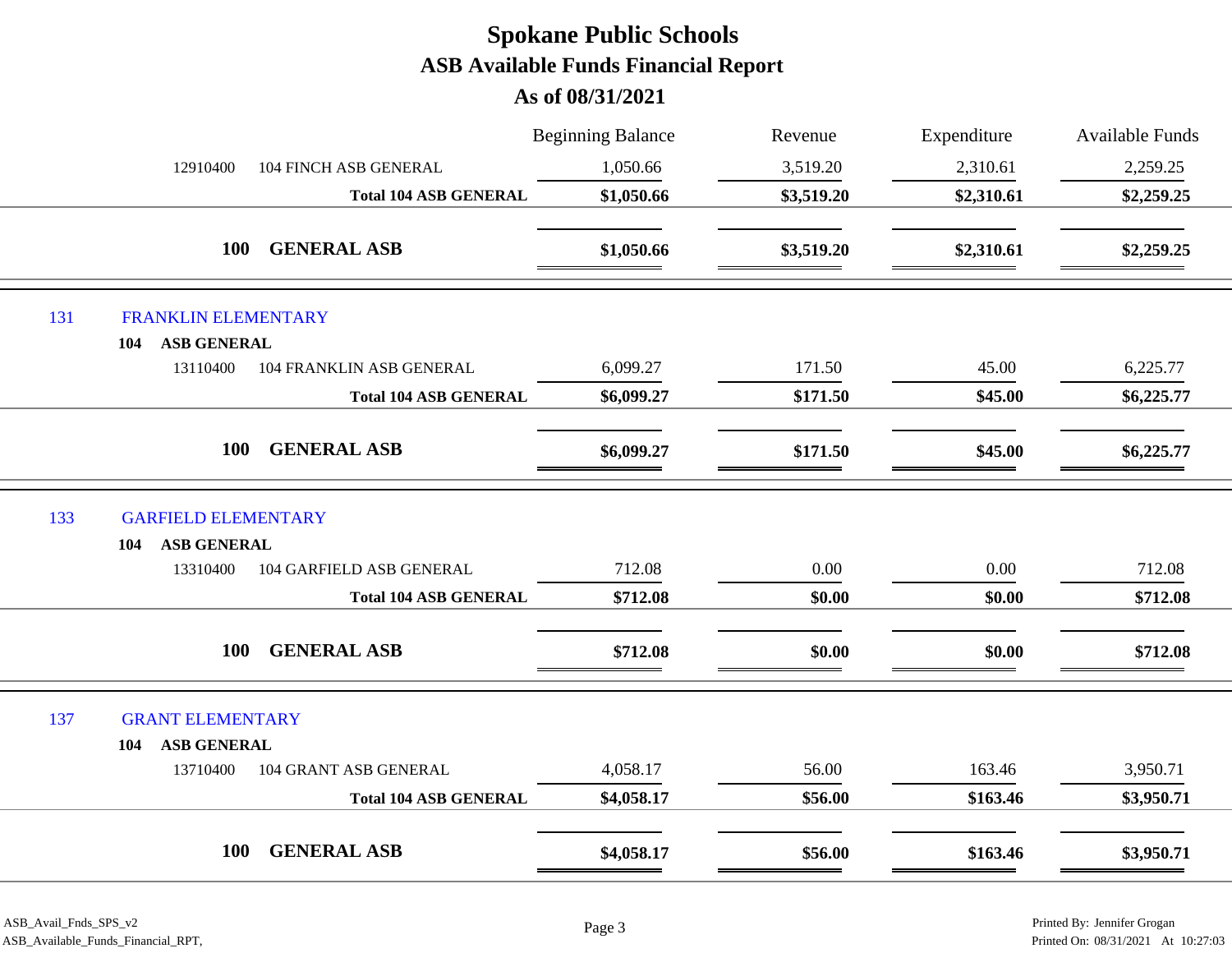| 139<br><b>HAMBLEN ELEMENTARY</b><br><b>ASB GENERAL</b><br>104<br>696.13<br>0.00<br>0.00<br>696.13<br>13910400<br>139 HAMBLEN ASB GENERAL<br>\$696.13<br>\$0.00<br>\$0.00<br><b>Total 104 ASB GENERAL</b><br><b>GENERAL ASB</b><br><b>100</b><br>\$696.13<br>\$0.00<br>\$0.00<br>145<br><b>HOLMES ELEMENTARY</b><br><b>ASB GENERAL</b><br>104<br><b>145 HOLMES ASB GENERAL</b><br>17,958.01<br>2,494.10<br>14510400<br>0.00<br>15,463.91<br>\$2,494.10<br>\$17,958.01<br>\$0.00<br><b>Total 104 ASB GENERAL</b><br><b>GENERAL ASB</b><br><b>100</b><br>\$2,494.10<br>\$17,958.01<br>\$0.00<br>147<br><b>HUTTON ELEMENTARY</b><br><b>ASB GENERAL</b><br>104<br>304.23<br>14.90<br>27.17<br>291.96<br><b>147 HUTTON ASB GENERAL</b><br>14710400<br>\$304.23<br>\$14.90<br>\$27.17<br><b>Total 104 ASB GENERAL</b><br><b>GENERAL ASB</b><br><b>100</b><br>\$304.23<br>\$14.90<br>\$27.17<br>148<br><b>INDIAN TRAIL ELEMENTARY</b><br><b>ASB GENERAL</b><br>104 |                                                 | <b>Beginning Balance</b> | Revenue  | Expenditure | Available Funds |
|------------------------------------------------------------------------------------------------------------------------------------------------------------------------------------------------------------------------------------------------------------------------------------------------------------------------------------------------------------------------------------------------------------------------------------------------------------------------------------------------------------------------------------------------------------------------------------------------------------------------------------------------------------------------------------------------------------------------------------------------------------------------------------------------------------------------------------------------------------------------------------------------------------------------------------------------------------|-------------------------------------------------|--------------------------|----------|-------------|-----------------|
|                                                                                                                                                                                                                                                                                                                                                                                                                                                                                                                                                                                                                                                                                                                                                                                                                                                                                                                                                            |                                                 |                          |          |             |                 |
|                                                                                                                                                                                                                                                                                                                                                                                                                                                                                                                                                                                                                                                                                                                                                                                                                                                                                                                                                            |                                                 |                          |          |             |                 |
|                                                                                                                                                                                                                                                                                                                                                                                                                                                                                                                                                                                                                                                                                                                                                                                                                                                                                                                                                            |                                                 |                          |          |             |                 |
|                                                                                                                                                                                                                                                                                                                                                                                                                                                                                                                                                                                                                                                                                                                                                                                                                                                                                                                                                            |                                                 |                          |          |             | \$696.13        |
|                                                                                                                                                                                                                                                                                                                                                                                                                                                                                                                                                                                                                                                                                                                                                                                                                                                                                                                                                            |                                                 |                          |          |             | \$696.13        |
|                                                                                                                                                                                                                                                                                                                                                                                                                                                                                                                                                                                                                                                                                                                                                                                                                                                                                                                                                            |                                                 |                          |          |             |                 |
|                                                                                                                                                                                                                                                                                                                                                                                                                                                                                                                                                                                                                                                                                                                                                                                                                                                                                                                                                            |                                                 |                          |          |             |                 |
|                                                                                                                                                                                                                                                                                                                                                                                                                                                                                                                                                                                                                                                                                                                                                                                                                                                                                                                                                            |                                                 |                          |          |             |                 |
|                                                                                                                                                                                                                                                                                                                                                                                                                                                                                                                                                                                                                                                                                                                                                                                                                                                                                                                                                            |                                                 |                          |          |             | \$15,463.91     |
|                                                                                                                                                                                                                                                                                                                                                                                                                                                                                                                                                                                                                                                                                                                                                                                                                                                                                                                                                            |                                                 |                          |          |             |                 |
|                                                                                                                                                                                                                                                                                                                                                                                                                                                                                                                                                                                                                                                                                                                                                                                                                                                                                                                                                            |                                                 |                          |          |             | \$15,463.91     |
|                                                                                                                                                                                                                                                                                                                                                                                                                                                                                                                                                                                                                                                                                                                                                                                                                                                                                                                                                            |                                                 |                          |          |             |                 |
|                                                                                                                                                                                                                                                                                                                                                                                                                                                                                                                                                                                                                                                                                                                                                                                                                                                                                                                                                            |                                                 |                          |          |             |                 |
|                                                                                                                                                                                                                                                                                                                                                                                                                                                                                                                                                                                                                                                                                                                                                                                                                                                                                                                                                            |                                                 |                          |          |             |                 |
|                                                                                                                                                                                                                                                                                                                                                                                                                                                                                                                                                                                                                                                                                                                                                                                                                                                                                                                                                            |                                                 |                          |          |             | \$291.96        |
|                                                                                                                                                                                                                                                                                                                                                                                                                                                                                                                                                                                                                                                                                                                                                                                                                                                                                                                                                            |                                                 |                          |          |             |                 |
|                                                                                                                                                                                                                                                                                                                                                                                                                                                                                                                                                                                                                                                                                                                                                                                                                                                                                                                                                            |                                                 |                          |          |             | \$291.96        |
|                                                                                                                                                                                                                                                                                                                                                                                                                                                                                                                                                                                                                                                                                                                                                                                                                                                                                                                                                            |                                                 |                          |          |             |                 |
|                                                                                                                                                                                                                                                                                                                                                                                                                                                                                                                                                                                                                                                                                                                                                                                                                                                                                                                                                            |                                                 |                          |          |             |                 |
|                                                                                                                                                                                                                                                                                                                                                                                                                                                                                                                                                                                                                                                                                                                                                                                                                                                                                                                                                            | <b>148 INDIAN TRAIL GENERAL ASB</b><br>14810400 | 28,822.98                | $-39.00$ | 1,463.11    | 27,320.87       |
| \$28,822.98<br>$(\$39.00)$<br>\$1,463.11<br><b>Total 104 ASB GENERAL</b>                                                                                                                                                                                                                                                                                                                                                                                                                                                                                                                                                                                                                                                                                                                                                                                                                                                                                   |                                                 |                          |          |             | \$27,320.87     |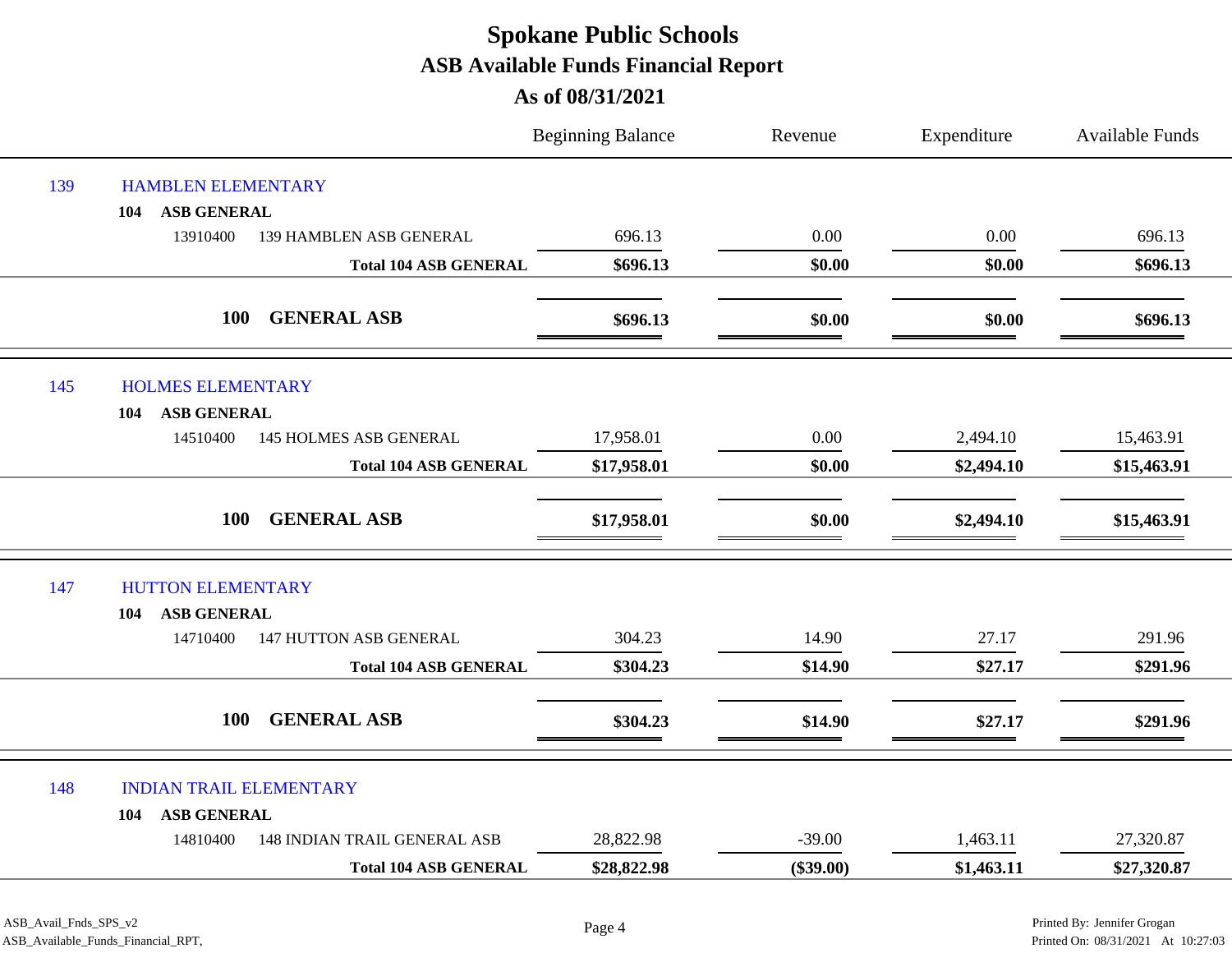|     |                                                    | <b>Beginning Balance</b> | Revenue     | Expenditure | <b>Available Funds</b> |
|-----|----------------------------------------------------|--------------------------|-------------|-------------|------------------------|
|     | <b>GENERAL ASB</b><br><b>100</b>                   | \$28,822.98              | $(\$39.00)$ | \$1,463.11  | \$27,320.87            |
| 151 | <b>JEFFERSON ELEMENTARY</b>                        |                          |             |             |                        |
|     | <b>ASB GENERAL</b><br>104                          |                          |             |             |                        |
|     | 15110400<br><b>151 JEFFERSON GENERAL ASB</b>       | 19,106.53                | 12.30       | 985.53      | 18,133.30              |
|     | <b>Total 104 ASB GENERAL</b>                       | \$19,106.53              | \$12.30     | \$985.53    | \$18,133.30            |
|     | <b>GENERAL ASB</b><br><b>100</b>                   | \$19,106.53              | \$12.30     | \$985.53    | \$18,133.30            |
| 153 | LIDGERWOOD ELEMENTARY<br><b>ASB GENERAL</b><br>104 |                          |             |             |                        |
|     | 153 LIDGERWOOD ASB GENERAL<br>15310400             | 480.97                   | 126.50      | 0.00        | 607.47                 |
|     | <b>Total 104 ASB GENERAL</b>                       | \$480.97                 | \$126.50    | \$0.00      | \$607.47               |
|     | <b>GENERAL ASB</b><br><b>100</b>                   | \$480.97                 | \$126.50    | \$0.00      | \$607.47               |
| 157 | <b>LINCOLN HEIGHTS ELEMENTARY</b>                  |                          |             |             |                        |
|     | <b>ASB GENERAL</b><br>104                          |                          |             |             |                        |
|     | 157 LINCOLN HEIGHT GENERAL ASB<br>15710400         | 1,889.35                 | 0.00        | 0.00        | 1,889.35               |
|     | <b>Total 104 ASB GENERAL</b>                       | \$1,889.35               | \$0.00      | \$0.00      | \$1,889.35             |
|     | <b>GENERAL ASB</b><br><b>100</b>                   | \$1,889.35               | \$0.00      | \$0.00      | \$1,889.35             |

#### 159 LINWOOD ELEMENTARY

**104 ASB GENERAL**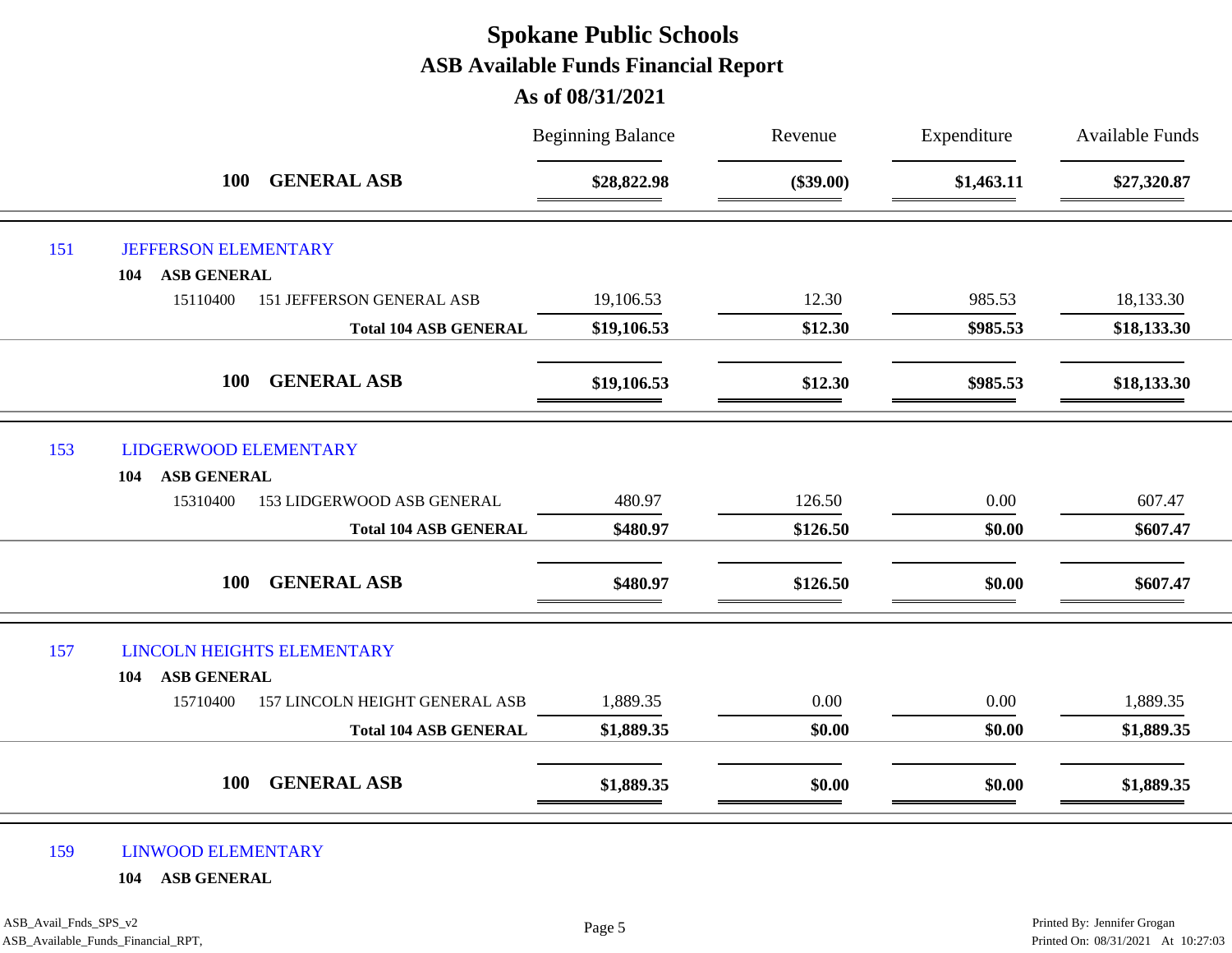|     |                                                           | <b>Beginning Balance</b> | Revenue | Expenditure | <b>Available Funds</b> |
|-----|-----------------------------------------------------------|--------------------------|---------|-------------|------------------------|
|     | 15910400<br>159 LINWOOD GENERAL ASB                       | 3,100.44                 | 0.00    | 1,777.39    | 1,323.05               |
|     | <b>Total 104 ASB GENERAL</b>                              | \$3,100.44               | \$0.00  | \$1,777.39  | \$1,323.05             |
|     | <b>GENERAL ASB</b><br><b>100</b>                          | \$3,100.44               | \$0.00  | \$1,777.39  | \$1,323.05             |
| 161 | <b>LOGAN ELEMENTARY</b>                                   |                          |         |             |                        |
|     | ASB GENERAL<br>104                                        |                          |         |             |                        |
|     | 16110400<br>161 LOGAN ASB GENERAL                         | 1,836.46                 | 0.00    | 173.96      | 1,662.50               |
|     | <b>Total 104 ASB GENERAL</b>                              | \$1,836.46               | \$0.00  | \$173.96    | \$1,662.50             |
|     | <b>GENERAL ASB</b><br><b>100</b>                          | \$1,836.46               | \$0.00  | \$173.96    | \$1,662.50             |
| 165 | <b>LONGFELLOW ELEMENTARY</b><br><b>ASB GENERAL</b><br>104 |                          |         |             |                        |
|     | 16510400<br><b>165 LONGFELLOW ASB GENERAL</b>             | 98.53                    | 0.00    | 0.00        | 98.53                  |
|     | <b>Total 104 ASB GENERAL</b>                              | \$98.53                  | \$0.00  | \$0.00      | \$98.53                |
|     | <b>GENERAL ASB</b><br><b>100</b>                          | \$98.53                  | \$0.00  | \$0.00      | \$98.53                |
| 167 | <b>MADISON ELEMENTARY</b><br><b>ASB GENERAL</b><br>104    |                          |         |             |                        |
|     | <b>167 MADISON ASB GENERAL</b><br>16710400                | 239.33                   | 0.00    | 0.00        | 239.33                 |
|     | <b>Total 104 ASB GENERAL</b>                              | \$239.33                 | \$0.00  | \$0.00      | \$239.33               |
|     | <b>GENERAL ASB</b><br><b>100</b>                          | \$239.33                 | \$0.00  | \$0.00      | \$239.33               |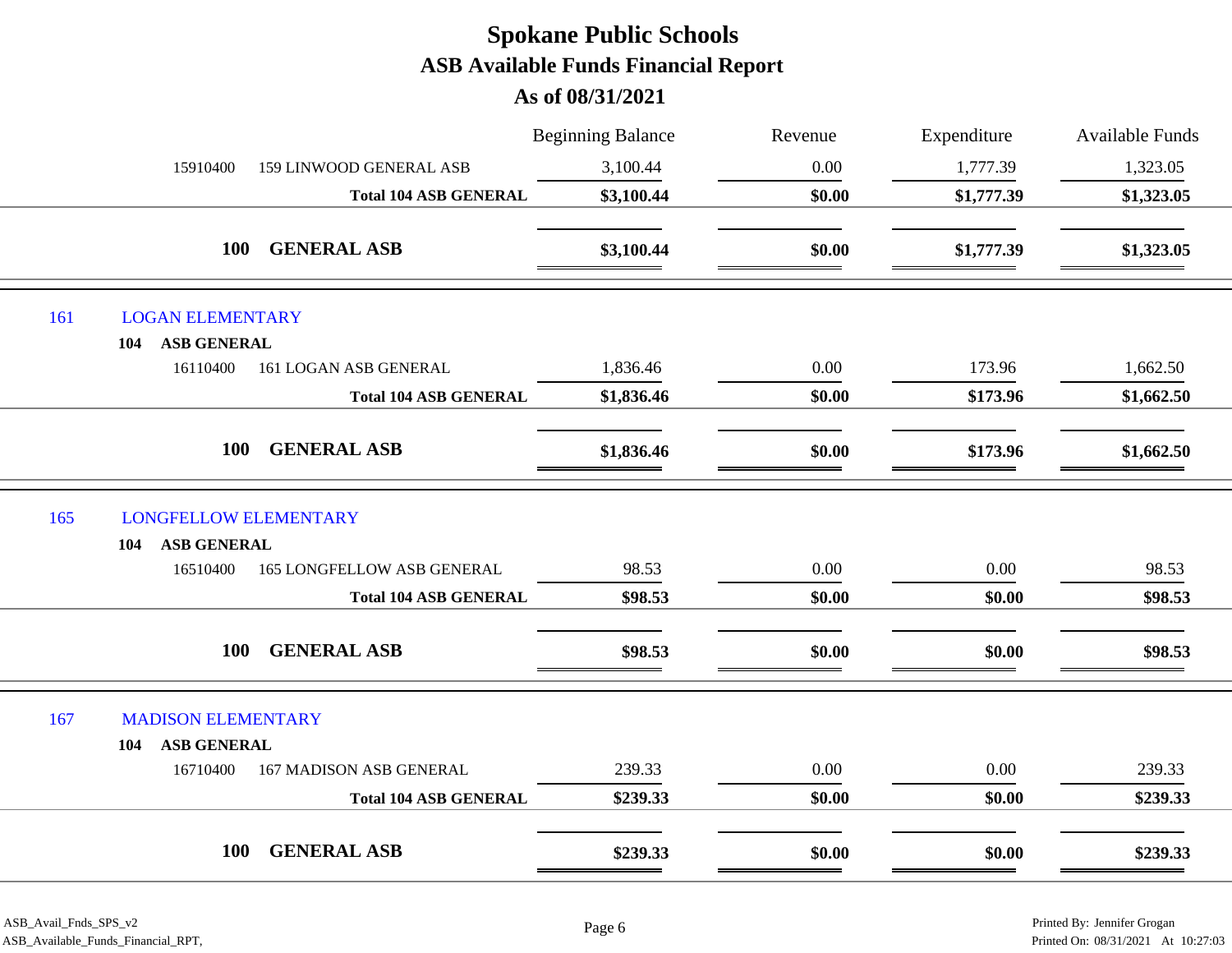|     |                                                  | <b>Beginning Balance</b> | Revenue | Expenditure | Available Funds |
|-----|--------------------------------------------------|--------------------------|---------|-------------|-----------------|
| 168 | MORAN PRAIRIE ELEMENTARY                         |                          |         |             |                 |
|     | <b>ASB GENERAL</b><br>104                        |                          |         |             |                 |
|     | 16810400<br><b>168 MORAN PRAIRIE ASB GENERAL</b> | 3,339.78                 | 0.00    | 0.00        | 3,339.78        |
|     | <b>Total 104 ASB GENERAL</b>                     | \$3,339.78               | \$0.00  | \$0.00      | \$3,339.78      |
|     | <b>GENERAL ASB</b><br><b>100</b>                 | \$3,339.78               | \$0.00  | \$0.00      | \$3,339.78      |
| 169 | <b>MULLAN ROAD ELEMENTARY</b>                    |                          |         |             |                 |
|     | <b>ASB GENERAL</b><br>104                        |                          |         |             |                 |
|     | 169 MULLAN ROAD ASB GENERAL<br>16910400          | 94.37                    | 0.00    | 0.00        | 94.37           |
|     | <b>Total 104 ASB GENERAL</b>                     | \$94.37                  | \$0.00  | \$0.00      | \$94.37         |
|     |                                                  |                          |         |             |                 |
|     | <b>GENERAL ASB</b><br><b>100</b>                 | \$94.37                  | \$0.00  | \$0.00      | \$94.37         |
| 175 | <b>REGAL ELEMENTARY</b>                          |                          |         |             |                 |
|     | <b>ASB GENERAL</b><br>104                        |                          |         |             |                 |
|     | 175 REGAL ASB GENERAL<br>17510400                | 36.70                    | 0.00    | 0.00        | 36.70           |
|     | <b>Total 104 ASB GENERAL</b>                     | \$36.70                  | \$0.00  | \$0.00      | \$36.70         |
|     | <b>GENERAL ASB</b><br><b>100</b>                 | \$36.70                  | \$0.00  | \$0.00      | \$36.70         |
| 177 | <b>RIDGEVIEW ELEMENTARY</b>                      |                          |         |             |                 |
|     | ASB GENERAL<br>104                               |                          |         |             |                 |
|     | 104 RIDGEVIEW ASB GENERAL<br>17710400            | 2,681.64                 | 14.00   | 678.64      | 2,017.00        |
|     | <b>Total 104 ASB GENERAL</b>                     | \$2,681.64               | \$14.00 | \$678.64    | \$2,017.00      |
|     |                                                  |                          |         |             |                 |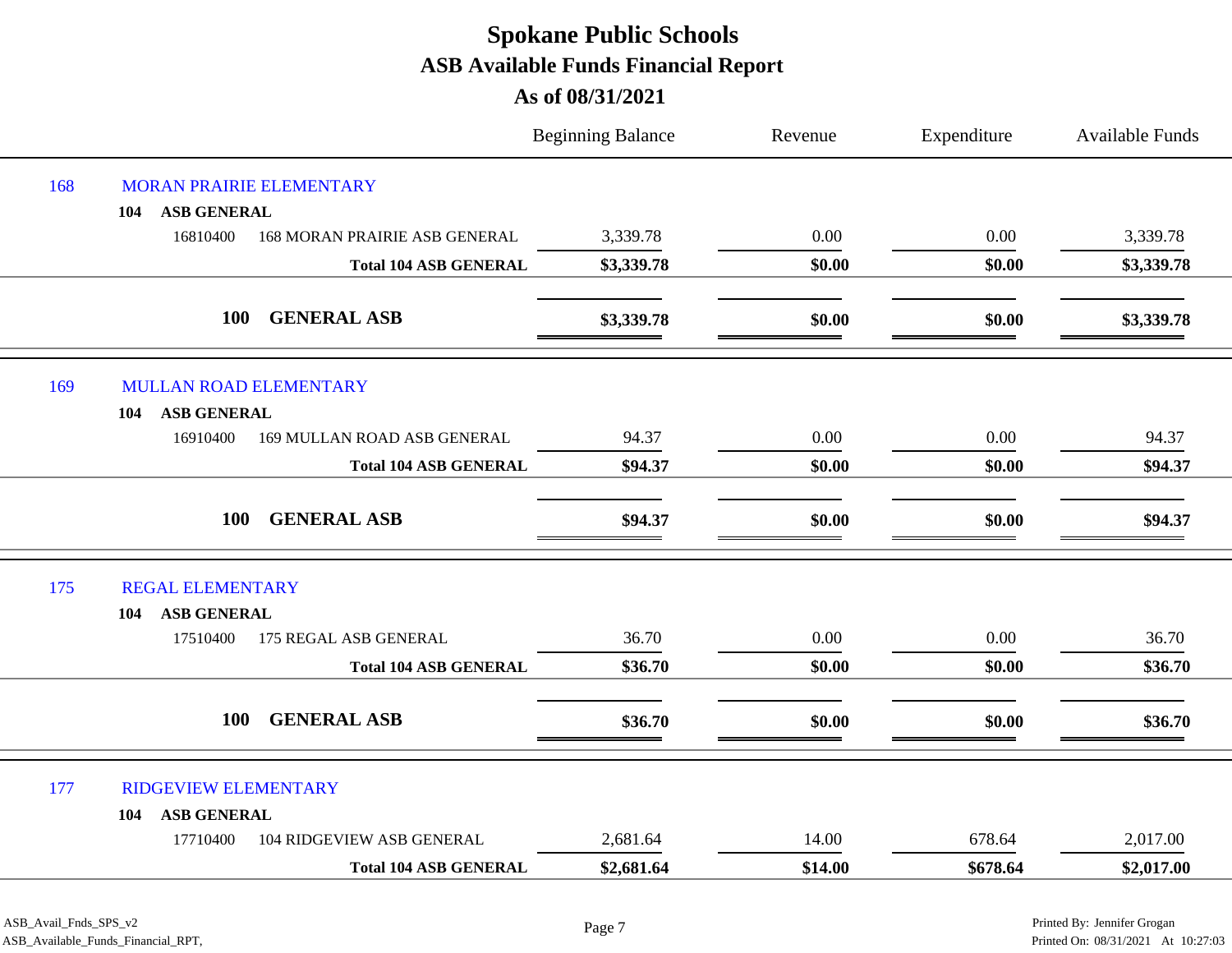|     |                                                              | <b>Beginning Balance</b> | Revenue  | Expenditure | <b>Available Funds</b> |
|-----|--------------------------------------------------------------|--------------------------|----------|-------------|------------------------|
|     | <b>GENERAL ASB</b><br><b>100</b>                             | \$2,681.64               | \$14.00  | \$678.64    | \$2,017.00             |
| 181 | ROOSEVELT ELEMENTARY                                         |                          |          |             |                        |
|     | <b>ASB GENERAL</b><br>104                                    |                          |          |             |                        |
|     | 18110400<br>181 ROOSEVELT ASB GENERAL                        | 2,759.32                 | 56.60    | 220.20      | 2,595.72               |
|     | <b>Total 104 ASB GENERAL</b>                                 | \$2,759.32               | \$56.60  | \$220.20    | \$2,595.72             |
|     | <b>GENERAL ASB</b><br><b>100</b>                             | \$2,759.32               | \$56.60  | \$220.20    | \$2,595.72             |
| 183 | <b>FRANCES SCOTT ELEMENTARY</b><br><b>ASB GENERAL</b><br>104 |                          |          |             |                        |
|     | 18310400<br><b>183 SHERIDAN ASB GENERAL</b>                  | 2,478.43                 | 560.30   | 1,147.17    | 1,891.56               |
|     | <b>Total 104 ASB GENERAL</b>                                 | \$2,478.43               | \$560.30 | \$1,147.17  | \$1,891.56             |
|     | <b>GENERAL ASB</b><br><b>100</b>                             | \$2,478.43               | \$560.30 | \$1,147.17  | \$1,891.56             |
| 187 | <b>STEVENS ELEMENTARY</b>                                    |                          |          |             |                        |
|     | <b>ASB GENERAL</b><br>104                                    |                          |          |             |                        |
|     | <b>187 STEVENS ASB GENERAL</b><br>18710400                   | 1,987.58                 | 0.00     | 0.00        | 1,987.58               |
|     | <b>Total 104 ASB GENERAL</b>                                 | \$1,987.58               | \$0.00   | \$0.00      | \$1,987.58             |
|     | <b>GENERAL ASB</b><br><b>100</b>                             | \$1,987.58               | \$0.00   | \$0.00      | \$1,987.58             |

#### 191 WESTVIEW ELEMENTARY

**104 ASB GENERAL**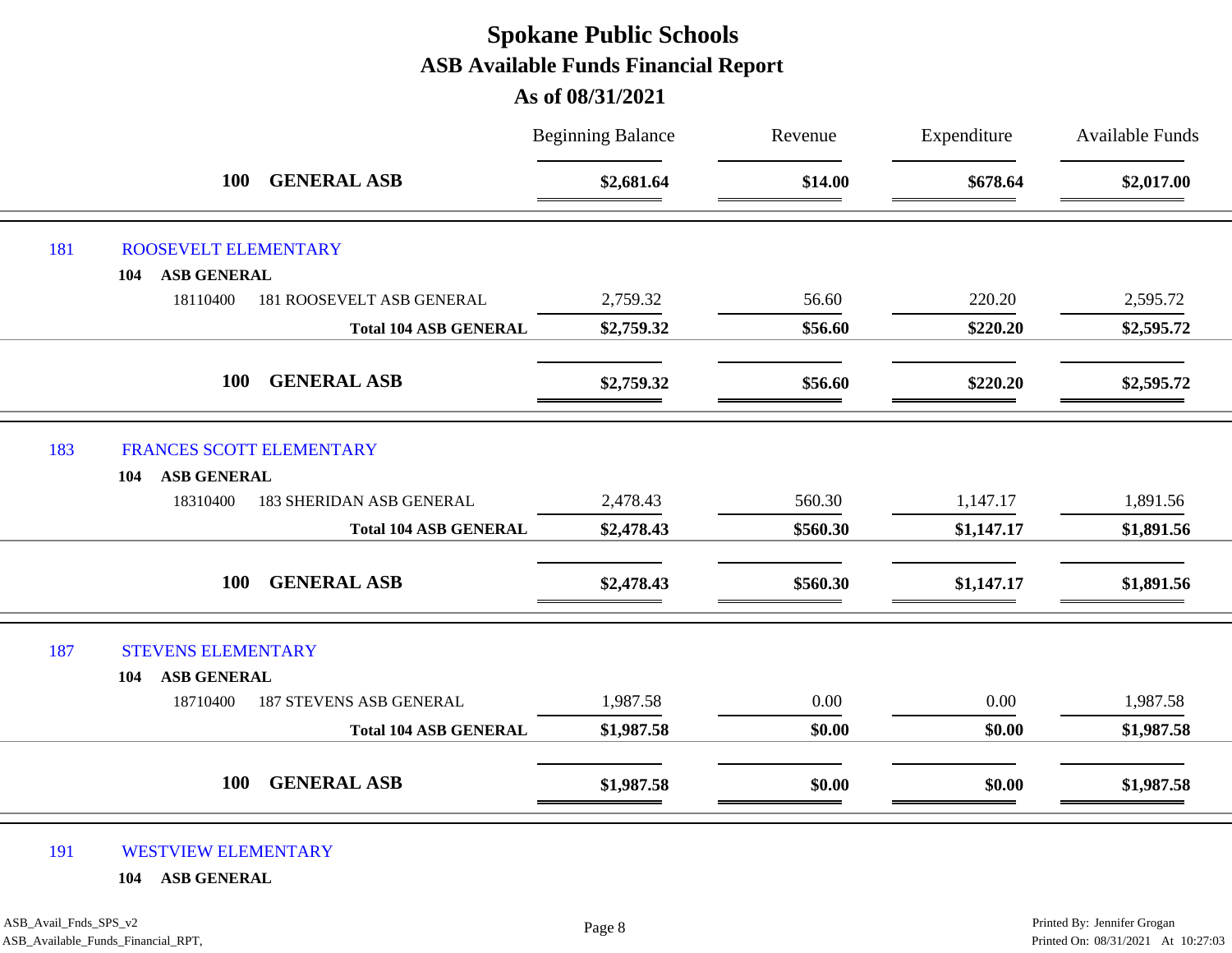|     |                                                          | <b>Beginning Balance</b> | Revenue  | Expenditure | <b>Available Funds</b> |
|-----|----------------------------------------------------------|--------------------------|----------|-------------|------------------------|
|     | 19110400<br>191 WESTVIEW ASB GENERAL                     | 6,424.05                 | 0.00     | 0.00        | 6,424.05               |
|     | <b>Total 104 ASB GENERAL</b>                             | \$6,424.05               | \$0.00   | \$0.00      | \$6,424.05             |
|     | <b>GENERAL ASB</b><br><b>100</b>                         | \$6,424.05               | \$0.00   | \$0.00      | \$6,424.05             |
| 193 | <b>WHITMAN ELEMENTARY</b>                                |                          |          |             |                        |
|     | <b>ASB GENERAL</b><br>104                                |                          |          |             |                        |
|     | 19310400<br>193 WHITMAN ASB GENERAL                      | 2,289.11                 | 0.00     | 0.00        | 2,289.11               |
|     | <b>Total 104 ASB GENERAL</b>                             | \$2,289.11               | \$0.00   | \$0.00      | \$2,289.11             |
|     | <b>100</b><br><b>GENERAL ASB</b>                         | \$2,289.11               | \$0.00   | \$0.00      | \$2,289.11             |
| 197 | <b>WILLARD ELEMENTARY</b><br><b>ASB GENERAL</b><br>104   |                          |          |             |                        |
|     | 19710400<br>197 WILLARD ASB GENERAL                      | 1,225.95                 | $0.00\,$ | $0.00\,$    | 1,225.95               |
|     | <b>Total 104 ASB GENERAL</b>                             | \$1,225.95               | \$0.00   | \$0.00      | \$1,225.95             |
|     | <b>GENERAL ASB</b><br><b>100</b>                         | \$1,225.95               | \$0.00   | \$0.00      | \$1,225.95             |
| 198 | <b>WOODRIDGE ELEMENTARY</b><br><b>ASB GENERAL</b><br>104 |                          |          |             |                        |
|     | 198 WOODRIDGE ASB GENERAL<br>19810400                    | 3,764.39                 | 0.00     | $0.00\,$    | 3,764.39               |
|     | <b>Total 104 ASB GENERAL</b>                             | \$3,764.39               | \$0.00   | \$0.00      | \$3,764.39             |
|     | <b>GENERAL ASB</b><br><b>100</b>                         | \$3,764.39               | \$0.00   | \$0.00      | \$3,764.39             |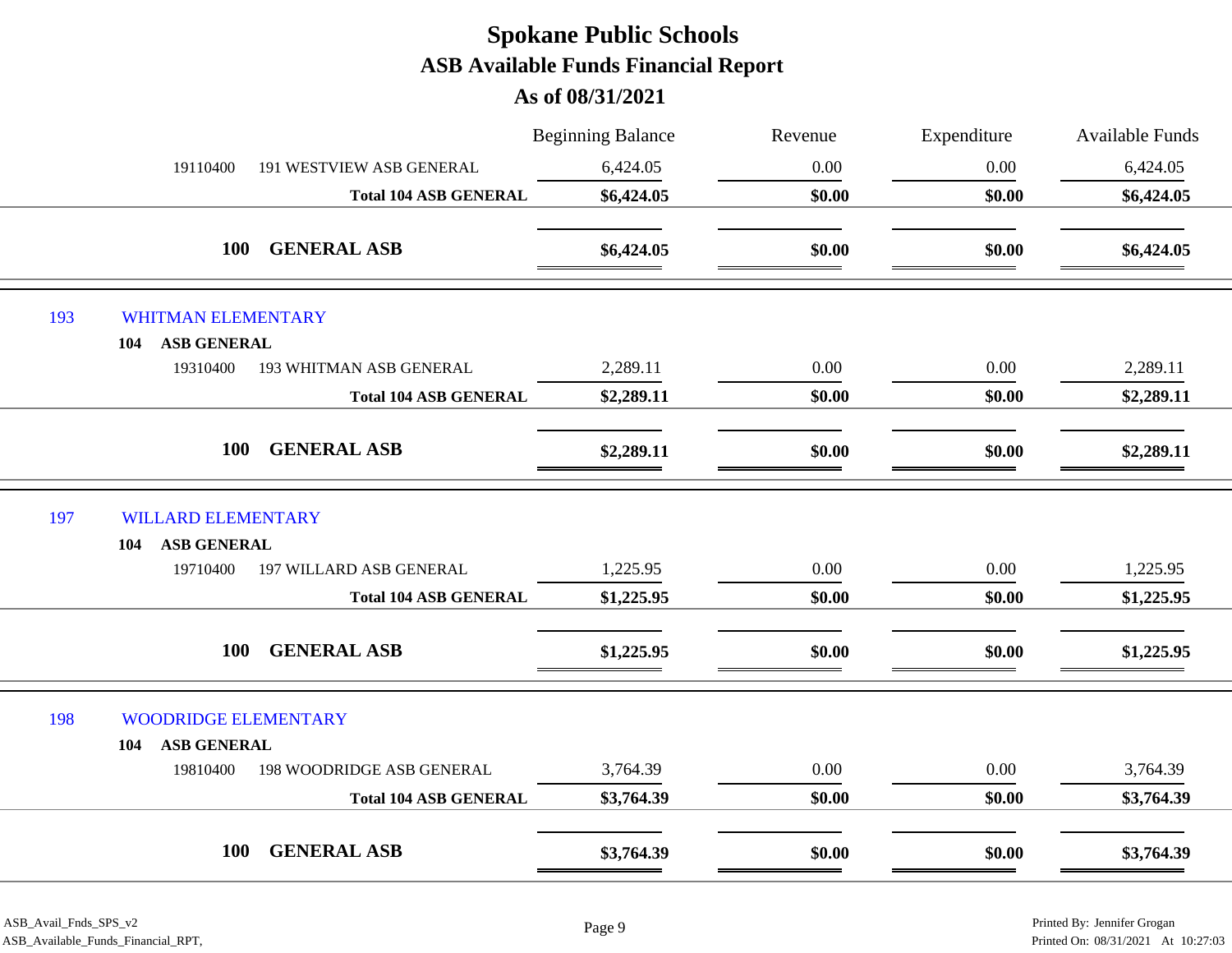|     |                              |                                   | <b>Beginning Balance</b> | Revenue  | Expenditure | Available Funds |
|-----|------------------------------|-----------------------------------|--------------------------|----------|-------------|-----------------|
| 199 | <b>WILSON ELEMENTARY</b>     |                                   |                          |          |             |                 |
|     | <b>ASB GENERAL</b><br>104    |                                   |                          |          |             |                 |
|     | 19910400                     | <b>199 WILSON ASB GENERAL</b>     | 25.84                    | 0.00     | 0.00        | 25.84           |
|     |                              | <b>Total 104 ASB GENERAL</b>      | \$25.84                  | \$0.00   | \$0.00      | \$25.84         |
|     |                              | <b>GENERAL ASB</b><br><b>100</b>  | \$25.84                  | \$0.00   | \$0.00      | \$25.84         |
|     |                              |                                   |                          |          |             |                 |
| 203 | <b>GLOVER MIDDLE SCHOOL</b>  |                                   |                          |          |             |                 |
|     | <b>ASB RESERVE</b><br>102    |                                   |                          |          |             |                 |
|     | 20310200                     | 102 ASB RESERVE                   | 0.66                     | 0.00     | 0.00        | 0.66            |
|     |                              | <b>Total 102 ASB RESERVE</b>      | \$0.66                   | \$0.00   | \$0.00      | \$0.66          |
|     | <b>ASB GENERAL</b><br>104    |                                   |                          |          |             |                 |
|     | 20310400                     | 104 ASB GENERAL                   | 7,153.37                 | 86.02    | 72.30       | 7,167.09        |
|     | 20310401                     | 10401 ASB GENERAL, WYLDLIFE       | 3.00                     | 0.00     | 0.00        | 3.00            |
|     |                              | <b>Total 104 ASB GENERAL</b>      | \$7,156.37               | \$86.02  | \$72.30     | \$7,170.09      |
|     | <b>ASB BOOKROOM</b><br>107   |                                   |                          |          |             |                 |
|     | 20310700                     | 107 ASB BOOKROOM                  | 190.18                   | 53.05    | 0.10        | 243.13          |
|     |                              | <b>Total 107 ASB BOOKROOM</b>     | \$190.18                 | \$53.05  | \$0.10      | \$243.13        |
|     | <b>ASB MEMBERSHIP</b><br>109 |                                   |                          |          |             |                 |
|     | 20310900                     | 109 ASB MEMBERSHIP                | 2,554.44                 | 365.00   | 5.14        | 2,914.30        |
|     |                              | <b>Total 109 ASB MEMBERSHIP</b>   | \$2,554.44               | \$365.00 | \$5.14      | \$2,914.30      |
|     | 112                          | <b>ASB CONVOCATIONS</b>           |                          |          |             |                 |
|     | 20311200                     | <b>112 ASB CONVOCATIONS</b>       | 509.93                   | 0.00     | 0.00        | 509.93          |
|     |                              | <b>Total 112 ASB CONVOCATIONS</b> | \$509.93                 | \$0.00   | \$0.00      | \$509.93        |
|     |                              |                                   |                          |          |             |                 |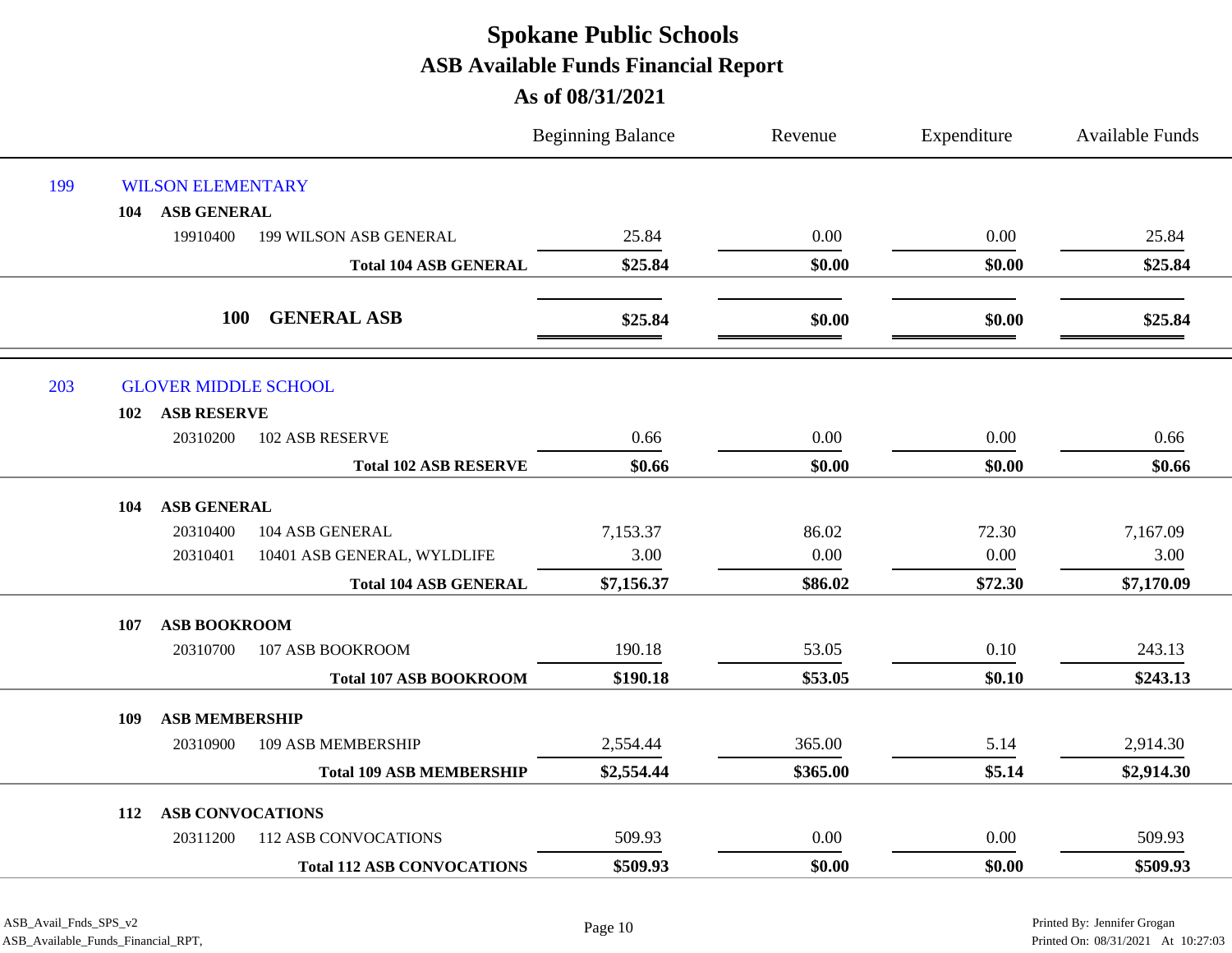| <b>Beginning Balance</b>                               | Revenue        | Expenditure  | <b>Available Funds</b> |
|--------------------------------------------------------|----------------|--------------|------------------------|
|                                                        |                |              |                        |
| 2,341.83<br>120 ASB POSITIVE SCHOOL CLIMAT             | 0.00           | 0.00         | 2,341.83               |
| 939.77<br>12001 SERVICE LEARN COMPONENT                | 0.00           | 0.00         | 939.77                 |
| \$3,281.60<br><b>Total 120 ASB GUIDANCE</b>            | \$0.00         | \$0.00       | \$3,281.60             |
|                                                        |                |              |                        |
| $-381.26$                                              | 2,130.00       | $-366.30$    | 2,115.04               |
| $(\$381.26)$<br><b>Total 131 ASB YEARBOOK</b>          | \$2,130.00     | $(\$366.30)$ | \$2,115.04             |
|                                                        |                |              |                        |
| 0.00                                                   | 0.00           | 0.00         | 0.00                   |
| \$0.00<br><b>Total 165 ASB NEWSPAPER</b>               | \$0.00         | \$0.00       | \$0.00                 |
|                                                        |                |              |                        |
| 170 ASB ALL SCHOOL FUNDRAISER                          |                |              | 678.10                 |
| \$678.10<br><b>Total 170 ASB ALL SCHOOL FUNDRAISER</b> | \$0.00         | \$0.00       | \$678.10               |
|                                                        |                |              |                        |
| \$13,990.02                                            | \$2,634.07     | $(\$288.76)$ | \$16,912.85            |
|                                                        |                |              |                        |
| 10,450.43                                              | 376.00         | 1,423.74     | 9,402.69               |
| <b>Total 205 GENERAL ATHLETICS</b><br>\$10,450.43      | \$376.00       | \$1,423.74   | \$9,402.69             |
|                                                        |                |              |                        |
| \$10,450.43                                            | \$376.00       | \$1,423.74   | \$9,402.69             |
|                                                        |                |              |                        |
|                                                        | 0.00           | 0.00         | 0.47                   |
| \$0.47<br><b>Total 300 ASB GENERAL CLASS ACTIVITY</b>  | \$0.00         | \$0.00       | \$0.47                 |
|                                                        | 678.10<br>0.47 | 0.00         | 0.00                   |

**307 ASB MS SPECIAL ED PRE-VOC**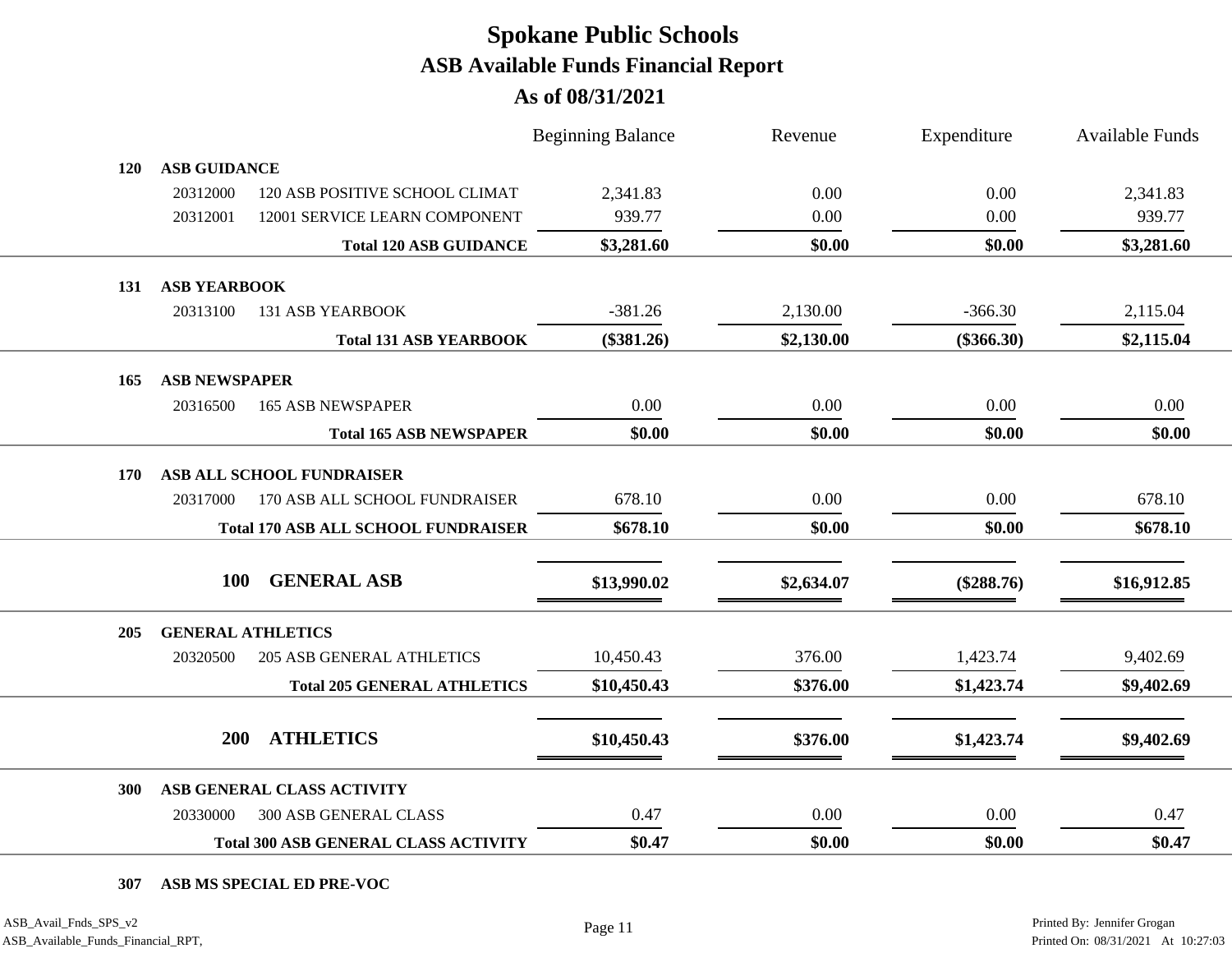|                                                             |                              |                                           | <b>Beginning Balance</b> | Revenue  | Expenditure  | <b>Available Funds</b>                                            |
|-------------------------------------------------------------|------------------------------|-------------------------------------------|--------------------------|----------|--------------|-------------------------------------------------------------------|
|                                                             | 20330700                     | 307 ASB SPECIAL ED PRE VOC                | 313.27                   | 0.00     | 0.00         | 313.27                                                            |
|                                                             |                              | Total 307 ASB MS SPECIAL ED PRE-VOC       | \$313.27                 | \$0.00   | \$0.00       | \$313.27                                                          |
| 315                                                         | <b>DRAMA CLUB</b>            |                                           |                          |          |              |                                                                   |
|                                                             | 20331500                     | 315 ASB DRAMA                             | 828.82                   | 0.00     | 0.00         | 828.82                                                            |
|                                                             |                              | <b>Total 315 DRAMA CLUB</b>               | \$828.82                 | \$0.00   | \$0.00       | \$828.82                                                          |
|                                                             |                              |                                           |                          |          |              |                                                                   |
| 346                                                         |                              | MATH, ENGINEERING, SCIENCE CLUB           |                          |          |              |                                                                   |
|                                                             | 20334600                     | 346 ASB MESA CLUB                         | 706.31                   | 0.00     | 0.00         | 706.31                                                            |
|                                                             |                              | Total 346 MATH, ENGINEERING, SCIENCE CLUB | \$706.31                 | \$0.00   | \$0.00       | \$706.31                                                          |
| 356                                                         | <b>BAND CLUB</b>             |                                           |                          |          |              |                                                                   |
|                                                             | 20335600                     | 356 ASB BAND                              | 265.52                   | 60.00    | $-398.59$    | 724.11                                                            |
|                                                             |                              | <b>Total 356 BAND CLUB</b>                | \$265.52                 | \$60.00  | $(\$398.59)$ | \$724.11                                                          |
| 358                                                         | <b>CHORAL CLUB</b>           |                                           |                          |          |              |                                                                   |
|                                                             | 20335800                     | 358 ASB CHORAL                            | 1,021.32                 | 87.00    | $-198.69$    | 1,307.01                                                          |
|                                                             |                              |                                           | \$1,021.32               | \$87.00  | $(\$198.69)$ | \$1,307.01                                                        |
|                                                             |                              | <b>Total 358 CHORAL CLUB</b>              |                          |          |              |                                                                   |
|                                                             |                              | 300 CLASS                                 | \$3,135.71               | \$147.00 | $(\$597.28)$ | \$3,879.99                                                        |
|                                                             |                              |                                           |                          |          |              |                                                                   |
| 420                                                         | <b>ASB LEADERSHIP</b>        |                                           |                          |          |              |                                                                   |
|                                                             | 20342000                     | <b>420 ASB LEADERSHIP</b>                 | 721.46                   | 0.00     | 0.00         | 721.46                                                            |
|                                                             |                              | <b>Total 420 ASB LEADERSHIP</b>           | \$721.46                 | \$0.00   | \$0.00       | \$721.46                                                          |
| 426                                                         |                              | WA DRUG FREE YOUTH                        |                          |          |              |                                                                   |
|                                                             | 20342600                     | 42600 WA DRUG FREE YOUTH                  | 151.41                   | 0.00     | 0.00         | 151.41                                                            |
|                                                             |                              | <b>Total 426 WA DRUG FREE YOUTH</b>       | \$151.41                 | \$0.00   | \$0.00       | \$151.41                                                          |
|                                                             |                              |                                           |                          |          |              |                                                                   |
| 460                                                         | <b>MATH CLUB</b><br>20346000 | <b>460 ASB MATH CLUB</b>                  | 54.00                    | 0.00     | 0.00         | 54.00                                                             |
|                                                             |                              |                                           |                          |          |              |                                                                   |
| ASB_Avail_Fnds_SPS_v2<br>ASB_Available_Funds_Financial_RPT, |                              |                                           | Page 12                  |          |              | Printed By: Jennifer Grogan<br>Printed On: 08/31/2021 At 10:27:03 |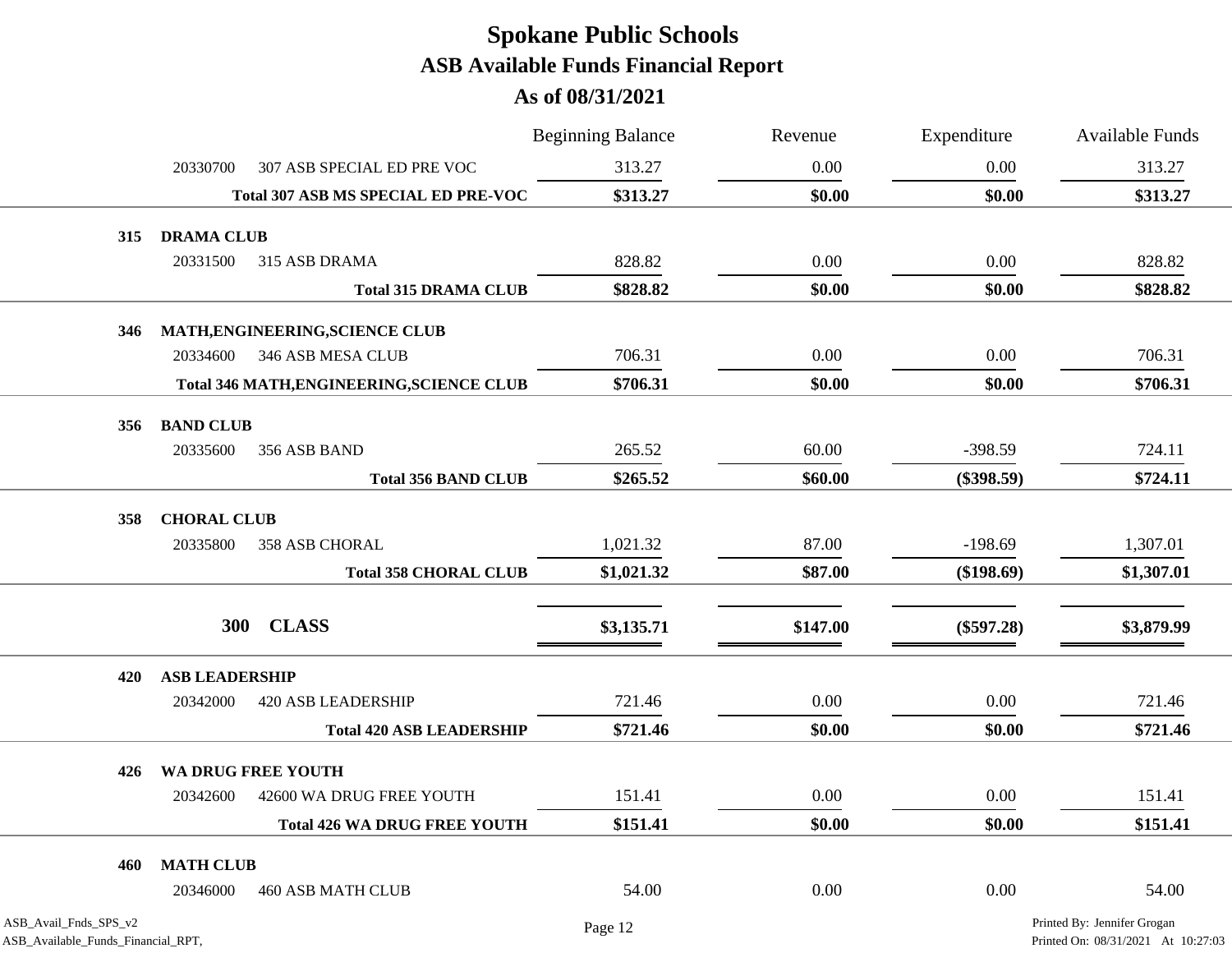**As of 08/31/2021**

|     |     |                            |                                          | <b>Beginning Balance</b> | Revenue  | Expenditure  | <b>Available Funds</b> |
|-----|-----|----------------------------|------------------------------------------|--------------------------|----------|--------------|------------------------|
|     |     |                            | <b>Total 460 MATH CLUB</b>               | \$54.00                  | \$0.00   | \$0.00       | \$54.00                |
|     | 466 | <b>DRILL TEAM</b>          |                                          |                          |          |              |                        |
|     |     | 20346600                   | <b>466 ASB DRILL TEAM</b>                | 1,952.00                 | 0.00     | 0.00         | 1,952.00               |
|     |     |                            | <b>Total 466 DRILL TEAM</b>              | \$1,952.00               | \$0.00   | \$0.00       | \$1,952.00             |
|     | 478 |                            | <b>HEALTH AND FITNESS CLUB</b>           |                          |          |              |                        |
|     |     | 20347800                   | <b>478 ASB HEALTH AND FITNESS</b>        | 818.32                   | 0.00     | 0.00         | 818.32                 |
|     |     |                            | <b>Total 478 HEALTH AND FITNESS CLUB</b> | \$818.32                 | \$0.00   | \$0.00       | \$818.32               |
|     |     |                            |                                          |                          |          |              |                        |
|     |     | 400                        | <b>CLUBS</b>                             | \$3,697.19               | \$0.00   | \$0.00       | \$3,697.19             |
|     |     |                            |                                          |                          |          |              |                        |
| 210 |     | <b>CHASE MIDDLE SCHOOL</b> |                                          |                          |          |              |                        |
|     | 104 | <b>ASB GENERAL</b>         |                                          |                          |          |              |                        |
|     |     | 21010400                   | 104 ASB GENERAL                          | 6,563.09                 | 209.09   | 300.42       | 6,471.76               |
|     |     | 21010401                   | 10401 ASB GNL SPIRIT PAKS                | 4,148.73                 | 126.00   | 0.00         | 4,274.73               |
|     |     | 21010402                   | 10402 ASB GENERAL NEWSPAPER              | 0.00                     | $0.00\,$ | 0.00         | 0.00                   |
|     |     |                            | <b>Total 104 ASB GENERAL</b>             | \$10,711.82              | \$335.09 | \$300.42     | \$10,746.49            |
|     | 108 | <b>ASB MISCELLANEOUS</b>   |                                          |                          |          |              |                        |
|     |     | 21010800                   | 108 ASB MISCELLANEOUS                    | 2,320.66                 | $0.00\,$ | $-1,000.00$  | 3,320.66               |
|     |     |                            | <b>Total 108 ASB MISCELLANEOUS</b>       | \$2,320.66               | \$0.00   | (\$1,000.00) | \$3,320.66             |
|     | 109 | <b>ASB MEMBERSHIP</b>      |                                          |                          |          |              |                        |
|     |     | 21010900                   | 109 ASB MEMBERSHIP                       | 2,212.20                 | 363.00   | 7.11         | 2,568.09               |
|     |     |                            | <b>Total 109 ASB MEMBERSHIP</b>          | \$2,212.20               | \$363.00 | \$7.11       | \$2,568.09             |
|     | 120 | <b>ASB GUIDANCE</b>        |                                          |                          |          |              |                        |
|     |     | 21012000                   | 120 ASB WEB CLUB                         | 4,605.32                 | 0.00     | 572.64       | 4,032.68               |
|     |     | 21012001                   | 12001 WEB REWARD DAY                     | $-819.27$                | 0.00     | $-819.27$    | 0.00                   |
|     |     |                            |                                          |                          |          |              |                        |

Ξ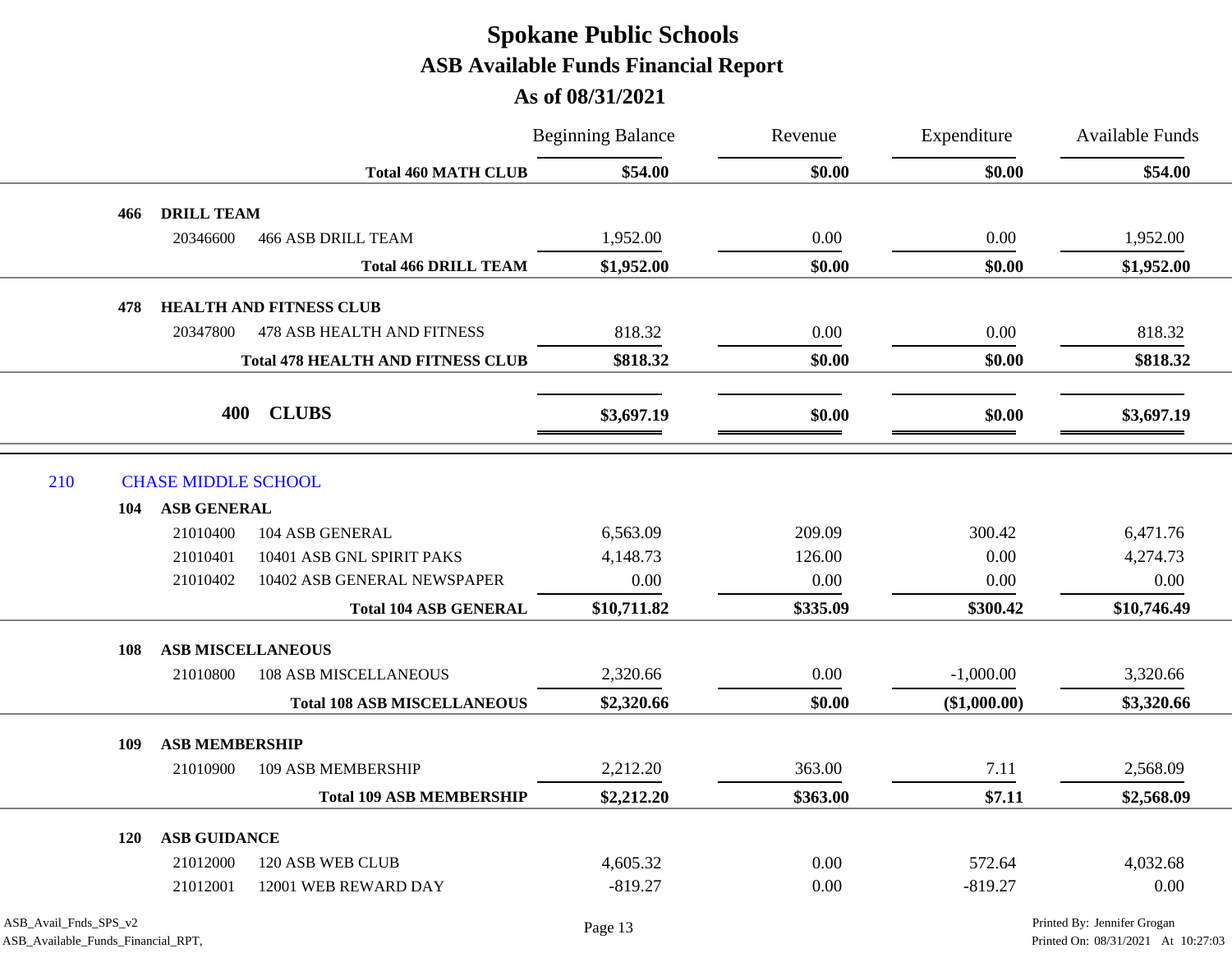|     |                          |                                            | <b>Beginning Balance</b> | Revenue    | Expenditure  | <b>Available Funds</b> |
|-----|--------------------------|--------------------------------------------|--------------------------|------------|--------------|------------------------|
|     | 21012002                 | 12002 WEB T-SHIRT                          | $-592.96$                | 0.00       | $-592.96$    | 0.00                   |
|     | 21012003                 | 12003 WEB HARVEST FAIR                     | 2,671.70                 | 216.00     | 396.87       | 2,490.83               |
|     |                          | <b>Total 120 ASB GUIDANCE</b>              | \$5,864.79               | \$216.00   | $(\$442.72)$ | \$6,523.51             |
| 131 | <b>ASB YEARBOOK</b>      |                                            |                          |            |              |                        |
|     | 21013100                 | <b>131 ASB YEARBOOK</b>                    | 15,563.33                | 80.00      | 7,739.73     | 7,903.60               |
|     | 21013101                 | 131 ASB YEARBOOK CD SALES                  | 0.00                     | 0.00       | 0.00         | 0.00                   |
|     |                          | <b>Total 131 ASB YEARBOOK</b>              | \$15,563.33              | \$80.00    | \$7,739.73   | \$7,903.60             |
| 170 |                          | ASB ALL SCHOOL FUNDRAISER                  |                          |            |              |                        |
|     | 21017000                 | 170 ASB CHASE 3000                         | 8,583.88                 | 40.00      | 5,176.18     | 3,447.70               |
|     | 21017002                 | 17002 ALL SCHL FNDRS FUN DAY               | 0.00                     | 0.00       | 0.00         | 0.00                   |
|     |                          | <b>Total 170 ASB ALL SCHOOL FUNDRAISER</b> | \$8,583.88               | \$40.00    | \$5,176.18   | \$3,447.70             |
| 191 | <b>ASB AWARDS</b>        |                                            |                          |            |              |                        |
|     | 21019100                 | 191 ASB AWARDS                             | 4,929.39                 | 0.00       | 0.00         | 4,929.39               |
|     | 21019102                 | 19102 ASB STUDENT OF THE MONTH             | 348.69                   | 0.00       | 118.31       | 230.38                 |
|     |                          | <b>Total 191 ASB AWARDS</b>                | \$5,278.08               | \$0.00     | \$118.31     | \$5,159.77             |
|     |                          |                                            |                          |            |              |                        |
|     | <b>100</b>               | <b>GENERAL ASB</b>                         | \$50,534.76              | \$1,034.09 | \$11,899.03  | \$39,669.82            |
| 205 | <b>GENERAL ATHLETICS</b> |                                            |                          |            |              |                        |
|     | 21020500                 | <b>205 ASB GENERAL ATHLETICS</b>           | 6,663.86                 | 0.00       | 376.11       | 6,287.75               |
|     | 21020501                 | 20501 WRESTLING T-SHIRTS                   | $-58.77$                 | 0.00       | $-58.77$     | 0.00                   |
|     | 21020502                 | 20502 ASB GEN ATHL BASEBALL                | $-208.07$                | 192.00     | 424.39       | $-440.46$              |
|     | 21020503                 | 20503 ASB GEN ATHL SOFTBALL                | 812.39                   | 0.00       | 0.00         | 812.39                 |
|     | 21020504                 | 20504 ASB ATHLE 7TH VOLLEYBALL             | 1,567.08                 | 0.00       | 0.00         | 1,567.08               |
|     | 21020505                 | 20505 ASB ATHLE 7TH BASKETBALL             | 489.91                   | 0.00       | 0.00         | 489.91                 |
|     | 21020506                 | 20506 ASB GEN ATHL, SMACKDOWN              | 11,755.64                | 0.00       | 0.00         | 11,755.64              |
|     | 21020507                 | 20507 ASB GEN ATHL, SPOKALOO               | 1,835.41                 | 0.00       | 0.00         | 1,835.41               |
|     | 21020508                 | 20508 ASB GEN ATHL, TRACK                  | 799.43                   | 0.00       | 0.00         | 799.43                 |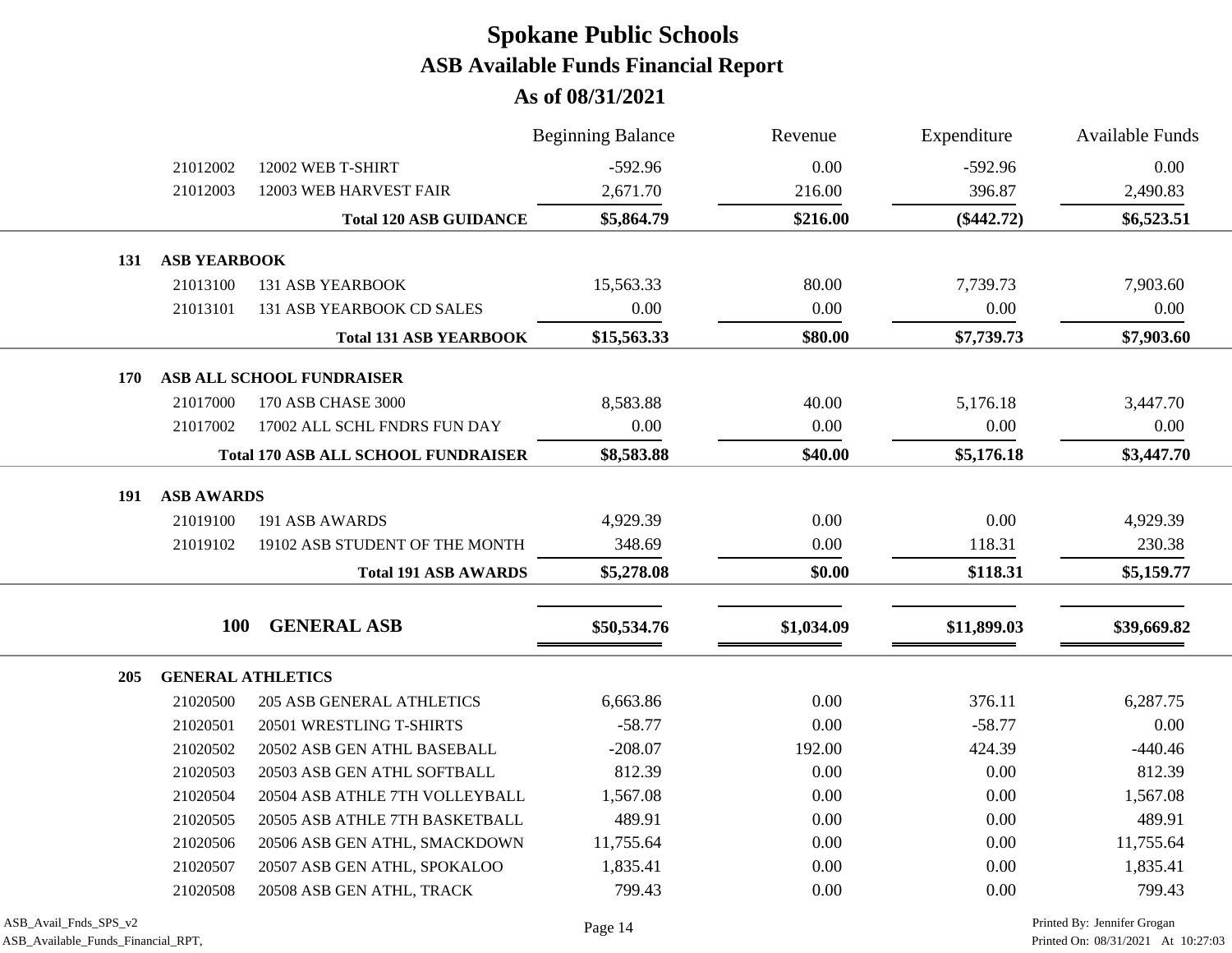|     |                      |                                    | <b>Beginning Balance</b> | Revenue  | Expenditure | <b>Available Funds</b> |
|-----|----------------------|------------------------------------|--------------------------|----------|-------------|------------------------|
|     | 21020509             | 20509 ASB ATHLE CROSSCOUNTRY       | 147.16                   | 0.00     | 0.00        | 147.16                 |
|     | 21020510             | 20510 ASB ATHLE 8TH BASKETBALL     | 52.17                    | 0.00     | 0.00        | 52.17                  |
|     | 21020511             | 20511 ASB ATHLE 8TH VOLLEYBALL     | 373.00                   | 0.00     | 0.00        | 373.00                 |
|     |                      | <b>Total 205 GENERAL ATHLETICS</b> | \$24,229.21              | \$192.00 | \$741.73    | \$23,679.48            |
| 240 | <b>FOOTBALL</b>      |                                    |                          |          |             |                        |
|     | 21024000             | 240 FOOTBALL - FLAG                | 667.63                   | 24.00    | 0.05        | 691.58                 |
|     |                      | <b>Total 240 FOOTBALL</b>          | \$667.63                 | \$24.00  | \$0.05      | \$691.58               |
|     |                      |                                    |                          |          |             |                        |
|     | 200                  | <b>ATHLETICS</b>                   | \$24,896.84              | \$216.00 | \$741.78    | \$24,371.06            |
| 302 | <b>ASB 8TH GRADE</b> |                                    |                          |          |             |                        |
|     | 21030200             | <b>302 ASB 8TH GRADE DANCE</b>     | 1,673.71                 | 0.00     | 0.00        | 1,673.71               |
|     |                      | <b>Total 302 ASB 8TH GRADE</b>     | \$1,673.71               | \$0.00   | \$0.00      | \$1,673.71             |
| 304 | <b>ART CLUB</b>      |                                    |                          |          |             |                        |
|     | 21030400             | 304 ASB ART CLUB                   | 418.55                   | 0.00     | 0.00        | 418.55                 |
|     |                      | <b>Total 304 ART CLUB</b>          | \$418.55                 | \$0.00   | \$0.00      | \$418.55               |
| 315 | <b>DRAMA CLUB</b>    |                                    |                          |          |             |                        |
|     | 21031500             | 315 ASB DRAMA                      | 2,224.41                 | 0.00     | $-88.29$    | 2,312.70               |
|     | 21031501             | 31501 ASB DRAMA BOOKS              | 0.00                     | 0.00     | 0.00        | 0.00                   |
|     |                      | <b>Total 315 DRAMA CLUB</b>        | \$2,224.41               | \$0.00   | $(\$88.29)$ | \$2,312.70             |
| 356 |                      |                                    |                          |          |             |                        |
|     | <b>BAND CLUB</b>     | 356 ASB BAND                       | 99.68                    | 0.00     | $-300.00$   | 399.68                 |
|     | 21035600<br>21035601 | 35601 BAND CLEANING                | 1,237.19                 | 20.00    | 597.58      | 659.61                 |
|     |                      |                                    | 60.75                    |          |             |                        |
|     | 21035602             | 35602 BAND JAZZ                    |                          | 0.00     | 0.00        | 60.75                  |
|     | 21035603             | 35603 BAND CANDY GRAM SALE         | 9.70                     | 0.00     | 0.00        | 9.70                   |
|     | 21035604             | 35604 JAVA JAZZ                    | 3,229.64                 | 0.00     | 0.00        | 3,229.64               |
|     | 21035605             | 35605 BAND TSHIRTS                 | 671.56                   | 224.00   | 422.80      | 472.76                 |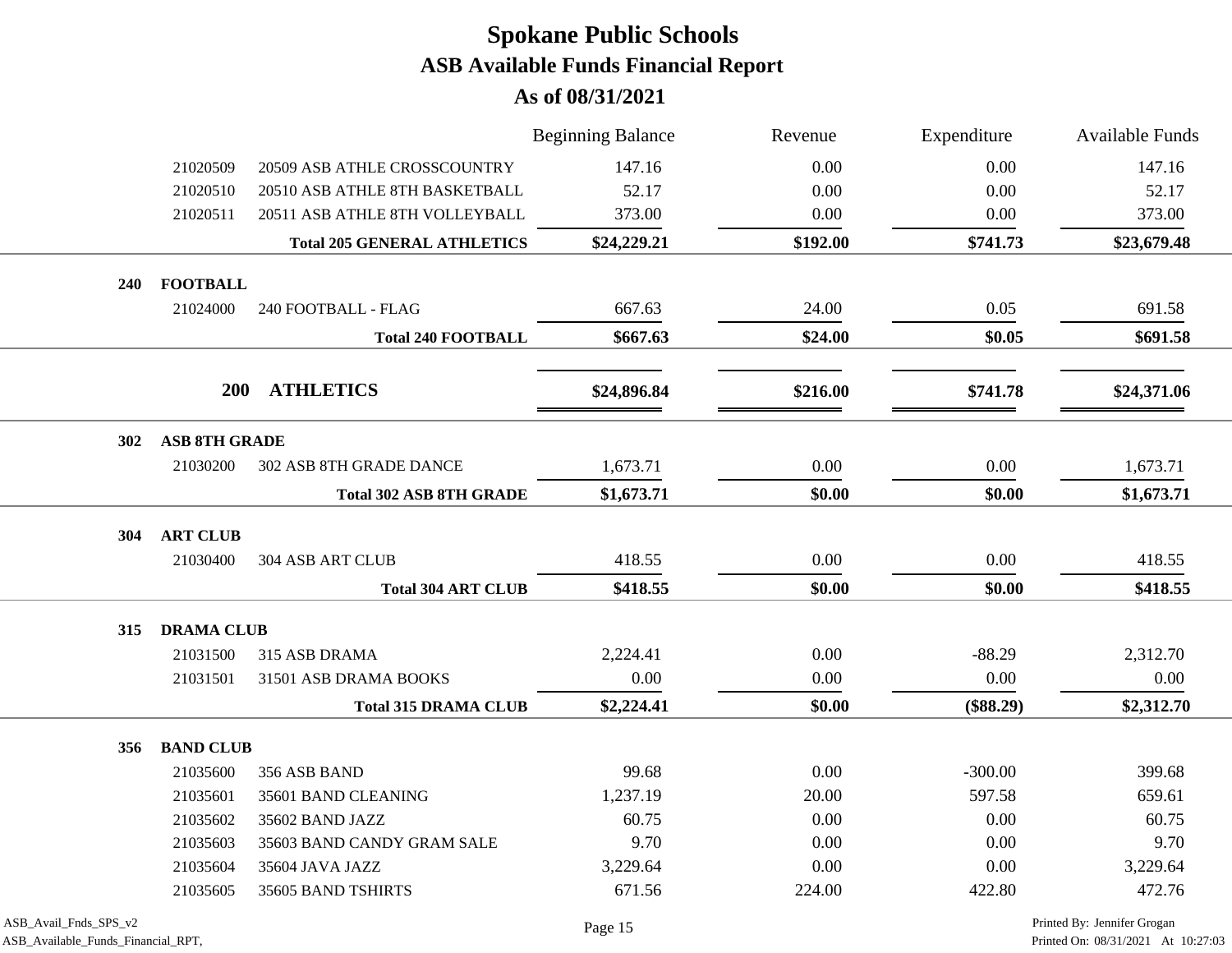|     |                          |                                    | <b>Beginning Balance</b> | Revenue  | Expenditure | <b>Available Funds</b> |
|-----|--------------------------|------------------------------------|--------------------------|----------|-------------|------------------------|
|     | 21035606                 | 35606 BAND POLOS                   | 0.00                     | 0.00     | 0.00        | 0.00                   |
|     |                          | <b>Total 356 BAND CLUB</b>         | \$5,308.52               | \$244.00 | \$720.38    | \$4,832.14             |
| 357 | <b>ORCHESTRA CLUB</b>    |                                    |                          |          |             |                        |
|     | 21035700                 | <b>357 ASB ORCHESTRA</b>           | 2,145.19                 | 10.00    | $-199.71$   | 2,354.90               |
|     | 21035701                 | 35701 ORCHESTRA T-SHIRTS           | 1,044.32                 | 161.00   | 352.51      | 852.81                 |
|     | 21035702                 | 35702 ASB ORCHESTRA HEADBANDS      | 256.00                   | 0.00     | 0.00        | 256.00                 |
|     | 21035703                 | 35703 ORCHESTRA CANDY GRAMS        | 0.00                     | 0.00     | 0.00        | 0.00                   |
|     | 21035705                 | 35705 ORCHESTRA CLEANING           | 1,882.26                 | 20.00    | 597.08      | 1,305.18               |
|     |                          | <b>Total 357 ORCHESTRA CLUB</b>    | \$5,327.77               | \$191.00 | \$749.88    | \$4,768.89             |
| 358 | <b>CHORAL CLUB</b>       |                                    |                          |          |             |                        |
|     | 21035800                 | <b>358 ASB CHORAL</b>              | 2,091.16                 | 0.00     | 0.00        | 2,091.16               |
|     | 21035801                 | 35801 CHORAL CLEANING              | 1,924.04                 | 50.00    | 1.10        | 1,972.94               |
|     | 21035802                 | 35802 ASB CHORAL HEADBANDS         | 195.00                   | 0.00     | 0.00        | 195.00                 |
|     | 21035805                 | 35805 CHOIR T-SHIRTS               | 944.26                   | 10.00    | 332.95      | 621.31                 |
|     |                          | <b>Total 358 CHORAL CLUB</b>       | \$5,154.46               | \$60.00  | \$334.05    | \$4,880.41             |
|     |                          |                                    |                          |          |             |                        |
|     | <b>300</b>               | <b>CLASS</b>                       | \$20,107.42              | \$495.00 | \$1,716.02  | \$18,886.40            |
| 402 | <b>ASB LITERARY CLUB</b> |                                    |                          |          |             |                        |
|     | 21040200                 | <b>402 ASB LITERARY CLUB</b>       | $0.00\,$                 | 0.00     | 0.00        | 0.00                   |
|     |                          | <b>Total 402 ASB LITERARY CLUB</b> | \$0.00                   | \$0.00   | \$0.00      | \$0.00                 |
| 466 | <b>DRILL TEAM</b>        |                                    |                          |          |             |                        |
|     | 21046600                 | <b>466 ASB DRILL TEAM</b>          | 2,899.72                 | 0.00     | 0.00        | 2,899.72               |
|     | 21046601                 | <b>466 ASB DRILL TEAM CAMP</b>     | 0.00                     | 0.00     | 0.00        | 0.00                   |
|     |                          | <b>Total 466 DRILL TEAM</b>        | \$2,899.72               | \$0.00   | \$0.00      | \$2,899.72             |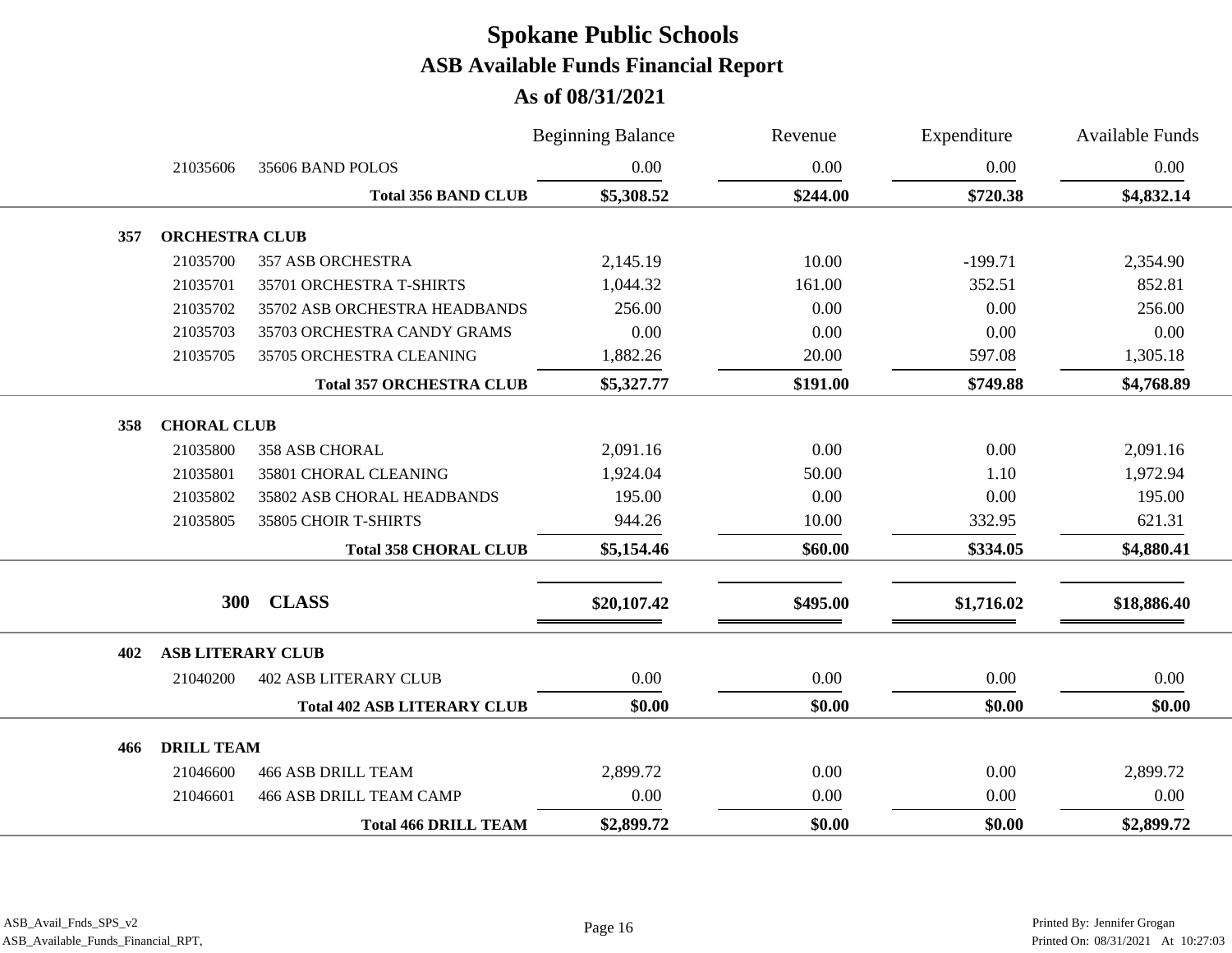|                                                             | 400                            |                                    |             | <b>Beginning Balance</b> | Revenue    | Expenditure                                                       | <b>Available Funds</b> |  |  |  |
|-------------------------------------------------------------|--------------------------------|------------------------------------|-------------|--------------------------|------------|-------------------------------------------------------------------|------------------------|--|--|--|
|                                                             |                                | <b>CLUBS</b>                       | \$2,899.72  | \$0.00                   | \$0.00     | \$2,899.72                                                        |                        |  |  |  |
| 250                                                         | <b>SACAJAWEA MIDDLE SCHOOL</b> |                                    |             |                          |            |                                                                   |                        |  |  |  |
| 102                                                         | <b>ASB RESERVE</b>             |                                    |             |                          |            |                                                                   |                        |  |  |  |
|                                                             | 25010200                       | 102 ASB RESERVE                    | 23,914.42   | 0.00                     | 938.06     | 22,976.36                                                         |                        |  |  |  |
|                                                             |                                | <b>Total 102 ASB RESERVE</b>       | \$23,914.42 | \$0.00                   | \$938.06   | \$22,976.36                                                       |                        |  |  |  |
| 104                                                         | <b>ASB GENERAL</b>             |                                    |             |                          |            |                                                                   |                        |  |  |  |
|                                                             | 25010400                       | 10400 ASB GENERAL                  | 3,495.34    | 0.00                     | 1,133.99   | 2,361.35                                                          |                        |  |  |  |
|                                                             | 25010402                       | 10402 ASB READERBOARD              | 161.00      | 0.00                     | 0.00       | 161.00                                                            |                        |  |  |  |
|                                                             | 25010404                       | 10404 SPIRITWEAR PATCHES           | 0.00        | 0.00                     | 0.00       | 0.00                                                              |                        |  |  |  |
|                                                             | 25010455                       | 10455 ASB POP MACHINE              | 0.00        | 0.00                     | 0.00       | 0.00                                                              |                        |  |  |  |
|                                                             | 25010475                       | 10475 ASB T-SHIRTS                 | $-1,561.11$ | 135.00                   | 12.46      | $-1,438.57$                                                       |                        |  |  |  |
|                                                             | 25010480                       | 10480 ASB HOODY ACCOUNT            | 628.23      | 22.00                    | 48.65      | 601.58                                                            |                        |  |  |  |
|                                                             |                                | <b>Total 104 ASB GENERAL</b>       | \$2,723.46  | \$157.00                 | \$1,195.10 | \$1,685.36                                                        |                        |  |  |  |
| 107                                                         | <b>ASB BOOKROOM</b>            |                                    |             |                          |            |                                                                   |                        |  |  |  |
|                                                             | 25010700                       | 107 ASB BOOKROOM                   | 685.30      | 0.00                     | 0.00       | 685.30                                                            |                        |  |  |  |
|                                                             |                                | <b>Total 107 ASB BOOKROOM</b>      | \$685.30    | \$0.00                   | \$0.00     | \$685.30                                                          |                        |  |  |  |
| 108                                                         | <b>ASB MISCELLANEOUS</b>       |                                    |             |                          |            |                                                                   |                        |  |  |  |
|                                                             | 25010800                       | <b>108 ASB MISCELLANEOUS</b>       | 0.00        | 0.00                     | 0.00       | 0.00                                                              |                        |  |  |  |
|                                                             |                                | <b>Total 108 ASB MISCELLANEOUS</b> | \$0.00      | \$0.00                   | \$0.00     | \$0.00                                                            |                        |  |  |  |
| 109                                                         | <b>ASB MEMBERSHIP</b>          |                                    |             |                          |            |                                                                   |                        |  |  |  |
|                                                             | 25010900                       | <b>109 ASB MEMBERSHIP</b>          | 251.83      | 1,480.00                 | 48.40      | 1,683.43                                                          |                        |  |  |  |
|                                                             |                                | <b>Total 109 ASB MEMBERSHIP</b>    | \$251.83    | \$1,480.00               | \$48.40    | \$1,683.43                                                        |                        |  |  |  |
| <b>120</b>                                                  | <b>ASB GUIDANCE</b>            |                                    |             |                          |            |                                                                   |                        |  |  |  |
|                                                             | 25012000                       | 120 ASB HONOR LEVEL ACTIVITIES     | 505.51      | 0.00                     | 0.00       | 505.51                                                            |                        |  |  |  |
| ASB_Avail_Fnds_SPS_v2<br>ASB_Available_Funds_Financial_RPT, |                                |                                    | Page 17     |                          |            | Printed By: Jennifer Grogan<br>Printed On: 08/31/2021 At 10:27:03 |                        |  |  |  |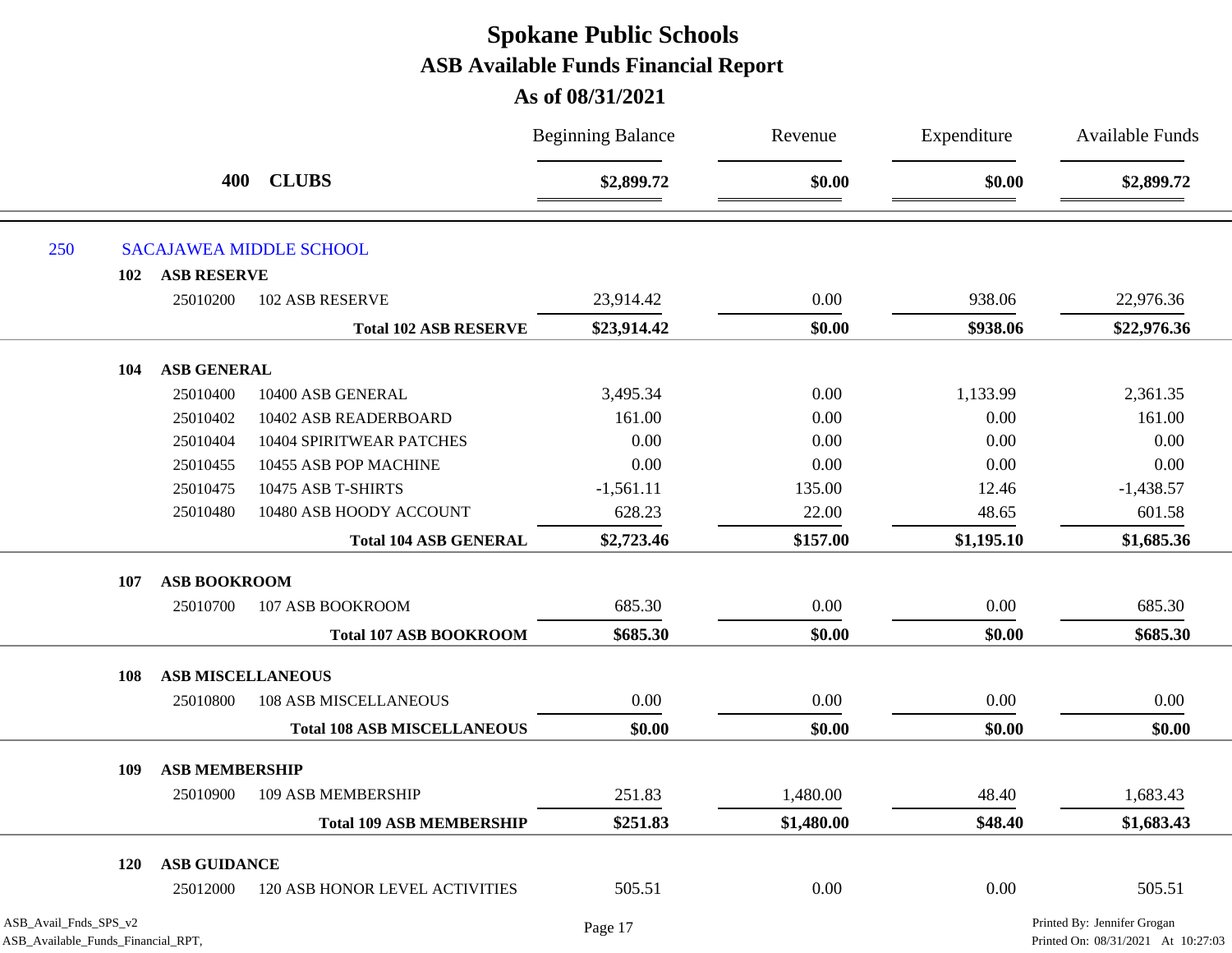|                                                             |                        |                                            | <b>Beginning Balance</b> | Revenue<br>\$0.00 | Expenditure<br>\$0.00 | <b>Available Funds</b><br>\$505.51                                |
|-------------------------------------------------------------|------------------------|--------------------------------------------|--------------------------|-------------------|-----------------------|-------------------------------------------------------------------|
|                                                             |                        | <b>Total 120 ASB GUIDANCE</b>              | \$505.51                 |                   |                       |                                                                   |
| 131                                                         | <b>ASB YEARBOOK</b>    |                                            |                          |                   |                       |                                                                   |
|                                                             | 25013100               | <b>131 ASB YEARBOOK</b>                    | $-1,415.55$              | 10,309.95         | 5,810.11              | 3,084.29                                                          |
|                                                             |                        | <b>Total 131 ASB YEARBOOK</b>              | (\$1,415.55)             | \$10,309.95       | \$5,810.11            | \$3,084.29                                                        |
| <b>140</b>                                                  | <b>ASB CONCESSIONS</b> |                                            |                          |                   |                       |                                                                   |
|                                                             | 25014000               | <b>140 ASB CONCESSIONS</b>                 | 0.00                     | 0.00              | 0.00                  | 0.00                                                              |
|                                                             |                        | <b>Total 140 ASB CONCESSIONS</b>           | \$0.00                   | \$0.00            | \$0.00                | \$0.00                                                            |
| 170                                                         |                        | ASB ALL SCHOOL FUNDRAISER                  |                          |                   |                       |                                                                   |
|                                                             | 25017000               | 170 ASB ALL SCHOOL FUNDRAISER              | 59.98                    | 5,324.00          | 1,298.13              | 4,085.85                                                          |
|                                                             |                        | <b>Total 170 ASB ALL SCHOOL FUNDRAISER</b> | \$59.98                  | \$5,324.00        | \$1,298.13            | \$4,085.85                                                        |
| 182                                                         |                        | <b>ASB SPECIAL PROJECTS</b>                |                          |                   |                       |                                                                   |
|                                                             | 25018200               | <b>182 ASB SPECIAL PROJECTS</b>            | 0.00                     | 0.00              | 0.00                  | 0.00                                                              |
|                                                             |                        | <b>Total 182 ASB SPECIAL PROJECTS</b>      | \$0.00                   | \$0.00            | \$0.00                | \$0.00                                                            |
|                                                             |                        |                                            |                          |                   |                       |                                                                   |
|                                                             | <b>100</b>             | <b>GENERAL ASB</b>                         | \$26,724.95              | \$17,270.95       | \$9,289.80            | \$34,706.10                                                       |
| 205                                                         |                        | <b>GENERAL ATHLETICS</b>                   |                          |                   |                       |                                                                   |
|                                                             | 25020500               | <b>205 ASB GENRAL ATHLETICS</b>            | 1,407.29                 | 0.00              | 1,243.53              | 163.76                                                            |
|                                                             | 25020502               | 20502 ATHLETIC AWARDS                      | 0.00                     | 0.00              | 0.00                  | 0.00                                                              |
|                                                             |                        | <b>Total 205 GENERAL ATHLETICS</b>         | \$1,407.29               | \$0.00            | \$1,243.53            | \$163.76                                                          |
| 208                                                         |                        | <b>ASB ATHLETIC OFFICIALS</b>              |                          |                   |                       |                                                                   |
|                                                             | 25020800               | <b>208 ASB ATHLETIC OFFICIALS</b>          | 10,401.04                | 0.00              | 800.14                | 9,600.90                                                          |
|                                                             |                        | <b>Total 208 ASB ATHLETIC OFFICIALS</b>    | \$10,401.04              | \$0.00            | \$800.14              | \$9,600.90                                                        |
| 209                                                         |                        | ASB ATHLETIC UNIFORMS                      |                          |                   |                       |                                                                   |
|                                                             | 25020900               | 209 ASB ATHLETIC UNIFORMS                  | 1,972.05                 | 180.00            | 316.77                | 1,835.28                                                          |
| ASB_Avail_Fnds_SPS_v2<br>ASB_Available_Funds_Financial_RPT, |                        |                                            | Page 18                  |                   |                       | Printed By: Jennifer Grogan<br>Printed On: 08/31/2021 At 10:27:03 |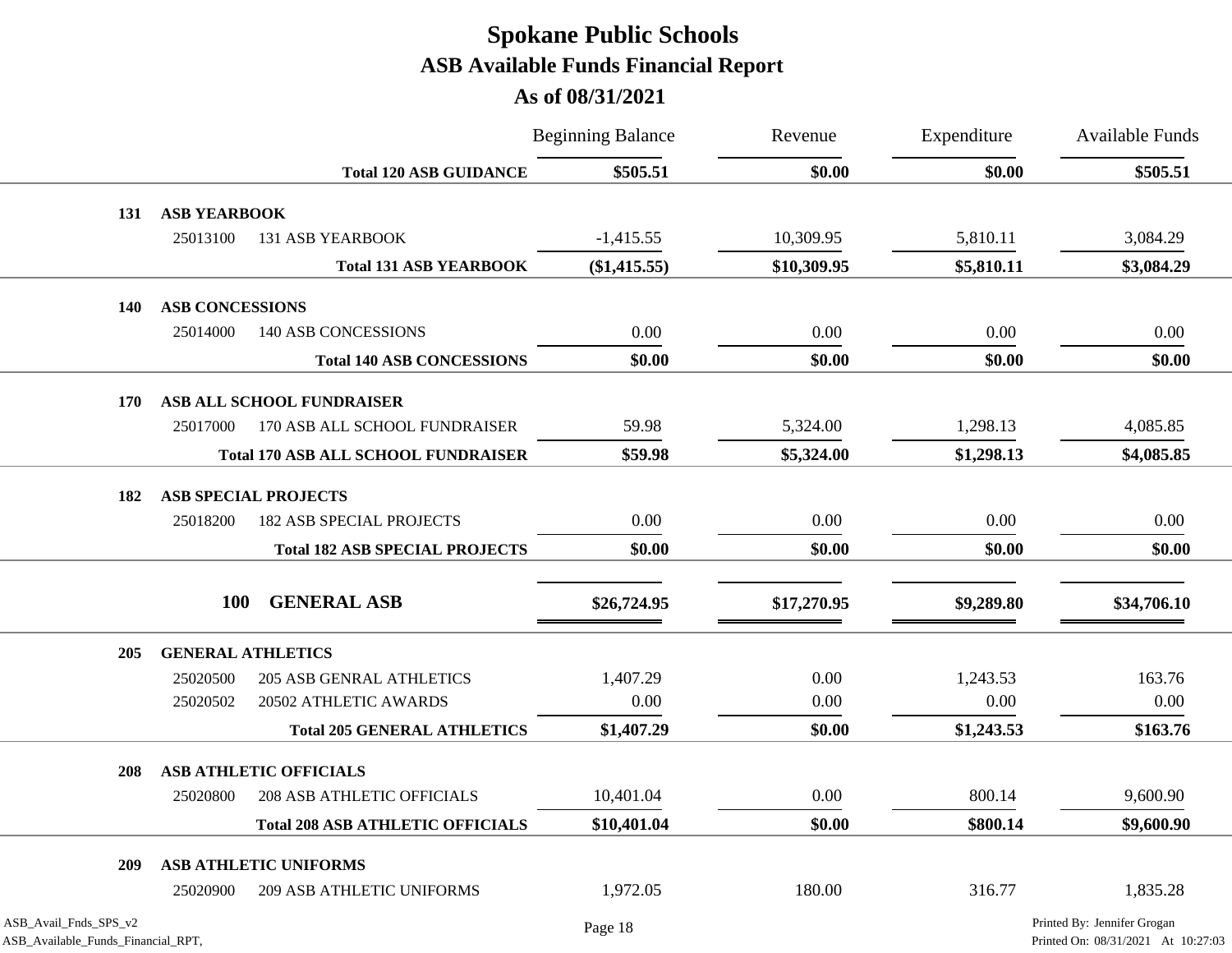**As of 08/31/2021**

|     |                          |                                        | <b>Beginning Balance</b> | Revenue  | Expenditure | <b>Available Funds</b> |
|-----|--------------------------|----------------------------------------|--------------------------|----------|-------------|------------------------|
|     |                          | <b>Total 209 ASB ATHLETIC UNIFORMS</b> | \$1,972.05               | \$180.00 | \$316.77    | \$1,835.28             |
| 227 | <b>BASEBALL</b>          |                                        |                          |          |             |                        |
|     | 25022700                 | 227 ASB BASEBALL                       | 9.41                     | 300.00   | 0.75        | 308.66                 |
|     |                          | <b>Total 227 BASEBALL</b>              | \$9.41                   | \$300.00 | \$0.75      | \$308.66               |
| 230 | <b>BOYS BASKETBALL</b>   |                                        |                          |          |             |                        |
|     | 25023000                 | 230 ASB BOYS BASETBALL                 | 83.11                    | 0.00     | 0.00        | 83.11                  |
|     |                          | <b>Total 230 BOYS BASKETBALL</b>       | \$83.11                  | \$0.00   | \$0.00      | \$83.11                |
| 231 | <b>GIRLS BASKETBALL</b>  |                                        |                          |          |             |                        |
|     | 25023100                 | 231 ASB GIRLS BASKETBALL               | 63.64                    | 0.00     | 0.00        | 63.64                  |
|     |                          | <b>Total 231 GIRLS BASKETBALL</b>      | \$63.64                  | \$0.00   | \$0.00      | \$63.64                |
|     |                          |                                        |                          |          |             |                        |
| 251 | SPOK-A-LOO               |                                        | 0.00                     |          | 0.00        | 0.00                   |
|     | 25025100                 | 251 ASB SPOK-A-LOO                     |                          | 0.00     |             |                        |
|     |                          | Total 251 SPOK-A-LOO                   | \$0.00                   | \$0.00   | \$0.00      | \$0.00                 |
| 270 | <b>GIRLS' SOFTBALL</b>   |                                        |                          |          |             |                        |
|     | 25027000                 | 270 ASB SOFTBALL                       | 298.47                   | 0.00     | 264.84      | 33.63                  |
|     |                          | <b>Total 270 GIRLS' SOFTBALL</b>       | \$298.47                 | \$0.00   | \$264.84    | \$33.63                |
| 286 |                          | <b>MIDDLE SCHOOL TRACK</b>             |                          |          |             |                        |
|     | 25028600                 | <b>286 MIDDLE SCHOOL TRACK</b>         | 884.86                   | $0.00\,$ | 0.00        | 884.86                 |
|     |                          | <b>Total 286 MIDDLE SCHOOL TRACK</b>   | \$884.86                 | \$0.00   | \$0.00      | \$884.86               |
| 290 | <b>GIRLS' VOLLEYBALL</b> |                                        |                          |          |             |                        |
|     | 25029000                 | 290 GIRLS' VOLLEYBALL                  | 208.34                   | 0.00     | 0.00        | 208.34                 |
|     |                          | <b>Total 290 GIRLS' VOLLEYBALL</b>     | \$208.34                 | \$0.00   | \$0.00      | \$208.34               |
|     |                          |                                        |                          |          |             |                        |

**294 BOYS' WRESTLING**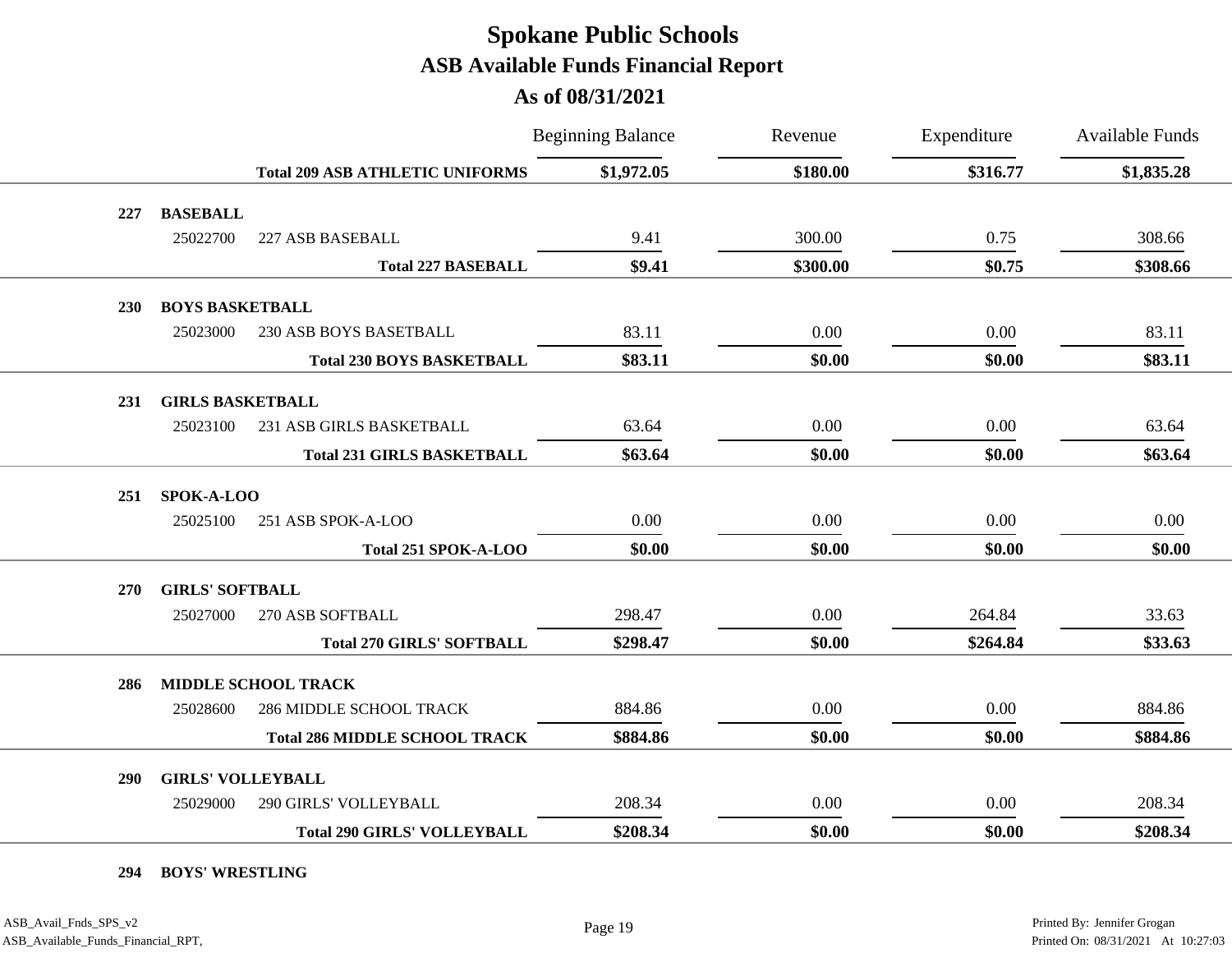|     |                       |                                            | <b>Beginning Balance</b> | Revenue  | Expenditure | Available Funds |
|-----|-----------------------|--------------------------------------------|--------------------------|----------|-------------|-----------------|
|     | 25029400              | <b>294 ASB WRESTLING</b>                   | 104.12                   | 0.00     | 0.00        | 104.12          |
|     |                       | <b>Total 294 BOYS' WRESTLING</b>           | \$104.12                 | \$0.00   | \$0.00      | \$104.12        |
|     | <b>200</b>            | <b>ATHLETICS</b>                           | \$15,432.33              | \$480.00 | \$2,626.03  | \$13,286.30     |
| 304 | <b>ART CLUB</b>       |                                            |                          |          |             |                 |
|     | 25030400              | 250 ART CLUB                               | 100.68                   | 0.00     | 0.00        | 100.68          |
|     |                       | <b>Total 304 ART CLUB</b>                  | \$100.68                 | \$0.00   | \$0.00      | \$100.68        |
| 307 |                       | ASB MS SPECIAL ED PRE-VOC                  |                          |          |             |                 |
|     | 25030700              | 307 ASB SPECIAL ED PRE VOC                 | 755.00                   | 0.00     | 0.00        | 755.00          |
|     |                       | <b>Total 307 ASB MS SPECIAL ED PRE-VOC</b> | \$755.00                 | \$0.00   | \$0.00      | \$755.00        |
| 315 | <b>DRAMA CLUB</b>     |                                            |                          |          |             |                 |
|     | 25031500              | <b>315 ASB DRAMA CLUB</b>                  | 0.00                     | 0.00     | 0.00        | 0.00            |
|     |                       | <b>Total 315 DRAMA CLUB</b>                | \$0.00                   | \$0.00   | \$0.00      | \$0.00          |
| 356 | <b>BAND CLUB</b>      |                                            |                          |          |             |                 |
|     | 25035600              | 356 ASB BAND                               | 2,800.62                 | 10.00    | 0.00        | 2,810.62        |
|     | 25035610              | 35610 BAND UNIFORM CLEANING                | 3,115.82                 | 140.00   | 1.04        | 3,254.78        |
|     | 25035612              | 35612 ASB BAND SHIRTS                      | 0.00                     | 0.00     | 0.00        | 0.00            |
|     | 25035615              | 35615 BAND IN AND OUT                      | 0.00                     | 0.00     | 0.00        | 0.00            |
|     | 25035620              | 35620 BAND SPECIAL                         | 0.00                     | 0.00     | 0.00        | 0.00            |
|     | 25035630              | 35630 BAND SILVERWOOD                      | 0.00                     | 0.00     | 0.00        | 0.00            |
|     |                       | <b>Total 356 BAND CLUB</b>                 | \$5,916.44               | \$150.00 | \$1.04      | \$6,065.40      |
| 357 | <b>ORCHESTRA CLUB</b> |                                            |                          |          |             |                 |
|     | 25035700              | <b>357 ASB ORCHESTRA</b>                   | 8,243.67                 | 106.00   | 0.00        | 8,349.67        |
|     | 25035710              | 35710 ORCHESTRA CLEANING                   | 3,512.32                 | 60.00    | 1.52        | 3,570.80        |
|     | 25035715              | 35715 ORCHESTRA IN AND OUT                 | 0.00                     | 0.00     | 0.00        | 0.00            |
|     | 25035720              | 35720 ORCHESTRA SPECIAL                    | 0.00                     | 0.00     | 0.00        | 0.00            |
|     |                       |                                            |                          |          |             |                 |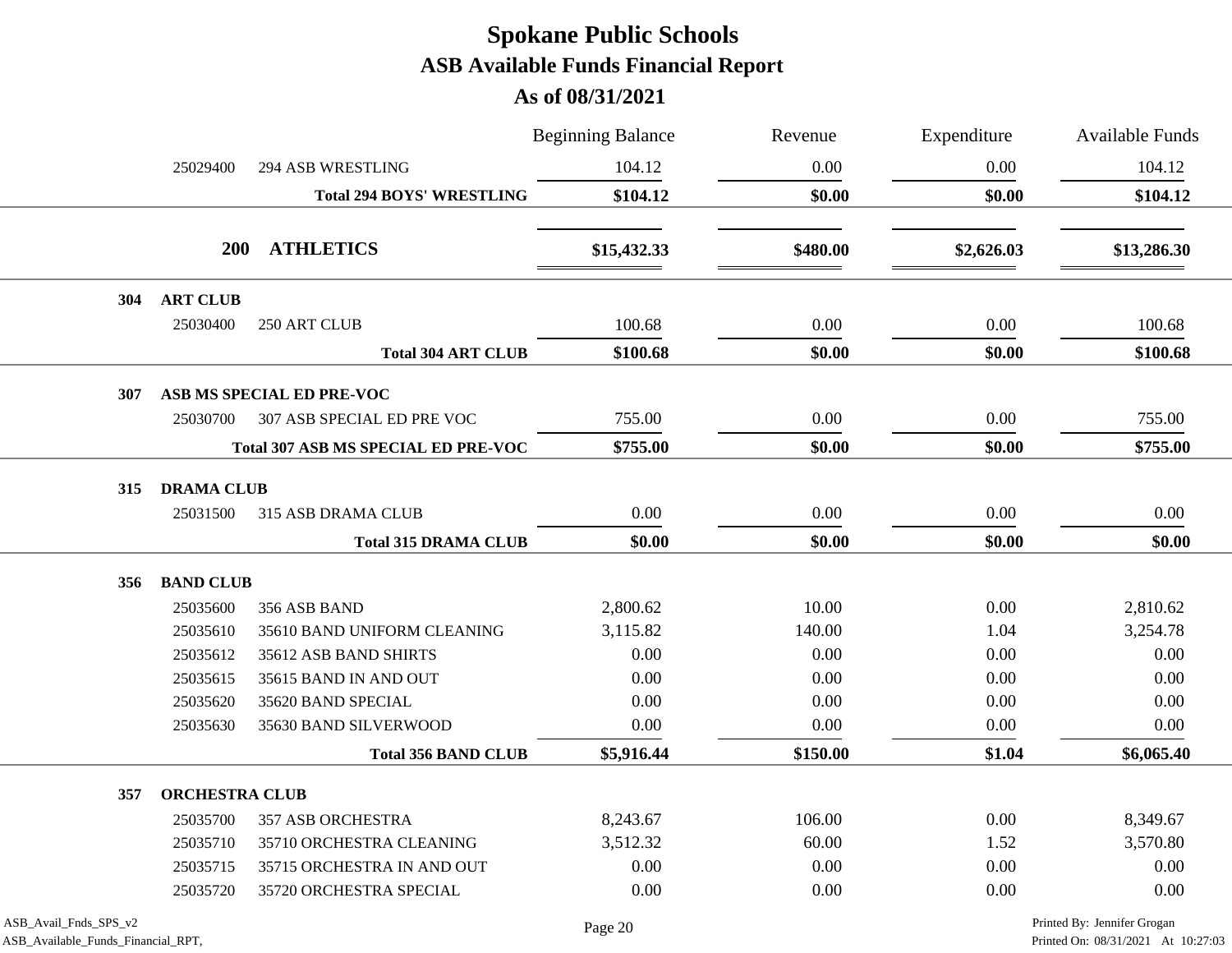|     |                          |                                    | <b>Beginning Balance</b> | Revenue  | Expenditure  | <b>Available Funds</b> |
|-----|--------------------------|------------------------------------|--------------------------|----------|--------------|------------------------|
|     |                          | <b>Total 357 ORCHESTRA CLUB</b>    | \$11,755.99              | \$166.00 | \$1.52       | \$11,920.47            |
| 358 | <b>CHORAL CLUB</b>       |                                    |                          |          |              |                        |
|     | 25035800                 | 358 ASB CHORAL                     | 2,632.43                 | 75.00    | 2.00         | 2,705.43               |
|     | 25035810                 | 35810 CHORAL CLEANING              | 4,238.23                 | 255.00   | 6.35         | 4,486.88               |
|     | 25035815                 | 35815 CHORAL IN AND OUT            | $-0.30$                  | 0.00     | 0.00         | $-0.30$                |
|     | 25035820                 | 358120 CHORAL SPECIAL              | 0.00                     | $0.00\,$ | 0.00         | 0.00                   |
|     |                          | <b>Total 358 CHORAL CLUB</b>       | \$6,870.36               | \$330.00 | \$8.35       | \$7,192.01             |
| 373 | <b>ASB CYBERPATRIOTS</b> |                                    |                          |          |              |                        |
|     | 25037300                 | 373 ASB CYBER PATRIOTS             | 530.14                   | 0.00     | 0.00         | 530.14                 |
|     |                          | <b>Total 373 ASB CYBERPATRIOTS</b> | \$530.14                 | \$0.00   | \$0.00       | \$530.14               |
| 382 | <b>ASB COMPUTER</b>      |                                    |                          |          |              |                        |
|     | 25038200                 | <b>382 ASB COMPUTER</b>            | 0.00                     | 0.00     | 0.00         | 0.00                   |
|     |                          | <b>Total 382 ASB COMPUTER</b>      | \$0.00                   | \$0.00   | \$0.00       | \$0.00                 |
|     |                          |                                    |                          |          |              |                        |
|     | 300                      | <b>CLASS</b>                       | \$25,928.61              | \$646.00 | \$10.91      | \$26,563.70            |
| 404 | <b>ASB GAME CLUB</b>     |                                    |                          |          |              |                        |
|     | 25040400                 | 404 ASB BOARD GAME                 | 311.35                   | 0.00     | 303.87       | 7.48                   |
|     |                          | <b>Total 404 ASB GAME CLUB</b>     | \$311.35                 | \$0.00   | \$303.87     | \$7.48                 |
|     |                          |                                    |                          |          |              |                        |
| 408 | <b>ASB INVENT CLUB</b>   |                                    |                          |          |              |                        |
|     | 25040800                 | <b>408 ASB MAKERSPACE CLUB</b>     | 630.99                   | 100.00   | 141.33       | 589.66                 |
|     |                          | <b>Total 408 ASB INVENT CLUB</b>   | \$630.99                 | \$100.00 | \$141.33     | \$589.66               |
| 425 | <b>ASB INTERACT CLUB</b> |                                    |                          |          |              |                        |
|     | 25042500                 | 42500 ASB IDENTITY CLUB            | 0.00                     | 0.00     | $-240.38$    | 240.38                 |
|     |                          | <b>Total 425 ASB INTERACT CLUB</b> | \$0.00                   | \$0.00   | $(\$240.38)$ | \$240.38               |
|     |                          |                                    |                          |          |              |                        |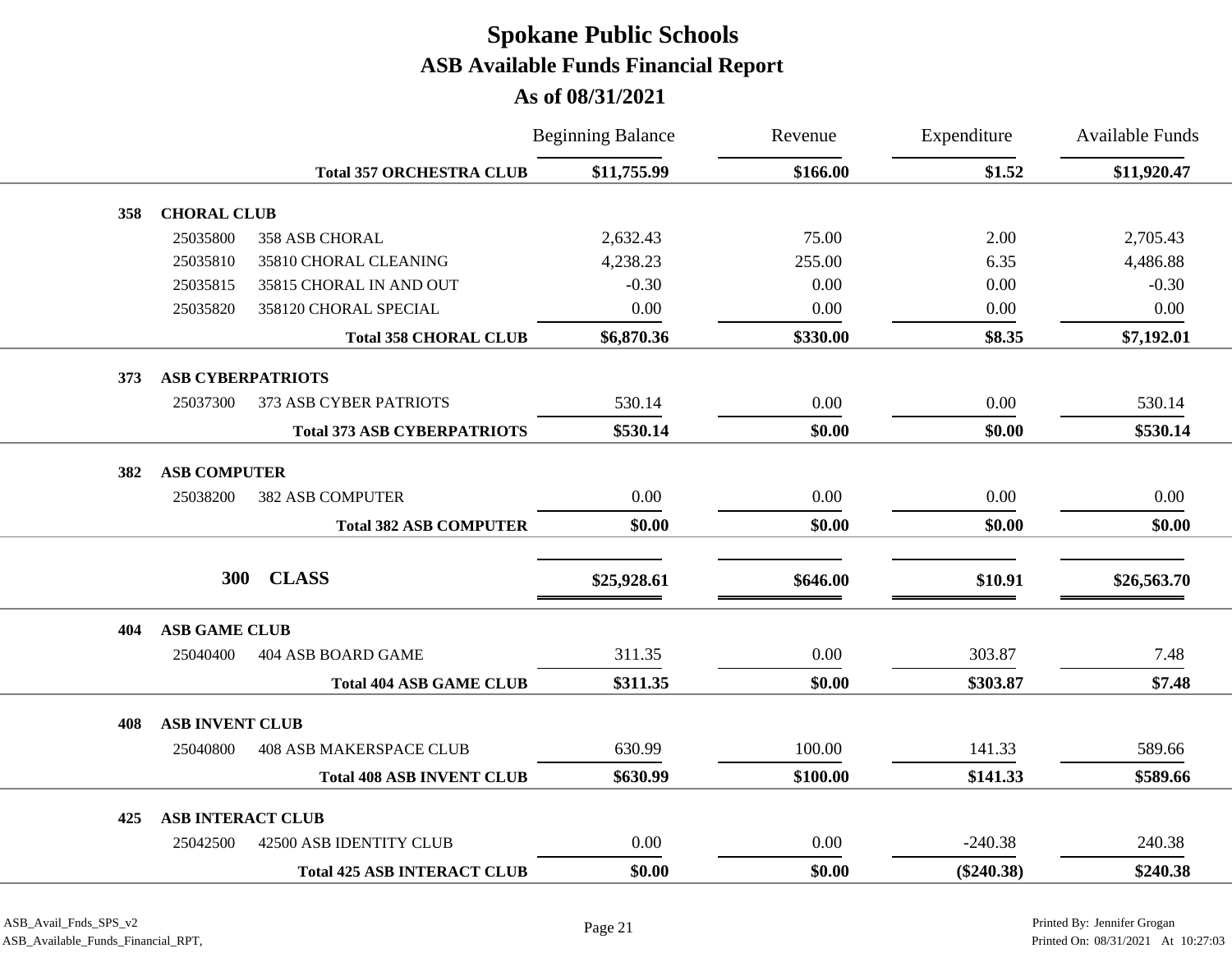|     |                      |                                           | <b>Beginning Balance</b> | Revenue | Expenditure | <b>Available Funds</b> |
|-----|----------------------|-------------------------------------------|--------------------------|---------|-------------|------------------------|
| 432 |                      | <b>ASB YOUNG LAWYERS</b>                  |                          |         |             |                        |
|     | 25043200             | <b>432 YOUNG LAWYERS</b>                  | $0.00\,$                 | 0.00    | 0.00        | 0.00                   |
|     |                      | <b>Total 432 ASB YOUNG LAWYERS</b>        | \$0.00                   | \$0.00  | \$0.00      | \$0.00                 |
|     |                      |                                           |                          |         |             |                        |
| 450 |                      | <b>INTERNATIONAL FOOD</b>                 |                          |         |             |                        |
|     | 25045000             | <b>450 TRY THE WORLD CLUB</b>             | 537.00                   | 0.00    | 0.00        | 537.00                 |
|     |                      | <b>Total 450 INTERNATIONAL FOOD</b>       | \$537.00                 | \$0.00  | \$0.00      | \$537.00               |
| 457 |                      | ASB VIRTUAL REALITY CLUB                  |                          |         |             |                        |
|     | 25045700             | <b>457 ASB VIRTUAL REALITY CLUB</b>       | 684.97                   | 0.00    | 557.83      | 127.14                 |
|     |                      | <b>Total 457 ASB VIRTUAL REALITY CLUB</b> | \$684.97                 | \$0.00  | \$557.83    | \$127.14               |
|     |                      |                                           |                          |         |             |                        |
| 458 | <b>FASHION CLUB</b>  |                                           |                          |         |             |                        |
|     | 25045800             | 45800 SEWING & DESIGN CLUB                | $0.00\,$                 | 0.00    | 0.00        | 0.00                   |
|     |                      | <b>Total 458 FASHION CLUB</b>             | \$0.00                   | \$0.00  | \$0.00      | \$0.00                 |
| 462 | <b>ROBOTICS CLUB</b> |                                           |                          |         |             |                        |
|     | 25046200             | <b>46200 ROBOTICS CLUB</b>                | $0.00\,$                 | 0.00    | 0.00        | 0.00                   |
|     |                      | <b>Total 462 ROBOTICS CLUB</b>            | \$0.00                   | \$0.00  | \$0.00      | \$0.00                 |
| 466 | <b>DRILL TEAM</b>    |                                           |                          |         |             |                        |
|     | 25046600             | <b>466 ASB DRILL TEAM</b>                 | 831.97                   | 0.00    | 0.00        | 831.97                 |
|     | 25046605             | <b>466 DRILL TEAM SHIRT ACCOUNT</b>       | 603.32                   | 0.00    | 0.00        | 603.32                 |
|     | 25046610             | 46610 DRILL TEAM CLEANING                 | 1,975.63                 | 0.00    | 0.00        | 1,975.63               |
|     | 25046625             | 46646 ASB DRILL TEAM PARADE               | 1,334.44                 | 0.00    | 0.00        | 1,334.44               |
|     | 25046646             | 46646 DRILL TEAM B                        | 0.00                     | 0.00    | 0.00        | 0.00                   |
|     | 25046666             | 46666 COLORGUARD                          | $0.00\,$                 | 0.00    | 0.00        | 0.00                   |
|     |                      | <b>Total 466 DRILL TEAM</b>               | \$4,745.36               | \$0.00  | \$0.00      | \$4,745.36             |
|     |                      |                                           |                          |         |             |                        |
| 477 | <b>ASB DANCE</b>     |                                           |                          |         |             |                        |
|     | 25047700             | 477 HIP HOP CLUB                          | 0.00                     | 0.00    | 0.00        | 0.00                   |
|     |                      |                                           |                          |         |             |                        |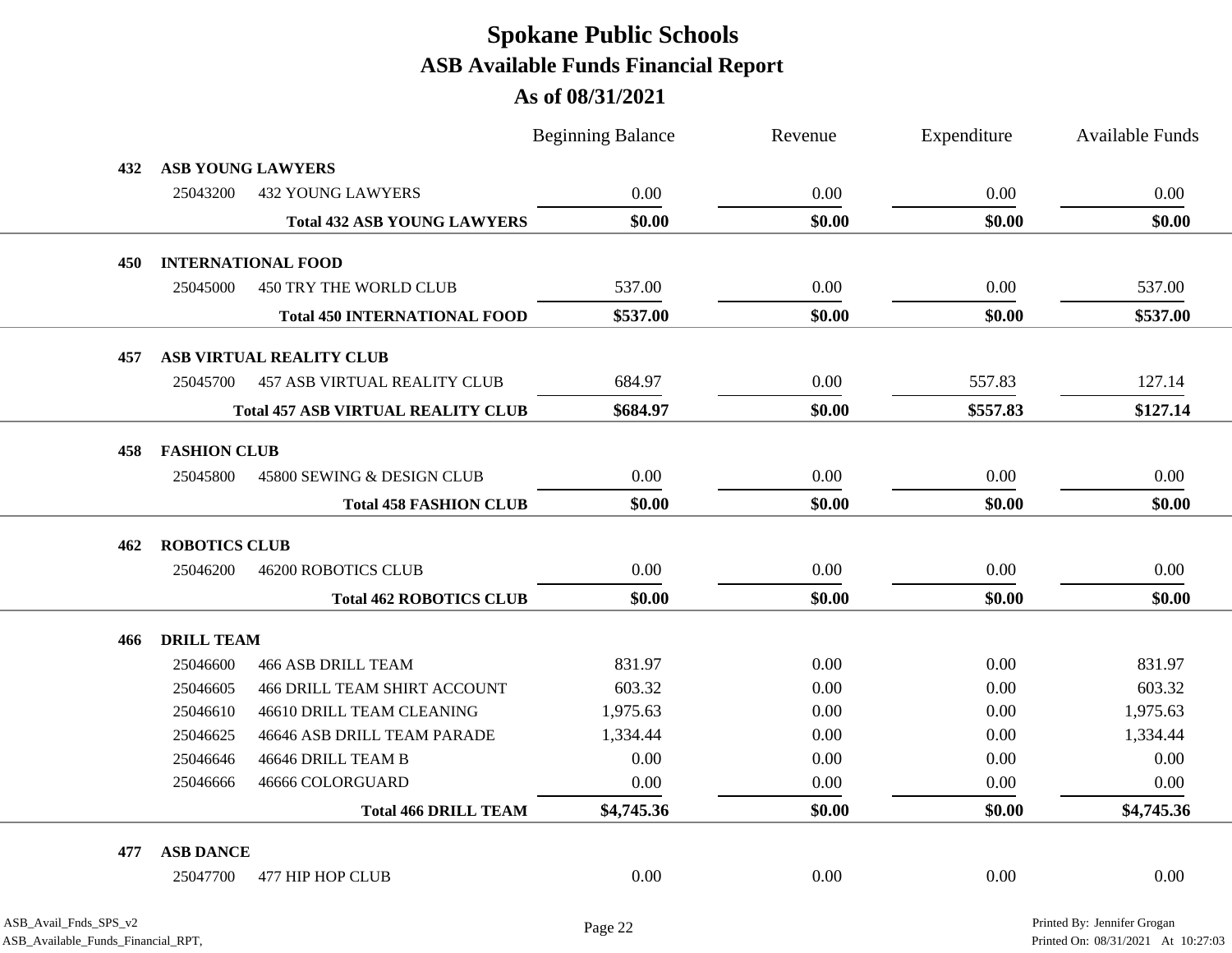|     |                           |                                 | <b>Beginning Balance</b> | Revenue    | Expenditure | <b>Available Funds</b> |
|-----|---------------------------|---------------------------------|--------------------------|------------|-------------|------------------------|
|     |                           | <b>Total 477 ASB DANCE</b>      | \$0.00                   | \$0.00     | \$0.00      | \$0.00                 |
|     | 400                       | <b>CLUBS</b>                    | \$6,909.67               | \$100.00   | \$762.65    | \$6,247.02             |
| 252 | <b>SALK MIDDLE SCHOOL</b> |                                 |                          |            |             |                        |
| 102 | <b>ASB RESERVE</b>        |                                 |                          |            |             |                        |
|     | 25210200                  | <b>252 ASB RESERVE</b>          | 2,004.00                 | 0.00       | 0.00        | 2,004.00               |
|     |                           | <b>Total 102 ASB RESERVE</b>    | \$2,004.00               | \$0.00     | \$0.00      | \$2,004.00             |
| 104 | <b>ASB GENERAL</b>        |                                 |                          |            |             |                        |
|     | 25210400                  | 104 ASB GENERAL                 | 7,406.67                 | 0.00       | 500.00      | 6,906.67               |
|     | 25210401                  | 104 ASB 7TH GRADE CELEBRATION   | 64.17                    | 0.00       | 0.00        | 64.17                  |
|     | 25210402                  | 104 ASB 8TH GRADE CELEBRATION   | 1,755.55                 | 0.00       | 933.86      | 821.69                 |
|     |                           | <b>Total 104 ASB GENERAL</b>    | \$9,226.39               | \$0.00     | \$1,433.86  | \$7,792.53             |
| 107 | <b>ASB BOOKROOM</b>       |                                 |                          |            |             |                        |
|     | 25210700                  | 107 ASB BOOKROOM                | 0.00                     | 0.00       | 0.00        | 0.00                   |
|     |                           | <b>Total 107 ASB BOOKROOM</b>   | \$0.00                   | \$0.00     | \$0.00      | \$0.00                 |
| 109 | <b>ASB MEMBERSHIP</b>     |                                 |                          |            |             |                        |
|     | 25210900                  | 109 ASB MEMBERSHIP              | 12,779.60                | 470.00     | 549.93      | 12,699.67              |
|     |                           | <b>Total 109 ASB MEMBERSHIP</b> | \$12,779.60              | \$470.00   | \$549.93    | \$12,699.67            |
| 131 | <b>ASB YEARBOOK</b>       |                                 |                          |            |             |                        |
|     | 25213100                  | <b>131 ASB YEARBOOK</b>         | 15,676.17                | 4,420.00   | 1,412.47    | 18,683.70              |
|     |                           | <b>Total 131 ASB YEARBOOK</b>   | \$15,676.17              | \$4,420.00 | \$1,412.47  | \$18,683.70            |
| 170 |                           | ASB ALL SCHOOL FUNDRAISER       |                          |            |             |                        |
|     | 25217000                  | 170 ALL SCHOOL FUNDRAISER       | 0.00                     | 0.00       | 0.00        | 0.00                   |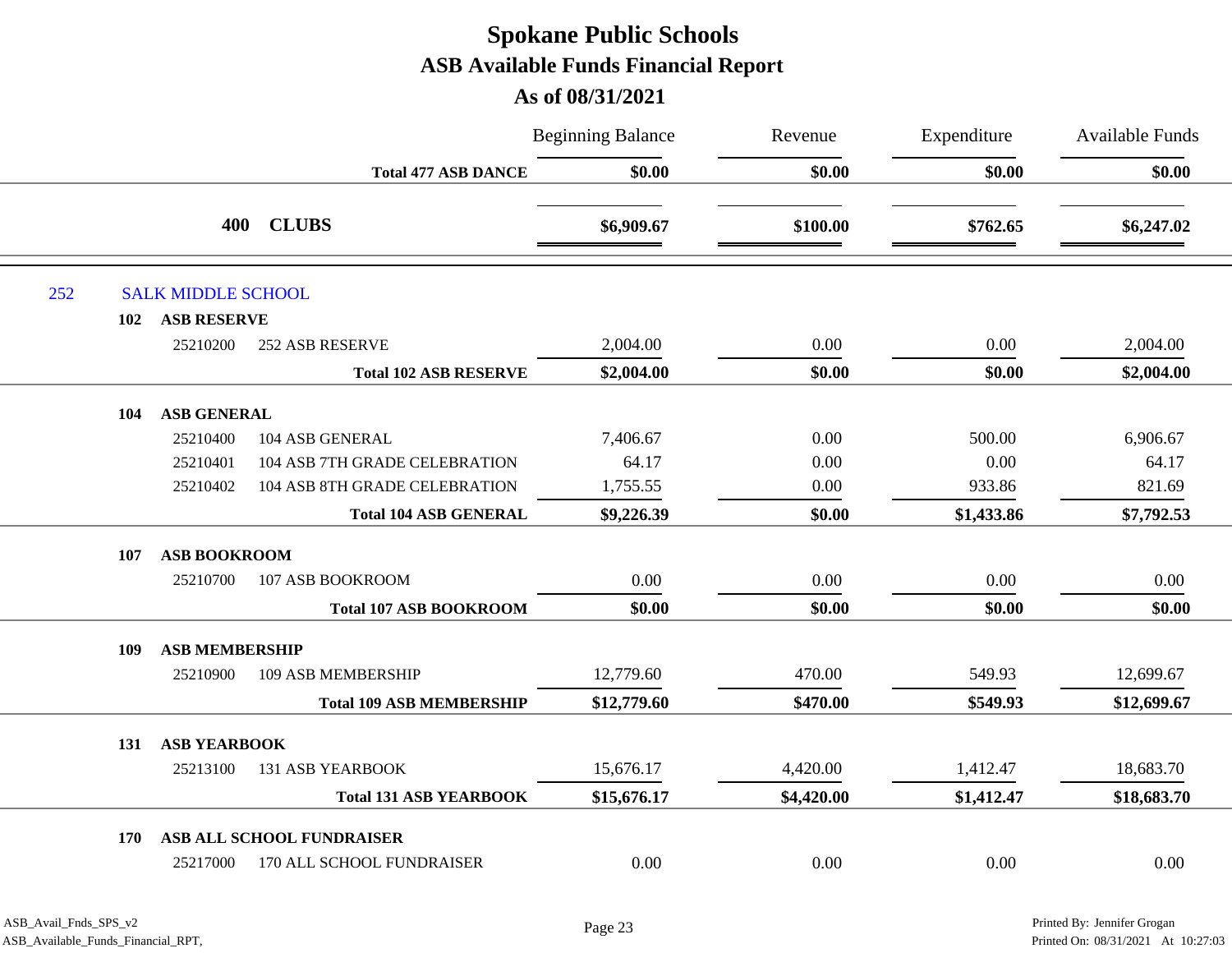|                                              | <b>Beginning Balance</b> | Revenue    | Expenditure  | <b>Available Funds</b> |
|----------------------------------------------|--------------------------|------------|--------------|------------------------|
| <b>Total 170 ASB ALL SCHOOL FUNDRAISER</b>   | \$0.00                   | \$0.00     | \$0.00       | \$0.00                 |
| <b>ASB AWARDS</b><br>191                     |                          |            |              |                        |
| 25219100<br>191 ASB AWARDS                   | 0.00                     | 0.00       | 0.00         | 0.00                   |
| <b>Total 191 ASB AWARDS</b>                  | \$0.00                   | \$0.00     | \$0.00       | \$0.00                 |
| 100<br><b>GENERAL ASB</b>                    | \$39,686.16              | \$4,890.00 | \$3,396.26   | \$41,179.90            |
| ASB ATHLETIC EQUIPMENT<br>202                |                          |            |              |                        |
| 202 ASB ATHLETIC EQUIPMENT<br>25220200       | 0.00                     | 0.00       | 0.00         | 0.00                   |
| <b>Total 202 ASB ATHLETIC EQUIPMENT</b>      | \$0.00                   | \$0.00     | \$0.00       | \$0.00                 |
| <b>GENERAL ATHLETICS</b><br><b>205</b>       |                          |            |              |                        |
| <b>205 ASB GENERAL ATHLETICS</b><br>25220500 | $-368.11$                | 211.00     | $-210.42$    | 53.31                  |
| <b>Total 205 GENERAL ATHLETICS</b>           | $(\$368.11)$             | \$211.00   | $(\$210.42)$ | \$53.31                |
| <b>ASB ATHLETIC UNIFORMS</b><br>209          |                          |            |              |                        |
| <b>252 ATHLETIC UNIFORMS</b><br>25220900     | 0.00                     | 0.00       | 0.00         | 0.00                   |
| <b>Total 209 ASB ATHLETIC UNIFORMS</b>       | \$0.00                   | \$0.00     | \$0.00       | \$0.00                 |
| SPOK-A-LOO<br>251                            |                          |            |              |                        |
| 25100 SALK SPOKALOO<br>25225100              | 0.00                     | 0.00       | 0.00         | 0.00                   |
| Total 251 SPOK-A-LOO                         | \$0.00                   | \$0.00     | \$0.00       | \$0.00                 |
| <b>ATHLETICS</b><br><b>200</b>               | $(\$368.11)$             | \$211.00   | $(\$210.42)$ | \$53.31                |
| ASB GENERAL CLASS ACTIVITY<br>300            |                          |            |              |                        |
| 300 ASB GENERAL CLASS ACTIVITY<br>25230000   | 0.00                     | 0.00       | 0.00         | 0.00                   |
| <b>Total 300 ASB GENERAL CLASS ACTIVITY</b>  | \$0.00                   | \$0.00     | \$0.00       | \$0.00                 |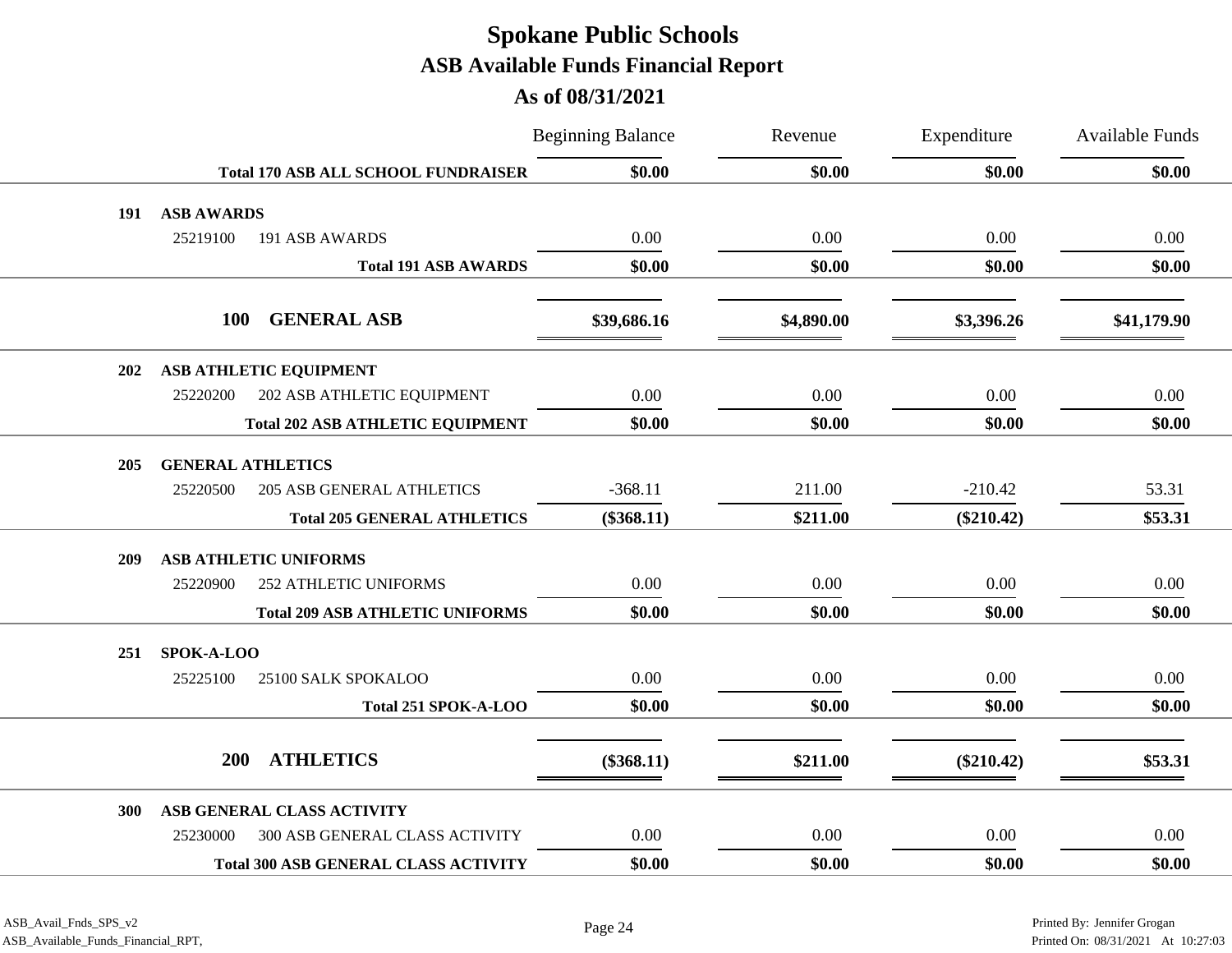|            |              |              | <b>Beginning Balance</b> |                                            |                                            |     |
|------------|--------------|--------------|--------------------------|--------------------------------------------|--------------------------------------------|-----|
|            |              |              |                          |                                            | <b>ART CLUB</b>                            | 304 |
| 0.00       | 0.00         | 0.00         | 0.00                     | <b>304 ASB ART CLUB</b>                    | 25230400                                   |     |
| \$0.00     | \$0.00       | \$0.00       | \$0.00                   | <b>Total 304 ART CLUB</b>                  |                                            |     |
|            |              |              |                          |                                            |                                            |     |
|            |              |              |                          | ASB MS SPECIAL ED PRE-VOC                  |                                            | 307 |
| 0.00       | 0.00         | 0.00         | 0.00                     | 307 ASB SPECIAL ED PRE VOC                 | 25230700                                   |     |
| \$0.00     | \$0.00       | \$0.00       | \$0.00                   | Total 307 ASB MS SPECIAL ED PRE-VOC        |                                            |     |
|            |              |              |                          |                                            | <b>BAND CLUB</b>                           | 356 |
| 1,737.88   | 0.00         | 12.00        | 1,725.88                 | 356 ASB BAND                               | 25235600                                   |     |
| 0.00       | 0.00         | 0.00         | 0.00                     | 35601 AUCTION/SPAGHETTI DINNER             | 25235601                                   |     |
| 0.00       | 0.00         | 0.00         | 0.00                     | 35602 BAND FUNDRAISING                     | 25235602                                   |     |
| $-6.00$    | 0.00         | 0.00         | $-6.00$                  | 35603 SPRING FUNDRAISER                    | 25235603                                   |     |
| $0.00\,$   | 0.00         | 0.00         | 0.00                     | 35604 BAND UNIFORMS                        | 25235604                                   |     |
| \$1,731.88 | \$0.00       | \$12.00      | \$1,719.88               | <b>Total 356 BAND CLUB</b>                 |                                            |     |
|            |              |              |                          |                                            | <b>ORCHESTRA CLUB</b>                      | 357 |
| 1,245.16   | 0.00         | 0.00         | 1,245.16                 | <b>357 ASB ORCHESTRA</b>                   | 25235700                                   |     |
| \$1,245.16 | \$0.00       | \$0.00       | \$1,245.16               | <b>Total 357 ORCHESTRA CLUB</b>            |                                            |     |
|            |              |              |                          |                                            |                                            |     |
| 1,267.70   |              |              |                          |                                            |                                            |     |
| $-12.00$   |              |              |                          |                                            |                                            |     |
| 0.00       | 0.00         | 0.00         | 0.00                     | 35802 CHOIR HAWAII TRIP 2                  | 25235802                                   |     |
| \$1,255.70 | \$0.00       | \$5.00       | \$1,250.70               | <b>Total 358 CHORAL CLUB</b>               |                                            |     |
|            |              |              |                          |                                            |                                            |     |
| \$4,232.74 | \$0.00       | \$17.00      | \$4,215.74               | <b>CLASS</b>                               | <b>300</b>                                 |     |
|            |              |              |                          |                                            | <b>ASB GAME CLUB</b>                       | 404 |
|            | 0.00         | 0.00         | 106.44                   | 40400 ASB TABLE TOP GAMES                  | 25240400                                   |     |
|            | 0.00<br>0.00 | 5.00<br>0.00 | 1,262.70<br>$-12.00$     | 358 ASB CHORAL<br>35801 CHORAL HAWAII TRIP | <b>CHORAL CLUB</b><br>25235800<br>25235801 | 358 |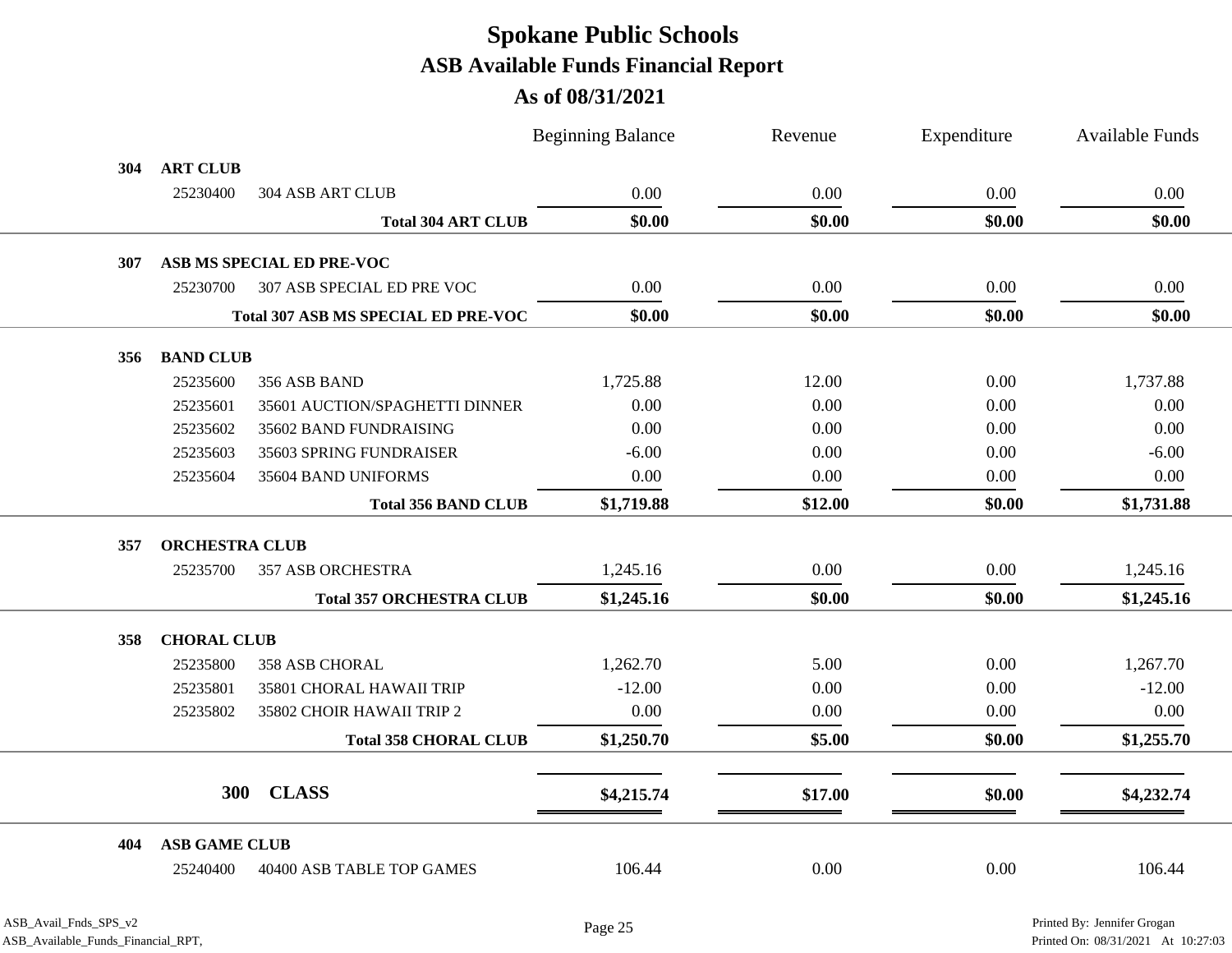**As of 08/31/2021**

|                                         |                                        | <b>Beginning Balance</b> | Revenue  | Expenditure    | <b>Available Funds</b> |
|-----------------------------------------|----------------------------------------|--------------------------|----------|----------------|------------------------|
|                                         | <b>Total 404 ASB GAME CLUB</b>         | \$106.44                 | \$0.00   | \$0.00         | \$106.44               |
| <b>MOM/DAD NIGHT</b><br>428             |                                        |                          |          |                |                        |
| 25242800                                | 428 ASB MOM/DAD NIGHT                  | 1,824.44                 | 0.00     | 0.00           | 1,824.44               |
|                                         | <b>Total 428 MOM/DAD NIGHT</b>         | \$1,824.44               | \$0.00   | \$0.00         | \$1,824.44             |
| <b>MATH CLUB</b><br>460                 |                                        |                          |          |                |                        |
| 25246000                                | 252 ASB MATH IS COOL                   | 402.79                   | 10.00    | 0.00           | 412.79                 |
|                                         | <b>Total 460 MATH CLUB</b>             | \$402.79                 | \$10.00  | \$0.00         | \$412.79               |
|                                         |                                        |                          |          |                |                        |
| <b>ROBOTICS CLUB</b><br>462<br>25246200 | <b>46200 ROBOTICS CLUB</b>             | 0.00                     | 0.00     | 0.00           | 0.00                   |
|                                         | <b>Total 462 ROBOTICS CLUB</b>         | \$0.00                   | \$0.00   | \$0.00         | \$0.00                 |
|                                         |                                        |                          |          |                |                        |
| 474                                     | <b>SERVICE LEARNING CLUB</b>           |                          |          |                |                        |
| 25247400                                | 47400 COMMUNITY INVOLVEMENT            | 231.08                   | 0.00     | 0.00           | 231.08                 |
|                                         | <b>Total 474 SERVICE LEARNING CLUB</b> | \$231.08                 | \$0.00   | \$0.00         | \$231.08               |
|                                         |                                        |                          |          |                |                        |
|                                         | 400 CLUBS                              | \$2,564.75               | \$10.00  | \$0.00         | \$2,574.75             |
|                                         |                                        |                          |          |                |                        |
| 255<br><b>SHAW MIDDLE SCHOOL</b>        |                                        |                          |          |                |                        |
| <b>ASB GENERAL</b><br>104               |                                        |                          |          |                |                        |
| 25510400                                | 104 ASB GENERAL                        | 22,381.26                | 103.81   | $-6,597.36$    | 29,082.43              |
|                                         | <b>Total 104 ASB GENERAL</b>           | \$22,381.26              | \$103.81 | $(\$6,597.36)$ | \$29,082.43            |
| ASB BOOKROOM<br>107                     |                                        |                          |          |                |                        |
| 25510700                                | 107 ASB BOOKROOM                       | $-143.31$                | 0.00     | $-847.53$      | 704.22                 |
| 25510701                                | 10701 STUDENT STORE                    | 1,241.74                 | 0.00     | 1,241.74       | 0.00                   |
| 25510702                                | 10702 T-SHIRT SALES                    | 2,324.94                 | 0.00     | 2,324.94       | 0.00                   |
| 25510703                                | 10703 BASEBALL CAPS SALES              | 692.85                   | 0.00     | 692.85         | 0.00                   |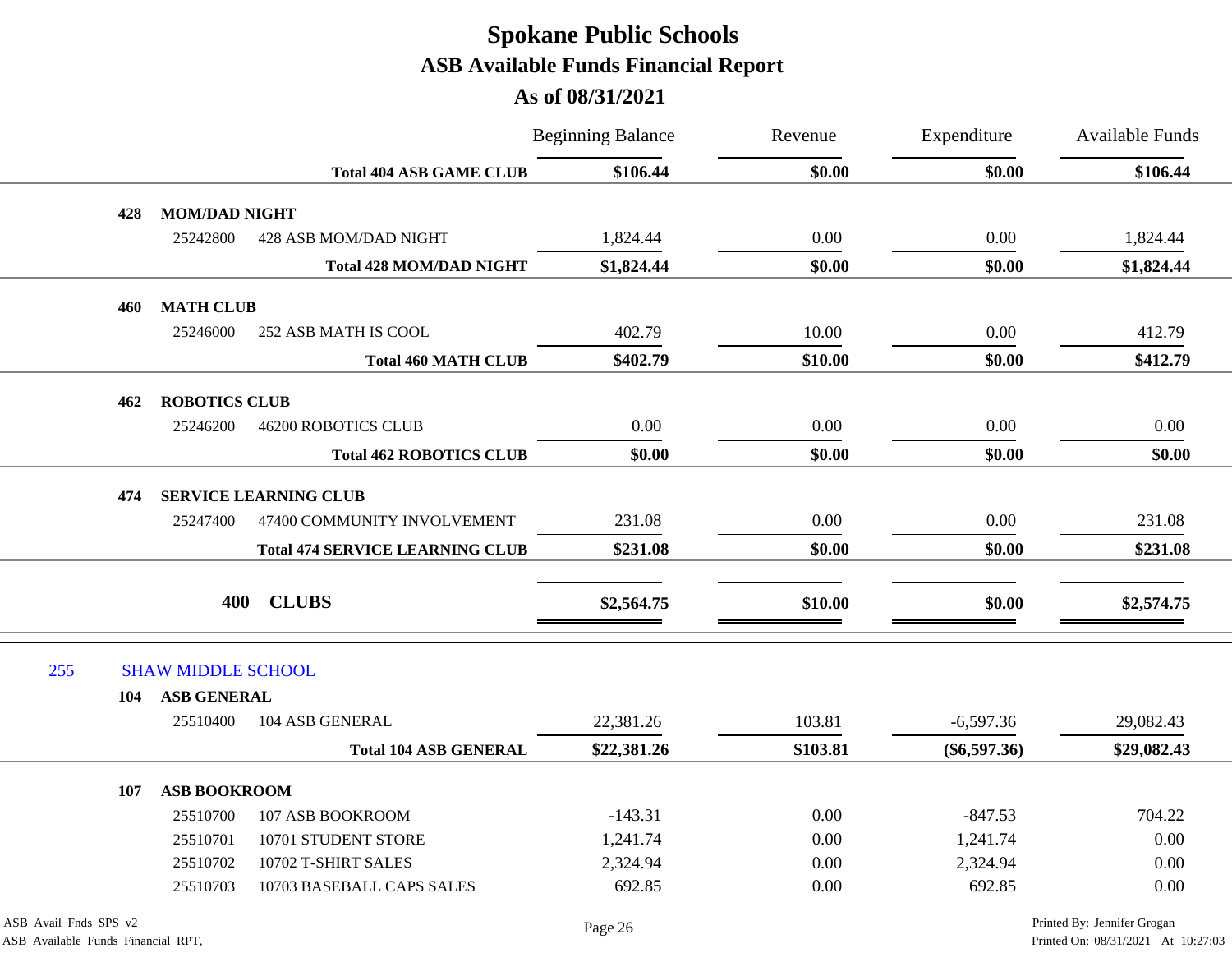|                                                             |                                    |                                            | <b>Beginning Balance</b> | Revenue    | Expenditure | <b>Available Funds</b>                                            |
|-------------------------------------------------------------|------------------------------------|--------------------------------------------|--------------------------|------------|-------------|-------------------------------------------------------------------|
|                                                             | 25510704                           | 10704 SHAW BUTTONS                         | 88.00                    | 0.00       | 88.00       | 0.00                                                              |
|                                                             |                                    | <b>Total 107 ASB BOOKROOM</b>              | \$4,204.22               | \$0.00     | \$3,500.00  | \$704.22                                                          |
| 109                                                         | <b>ASB MEMBERSHIP</b>              |                                            |                          |            |             |                                                                   |
|                                                             | 25510900                           | 109 ASB MEMBERSHIP                         | 4,245.03                 | 200.00     | 5.65        | 4,439.38                                                          |
|                                                             |                                    | <b>Total 109 ASB MEMBERSHIP</b>            | \$4,245.03               | \$200.00   | \$5.65      | \$4,439.38                                                        |
| 131                                                         | <b>ASB YEARBOOK</b>                |                                            |                          |            |             |                                                                   |
|                                                             | 25513100                           | <b>131 ASB YEARBOOK</b>                    | 4,325.53                 | 2,335.00   | 4,680.68    | 1,979.85                                                          |
|                                                             |                                    | <b>Total 131 ASB YEARBOOK</b>              | \$4,325.53               | \$2,335.00 | \$4,680.68  | \$1,979.85                                                        |
|                                                             |                                    |                                            |                          |            |             |                                                                   |
| <b>140</b>                                                  | <b>ASB CONCESSIONS</b><br>25514000 | 140 ASB CONCESSIONS                        | 4,482.92                 | 0.00       | 4,150.00    | 332.92                                                            |
|                                                             |                                    | <b>Total 140 ASB CONCESSIONS</b>           | \$4,482.92               | \$0.00     | \$4,150.00  | \$332.92                                                          |
|                                                             |                                    |                                            |                          |            |             |                                                                   |
| 165                                                         | <b>ASB NEWSPAPER</b>               |                                            |                          |            |             |                                                                   |
|                                                             | 25516500                           | <b>165 ASB NEWSPAPER</b>                   | 0.00                     | 0.00       | 0.00        | 0.00                                                              |
|                                                             |                                    | <b>Total 165 ASB NEWSPAPER</b>             | \$0.00                   | \$0.00     | \$0.00      | \$0.00                                                            |
| 170                                                         |                                    | ASB ALL SCHOOL FUNDRAISER                  |                          |            |             |                                                                   |
|                                                             | 25517000                           | 17000 ALL SCHOOL FUNDRAISER                | 0.00                     | 0.00       | 0.00        | 0.00                                                              |
|                                                             |                                    | <b>Total 170 ASB ALL SCHOOL FUNDRAISER</b> | \$0.00                   | \$0.00     | \$0.00      | \$0.00                                                            |
|                                                             |                                    |                                            |                          |            |             |                                                                   |
|                                                             | <b>100</b>                         | <b>GENERAL ASB</b>                         | \$39,638.96              | \$2,638.81 | \$5,738.97  | \$36,538.80                                                       |
| 205                                                         | <b>GENERAL ATHLETICS</b>           |                                            |                          |            |             |                                                                   |
|                                                             | 25520500                           | <b>205 ASB GENERAL ATHLETICS</b>           | 335.42                   | 92.00      | 0.36        | 427.06                                                            |
|                                                             |                                    | <b>Total 205 GENERAL ATHLETICS</b>         | \$335.42                 | \$92.00    | \$0.36      | \$427.06                                                          |
| 209                                                         |                                    | ASB ATHLETIC UNIFORMS                      |                          |            |             |                                                                   |
|                                                             | 25520900                           | 209 ASB ATHLETIC UNIFORMS                  | 0.00                     | 0.00       | 0.00        | 0.00                                                              |
| ASB_Avail_Fnds_SPS_v2<br>ASB Available Funds Financial RPT, |                                    |                                            | Page 27                  |            |             | Printed By: Jennifer Grogan<br>Printed On: 08/31/2021 At 10:27:03 |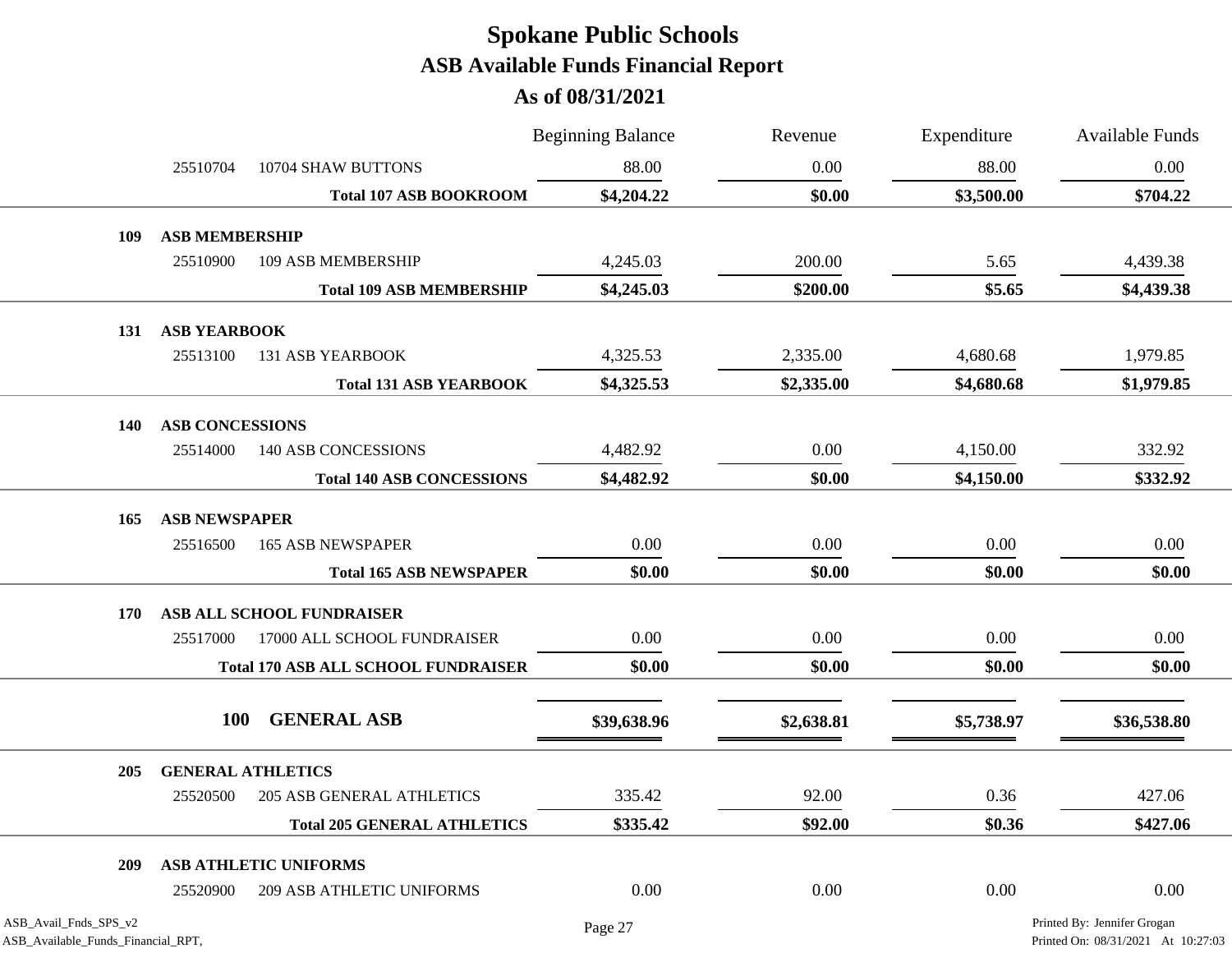|                       |                        |                                             | <b>Beginning Balance</b> | Revenue | Expenditure | <b>Available Funds</b>      |
|-----------------------|------------------------|---------------------------------------------|--------------------------|---------|-------------|-----------------------------|
|                       |                        | <b>Total 209 ASB ATHLETIC UNIFORMS</b>      | \$0.00                   | \$0.00  | \$0.00      | \$0.00                      |
| 294                   | <b>BOYS' WRESTLING</b> |                                             |                          |         |             |                             |
|                       | 25529400               | 29400 WRESTLING                             | 0.00                     | 0.00    | 0.00        | 0.00                        |
|                       |                        | <b>Total 294 BOYS' WRESTLING</b>            | \$0.00                   | \$0.00  | \$0.00      | \$0.00                      |
|                       |                        | 200 ATHLETICS                               | \$335.42                 | \$92.00 | \$0.36      | \$427.06                    |
| <b>300</b>            |                        | ASB GENERAL CLASS ACTIVITY                  |                          |         |             |                             |
|                       | 25530000               | 300 ASB GENRAL CLASS ACCOUNT                | 0.00                     | 0.00    | 0.00        | 0.00                        |
|                       |                        | <b>Total 300 ASB GENERAL CLASS ACTIVITY</b> | \$0.00                   | \$0.00  | \$0.00      | \$0.00                      |
| 307                   |                        | ASB MS SPECIAL ED PRE-VOC                   |                          |         |             |                             |
|                       | 25530700               | 307 ASB SPECIAL ED PRE VOC                  | 0.00                     | 0.00    | 0.00        | 0.00                        |
|                       |                        | Total 307 ASB MS SPECIAL ED PRE-VOC         | \$0.00                   | \$0.00  | \$0.00      | \$0.00                      |
| 315                   | <b>DRAMA CLUB</b>      |                                             |                          |         |             |                             |
|                       | 25531500               | <b>255 ASB THEATRE ARTS</b>                 | $0.00\,$                 | 0.00    | 0.00        | 0.00                        |
|                       |                        | <b>Total 315 DRAMA CLUB</b>                 | \$0.00                   | \$0.00  | \$0.00      | \$0.00                      |
| 323                   | <b>HORTICULTURE</b>    |                                             |                          |         |             |                             |
|                       | 25532300               | 323 ASB TAKE ROOT                           | 0.00                     | 0.00    | 0.00        | 0.00                        |
|                       |                        | <b>Total 323 HORTICULTURE</b>               | \$0.00                   | \$0.00  | \$0.00      | \$0.00                      |
| 355                   |                        | <b>MIDDLE SCHOOL MUSIC CLUB</b>             |                          |         |             |                             |
|                       | 25535500               | 355 MIDDLE SCHOOL MUSIC CLUB                | 0.00                     | 0.00    | 0.00        | 0.00                        |
|                       |                        | <b>Total 355 MIDDLE SCHOOL MUSIC CLUB</b>   | \$0.00                   | \$0.00  | \$0.00      | \$0.00                      |
| 356                   | <b>BAND CLUB</b>       |                                             |                          |         |             |                             |
|                       | 25535600               | 356 ASB BAND                                | 564.09                   | 0.00    | 0.00        | 564.09                      |
|                       | 25535601               | 35601 BAND UNIFORM CLEANING                 | 2,682.89                 | 102.00  | 1.06        | 2,783.83                    |
| ASB_Avail_Fnds_SPS_v2 |                        |                                             | Page 28                  |         |             | Printed By: Jennifer Grogan |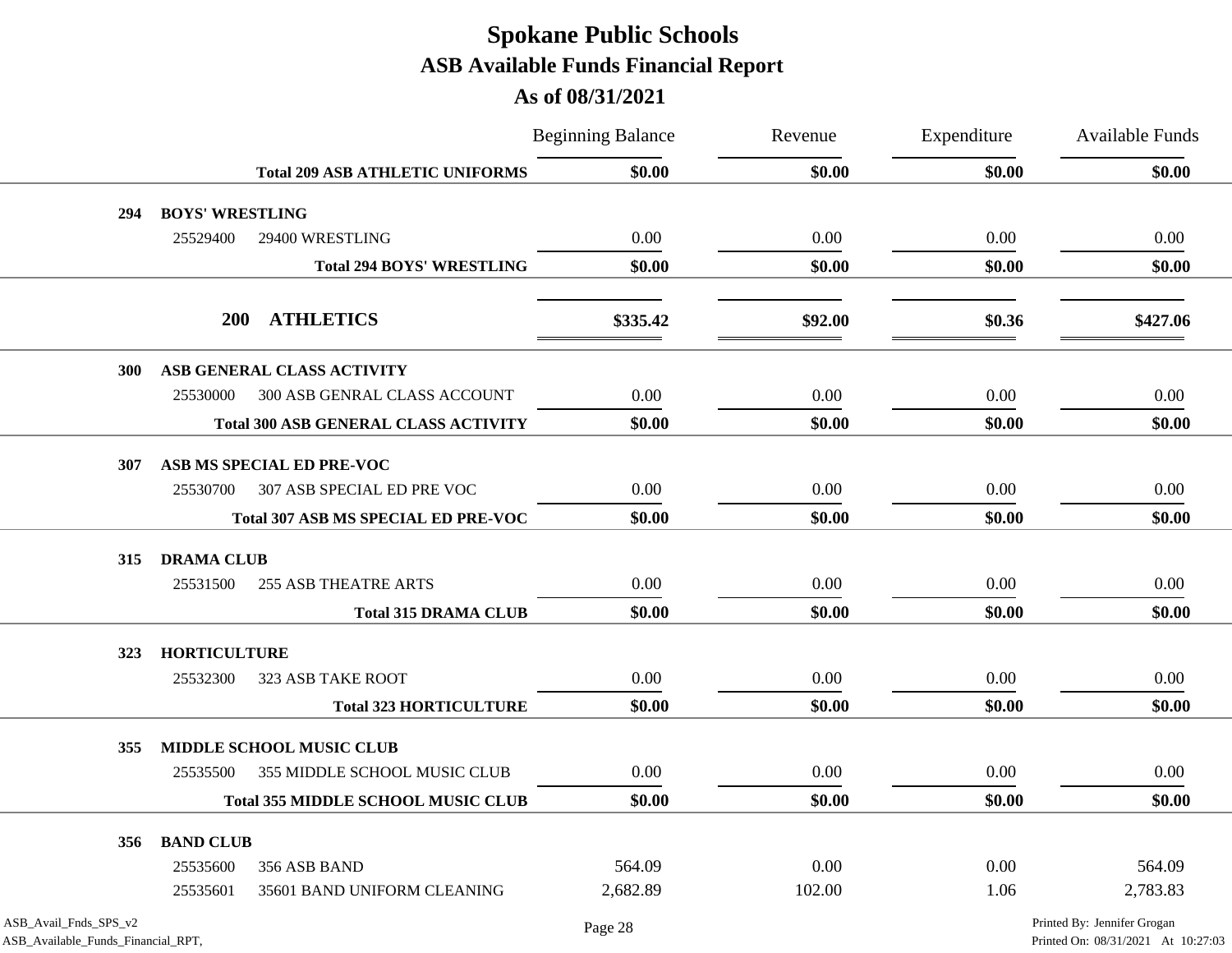|     |                       |                                              | <b>Beginning Balance</b> | Revenue  | Expenditure | <b>Available Funds</b> |
|-----|-----------------------|----------------------------------------------|--------------------------|----------|-------------|------------------------|
|     | 25535602              | 35602 BAND FUNDRAISER                        | 545.94                   | 10.00    | 0.00        | 555.94                 |
|     | 25535603              | 35603 BAND SUPPLIES SOLD                     | 743.43                   | 45.00    | 0.00        | 788.43                 |
|     |                       | <b>Total 356 BAND CLUB</b>                   | \$4,536.35               | \$157.00 | \$1.06      | \$4,692.29             |
| 358 | <b>CHORAL CLUB</b>    |                                              |                          |          |             |                        |
|     | 25535800              | 358 ASB CHORAL                               | $-2,071.64$              | 0.00     | 0.00        | $-2,071.64$            |
|     | 25535801              | 35801 CHORAL CLEANING FEE                    | 3,127.77                 | 50.00    | 0.42        | 3,177.35               |
|     | 25535802              | 35802 CHORAL FUNDRAISER                      | 153.15                   | 0.00     | 0.00        | 153.15                 |
|     |                       | <b>Total 358 CHORAL CLUB</b>                 | \$1,209.28               | \$50.00  | \$0.42      | \$1,258.86             |
|     | <b>300</b>            | <b>CLASS</b>                                 | \$5,745.63               | \$207.00 | \$1.48      | \$5,951.15             |
| 401 |                       | ASB MIDDLE SCHOOL HIGH FIVE                  |                          |          |             |                        |
|     | 25540100              | 401 ASB MIDDLE SCHOOL HIGH 5                 | 0.00                     | 0.00     | 0.00        | 0.00                   |
|     |                       | <b>Total 401 ASB MIDDLE SCHOOL HIGH FIVE</b> | \$0.00                   | \$0.00   | \$0.00      | \$0.00                 |
| 423 | <b>ASB CHESS CLUB</b> |                                              |                          |          |             |                        |
|     | 25542300              | <b>423 ASB CHESS CLUB</b>                    | 0.66                     | 0.00     | 0.00        | 0.66                   |
|     |                       | <b>Total 423 ASB CHESS CLUB</b>              | \$0.66                   | \$0.00   | \$0.00      | \$0.66                 |
| 440 | YOGA CLUB             |                                              |                          |          |             |                        |
|     | 25544000              | 44000 YOGA CLUB                              | 0.00                     | 0.00     | 0.00        | 0.00                   |
|     |                       | <b>Total 440 YOGA CLUB</b>                   | \$0.00                   | \$0.00   | \$0.00      | \$0.00                 |
| 466 | <b>DRILL TEAM</b>     |                                              |                          |          |             |                        |
|     | 25546600              | <b>466 ASB DRILL TEAM</b>                    | $-9,383.57$              | 0.00     | 0.00        | $-9,383.57$            |
|     | 25546601              | <b>46601 DRILL TEAM FUNDRAISER</b>           | 901.66                   | 0.00     | 0.00        | 901.66                 |
|     | 25546602              | 46602 UNIFORM/ACCESSORIES                    | 8,426.18                 | 0.00     | 0.00        | 8,426.18               |
|     | 25546603              | 46603 SPIRIT SQUAD DUES/FEES                 | 320.95                   | 0.00     | 0.00        | 320.95                 |
|     |                       | <b>Total 466 DRILL TEAM</b>                  | \$265.22                 | \$0.00   | \$0.00      | \$265.22               |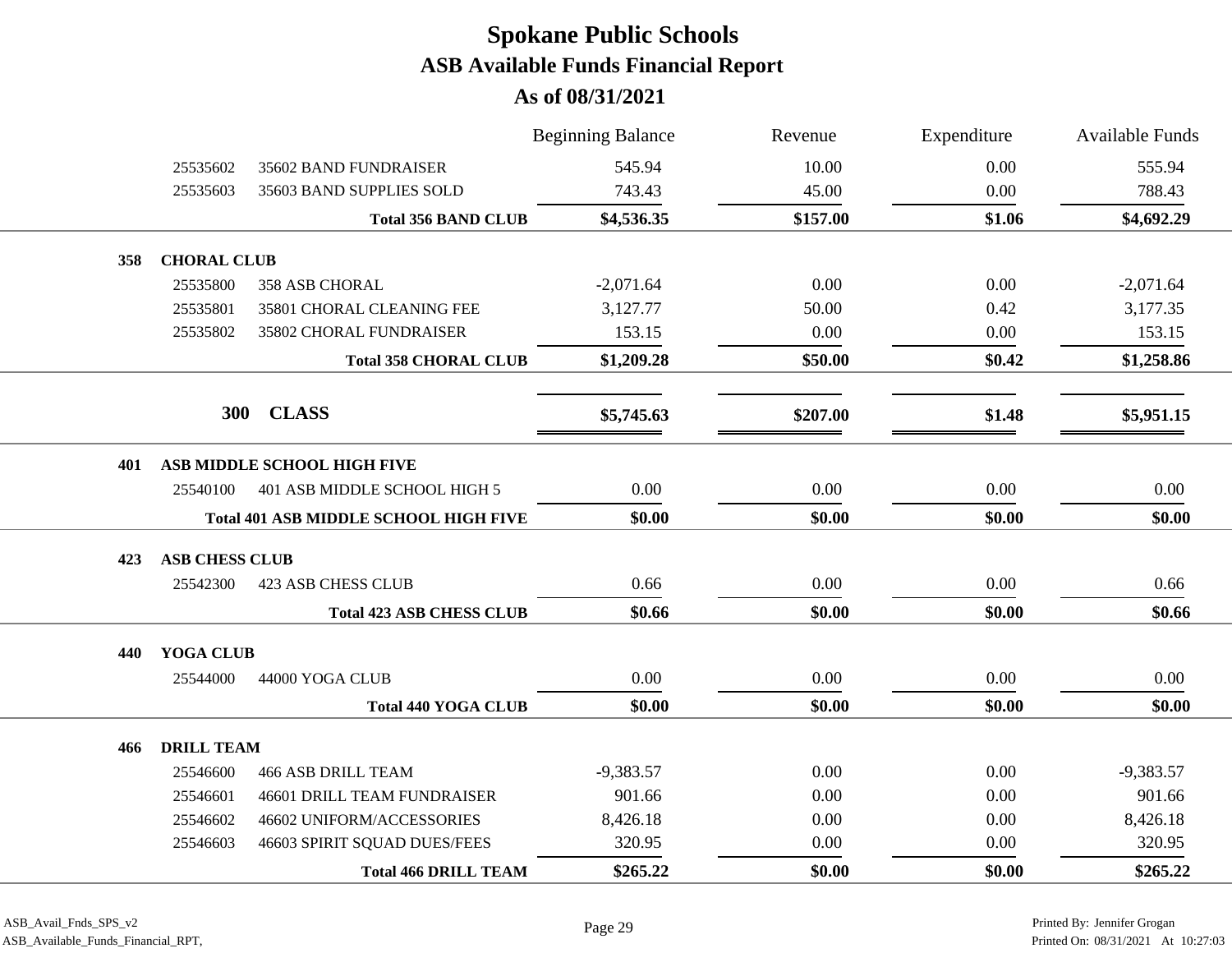### **As of 08/31/2021**

|     |                                    |                                       | <b>Beginning Balance</b> | Revenue    | Expenditure | <b>Available Funds</b> |
|-----|------------------------------------|---------------------------------------|--------------------------|------------|-------------|------------------------|
|     | 400                                | <b>CLUBS</b>                          | \$265.88                 | \$0.00     | \$0.00      | \$265.88               |
| 260 | <b>GARRY MIDDLE SCHOOL</b>         |                                       |                          |            |             |                        |
| 104 | <b>ASB GENERAL</b>                 |                                       |                          |            |             |                        |
|     | 26010400                           | 104 ASB GENERAL                       | 12,673.02                | 80.00      | 75.00       | 12,678.02              |
|     |                                    | <b>Total 104 ASB GENERAL</b>          | \$12,673.02              | \$80.00    | \$75.00     | \$12,678.02            |
| 107 | <b>ASB BOOKROOM</b>                |                                       |                          |            |             |                        |
|     | 26010700                           | 107 ASB BOOKROOM                      | 677.59                   | 530.75     | 3.95        | 1,204.39               |
|     |                                    | <b>Total 107 ASB BOOKROOM</b>         | \$677.59                 | \$530.75   | \$3.95      | \$1,204.39             |
| 131 | <b>ASB YEARBOOK</b>                |                                       |                          |            |             |                        |
|     | 26013100                           | <b>131 ASB YEARBOOK</b>               | 9,108.73                 | 4,524.45   | 9,523.88    | 4,109.30               |
|     |                                    | <b>Total 131 ASB YEARBOOK</b>         | \$9,108.73               | \$4,524.45 | \$9,523.88  | \$4,109.30             |
|     |                                    |                                       |                          |            |             |                        |
| 140 | <b>ASB CONCESSIONS</b><br>26014000 | <b>140 ASB CONCESSIONS</b>            | 923.52                   | 30.00      | 0.14        | 953.38                 |
|     |                                    | <b>Total 140 ASB CONCESSIONS</b>      | \$923.52                 | \$30.00    | \$0.14      | \$953.38               |
|     |                                    |                                       |                          |            |             |                        |
| 182 |                                    | <b>ASB SPECIAL PROJECTS</b>           |                          |            |             |                        |
|     | 26018200                           | <b>182 ASB SPECIAL PROJECTS</b>       | 14.76                    | 0.00       | 0.00        | 14.76                  |
|     |                                    | <b>Total 182 ASB SPECIAL PROJECTS</b> | \$14.76                  | \$0.00     | \$0.00      | \$14.76                |
|     | <b>100</b>                         | <b>GENERAL ASB</b>                    | \$23,397.62              | \$5,165.20 | \$9,602.97  | \$18,959.85            |
|     |                                    |                                       |                          |            |             |                        |
| 205 | <b>GENERAL ATHLETICS</b>           |                                       |                          |            |             |                        |
|     | 26020500                           | <b>205 ASB GENERAL ATHLETICS</b>      | 4,104.97                 | 0.00       | 167.76      | 3,937.21               |
|     | 26020501                           | 20501 GNL ATHLETICS DONATIONS         | 0.00                     | 0.00       | 0.00        | 0.00                   |
|     | 26020502                           | 20502 GNL ATHLETICS FUNDRAISER        | 0.00                     | 0.00       | 0.00        | 0.00                   |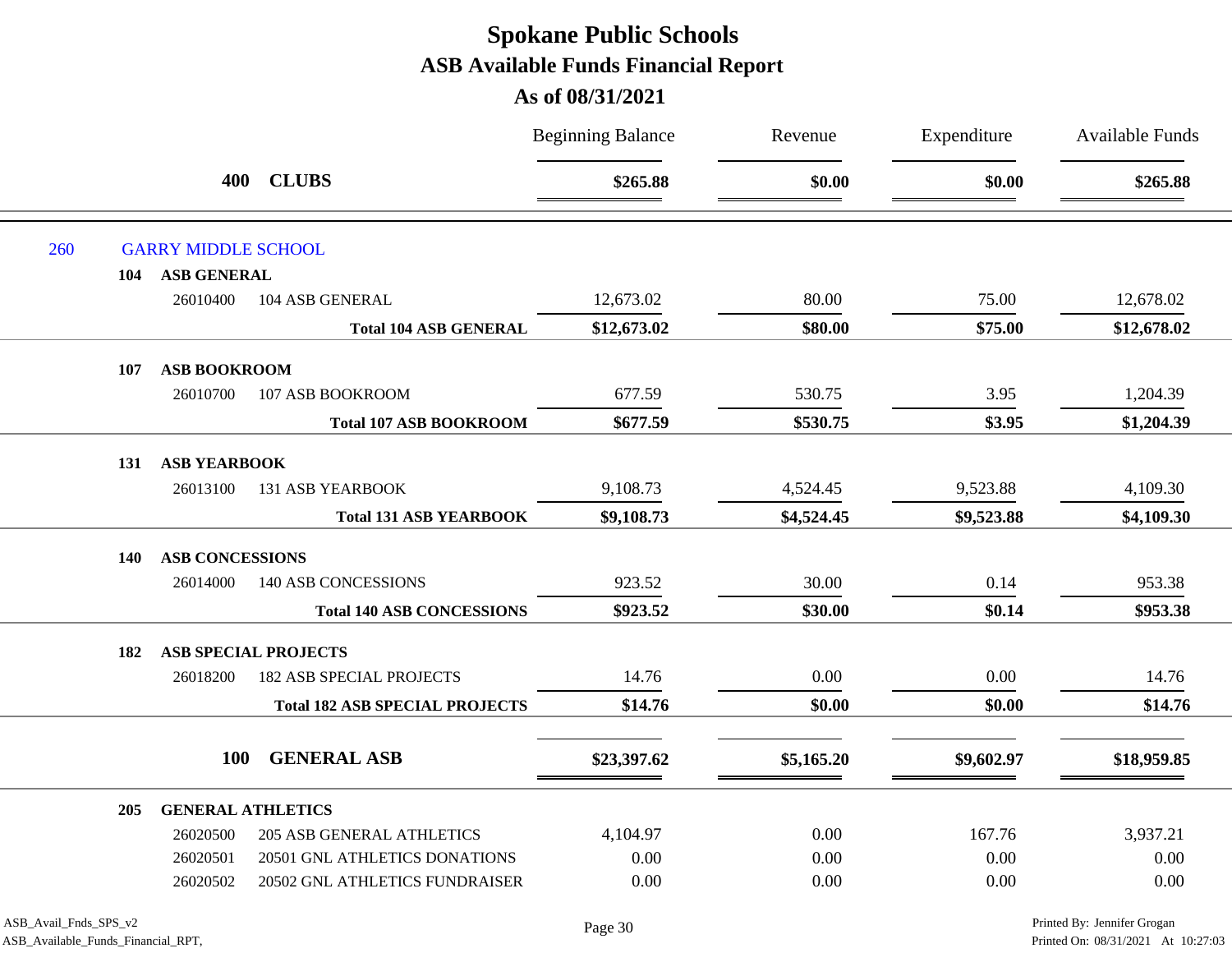| <b>Beginning Balance</b>                                | Revenue  | Expenditure  | <b>Available Funds</b> |
|---------------------------------------------------------|----------|--------------|------------------------|
| $-501.08$                                               | 0.00     | 0.00         | $-501.08$              |
| \$3,603.89<br><b>Total 205 GENERAL ATHLETICS</b>        | \$0.00   | \$167.76     | \$3,436.13             |
|                                                         |          |              |                        |
| 2,319.98                                                | 345.00   | 3.27         | 2,661.71               |
| \$2,319.98<br><b>Total 209 ASB ATHLETIC UNIFORMS</b>    | \$345.00 | \$3.27       | \$2,661.71             |
| \$5,923.87                                              | \$345.00 | \$171.03     | \$6,097.84             |
|                                                         |          |              |                        |
| 2,682.38<br>355 MIDDLE SCHOOL MUSIC CLUB                | 0.00     | $-150.00$    | 2,832.38               |
| 360.74                                                  | 758.00   | 0.35         | 1,118.39               |
| 0.00<br>35503 MUSIC CLUB FUNDRAISERS                    | 0.00     | 0.00         | 0.00                   |
| \$3,043.12<br><b>Total 355 MIDDLE SCHOOL MUSIC CLUB</b> | \$758.00 | $(\$149.65)$ | \$3,950.77             |
|                                                         |          |              |                        |
| 0.00                                                    | 0.00     | 0.00         | $0.00\,$               |
| \$0.00<br><b>Total 356 BAND CLUB</b>                    | \$0.00   | \$0.00       | \$0.00                 |
|                                                         |          |              |                        |
| 0.00                                                    | 0.00     | 0.00         | 0.00                   |
| \$0.00<br><b>Total 365 MUSIC ORCHESTRA</b>              | \$0.00   | \$0.00       | \$0.00                 |
| \$3,043.12                                              | \$758.00 | (\$149.65)   | \$3,950.77             |
|                                                         |          |              |                        |
| 16.72                                                   | 0.00     | 0.00         | 16.72                  |
| \$16.72<br><b>Total 470 HONOR SOCIETY</b>               | \$0.00   | \$0.00       | \$16.72                |
|                                                         |          |              |                        |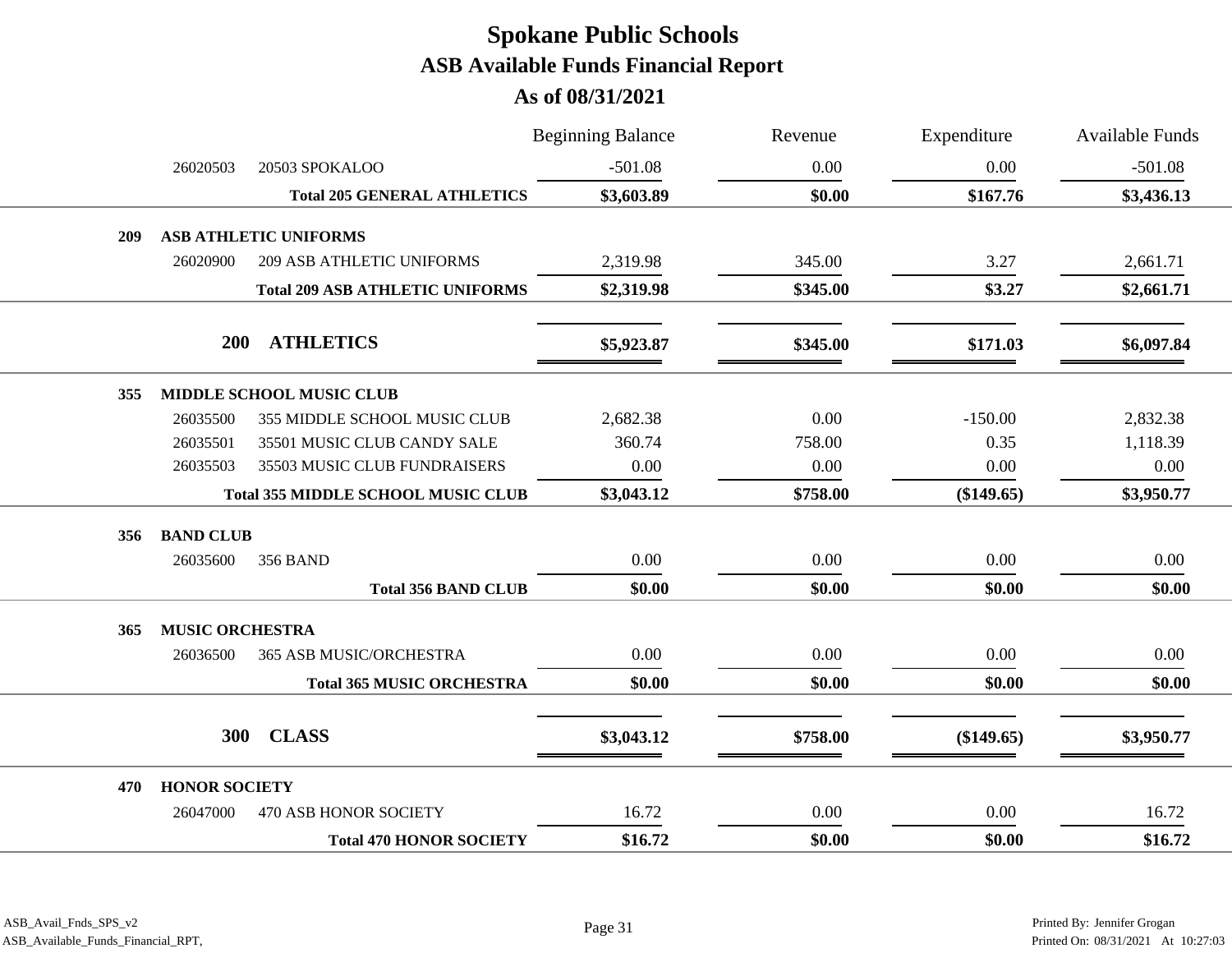#### **As of 08/31/2021**

|     |                                   |                               | <b>Beginning Balance</b> | Revenue    | Expenditure | Available Funds |
|-----|-----------------------------------|-------------------------------|--------------------------|------------|-------------|-----------------|
|     | 400                               | <b>CLUBS</b>                  | \$16.72                  | \$0.00     | \$0.00      | \$16.72         |
| 303 | <b>FERRIS HIGH SCHOOL</b>         |                               |                          |            |             |                 |
|     | <b>ASB RESERVE</b><br>102         |                               |                          |            |             |                 |
|     | 30310200                          | <b>102 ASB RESERVE</b>        | 0.00                     | 0.00       | 0.00        | 0.00            |
|     |                                   | <b>Total 102 ASB RESERVE</b>  | \$0.00                   | \$0.00     | \$0.00      | \$0.00          |
|     | <b>ASB GENERAL</b><br>104         |                               |                          |            |             |                 |
|     | 30310400                          | 104 ASB GENERAL               | 19,860.42                | 1,211.67   | 2,378.05    | 18,694.04       |
|     | 30310401                          | 10401 GEN ASB BOUTIQUE ITEMS  | 0.00                     | 0.00       | 0.00        | 0.00            |
|     | 30310402                          | 10402 ASB HOMECOMING T-SHIRTS | 0.00                     | 0.00       | 0.00        | 0.00            |
|     | 30310403                          | 10403 SPIRIT WEAR             | 4,865.00                 | 0.00       | 4,865.00    | 0.00            |
|     | 30310404                          | 10404 DANCE CASINO            | $0.00\,$                 | $0.00\,$   | 0.00        | 0.00            |
|     | 30310405                          | 10405 ASB LEADERSHIP CAMP     | $0.00\,$                 | $0.00\,$   | 0.00        | 0.00            |
|     | 30310406                          | 10406 LANYARDS                | 0.00                     | 0.00       | 0.00        | 0.00            |
|     | 30310407                          | 10407 RUBBER CHICKEN          | 0.00                     | 0.00       | 0.00        | 0.00            |
|     | 30310408                          | 10408 ASB CONCESSIONS         | $0.00\,$                 | $0.00\,$   | 0.00        | $0.00\,$        |
|     |                                   | <b>Total 104 ASB GENERAL</b>  | \$24,725.42              | \$1,211.67 | \$7,243.05  | \$18,694.04     |
|     | <b>ASB GSL CARD</b><br><b>110</b> |                               |                          |            |             |                 |
|     | 30311000                          | 110 ASB GSL ACTIVITY CARDS    | 1,100.09                 | 17,544.00  | 35,770.77   | $-17,126.68$    |
|     | 30311007                          | 11007 2007 GSL CARD           | 0.00                     | 0.00       | 0.00        | 0.00            |
|     | 30311008                          | 11008 GSL CARD 07-08          | $0.00\,$                 | 0.00       | 0.00        | 0.00            |
|     | 30311009                          | 11009 ASB/GSL CARDS 08-09     | $0.00\,$                 | 0.00       | 0.00        | 0.00            |
|     | 30311010                          | 11010 2009-2010 GSL CARDS     | $0.00\,$                 | 0.00       | 0.00        | 0.00            |
|     | 30311011                          | 11011 GSL CARDS 2010-2011     | 0.00                     | 0.00       | 0.00        | 0.00            |
|     | 30311013                          | 11013 GSL CARDS 2012-2013     | 0.00                     | 0.00       | 0.00        | 0.00            |
|     | 30311014                          | 11014 GSL CARD 2013-2014      | 0.00                     | $0.00\,$   | 0.00        | 0.00            |
|     | 30311015                          | 11015 GSL CARD 2014-2015      | 160.00                   | 0.00       | 160.00      | 0.00            |
|     | 30311016                          | 11016 GSL CARD 2015-2016      | 0.00                     | 0.00       | 0.00        | 0.00            |

ASB\_Avail\_Fnds\_SPS\_v2 Printed By: Jennifer Grogan Page 32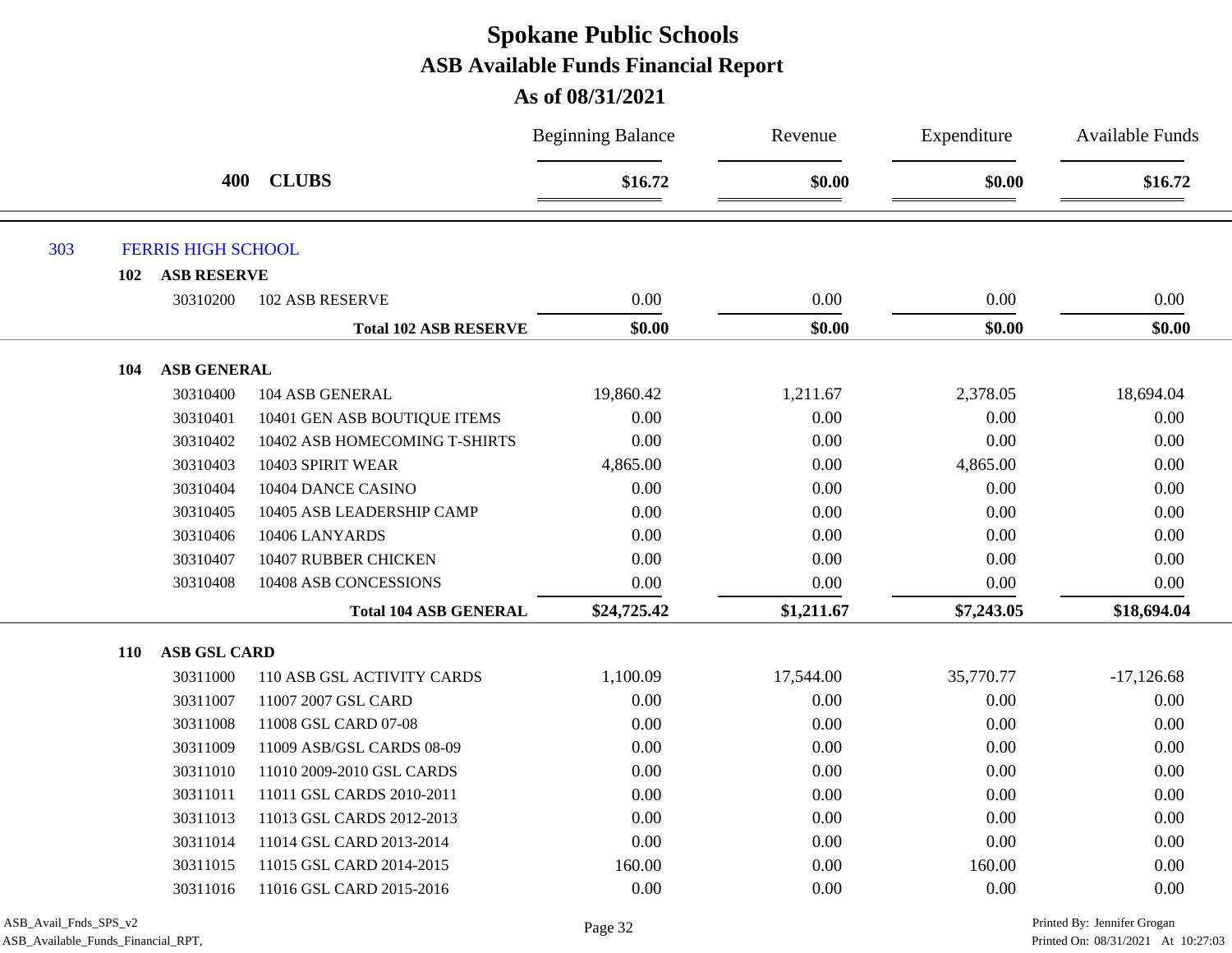|            |                      |                                          | <b>Beginning Balance</b> | Revenue     | Expenditure  | <b>Available Funds</b> |
|------------|----------------------|------------------------------------------|--------------------------|-------------|--------------|------------------------|
|            | 30311018             | 110 ASB GSL ACT CARDS 17-18              | 312.37                   | 0.00        | 312.37       | 0.00                   |
|            | 30311019             | 110 ASB GSL ACT CARDS 18-19              | 1,175.60                 | 0.00        | 1,175.00     | 0.60                   |
|            | 30311020             | 110 ASB GSL ACT CARDS 19/20              | 33,141.98                | $-8.00$     | 0.23         | 33,133.75              |
|            |                      | <b>Total 110 ASB GSL CARD</b>            | \$35,890.04              | \$17,536.00 | \$37,418.37  | \$16,007.67            |
| 131        | <b>ASB YEARBOOK</b>  |                                          |                          |             |              |                        |
|            | 30313100             | <b>131 ASB YEARBOOK</b>                  | $-3,996.05$              | 12,598.00   | $-57,463.44$ | 66,065.39              |
|            | 30313102             | <b>131 YEARBOOK SENIOR SALUTES</b>       | 25,126.59                | 8,566.30    | 28,289.41    | 5,403.48               |
|            | 30313108             | 13108 YEARBOOK 2008                      | 0.00                     | 0.00        | 0.00         | 0.00                   |
|            | 30313109             | 13109 YEAR BOOK 08-09                    | 0.00                     | 0.00        | 0.00         | 0.00                   |
|            | 30313110             | 13110 2009-2010 YEARBOOKS                | 0.00                     | 0.00        | 0.00         | 0.00                   |
|            | 30313111             | 13111 YEARBOOK 10-11                     | 0.00                     | 0.00        | 0.00         | 0.00                   |
|            | 30313113             | 13113 YEARBOOK 12-13                     | 0.00                     | 0.00        | 0.00         | 0.00                   |
|            | 30313114             | 13114 YEARBOOK 2013-2014                 | 135.00                   | 0.00        | 0.00         | 135.00                 |
|            | 30313115             | 13115 YEAR BOOK 2014-2015                | $-4,127.59$              | 0.00        | $-4,127.59$  | 0.00                   |
|            | 30313116             | 13116 YEAR BOOK 2015-2016                | 38,974.45                | 0.00        | 38,974.45    | 0.00                   |
|            | 30313118             | 13118 YEAR BOOK 2017-2018                | $-156.00$                | 0.00        | $-156.00$    | 0.00                   |
|            | 30313163             | <b>131 ASB PRIOR YEARBOOKS</b>           | 0.00                     | 0.00        | 0.00         | 0.00                   |
|            |                      | <b>Total 131 ASB YEARBOOK</b>            | \$55,956.40              | \$21,164.30 | \$5,516.83   | \$71,603.87            |
| 165        | <b>ASB NEWSPAPER</b> |                                          |                          |             |              |                        |
|            | 30316500             | <b>165 ASB NEWSPAPER</b>                 | 323.85                   | 0.00        | 0.00         | 323.85                 |
|            |                      | <b>Total 165 ASB NEWSPAPER</b>           | \$323.85                 | \$0.00      | \$0.00       | \$323.85               |
| 181        | <b>ASB LINK CREW</b> |                                          |                          |             |              |                        |
|            | 30318100             | <b>181 ASB LINK CREW</b>                 | 303.89                   | 0.00        | 0.00         | 303.89                 |
|            |                      | <b>Total 181 ASB LINK CREW</b>           | \$303.89                 | \$0.00      | \$0.00       | \$303.89               |
| <b>190</b> |                      | ASB HONOR CORD MEDALION                  |                          |             |              |                        |
|            | 30319000             | 190 ASB HONOR CORD MEDALION              | 0.00                     | 0.00        | 0.00         | 0.00                   |
|            |                      | <b>Total 190 ASB HONOR CORD MEDALION</b> | \$0.00                   | \$0.00      | \$0.00       | \$0.00                 |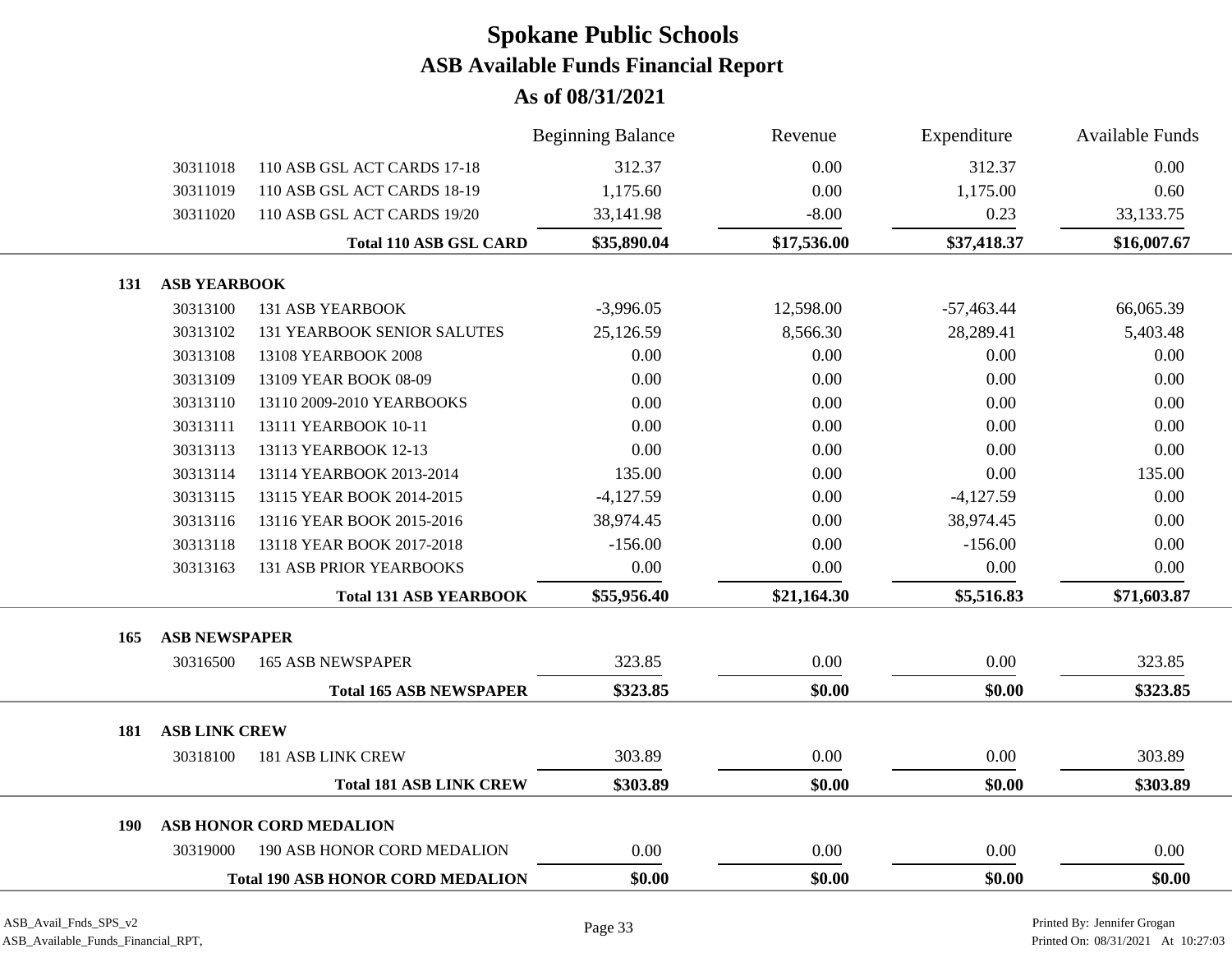|     |                          |                                    | <b>Beginning Balance</b> | Revenue     | Expenditure    | <b>Available Funds</b> |
|-----|--------------------------|------------------------------------|--------------------------|-------------|----------------|------------------------|
|     | <b>100</b>               | <b>GENERAL ASB</b>                 | \$117,199.60             | \$39,911.97 | \$50,178.25    | \$106,933.32           |
| 205 | <b>GENERAL ATHLETICS</b> |                                    |                          |             |                |                        |
|     | 30320500                 | <b>205 ASB GENERAL ATHLETICS</b>   | $-63,556.81$             | 0.00        | $-1,275.00$    | $-62,281.81$           |
|     | 30320501                 | 20501 TACOMA DOME SALES-POST       | 0.00                     | 0.00        | 0.00           | 0.00                   |
|     | 30320506                 | 20506 06 GENERAL ATHLETICS         | $-7,471.99$              | 0.00        | 0.00           | $-7,471.99$            |
|     | 30320507                 | 20507 07 GENERAL ATHLETICS         | $-19,945.69$             | 0.00        | 0.00           | $-19,945.69$           |
|     | 30320508                 | 20508 GENERAL ATHLETICS            | $-24,992.40$             | 0.00        | 0.00           | $-24,992.40$           |
|     | 30320509                 | 20509 09 GENERAL ATHLETICS         | 0.00                     | 0.00        | 0.00           | 0.00                   |
|     |                          | <b>Total 205 GENERAL ATHLETICS</b> | $(\$115,966.89)$         | \$0.00      | $(\$1,275.00)$ | $(\$114,691.89)$       |
| 206 | <b>LEAGUE ATHLETICS</b>  |                                    |                          |             |                |                        |
|     | 30320600                 | <b>206 ASB LEAGUE ATHLETICS</b>    | $-143,482.22$            | 355.74      | 17,308.17      | $-160,434.65$          |
|     | 30320601                 | 20601 ATHLETICS DONATIONS          | 187.60                   | 0.00        | 0.00           | 187.60                 |
|     | 30320602                 | 20602 LEAGUE ATHLETICS RAFFLES     | 0.00                     | 0.00        | 0.00           | 0.00                   |
|     | 30320603                 | 20603 INTRAMURAL SPORTS            | 0.00                     | 0.00        | 0.00           | 0.00                   |
|     | 30320612                 | 20612 RUBBER CHICKEN               | 2,673.79                 | 0.00        | 0.00           | 2,673.79               |
|     | 30320620                 | 20620 JEFF ROBINSON DONATION       | 182.81                   | 0.00        | 0.00           | 182.81                 |
|     |                          | <b>Total 206 LEAGUE ATHLETICS</b>  | $(\$140,438.02)$         | \$355.74    | \$17,308.17    | $(\$157,390.45)$       |
| 227 | <b>BASEBALL</b>          |                                    |                          |             |                |                        |
|     | 30322700                 | 227 ASB BASEBALL                   | $-213.12$                | 3,882.04    | 1,721.93       | 1,946.99               |
|     |                          | <b>Total 227 BASEBALL</b>          | $(\$213.12)$             | \$3,882.04  | \$1,721.93     | \$1,946.99             |
| 230 | <b>BOYS BASKETBALL</b>   |                                    |                          |             |                |                        |
|     | 30323000                 | 230 ASB BOYS BASKETBALL            | 5,977.98                 | 1,070.00    | 255.57         | 6,792.41               |
|     | 30323001                 | 23001 NON LEAGUE BASKETBALL        | $-160.00$                | 0.00        | $-160.00$      | 0.00                   |
|     |                          | <b>Total 230 BOYS BASKETBALL</b>   | \$5,817.98               | \$1,070.00  | \$95.57        | \$6,792.41             |
| 231 | <b>GIRLS BASKETBALL</b>  |                                    |                          |             |                |                        |
|     | 30323100                 | 231 ASB GIRLS BASKETBALL           | 522.12                   | 2,360.81    | 2,199.62       | 683.31                 |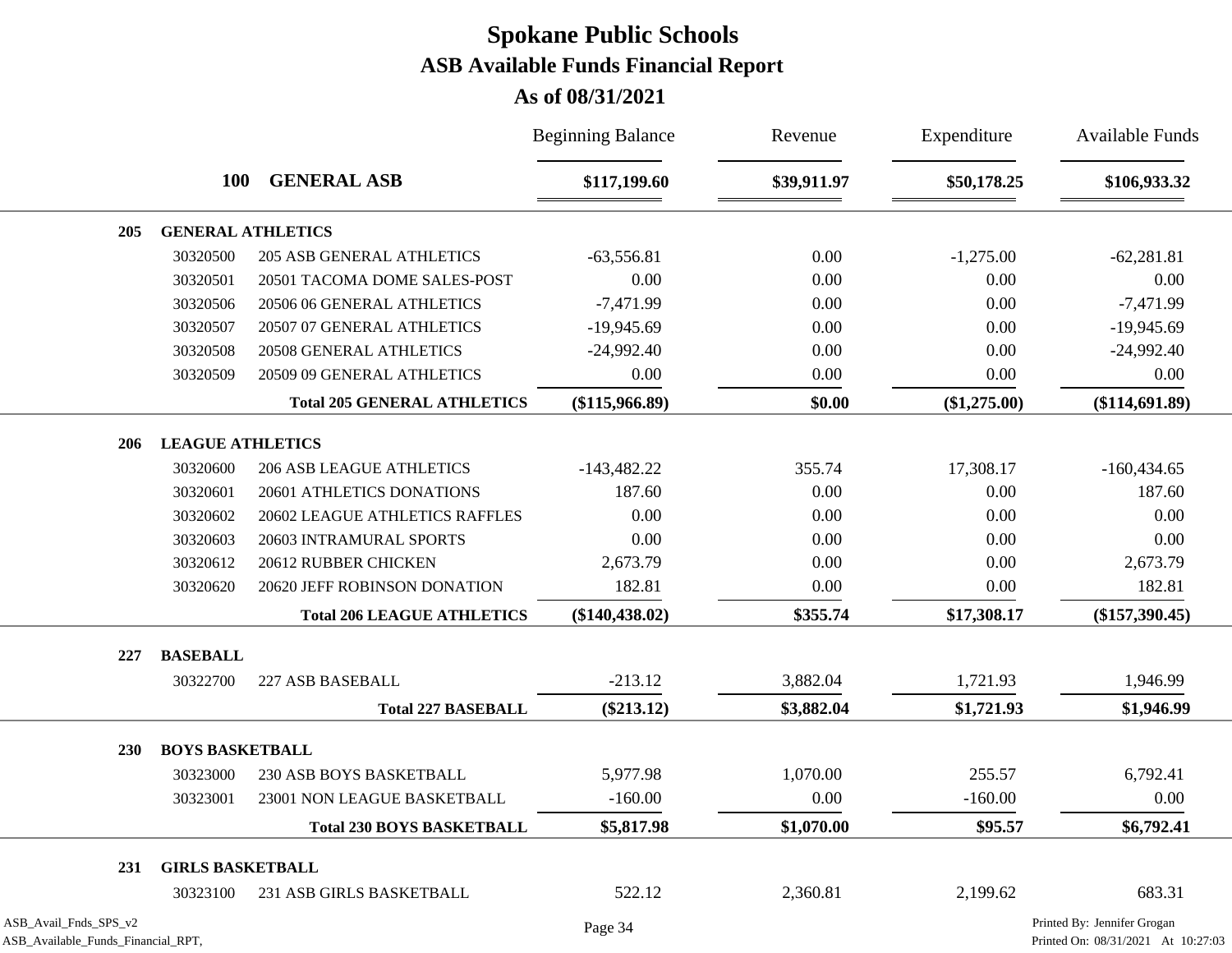|            |                   |                                      | <b>Beginning Balance</b> | Revenue    | Expenditure    | <b>Available Funds</b> |
|------------|-------------------|--------------------------------------|--------------------------|------------|----------------|------------------------|
|            |                   | <b>Total 231 GIRLS BASKETBALL</b>    | \$522.12                 | \$2,360.81 | \$2,199.62     | \$683.31               |
| 232        | <b>BOWLING</b>    |                                      |                          |            |                |                        |
|            | 30323200          | 23200 BOWLING                        | 55.97                    | 0.00       | 0.00           | 55.97                  |
|            |                   | <b>Total 232 BOWLING</b>             | \$55.97                  | \$0.00     | \$0.00         | \$55.97                |
| <b>236</b> |                   | <b>BOYS CROSS COUNTRY</b>            |                          |            |                |                        |
|            | 30323600          | 236 ASB BOYS CROSS COUNTRY           | 3,277.66                 | 250.00     | $-1.31$        | 3,528.97               |
|            |                   | <b>Total 236 BOYS CROSS COUNTRY</b>  | \$3,277.66               | \$250.00   | (\$1.31)       | \$3,528.97             |
| 237        |                   | <b>GIRLS CROSS COUNTRY</b>           |                          |            |                |                        |
|            | 30323700          | <b>237 ASB GIRLS CROSS COUNTRY</b>   | 3,195.12                 | 395.46     | $-658.44$      | 4,249.02               |
|            |                   | <b>Total 237 GIRLS CROSS COUNTRY</b> | \$3,195.12               | \$395.46   | $(\$658.44)$   | \$4,249.02             |
| 240        | <b>FOOTBALL</b>   |                                      |                          |            |                |                        |
|            | 30324000          | <b>240 ASB FOOTBALL</b>              | 1,315.07                 | 1,345.73   | $-617.06$      | 3,277.86               |
|            | 30324001          | 24001 BORDER LEAGUE FOOTBALL         | $-1,419.59$              | 0.00       | $-1,419.59$    | 0.00                   |
|            | 30324002          | 24002 FOOTBALL - ANAHEIM             | 0.00                     |            | 0.00           |                        |
|            |                   |                                      |                          | 0.00       |                | 0.00                   |
|            |                   | <b>Total 240 FOOTBALL</b>            | $(\$104.52)$             | \$1,345.73 | $(\$2,036.65)$ | \$3,277.86             |
| 242        | <b>BOYS GOLF</b>  |                                      |                          |            |                |                        |
|            | 30324200          | 242 ASB BOYS GOLF                    | 1,765.62                 | 0.00       | 39.88          | 1,725.74               |
|            |                   | <b>Total 242 BOYS GOLF</b>           | \$1,765.62               | \$0.00     | \$39.88        | \$1,725.74             |
| 243        | <b>GIRLS GOLF</b> |                                      |                          |            |                |                        |
|            | 30324300          | 24300 GIRLS GOLF                     | 330.12                   | 3,991.62   | 1,476.80       | 2,844.94               |
|            |                   | <b>Total 243 GIRLS GOLF</b>          | \$330.12                 | \$3,991.62 | \$1,476.80     | \$2,844.94             |
| 248        | <b>GYMNASTICS</b> |                                      |                          |            |                |                        |
|            | 30324800          | <b>248 ASB GYMNASTICS</b>            | 11,768.74                | 0.00       | $-2,408.12$    | 14,176.86              |
|            |                   | <b>Total 248 GYMNASTICS</b>          | \$11,768.74              | \$0.00     | $(\$2,408.12)$ | \$14,176.86            |
|            |                   |                                      |                          |            |                |                        |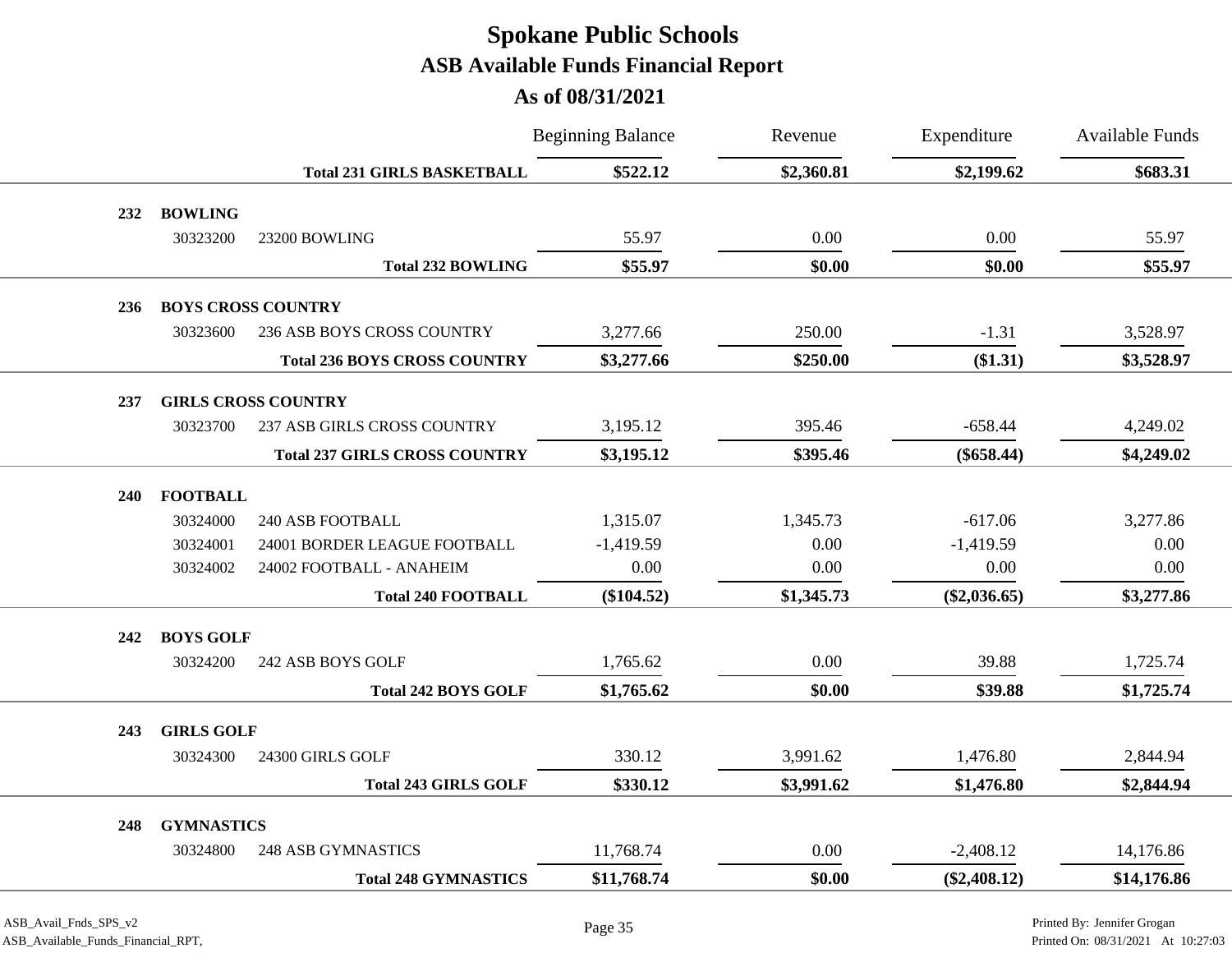|     |                        |                                  | <b>Beginning Balance</b> | Revenue    | Expenditure  | Available Funds |
|-----|------------------------|----------------------------------|--------------------------|------------|--------------|-----------------|
| 264 | <b>SLOW PITCH</b>      |                                  |                          |            |              |                 |
|     | 30326400               | 264 ASB SLOW PITCH SOFTBALL      | 976.64                   | 500.00     | $-512.82$    | 1,989.46        |
|     |                        | <b>Total 264 SLOW PITCH</b>      | \$976.64                 | \$500.00   | $(\$512.82)$ | \$1,989.46      |
| 266 | <b>BOYS' SOCCER</b>    |                                  |                          |            |              |                 |
|     | 30326600               | <b>266 ASB BOYS SOCCER</b>       | 4,105.96                 | 0.00       | $-1,014.75$  | 5,120.71        |
|     |                        | <b>Total 266 BOYS' SOCCER</b>    | \$4,105.96               | \$0.00     | (\$1,014.75) | \$5,120.71      |
|     |                        |                                  |                          |            |              |                 |
| 267 | <b>GIRLS' SOCCER</b>   |                                  |                          |            |              |                 |
|     | 30326700               | <b>267 ASB GIRLS SOCCER</b>      | 1,715.25                 | 2,527.47   | $-793.15$    | 5,035.87        |
|     |                        | <b>Total 267 GIRLS' SOCCER</b>   | \$1,715.25               | \$2,527.47 | $(\$793.15)$ | \$5,035.87      |
| 270 | <b>GIRLS' SOFTBALL</b> |                                  |                          |            |              |                 |
|     | 30327000               | 270 ASB GIRLS SOFTBALL           | 4,506.66                 | 1,286.21   | 491.73       | 5,301.14        |
|     |                        | <b>Total 270 GIRLS' SOFTBALL</b> | \$4,506.66               | \$1,286.21 | \$491.73     | \$5,301.14      |
| 278 | <b>BOYS' TENNIS</b>    |                                  |                          |            |              |                 |
|     | 30327800               | 278 ASB BOYS TENNIS              | 2,840.33                 | 0.00       | $-737.85$    | 3,578.18        |
|     | 30327801               | 27801 B-TENNIS-A-THON            | 0.00                     | 0.00       | 0.00         | 0.00            |
|     | 30327802               | 27802 TENNIS RACKET STRINGING    | 0.00                     | 0.00       | 0.00         | 0.00            |
|     |                        | <b>Total 278 BOYS' TENNIS</b>    | \$2,840.33               | \$0.00     | $(\$737.85)$ | \$3,578.18      |
| 279 | <b>GIRLS' TENNIS</b>   |                                  |                          |            |              |                 |
|     | 30327900               | 279 ASB GIRLS TENNIS             | 2,488.84                 | 0.00       | $-895.32$    | 3,384.16        |
|     |                        |                                  |                          |            |              |                 |
|     |                        | <b>Total 279 GIRLS' TENNIS</b>   | \$2,488.84               | \$0.00     | $(\$895.32)$ | \$3,384.16      |
| 284 | <b>BOYS' TRACK</b>     |                                  |                          |            |              |                 |
|     | 30328400               | <b>284 ASB BOYS TRACK</b>        | 56.76                    | 5,689.78   | 4,112.85     | 1,633.69        |
|     | 30328401               | 28401 B-TRACK SPIRIT PACKS       | 0.00                     | 0.00       | 0.00         | 0.00            |
|     |                        | <b>Total 284 BOYS' TRACK</b>     | \$56.76                  | \$5,689.78 | \$4,112.85   | \$1,633.69      |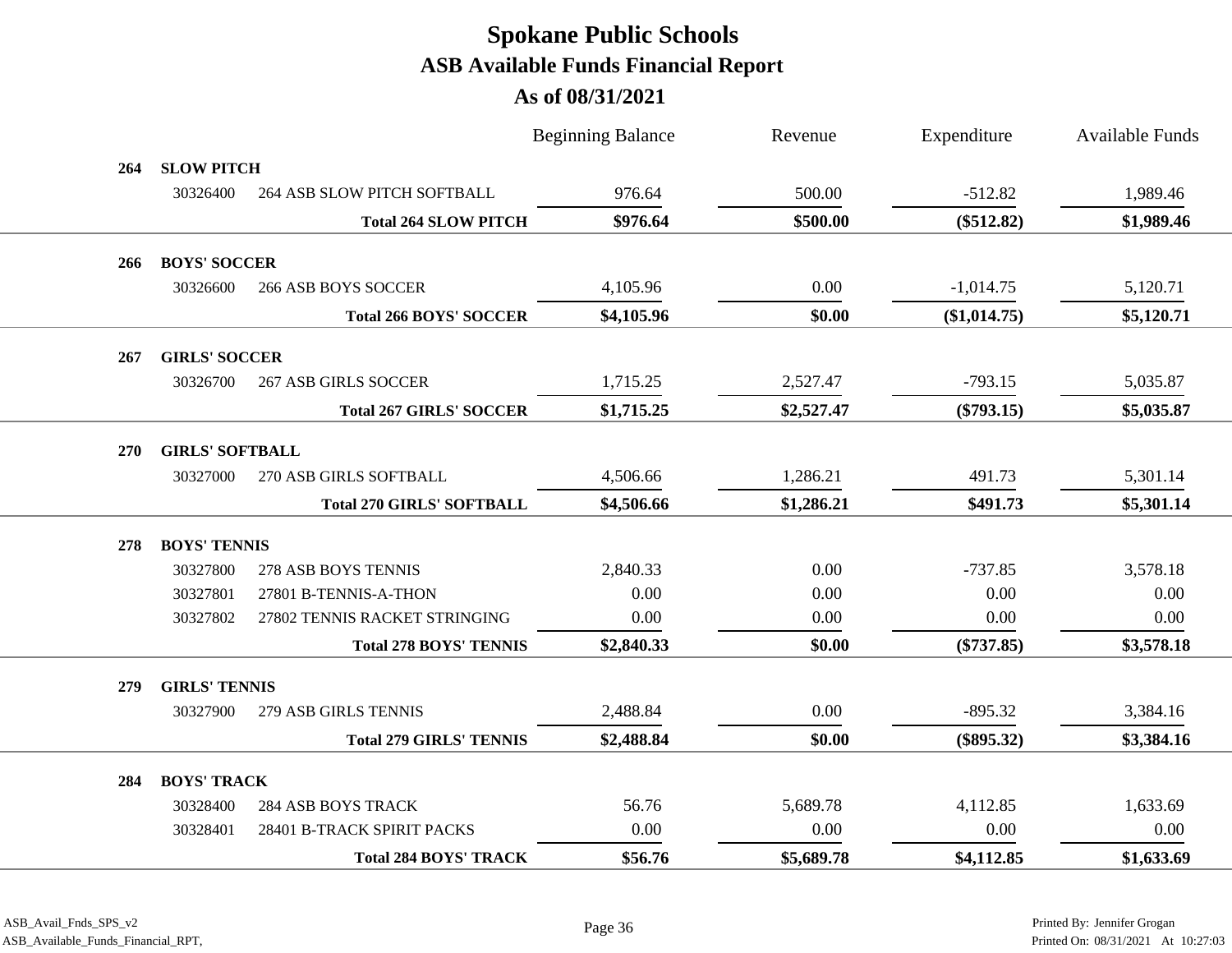|            |                          |                                         | <b>Beginning Balance</b> | Revenue     | Expenditure  | <b>Available Funds</b> |
|------------|--------------------------|-----------------------------------------|--------------------------|-------------|--------------|------------------------|
| 285        | <b>GIRLS' TRACK</b>      |                                         |                          |             |              |                        |
|            | 30328500                 | <b>285 ASB GIRLS TRACK</b>              | 1,296.87                 | 4,219.05    | 2,439.05     | 3,076.87               |
|            | 30328501                 | 30328501 CLOTHING FUNDRAISER            | 0.00                     | 0.00        | 0.00         | 0.00                   |
|            |                          | <b>Total 285 GIRLS' TRACK</b>           | \$1,296.87               | \$4,219.05  | \$2,439.05   | \$3,076.87             |
| <b>290</b> | <b>GIRLS' VOLLEYBALL</b> |                                         |                          |             |              |                        |
|            | 30329000                 | 290 ASB GIRLS VOLLEYBALL                | 2,420.25                 | 1,243.33    | $-555.09$    | 4,218.67               |
|            | 30329001                 | 29001 G-VB MEDIA GUIDE                  | 0.00                     | 0.00        | 0.00         | 0.00                   |
|            | 30329002                 | 29002 08 VOLLEYBALL CROSSOVER           | 0.00                     | 0.00        | 0.00         | 0.00                   |
|            | 30329003                 | 29003 VOLLEYBALL CROSSOVER 09           | 0.00                     | 0.00        | 0.00         | 0.00                   |
|            | 30329004                 | 29004 VLLYBLL EDGE CLASSIC TOU          | 0.00                     | 0.00        | 0.00         | 0.00                   |
|            | 30329005                 | 29005 2010 CROSSOVER CLASSIC            | 0.00                     | 0.00        | 0.00         | 0.00                   |
|            |                          | <b>Total 290 GIRLS' VOLLEYBALL</b>      | \$2,420.25               | \$1,243.33  | $(\$555.09)$ | \$4,218.67             |
| 291        |                          | <b>VOLLEY BALL CROSS OVER</b>           |                          |             |              |                        |
|            | 30329100                 | 29100 VOLLEY BALL CROSS OVER            | $-6,117.26$              | 325.00      | $-15,671.31$ | 9,879.05               |
|            | 30329101                 | 29101 COACHES CLINIC                    | 15,876.65                | 0.00        | 15,876.65    | 0.00                   |
|            |                          | <b>Total 291 VOLLEY BALL CROSS OVER</b> | \$9,759.39               | \$325.00    | \$205.34     | \$9,879.05             |
| 294        | <b>BOYS' WRESTLING</b>   |                                         |                          |             |              |                        |
|            | 30329400                 | <b>294 ASB WRESTLING</b>                | $-3,470.00$              | 701.84      | $-4,137.24$  | 1,369.08               |
|            | 30329401                 | 29401 WRESTLING - FUNDRAISING           | 3,570.00                 | 0.00        | 3,570.00     | 0.00                   |
|            |                          | <b>Total 294 BOYS' WRESTLING</b>        | \$100.00                 | \$701.84    | $(\$567.24)$ | \$1,369.08             |
|            |                          |                                         |                          |             |              |                        |
|            | <b>200</b>               | <b>ATHLETICS</b>                        | $(\$199,722.27)$         | \$30,144.08 | \$18,635.20  | $(\$188,213.39)$       |
| 308        |                          | <b>VOCATIONAL TRAINING CLUB</b>         |                          |             |              |                        |
|            | 30330800                 | 308 ASB VOCATIONAL TRAINING             | 1,865.04                 | 385.69      | 743.04       | 1,507.69               |
|            | 30330801                 | 30801 POPCORN SALES                     | $-551.45$                | 0.00        | $-551.45$    | 0.00                   |
|            | 30330802                 | 30802 PENCIL SALES                      | 0.00                     | 0.00        | 0.00         | 0.00                   |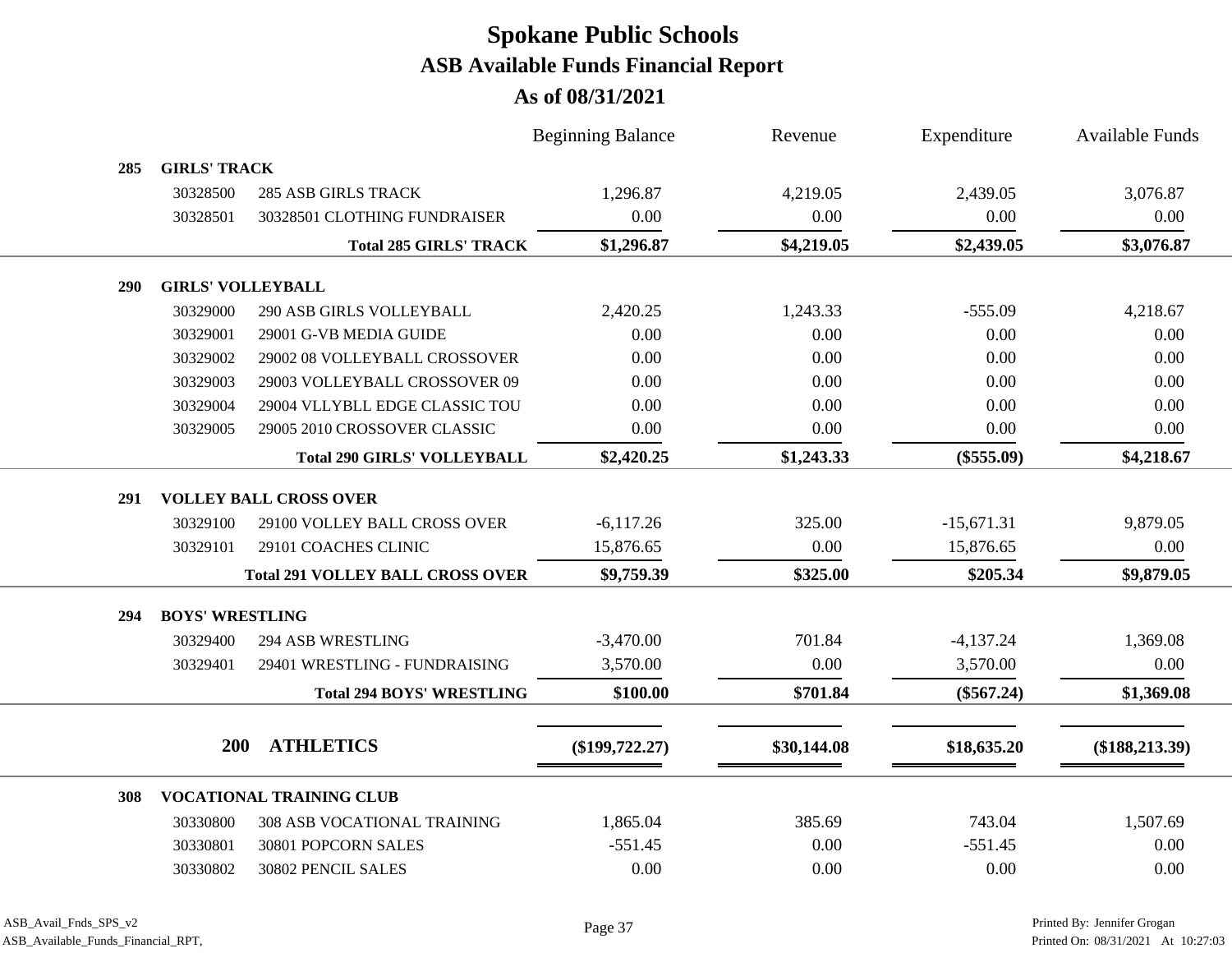**As of 08/31/2021**

|     |                               |                                           | <b>Beginning Balance</b> | Revenue    | Expenditure    | <b>Available Funds</b> |
|-----|-------------------------------|-------------------------------------------|--------------------------|------------|----------------|------------------------|
|     |                               | <b>Total 308 VOCATIONAL TRAINING CLUB</b> | \$1,313.59               | \$385.69   | \$191.59       | \$1,507.69             |
| 312 | <b>DEBATE CLUB</b>            |                                           |                          |            |                |                        |
|     | 30331200                      | 312 ASB DEBATE                            | $-37,675.56$             | 660.87     | 354.46         | $-37,369.15$           |
|     | 30331201                      | 31201 DEBATE JUDGES                       | 0.00                     | 0.00       | 0.00           | 0.00                   |
|     | 30331202                      | 31202 Whitman College WW                  | 0.00                     | 0.00       | 0.00           | 0.00                   |
|     | 30331203                      | 31203 DEBATE MEAD TOURNAMENT              | 0.00                     | 0.00       | 0.00           | 0.00                   |
|     | 30331204                      | 31204 DEBATE GONZAGA TOURNAMNT            | 0.00                     | 0.00       | 0.00           | 0.00                   |
|     | 30331205                      | 31205 Berkely Invitational                | 0.00                     | 0.00       | 0.00           | 0.00                   |
|     | 30331206                      | 31206 DEBATE T FOLEY TOURNMNT             | 0.00                     | 0.00       | 0.00           | 0.00                   |
|     | 30331207                      | 31207 DEBATE SOUTHSIDE INVITE             | 39,902.76                | 482.00     | $0.00\,$       | 40,384.76              |
|     |                               | <b>Total 312 DEBATE CLUB</b>              | \$2,227.20               | \$1,142.87 | \$354.46       | \$3,015.61             |
| 313 | <b>DECA CLUB</b>              |                                           |                          |            |                |                        |
|     | 30331300                      | 313 ASB D E C A                           | $-2,260.45$              | 1,930.80   | 2,078.08       | $-2,407.73$            |
|     | 30331301                      | 31301 FALL LEADERSHP CONFERNCE            | 0.00                     | 0.00       | 0.00           | 0.00                   |
|     | 30331302                      | 31302 ICDC International Conf             | 0.00                     | 0.00       | 0.00           | 0.00                   |
|     | 30331303                      | 31303 DECA APPAREL                        | 0.00                     | 0.00       | 0.00           | 0.00                   |
|     | 30331304                      | 31304 DECA FIELD TRIPS                    | 0.00                     | 0.00       | 0.00           | 0.00                   |
|     | 30331305                      | 31305 DECA WESTERN REGIONALS              | 0.00                     | 0.00       | 0.00           | 0.00                   |
|     | 30331308                      | 31308 DECA STATE                          | 0.00                     | 0.00       | 0.00           | 0.00                   |
|     | 30331310                      | 31310 DECA NEW YORK CITY                  | $-7,233.97$              | 0.00       | $-7,233.97$    | 0.00                   |
|     | 30331311                      | 31311 DECA TIES                           | 0.00                     | 0.00       | 0.00           | 0.00                   |
|     |                               | <b>Total 313 DECA CLUB</b>                | $(\$9,494.42)$           | \$1,930.80 | $(\$5,155.89)$ | $(\$2,407.73)$         |
| 314 | <b>DECA STORE</b>             |                                           |                          |            |                |                        |
|     | 30331400                      | 314 ASB DECA STORE                        | 10,846.17                | 9,319.75   | 18,116.03      | 2,049.89               |
|     |                               | <b>Total 314 DECA STORE</b>               | \$10,846.17              | \$9,319.75 | \$18,116.03    | \$2,049.89             |
|     |                               |                                           |                          |            |                |                        |
| 315 | <b>DRAMA CLUB</b><br>30331500 | <b>315 ASB THEATRE ARTS</b>               | $-23,286.14$             | 390.00     | $-41,002.94$   | 18,106.80              |
|     |                               |                                           |                          |            |                |                        |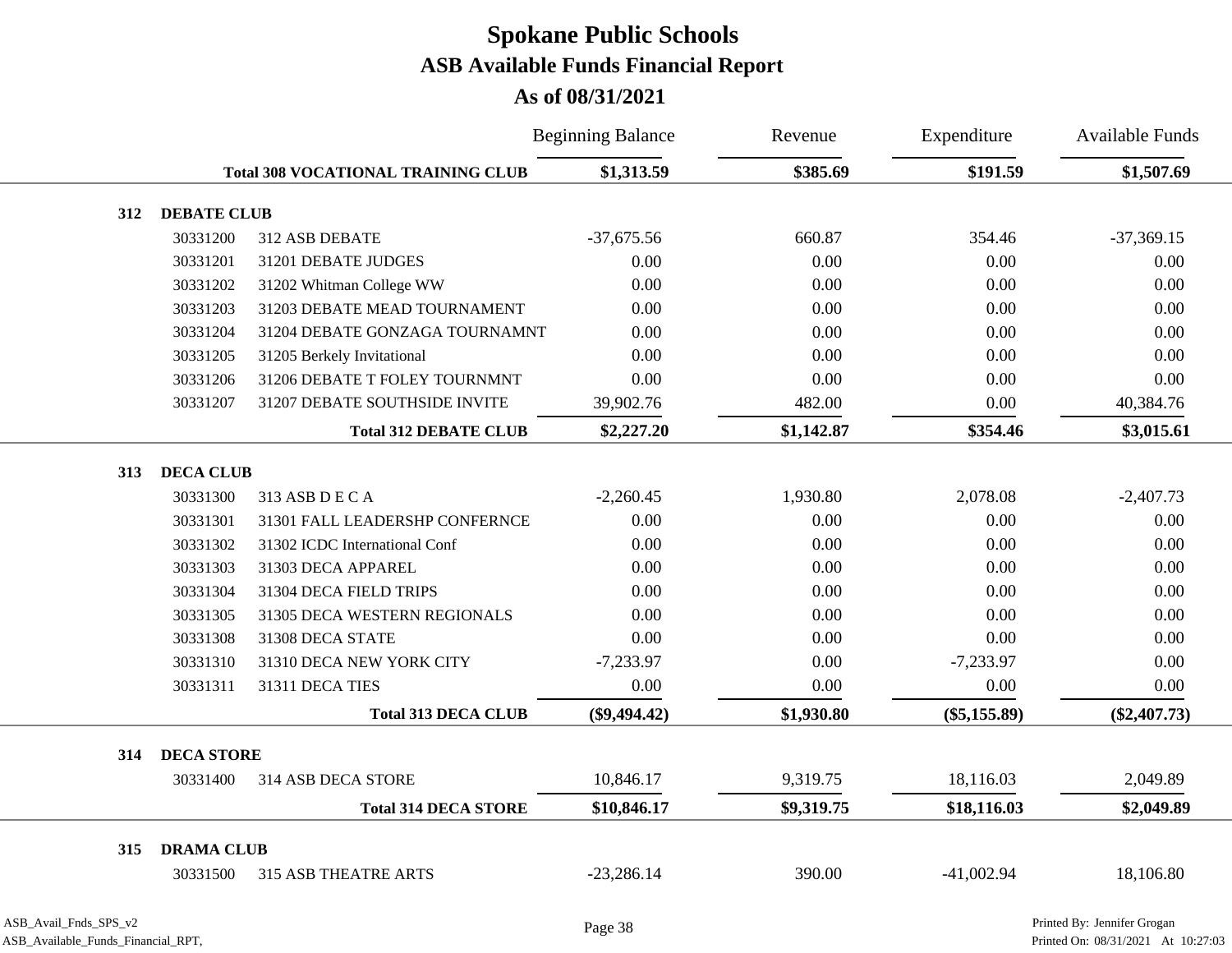|     |                      |                                                 | <b>Beginning Balance</b> | Revenue  | Expenditure     | <b>Available Funds</b> |
|-----|----------------------|-------------------------------------------------|--------------------------|----------|-----------------|------------------------|
|     | 30331501             | 31501 THEATRE ARTS THESPERADOS                  | 13.39                    | 0.00     | 13.39           | 0.00                   |
|     | 30331503             | 31503 THEATRE ARTS FESTIVALS                    | $-302.60$                | 0.00     | $-315.99$       | 13.39                  |
|     |                      | <b>Total 315 DRAMA CLUB</b>                     | $(\$23,575.35)$          | \$390.00 | $(\$41,305.54)$ | \$18,120.19            |
| 316 |                      | <b>DRAMATIC PRODUCTIONS CLUB</b>                |                          |          |                 |                        |
|     | 30331600             | 316 ASB THEATRE ARTS PRODUCTN                   | 58,369.16                | 0.00     | 50,410.31       | 7,958.85               |
|     |                      | <b>Total 316 DRAMATIC PRODUCTIONS CLUB</b>      | \$58,369.16              | \$0.00   | \$50,410.31     | \$7,958.85             |
| 326 |                      | VALUING INDIVIDUAL PEOPLE                       |                          |          |                 |                        |
|     | 30332600             | 326 VALUING INDIVIDUAL PEOPLE                   | $-18.18$                 | 0.00     | $-18.18$        | 0.00                   |
|     | 30332601             | 32601 VIP FACT CLUB                             | 0.00                     | 0.00     | 0.00            | 0.00                   |
|     |                      | <b>Total 326 VALUING INDIVIDUAL PEOPLE</b>      | (\$18.18)                | \$0.00   | (\$18.18)       | \$0.00                 |
| 329 |                      | PRO START - FOOD SERVICES CLUB                  |                          |          |                 |                        |
|     | 30332900             | 329 ASB FOOD SERVICE CLUB                       | 0.00                     | 0.00     | 0.00            | 0.00                   |
|     | 30332901             | 32901 FOOD SERVICE ESPRESSO                     | 0.00                     | 30.00    | 0.25            | 29.75                  |
|     |                      | <b>Total 329 PRO START - FOOD SERVICES CLUB</b> | \$0.00                   | \$30.00  | \$0.25          | \$29.75                |
| 332 | <b>GERMAN CLUB</b>   |                                                 |                          |          |                 |                        |
|     | 30333200             | 332 ASB GERMAN CLUB                             | 125.12                   | 0.00     | 0.00            | 125.12                 |
|     |                      | <b>Total 332 GERMAN CLUB</b>                    | \$125.12                 | \$0.00   | \$0.00          | \$125.12               |
| 333 | <b>JAPANESE CLUB</b> |                                                 |                          |          |                 |                        |
|     | 30333300             | 33300 JAPANESE CLASS                            | 271.82                   | 383.32   | 362.72          | 292.42                 |
|     |                      | <b>Total 333 JAPANESE CLUB</b>                  | \$271.82                 | \$383.32 | \$362.72        | \$292.42               |
| 334 | <b>SPANISH CLUB</b>  |                                                 |                          |          |                 |                        |
|     | 30333400             | 334 ASB SPANISH CLUB                            | 435.99                   | 0.00     | 0.00            | 435.99                 |
|     |                      | <b>Total 334 SPANISH CLUB</b>                   | \$435.99                 | \$0.00   | \$0.00          | \$435.99               |
|     |                      |                                                 |                          |          |                 |                        |

**335 FRENCH CLUB**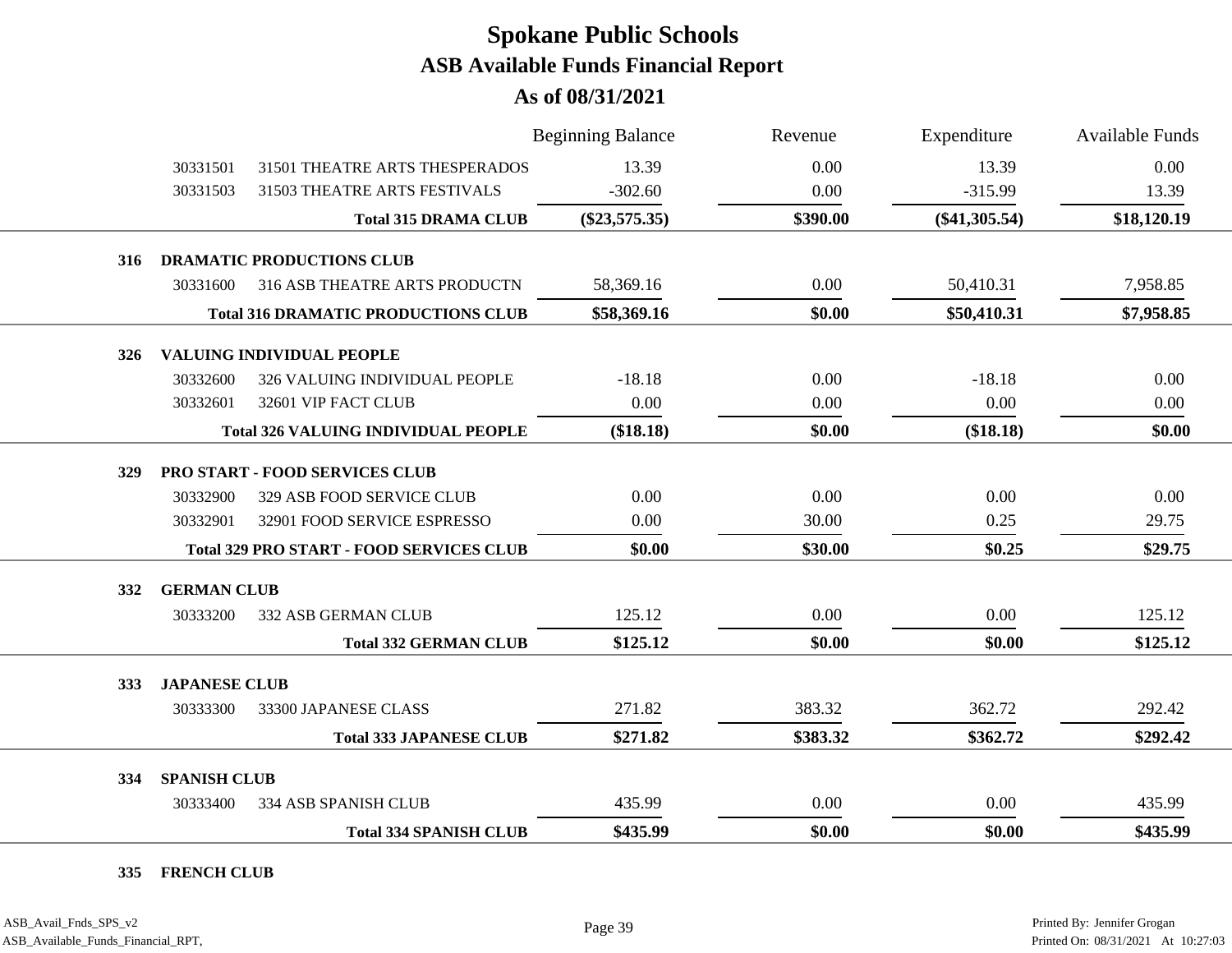|     |                        |                                  | <b>Beginning Balance</b> | Revenue  | Expenditure    | Available Funds |
|-----|------------------------|----------------------------------|--------------------------|----------|----------------|-----------------|
|     | 30333500               | 335 ASB FRENCH CLUB              | $-319.17$                | 48.00    | $-271.17$      | 0.00            |
|     | 30333501               | 33501 FRENCH CLUB CANDY SALE     | 0.00                     | 0.00     | 0.00           | 0.00            |
|     |                        | <b>Total 335 FRENCH CLUB</b>     | $(\$319.17)$             | \$48.00  | $(\$271.17)$   | \$0.00          |
| 356 | <b>BAND CLUB</b>       |                                  |                          |          |                |                 |
|     | 30335600               | 356 ASB BAND                     | $-1,092.92$              | 145.00   | $-1,740.62$    | 792.70          |
|     | 30335601               | 35601 HOMECOMING DANCE           | 0.00                     | 0.00     | 0.00           | 0.00            |
|     |                        | <b>Total 356 BAND CLUB</b>       | $(\$1,092.92)$           | \$145.00 | (\$1,740.62)   | \$792.70        |
| 358 | <b>CHORAL CLUB</b>     |                                  |                          |          |                |                 |
|     | 30335800               | <b>358 ASB CHORAL</b>            | 1,685.61                 | 0.00     | $-452.77$      | 2,138.38        |
|     |                        | <b>Total 358 CHORAL CLUB</b>     | \$1,685.61               | \$0.00   | $(\$452.77)$   | \$2,138.38      |
| 365 | <b>MUSIC ORCHESTRA</b> |                                  |                          |          |                |                 |
|     | 30336500               | <b>365 ASB ORCHESTRA</b>         | 619.76                   | 0.00     | $-1,497.00$    | 2,116.76        |
|     |                        | <b>Total 365 MUSIC ORCHESTRA</b> | \$619.76                 | \$0.00   | $(\$1,497.00)$ | \$2,116.76      |
| 382 | <b>ASB COMPUTER</b>    |                                  |                          |          |                |                 |
|     | 30338200               | 38200 ASB CYBER PATRIOTS         | 1,890.33                 | 0.00     | 0.00           | 1,890.33        |
|     |                        | <b>Total 382 ASB COMPUTER</b>    | \$1,890.33               | \$0.00   | \$0.00         | \$1,890.33      |
| 390 | <b>CLASS OF 2020</b>   |                                  |                          |          |                |                 |
|     | 30339000               | 39000 CLASS OF 2020              | 3,006.75                 | 0.00     | 3,006.75       | 0.00            |
|     | 30339002               | 39002 RUBBER CHICKEN SHIRTS      | 0.00                     | 0.00     | 0.00           | 0.00            |
|     |                        | <b>Total 390 CLASS OF 2020</b>   | \$3,006.75               | \$0.00   | \$3,006.75     | \$0.00          |
| 391 | <b>CLASS OF 2021</b>   |                                  |                          |          |                |                 |
|     | 30339100               | 39100 CLASS OF 2021              | 438.89                   | 0.00     | $-2,007.21$    | 2,446.10        |
|     |                        | <b>Total 391 CLASS OF 2021</b>   | \$438.89                 | \$0.00   | $(\$2,007.21)$ | \$2,446.10      |
|     |                        |                                  |                          |          |                |                 |

**392 CLASS OF 2022**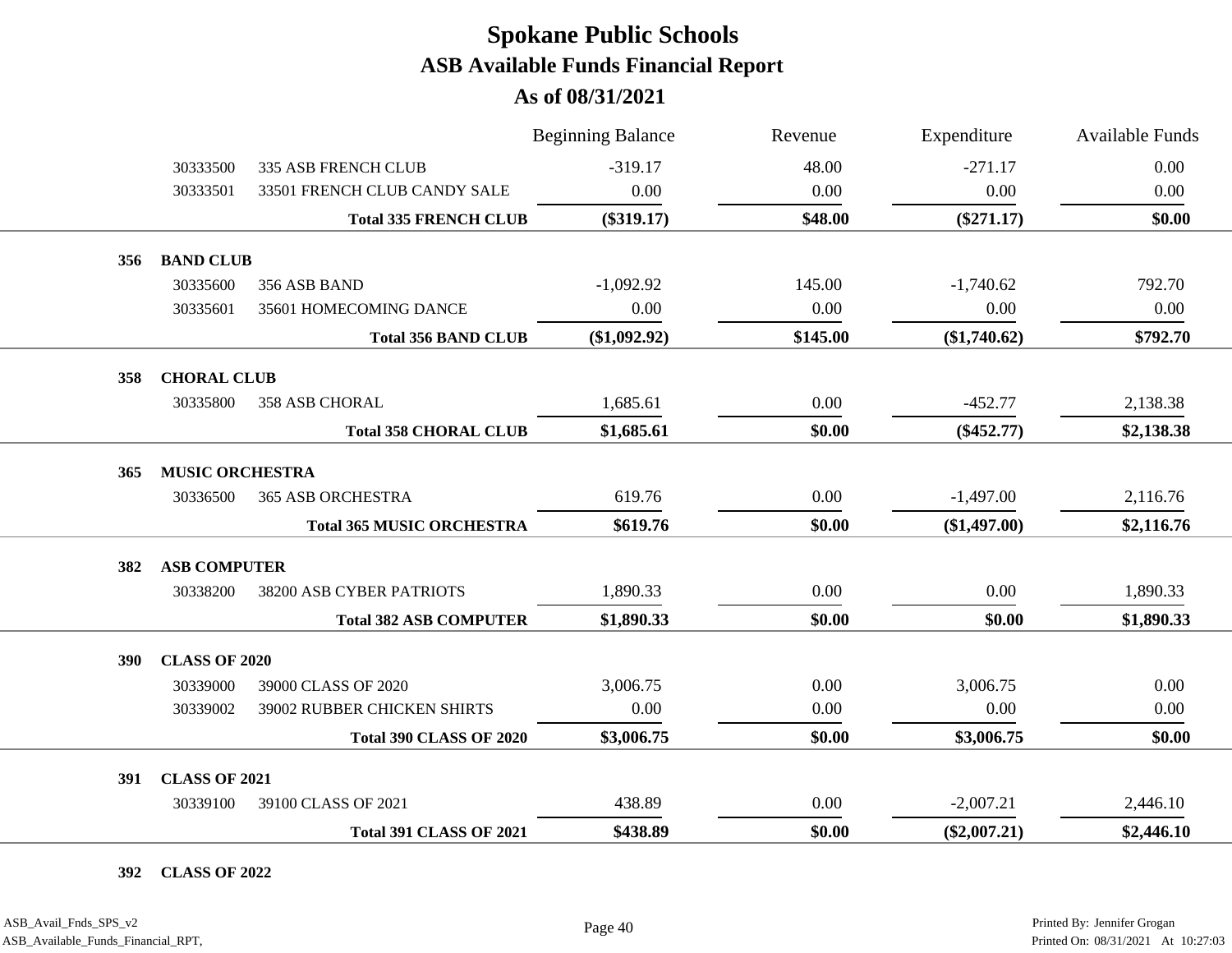|     |                |                                | <b>Beginning Balance</b> | Revenue | Expenditure    | Available Funds |
|-----|----------------|--------------------------------|--------------------------|---------|----------------|-----------------|
|     | 30339200       | 39200 CLASS OF 2022            | 452.68                   | 0.00    | $-2,764.20$    | 3,216.88        |
|     | 30339201       | 39201 CLASS 2022 T-SHIRTS      | 0.00                     | 0.00    | 0.00           | 0.00            |
|     |                | <b>Total 392 CLASS OF 2022</b> | \$452.68                 | \$0.00  | $(\$2,764.20)$ | \$3,216.88      |
| 393 | ASB CLASS 2023 |                                |                          |         |                |                 |
|     | 30339300       | 393 ASB CLASS OF 2023          | 0.00                     | 0.00    | 0.00           | 0.00            |
|     |                | Total 393 ASB CLASS 2023       | \$0.00                   | \$0.00  | \$0.00         | \$0.00          |
| 394 | ASB CLASS 2024 |                                |                          |         |                |                 |
|     | 30339400       | 394 ASB CLASS OF 2024          | 0.00                     | 0.00    | 0.00           | 0.00            |
|     |                | Total 394 ASB CLASS 2024       | \$0.00                   | \$0.00  | \$0.00         | \$0.00          |
| 395 | ASB CLASS 2025 |                                |                          |         |                |                 |
|     | 30339500       | 395 ASB CLASS OF 2025          | 0.00                     | 0.00    | 0.00           | 0.00            |
|     |                | Total 395 ASB CLASS 2025       | \$0.00                   | \$0.00  | \$0.00         | \$0.00          |
| 396 | ASB CLASS 2026 |                                |                          |         |                |                 |
|     | 30339600       | 396 ASB CLASS OF 2026          | 0.00                     | 0.00    | 0.00           | 0.00            |
|     |                |                                |                          |         |                |                 |
|     |                | Total 396 ASB CLASS 2026       | \$0.00                   | \$0.00  | \$0.00         | \$0.00          |
| 397 | ASB CLASS 2027 |                                |                          |         |                |                 |
|     | 30339700       | 397 ASB CLASS OF 2027          | 0.00                     | 0.00    | 0.00           | 0.00            |
|     |                | Total 397 ASB CLASS 2027       | \$0.00                   | \$0.00  | \$0.00         | \$0.00          |
| 398 | ASB CLASS 2018 |                                |                          |         |                |                 |
|     | 30339800       | 398 CLASS OF 2018              | 1,191.22                 | 0.00    | 1,191.22       | 0.00            |
|     | 30339801       | 39801 ASB 2018SADIE HAWKINS    | 0.00                     | 0.00    | 0.00           | 0.00            |
|     | 30339802       | 39802 RUBBER CHICKEN SHIRTS    | 0.00                     | 0.00    | 0.00           | 0.00            |
|     | 30339804       | 39804 CLASS 2018 PROM          | 0.00                     | 0.00    | 0.00           | 0.00            |
|     |                | Total 398 ASB CLASS 2018       | \$1,191.22               | \$0.00  | \$1,191.22     | \$0.00          |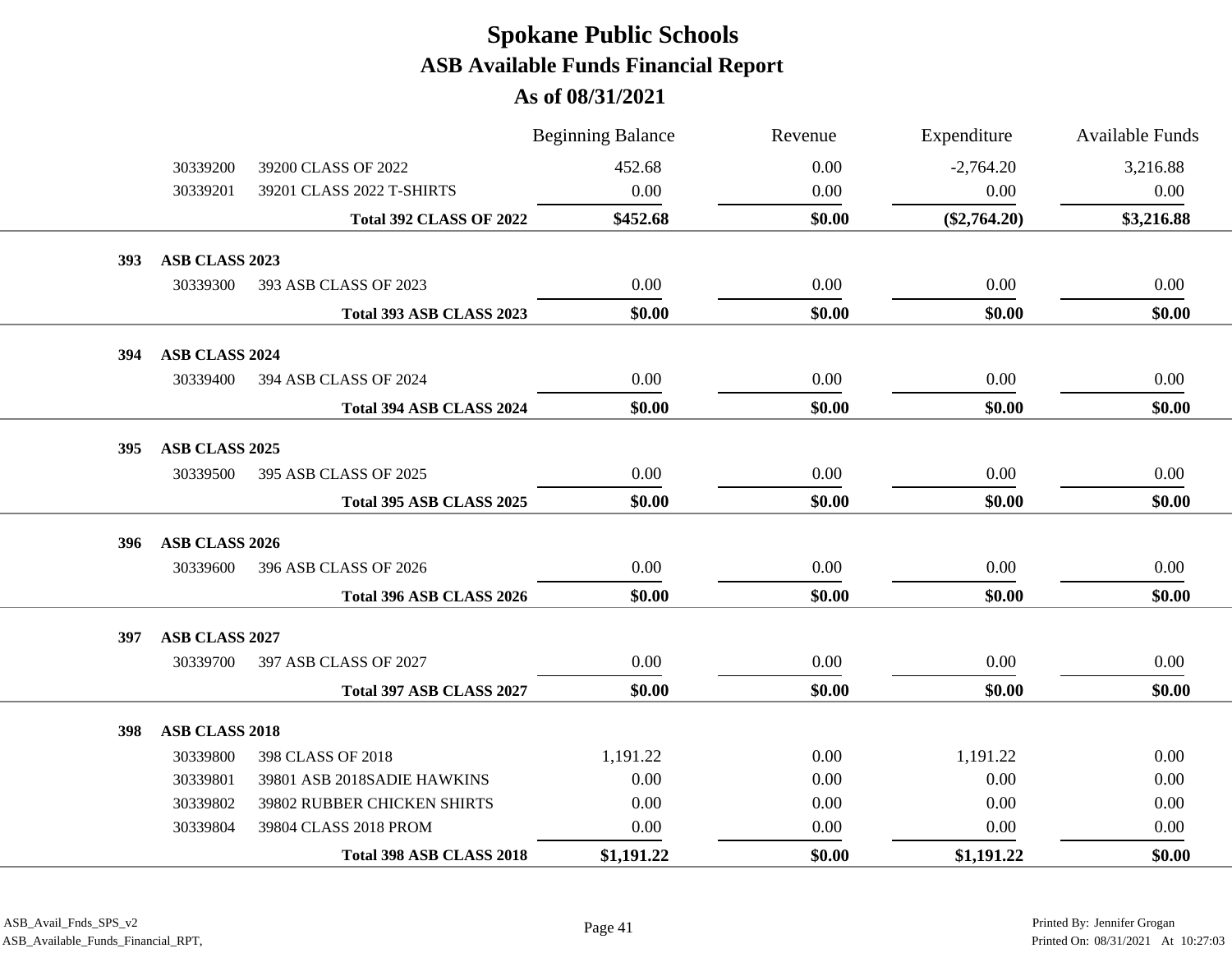|     |                         |                                              | <b>Beginning Balance</b> | Revenue     | Expenditure  | <b>Available Funds</b> |
|-----|-------------------------|----------------------------------------------|--------------------------|-------------|--------------|------------------------|
| 399 | <b>ASB CLASS 2019</b>   |                                              |                          |             |              |                        |
|     | 30339900                | 399 CLASS OF 2019                            | 1,572.98                 | 0.00        | 1,572.98     | 0.00                   |
|     | 30339901                | 39901 CLASS 2019 T-SHIRTS                    | 0.00                     | 0.00        | 0.00         | 0.00                   |
|     | 30339902                | 39902 CLASS 2019 RUBBER CHICKN               | 0.00                     | 0.00        | 0.00         | 0.00                   |
|     | 30339903                | 39902 CLASS 2019 MR. SAXON                   | 0.00                     | 0.00        | 0.00         | 0.00                   |
|     | 30339904                | 39904 CLASS OF 2019 PROM                     | 0.00                     | 0.00        | 0.00         | 0.00                   |
|     |                         | Total 399 ASB CLASS 2019                     | \$1,572.98               | \$0.00      | \$1,572.98   | \$0.00                 |
|     | <b>300</b>              | <b>CLASS</b>                                 | \$49,947.23              | \$13,775.43 | \$19,993.73  | \$43,728.93            |
| 415 | <b>ASB CHEERLEADERS</b> |                                              |                          |             |              |                        |
|     | 30341500                | <b>415 ASB CHEERLEADERS</b>                  | $-1,486.60$              | 7,728.99    | 1,069.02     | 5,173.37               |
|     | 30341502                | 41502 CHEER CLINIC                           | $-347.15$                | 0.00        | $-347.15$    | 0.00                   |
|     | 30341503                | 41503 CHEERLEADERS PIE SALE                  | 0.00                     | 0.00        | 0.00         | 0.00                   |
|     | 30341504                | 41504 FATHER DAUGHTER DANCE                  | $-1,035.00$              | 0.00        | $-1,035.00$  | 0.00                   |
|     | 30341505                | 41505 SUMMER CHEER CAMP                      | 0.00                     | 0.00        | 0.00         | 0.00                   |
|     | 30341508                | 41508 CHEERLEADERS 2008                      | 0.00                     | 0.00        | 0.00         | 0.00                   |
|     |                         | <b>Total 415 ASB CHEERLEADERS</b>            | $(\$2,868.75)$           | \$7,728.99  | $(\$313.13)$ | \$5,173.37             |
| 416 |                         | ASB SENIORS HELPING SENIORS                  |                          |             |              |                        |
|     | 30341600                | <b>416 ASB SENIORS HELP SENIORS</b>          | 0.00                     | 0.00        | $0.00\,$     | 0.00                   |
|     |                         | <b>Total 416 ASB SENIORS HELPING SENIORS</b> | \$0.00                   | \$0.00      | \$0.00       | \$0.00                 |
| 420 | <b>ASB LEADERSHIP</b>   |                                              |                          |             |              |                        |
|     | 30342000                | <b>420 ASB LEADERSHIP</b>                    | 0.00                     | 0.00        | 0.00         | 0.00                   |
|     |                         | <b>Total 420 ASB LEADERSHIP</b>              | \$0.00                   | \$0.00      | \$0.00       | \$0.00                 |
| 421 |                         | <b>BLACK STUDENT UNION</b>                   |                          |             |              |                        |
|     | 30342100                | <b>421 ASB BLACK STUDENT UNION</b>           | 0.00                     | 0.00        | 0.00         | 0.00                   |
|     |                         | <b>Total 421 BLACK STUDENT UNION</b>         | \$0.00                   | \$0.00      | \$0.00       | \$0.00                 |
|     |                         |                                              |                          |             |              |                        |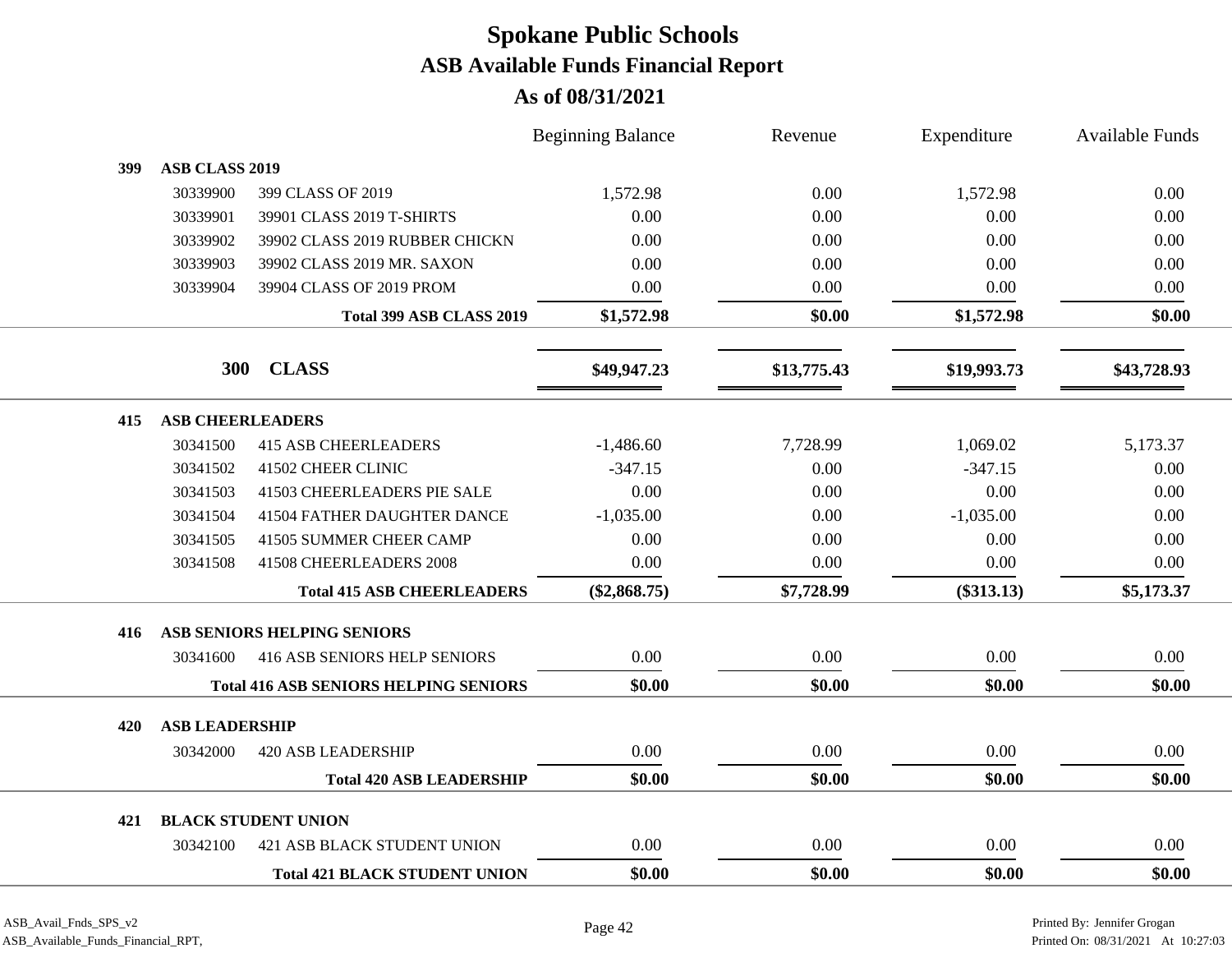|     |                                     |                                                       | <b>Beginning Balance</b> | Revenue | Expenditure | <b>Available Funds</b> |
|-----|-------------------------------------|-------------------------------------------------------|--------------------------|---------|-------------|------------------------|
| 423 | <b>ASB CHESS CLUB</b>               |                                                       |                          |         |             |                        |
|     | 30342300                            | <b>423 ASB CHESS CLUB</b>                             | 200.00                   | 0.00    | 0.00        | 200.00                 |
|     |                                     | <b>Total 423 ASB CHESS CLUB</b>                       | \$200.00                 | \$0.00  | \$0.00      | \$200.00               |
| 426 |                                     | WA DRUG FREE YOUTH                                    |                          |         |             |                        |
|     | 30342600                            | 426 ASB WA DRUG FREE YOUTH                            | 528.35                   | 0.00    | 0.00        | 528.35                 |
|     |                                     | <b>Total 426 WA DRUG FREE YOUTH</b>                   | \$528.35                 | \$0.00  | \$0.00      | \$528.35               |
| 429 |                                     | <b>CREATIVE WRITING CLUB</b>                          |                          |         |             |                        |
|     | 30342900                            | 42900 CREATIVE WRITING                                | 0.00                     | 0.00    | 0.00        | 0.00                   |
|     |                                     | <b>Total 429 CREATIVE WRITING CLUB</b>                | \$0.00                   | \$0.00  | \$0.00      | \$0.00                 |
|     |                                     |                                                       |                          |         |             |                        |
| 430 | <b>ASB BIRDWATCHING</b><br>30343000 | <b>430 BIRDWATCHING</b>                               | 150.00                   | 0.00    | 150.00      | 0.00                   |
|     |                                     | <b>Total 430 ASB BIRDWATCHING</b>                     | \$150.00                 | \$0.00  | \$150.00    | \$0.00                 |
|     |                                     |                                                       |                          |         |             |                        |
| 431 |                                     | <b>ASB SPORTS MEDICINE CLUB</b>                       |                          |         |             |                        |
|     | 30343100                            | 43100 ASB SPORTS MEDICINE                             | $-2,106.29$              | 0.00    | 0.00        | $-2,106.29$            |
|     |                                     | <b>Total 431 ASB SPORTS MEDICINE CLUB</b>             | $(\$2,106.29)$           | \$0.00  | \$0.00      | $(\$2,106.29)$         |
| 433 | <b>ASB SCREAM TEAM</b>              |                                                       |                          |         |             |                        |
|     | 30343300                            | <b>433 ASB SCREAM TEAM</b>                            | 50.00                    | 0.00    | 0.00        | 50.00                  |
|     |                                     | <b>Total 433 ASB SCREAM TEAM</b>                      | \$50.00                  | \$0.00  | \$0.00      | \$50.00                |
| 444 | <b>ASB PHOTO CLUB</b>               |                                                       |                          |         |             |                        |
|     | 30344400                            | 444 PHOTOGRAPHY CLUB                                  | 26.00                    | 55.15   | 45.05       | 36.10                  |
|     |                                     | <b>Total 444 ASB PHOTO CLUB</b>                       | \$26.00                  | \$55.15 | \$45.05     | \$36.10                |
|     |                                     |                                                       |                          |         |             |                        |
| 445 | 30344500                            | <b>ENVIRONMENTAL CLUB</b><br>44500 ENVIRONMENTAL CLUB | 530.08                   | 0.00    | 0.00        | 530.08                 |
|     |                                     | <b>Total 445 ENVIRONMENTAL CLUB</b>                   | \$530.08                 | \$0.00  | \$0.00      | \$530.08               |
|     |                                     |                                                       |                          |         |             |                        |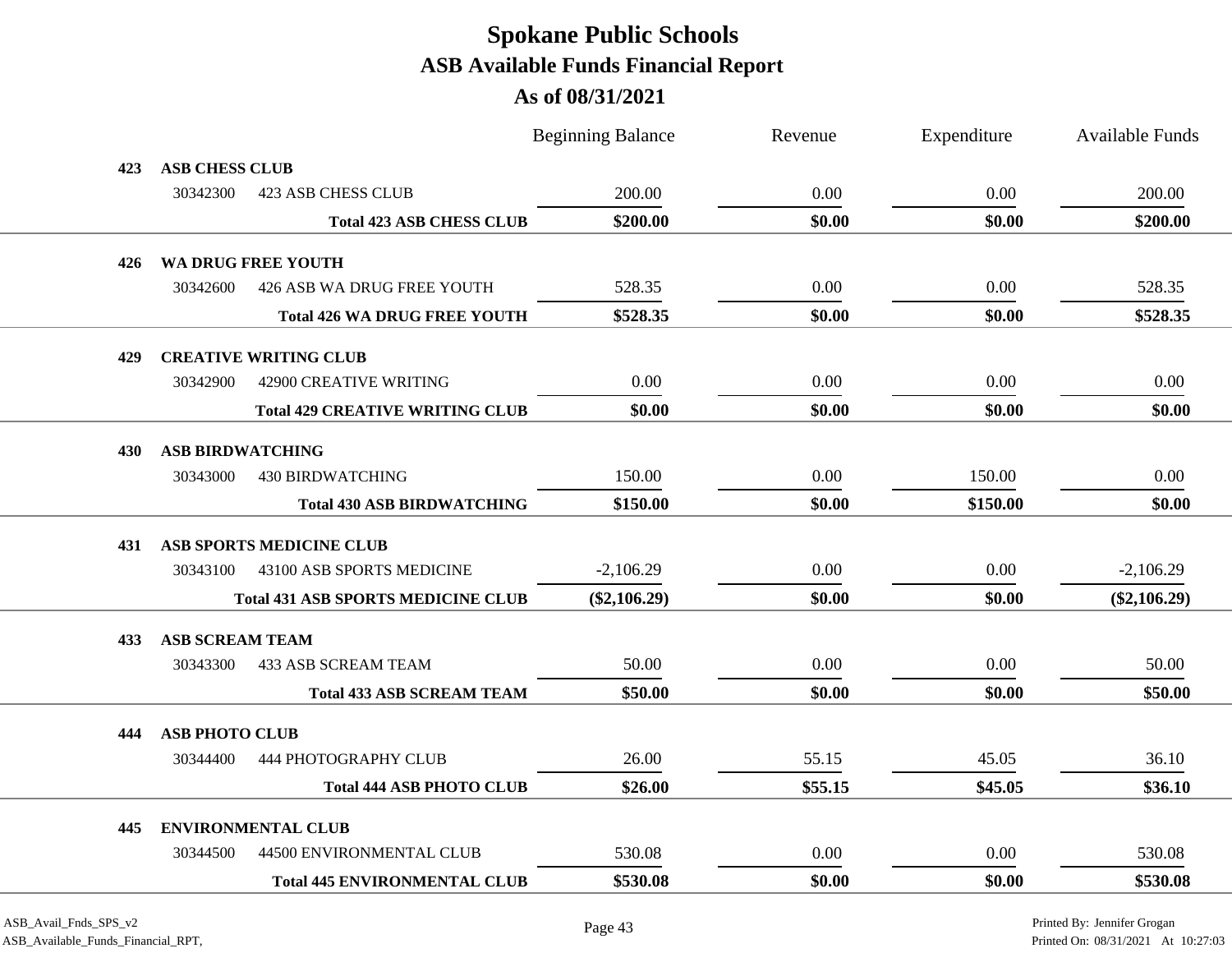|     |                         |                                              | <b>Beginning Balance</b> | Revenue  | Expenditure  | <b>Available Funds</b> |
|-----|-------------------------|----------------------------------------------|--------------------------|----------|--------------|------------------------|
| 447 | <b>ART CLUB</b>         |                                              |                          |          |              |                        |
|     | 30344700                | 44700 ART CLUB                               | 707.23                   | 0.00     | $-300.00$    | 1,007.23               |
|     |                         | <b>Total 447 ART CLUB</b>                    | \$707.23                 | \$0.00   | $(\$300.00)$ | \$1,007.23             |
| 451 |                         | <b>JUNIOR STATE OF AMERICA</b>               |                          |          |              |                        |
|     | 30345100                | <b>451 JR STATE OF AMERICA</b>               | 5.25                     | 0.00     | 0.00         | 5.25                   |
|     |                         | <b>Total 451 JUNIOR STATE OF AMERICA</b>     | \$5.25                   | \$0.00   | \$0.00       | \$5.25                 |
| 453 | <b>SCIENCE OLYMPIAD</b> |                                              |                          |          |              |                        |
|     | 30345300                | <b>453 ASB SCIENCE CLUB</b>                  | 260.00                   | 0.00     | 0.00         | 260.00                 |
|     |                         | <b>Total 453 SCIENCE OLYMPIAD</b>            | \$260.00                 | \$0.00   | \$0.00       | \$260.00               |
| 456 | <b>ASB ARCHERY</b>      |                                              |                          |          |              |                        |
|     | 30345600                | 456 ARCHERY                                  | 250.94                   | 531.00   | 578.26       | 203.68                 |
|     |                         | <b>Total 456 ASB ARCHERY</b>                 | \$250.94                 | \$531.00 | \$578.26     | \$203.68               |
| 458 | <b>FASHION CLUB</b>     |                                              |                          |          |              |                        |
|     | 30345800                | <b>45800 FASHION CLUB</b>                    | 604.93                   | 0.00     | 0.00         | 604.93                 |
|     |                         | <b>Total 458 FASHION CLUB</b>                | \$604.93                 | \$0.00   | \$0.00       | \$604.93               |
| 460 | <b>MATH CLUB</b>        |                                              |                          |          |              |                        |
|     | 30346000                | <b>460 ASB MATH CLUB</b>                     | 42.56                    | 0.00     | 45.00        | $-2.44$                |
|     |                         | <b>Total 460 MATH CLUB</b>                   | \$42.56                  | \$0.00   | \$45.00      | $(\$2.44)$             |
| 461 |                         | HEALTH OCCUPATIONS STUDENTS                  |                          |          |              |                        |
|     | 30346100                | <b>461 HEALTH OCCUPATION STUDENTS</b>        | $-128.46$                | 400.00   | 1,448.42     | $-1,176.88$            |
|     |                         | <b>Total 461 HEALTH OCCUPATIONS STUDENTS</b> | (\$128.46)               | \$400.00 | \$1,448.42   | (\$1,176.88)           |
|     |                         |                                              |                          |          |              |                        |
| 462 | <b>ROBOTICS CLUB</b>    |                                              | 1,443.29                 | 0.00     | 0.00         | 1,443.29               |
|     | 30346200                | <b>46200 ROBOTICS CLUB</b>                   |                          |          |              |                        |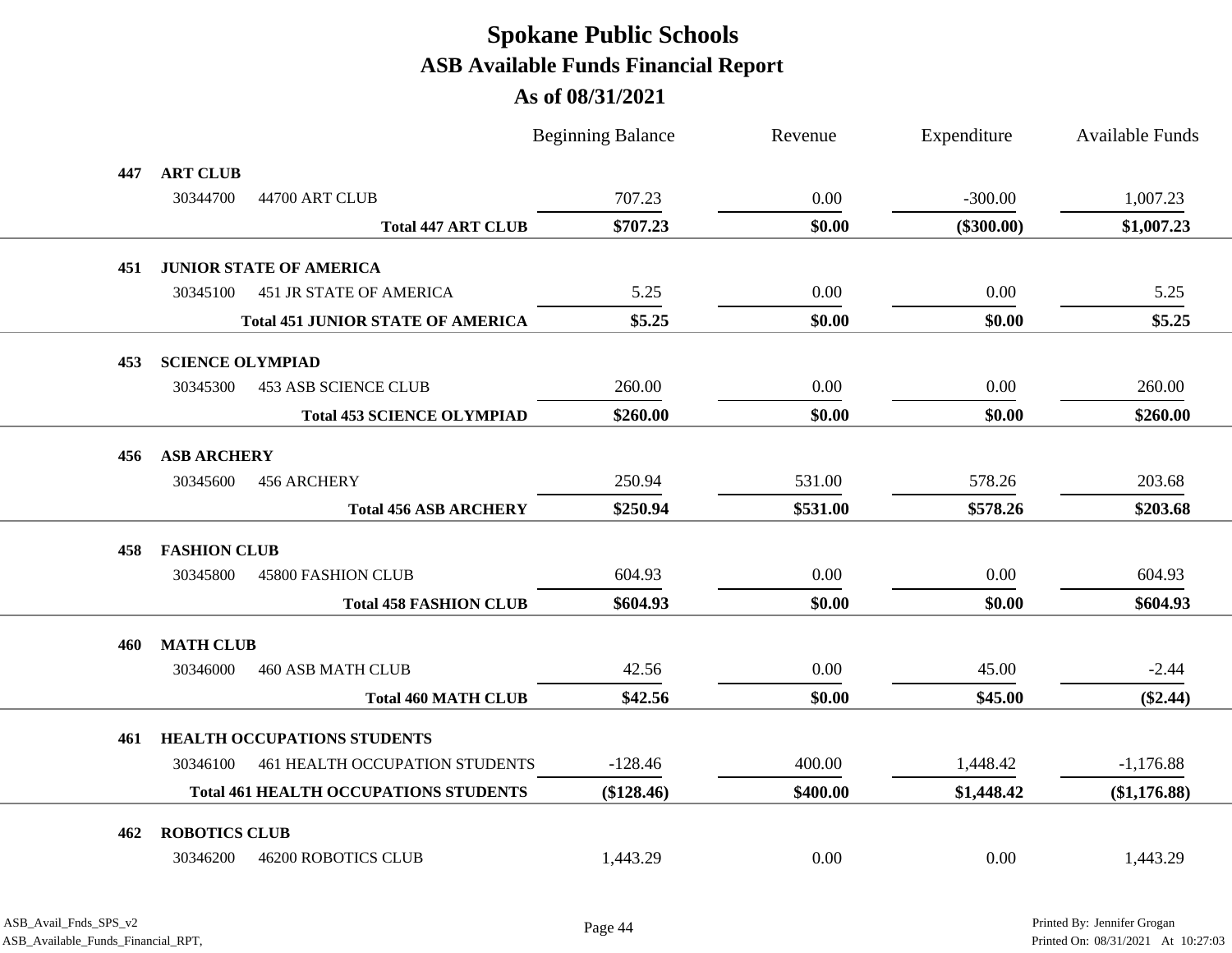**As of 08/31/2021**

|     |                       |                                         | <b>Beginning Balance</b> | Revenue     | Expenditure | <b>Available Funds</b> |
|-----|-----------------------|-----------------------------------------|--------------------------|-------------|-------------|------------------------|
|     |                       | <b>Total 462 ROBOTICS CLUB</b>          | \$1,443.29               | \$0.00      | \$0.00      | \$1,443.29             |
| 466 | <b>DRILL TEAM</b>     |                                         |                          |             |             |                        |
|     | 30346600              | <b>466 ASB DANCE TEAM</b>               | 2,891.15                 | 7,347.50    | 3,093.69    | 7,144.96               |
|     | 30346601              | <b>46601 SWEETHEART DANCE</b>           | 0.00                     | 0.00        | 0.00        | 0.00                   |
|     | 30346602              | 46602 DANCE TEAM DANCE CLINIC           | $-27.50$                 | 0.00        | $-27.50$    | 0.00                   |
|     | 30346605              | 46605 SUMMER DRILL TEAM CAMP            | 100.00                   | 0.00        | 100.00      | 0.00                   |
|     |                       | <b>Total 466 DRILL TEAM</b>             | \$2,963.65               | \$7,347.50  | \$3,166.19  | \$7,144.96             |
| 470 | <b>HONOR SOCIETY</b>  |                                         |                          |             |             |                        |
|     | 30347000              | 470 ASB HONOR SOCIETY                   | 1,405.50                 | 879.00      | 837.10      | 1,447.40               |
|     |                       | <b>Total 470 HONOR SOCIETY</b>          | \$1,405.50               | \$879.00    | \$837.10    | \$1,447.40             |
| 472 |                       | <b>HISPANIC HONOR SOCIETY</b>           |                          |             |             |                        |
|     | 30347200              | 472 ASB HISPANIC HONOR SOCIETY          | 417.04                   | 150.00      | 54.64       | 512.40                 |
|     |                       | <b>Total 472 HISPANIC HONOR SOCIETY</b> | \$417.04                 | \$150.00    | \$54.64     | \$512.40               |
| 473 |                       | <b>GAY-STRAIGHT ALLIANCE</b>            |                          |             |             |                        |
|     | 30347300              | 473 GAY STRAIGHT ALLIANCE CLUB          | 21.24                    | 0.00        | 0.00        | 21.24                  |
|     |                       | <b>Total 473 GAY-STRAIGHT ALLIANCE</b>  | \$21.24                  | \$0.00      | \$0.00      | \$21.24                |
| 481 | <b>ASTRONOMY CLUB</b> |                                         |                          |             |             |                        |
|     | 30348100              | <b>481 ASB ASTRONOMY CLUB</b>           | 136.98                   | 0.00        | 0.00        | 136.98                 |
|     |                       | <b>Total 481 ASTRONOMY CLUB</b>         | \$136.98                 | \$0.00      | \$0.00      | \$136.98               |
| 483 |                       | <b>FERRIS ACTION NETWORK</b>            |                          |             |             |                        |
|     | 30348300              | 48300 FERRIS ACTION NETWORK             | $-190.98$                | 0.00        | $-40.98$    | $-150.00$              |
|     |                       | <b>Total 483 FERRIS ACTION NETWORK</b>  | (\$190.98)               | \$0.00      | $(\$40.98)$ | $(\$150.00)$           |
|     |                       |                                         |                          |             |             |                        |
|     | 400                   | <b>CLUBS</b>                            | \$4,448.56               | \$17,091.64 | \$5,670.55  | \$15,869.65            |
|     |                       |                                         |                          |             |             |                        |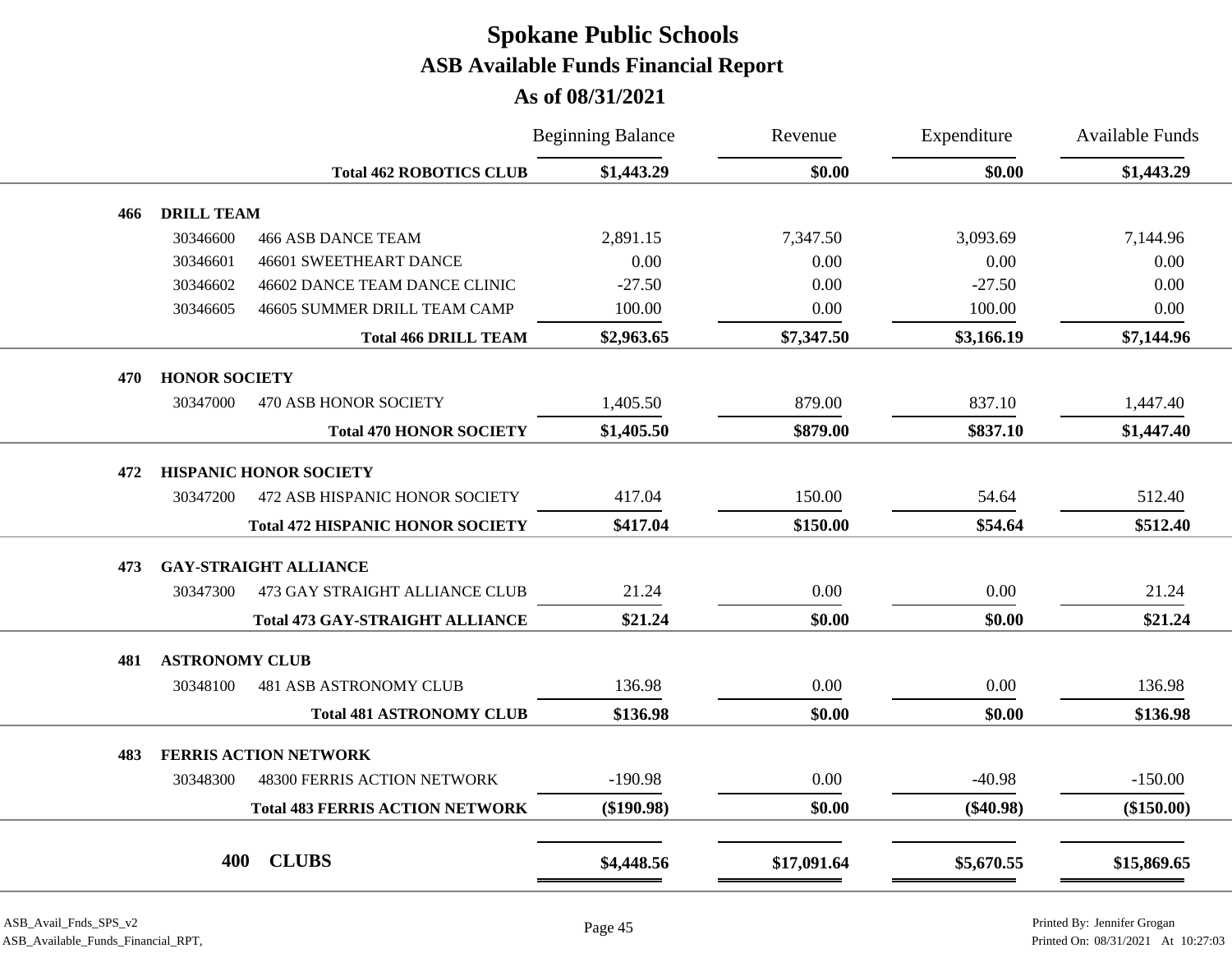|     |            |                        |                                      | <b>Beginning Balance</b> | Revenue     | Expenditure  | <b>Available Funds</b> |
|-----|------------|------------------------|--------------------------------------|--------------------------|-------------|--------------|------------------------|
| 305 |            |                        | <b>LEWIS &amp; CLARK HIGH SCHOOL</b> |                          |             |              |                        |
|     | 102        | <b>ASB RESERVE</b>     |                                      |                          |             |              |                        |
|     |            | 30510200               | <b>102 ASB RESERVE</b>               | 183,837.56               | 0.00        | 183,837.56   | 0.00                   |
|     |            | 30510269               | 10269 ASB RESERVE REPLACEMENT        | 350.00                   | 0.00        | 350.00       | 0.00                   |
|     |            |                        | <b>Total 102 ASB RESERVE</b>         | \$184,187.56             | \$0.00      | \$184,187.56 | \$0.00                 |
|     | 104        | <b>ASB GENERAL</b>     |                                      |                          |             |              |                        |
|     |            | 30510400               | 104 ASB GENERAL                      | 34,862.97                | 789.67      | 15,404.38    | 20,248.26              |
|     |            | 30510422               | 10422 RUBBER CHICKEN                 | $-12,326.09$             | 696.00      | $-11,504.42$ | $-125.67$              |
|     |            | 30510442               | 10442 ASB GENERAL MEET-N-GREET       | $-398.42$                | 0.00        | $-398.42$    | 0.00                   |
|     |            |                        | <b>Total 104 ASB GENERAL</b>         | \$22,138.46              | \$1,485.67  | \$3,501.54   | \$20,122.59            |
|     |            |                        |                                      |                          |             |              |                        |
|     | 110        | <b>ASB GSL CARD</b>    |                                      |                          |             |              |                        |
|     |            | 30511000               | 110 ASB GSL CARDS                    | $-120.00$                | $-30.00$    | $-120.00$    | $-30.00$               |
|     |            | 30511059               | 11059 GSL CARDS PAYMENTS             | 44,233.91                | 29,745.00   | 44,060.23    | 29,918.68              |
|     |            | 30511069               | 11069 GSL REPLACEMENT CARDS          | 84.56                    | 0.00        | 84.56        | 0.00                   |
|     |            |                        | <b>Total 110 ASB GSL CARD</b>        | \$44,198.47              | \$29,715.00 | \$44,024.79  | \$29,888.68            |
|     | 131        | <b>ASB YEARBOOK</b>    |                                      |                          |             |              |                        |
|     |            | 30513100               | <b>131 ASB YEARBOOK</b>              | 65,379.56                | 30,412.00   | 21,332.68    | 74,458.88              |
|     |            | 30513106               | 13106 YEARBOOK BABY ADS              | 14,613.52                | 765.00      | 14,623.31    | 755.21                 |
|     |            | 30513190               | 13190 ARCHIVE YRBK SALE - WEB        | 285.97                   | 527.00      | 298.99       | 513.98                 |
|     |            |                        | <b>Total 131 ASB YEARBOOK</b>        | \$80,279.05              | \$31,704.00 | \$36,254.98  | \$75,728.07            |
|     | <b>140</b> | <b>ASB CONCESSIONS</b> |                                      |                          |             |              |                        |
|     |            | 30514000               | <b>140 ASB CONCESSIONS</b>           | 18,961.27                | 939.12      | 18,961.27    | 939.12                 |
|     |            |                        | <b>Total 140 ASB CONCESSIONS</b>     | \$18,961.27              | \$939.12    | \$18,961.27  | \$939.12               |
|     | 165        | <b>ASB NEWSPAPER</b>   |                                      |                          |             |              |                        |
|     |            | 30516500               | <b>165 ASB NEWSPAPER</b>             | 653.71                   | 0.00        | 0.00         | 653.71                 |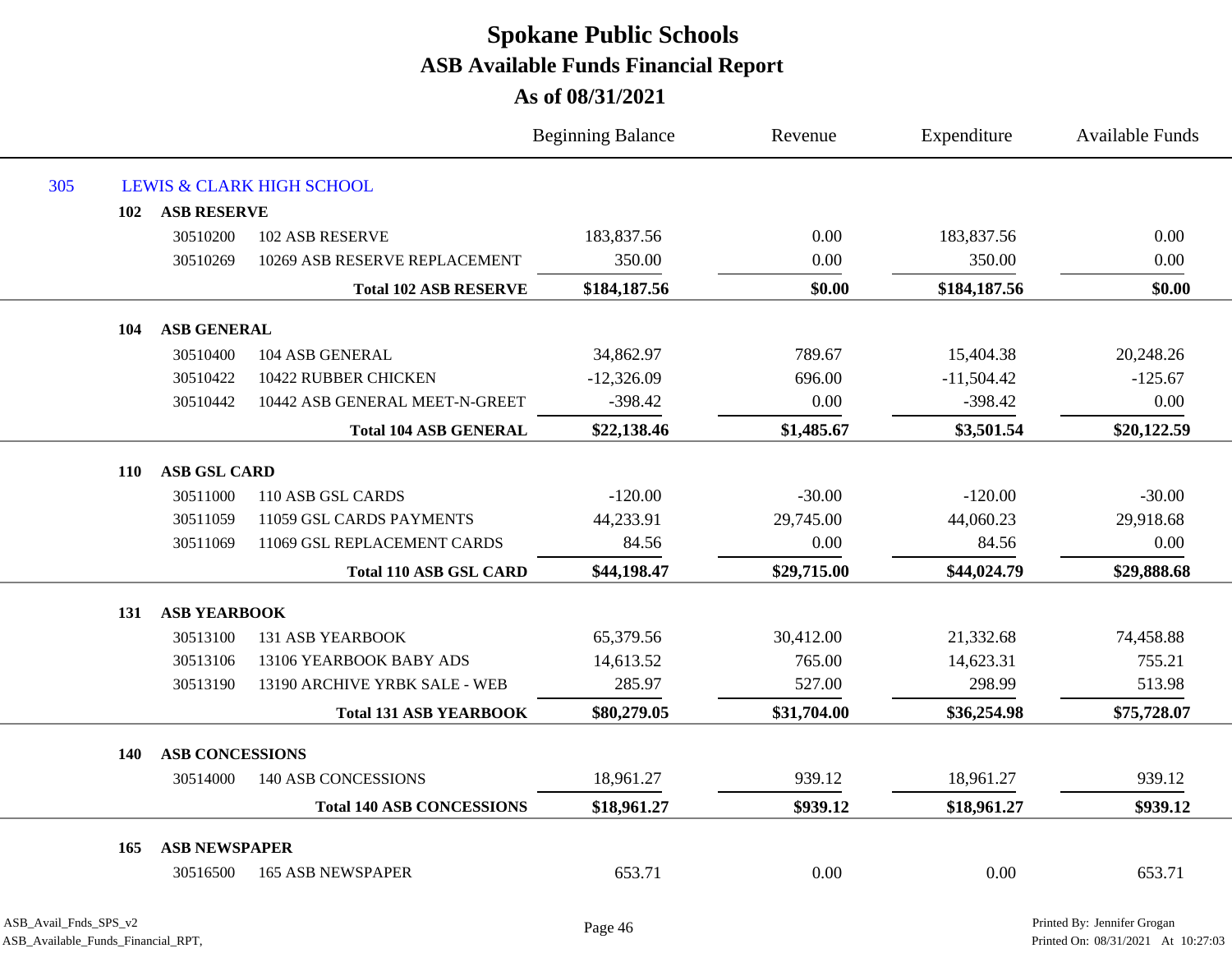|          |                                         |                                                                                                                                                                                                          | Revenue                  | Expenditure      | <b>Available Funds</b> |
|----------|-----------------------------------------|----------------------------------------------------------------------------------------------------------------------------------------------------------------------------------------------------------|--------------------------|------------------|------------------------|
| 30516503 | 16503 NEWPAPER ADS                      | 400.00                                                                                                                                                                                                   | 0.00                     | 0.00             | 400.00                 |
| 30516522 | 16522 ASB NEWSPAPER DONATION            | 0.00                                                                                                                                                                                                     | 0.00                     | 0.00             | 0.00                   |
|          | <b>Total 165 ASB NEWSPAPER</b>          | \$1,053.71                                                                                                                                                                                               | \$0.00                   | \$0.00           | \$1,053.71             |
|          |                                         |                                                                                                                                                                                                          |                          |                  |                        |
| 30519200 | <b>192 ASB PARKING LOT</b>              | 6,579.75                                                                                                                                                                                                 | 2,295.00                 | 7,221.30         | 1,653.45               |
|          | <b>Total 192 ASB PARKING LOT</b>        | \$6,579.75                                                                                                                                                                                               | \$2,295.00               | \$7,221.30       | \$1,653.45             |
|          | <b>GENERAL ASB</b>                      | \$357,398.27                                                                                                                                                                                             | \$66,138.79              | \$294,151.44     | \$129,385.62           |
|          |                                         |                                                                                                                                                                                                          |                          |                  |                        |
| 30520200 | 202 ASB ATHLETIC EQUIPMENT              | 5,850.00                                                                                                                                                                                                 | 0.00                     | 5,850.00         | 0.00                   |
|          |                                         | \$5,850.00                                                                                                                                                                                               | \$0.00                   | \$5,850.00       | \$0.00                 |
|          |                                         |                                                                                                                                                                                                          |                          |                  |                        |
| 30520500 | <b>205 ASB GENERAL ATHLETICS</b>        | 135,537.02                                                                                                                                                                                               | 200.85                   | 21,351.57        | 114,386.30             |
| 30520520 | 20520 GENERAL ATH-EQUIPMENT             | $-21,421.37$                                                                                                                                                                                             | 0.00                     | $-21,421.37$     | 0.00                   |
| 30520544 | 20544 GENERAL ATHLETICS - GATE          | 13,390.00                                                                                                                                                                                                | 0.00                     | 13,390.00        | 0.00                   |
| 30520580 | 20580 GENERAL ATHL-OFFICICIALS          | $-43,666.02$                                                                                                                                                                                             | 0.00                     | $-42,646.81$     | $-1,019.21$            |
| 30520590 | 20590 GENERAL RUBBER CHICKEN            | 0.00                                                                                                                                                                                                     | 0.00                     | 0.00             | 0.00                   |
|          | <b>Total 205 GENERAL ATHLETICS</b>      | \$83,839.63                                                                                                                                                                                              | \$200.85                 | $(\$29,326.61)$  | \$113,367.09           |
|          |                                         |                                                                                                                                                                                                          |                          |                  |                        |
| 30520600 | <b>206 ASB LEAGUE ATHLETICS</b>         | -489,651.89                                                                                                                                                                                              | 0.00                     | $-189,718.31$    | -299,933.58            |
|          | <b>Total 206 LEAGUE ATHLETICS</b>       | $(\$489,651.89)$                                                                                                                                                                                         | \$0.00                   | $(\$189,718.31)$ | $(\$299,933.58)$       |
|          |                                         |                                                                                                                                                                                                          |                          |                  |                        |
| 30520800 | <b>208 ASB ATHLETIC OFFICIALS</b>       | $-350.05$                                                                                                                                                                                                | 0.00                     | $-350.05$        | 0.00                   |
|          | <b>Total 208 ASB ATHLETIC OFFICIALS</b> | $(\$350.05)$                                                                                                                                                                                             | \$0.00                   | $(\$350.05)$     | \$0.00                 |
|          |                                         | <b>ASB PARKING LOT</b><br><b>100</b><br><b>ASB ATHLETIC EQUIPMENT</b><br><b>Total 202 ASB ATHLETIC EQUIPMENT</b><br><b>GENERAL ATHLETICS</b><br><b>LEAGUE ATHLETICS</b><br><b>ASB ATHLETIC OFFICIALS</b> | <b>Beginning Balance</b> |                  |                        |

#### **227 BASEBALL**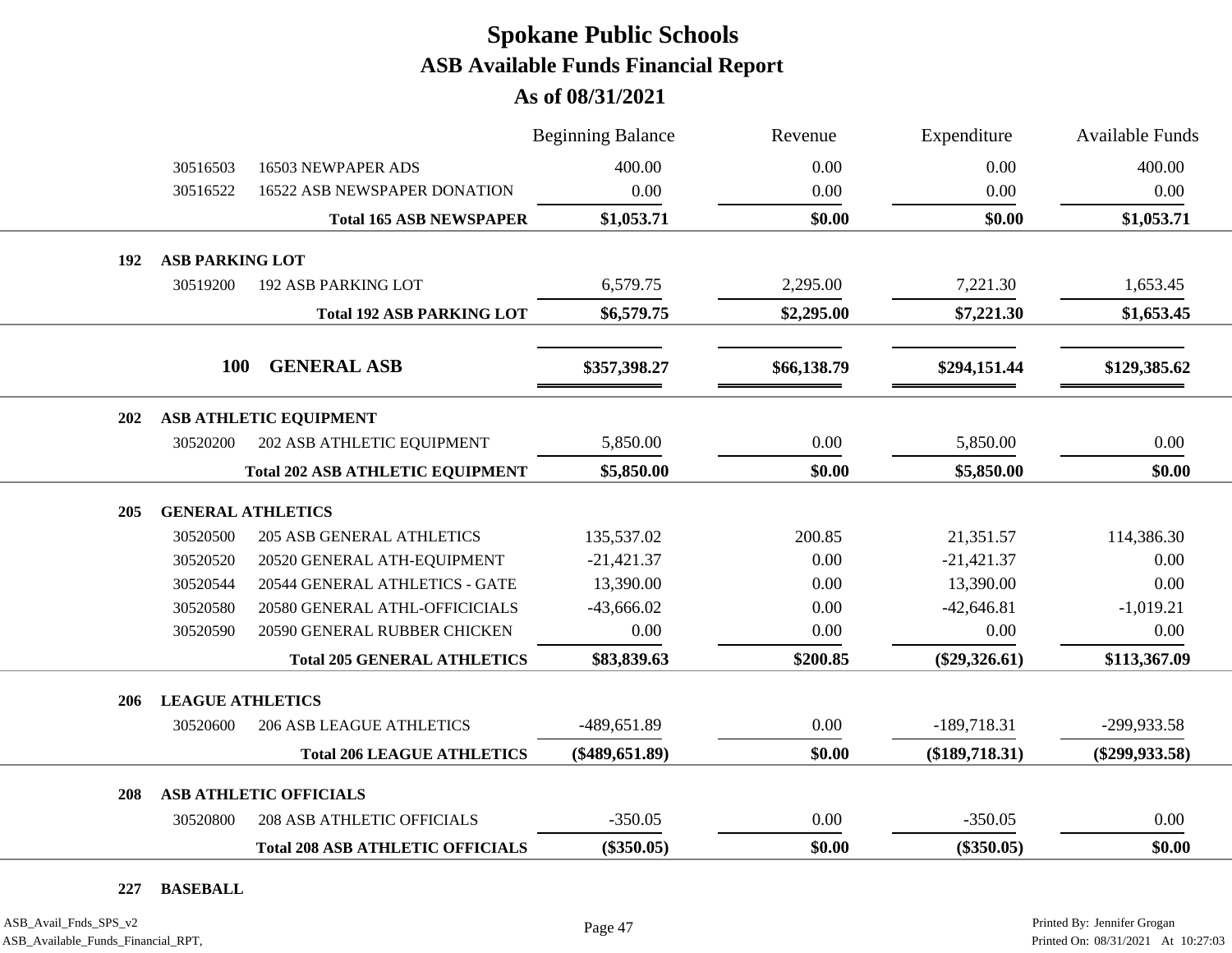|            |                         |                                      | <b>Beginning Balance</b> | Revenue    | Expenditure    | <b>Available Funds</b> |
|------------|-------------------------|--------------------------------------|--------------------------|------------|----------------|------------------------|
|            | 30522700                | 227 ASB BASEBALL                     | 1,904.85                 | 0.00       | $-544.42$      | 2,449.27               |
|            |                         | <b>Total 227 BASEBALL</b>            | \$1,904.85               | \$0.00     | $(\$544.42)$   | \$2,449.27             |
| <b>230</b> | <b>BOYS BASKETBALL</b>  |                                      |                          |            |                |                        |
|            | 30523000                | 230 ASB BOYS BASKETBALL              | 991.24                   | 0.00       | $-1,452.92$    | 2,444.16               |
|            |                         | <b>Total 230 BOYS BASKETBALL</b>     | \$991.24                 | \$0.00     | $(\$1,452.92)$ | \$2,444.16             |
| 231        | <b>GIRLS BASKETBALL</b> |                                      |                          |            |                |                        |
|            | 30523100                | 231 ASB GIRLS BASKETBALL             | 5,679.47                 | 167.00     | $-1,230.74$    | 7,077.21               |
|            |                         | <b>Total 231 GIRLS BASKETBALL</b>    | \$5,679.47               | \$167.00   | $(\$1,230.74)$ | \$7,077.21             |
| <b>236</b> |                         | <b>BOYS CROSS COUNTRY</b>            |                          |            |                |                        |
|            | 30523600                | 236 ASB BOYS CROSS COUNTRY           | 1,189.12                 | 0.00       | $-1,000.00$    | 2,189.12               |
|            |                         | <b>Total 236 BOYS CROSS COUNTRY</b>  | \$1,189.12               | \$0.00     | (\$1,000.00)   | \$2,189.12             |
| 237        |                         | <b>GIRLS CROSS COUNTRY</b>           |                          |            |                |                        |
|            | 30523700                | 237 ASB GIRLS CROSS COUNTRY          | 2,383.54                 | 50.00      | $-922.57$      | 3,356.11               |
|            |                         | <b>Total 237 GIRLS CROSS COUNTRY</b> | \$2,383.54               | \$50.00    | $(\$922.57)$   | \$3,356.11             |
| 238        | <b>GIRLS FAST PITCH</b> |                                      |                          |            |                |                        |
|            | 30523800                | 238 ASB GIRLS FAST PITCH             | 320.74                   | 125.00     | $-1,082.36$    | 1,528.10               |
|            |                         | <b>Total 238 GIRLS FAST PITCH</b>    | \$320.74                 | \$125.00   | (\$1,082.36)   | \$1,528.10             |
| <b>240</b> | <b>FOOTBALL</b>         |                                      |                          |            |                |                        |
|            | 30524000                | <b>240 ASB FOOTBALL</b>              | 3,216.72                 | 6,090.00   | 293.15         | 9,013.57               |
|            |                         | <b>Total 240 FOOTBALL</b>            | \$3,216.72               | \$6,090.00 | \$293.15       | \$9,013.57             |
|            |                         |                                      |                          |            |                |                        |
| 242        | <b>BOYS GOLF</b>        |                                      |                          |            |                |                        |
|            | 30524200                | 242 ASB BOYS GOLF                    | 2,094.86                 | 800.00     | $-870.84$      | 3,765.70               |
|            | 30524251                | 24251 B-GOLF I.E. TOURNAMENT         | 330.00                   | $0.00\,$   | 330.00         | 0.00                   |
|            |                         | <b>Total 242 BOYS GOLF</b>           | \$2,424.86               | \$800.00   | $(\$540.84)$   | \$3,765.70             |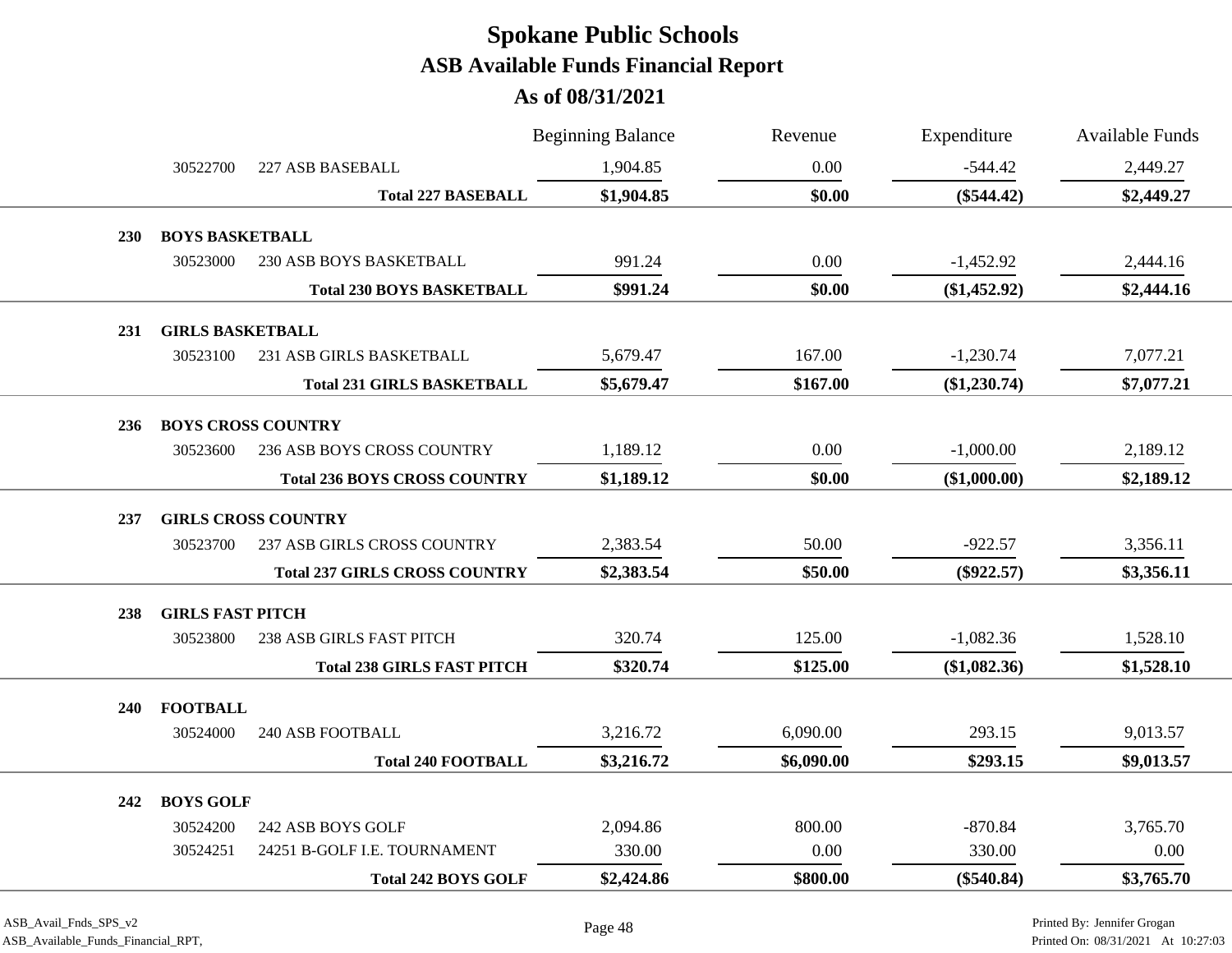|     |                                                |                                | <b>Beginning Balance</b> | Revenue    | Expenditure  | <b>Available Funds</b> |
|-----|------------------------------------------------|--------------------------------|--------------------------|------------|--------------|------------------------|
| 243 | <b>GIRLS GOLF</b>                              |                                |                          |            |              |                        |
|     | 30524300<br>243 ASB GIRLS GOLF                 |                                | 3,116.70                 | 855.00     | 379.39       | 3,592.31               |
|     |                                                | <b>Total 243 GIRLS GOLF</b>    | \$3,116.70               | \$855.00   | \$379.39     | \$3,592.31             |
| 248 | <b>GYMNASTICS</b>                              |                                |                          |            |              |                        |
|     | 30524800<br><b>248 ASB GYMNASTICS</b>          |                                | 4,146.75                 | 55.00      | 501.00       | 3,700.75               |
|     |                                                | <b>Total 248 GYMNASTICS</b>    | \$4,146.75               | \$55.00    | \$501.00     | \$3,700.75             |
|     |                                                |                                |                          |            |              |                        |
| 264 | <b>SLOW PITCH</b>                              |                                |                          |            |              |                        |
|     | <b>264 ASB SLOW PITCH SOFTBALL</b><br>30526400 |                                | 2,251.49                 | 1,551.70   | $-1,097.64$  | 4,900.83               |
|     |                                                | <b>Total 264 SLOW PITCH</b>    | \$2,251.49               | \$1,551.70 | (\$1,097.64) | \$4,900.83             |
| 266 | <b>BOYS' SOCCER</b>                            |                                |                          |            |              |                        |
|     | 30526600<br><b>266 ASB BOYS SOCCER</b>         |                                | 3,108.99                 | 180.00     | $-753.33$    | 4,042.32               |
|     |                                                | <b>Total 266 BOYS' SOCCER</b>  | \$3,108.99               | \$180.00   | $(\$753.33)$ | \$4,042.32             |
|     |                                                |                                |                          |            |              |                        |
| 267 | <b>GIRLS' SOCCER</b>                           |                                |                          |            |              |                        |
|     | <b>267 ASB GIRLS SOCCER</b><br>30526700        |                                | 5,292.84                 | $0.00\,$   | 559.24       | 4,733.60               |
|     |                                                | <b>Total 267 GIRLS' SOCCER</b> | \$5,292.84               | \$0.00     | \$559.24     | \$4,733.60             |
| 278 | <b>BOYS' TENNIS</b>                            |                                |                          |            |              |                        |
|     | 30527800<br>278 ASB BOYS TENNIS                |                                | 7,075.83                 | 0.00       | $-104.82$    | 7,180.65               |
|     |                                                | <b>Total 278 BOYS' TENNIS</b>  | \$7,075.83               | \$0.00     | $(\$104.82)$ | \$7,180.65             |
| 279 | <b>GIRLS' TENNIS</b>                           |                                |                          |            |              |                        |
|     | 279 ASB GIRLS TENNIS<br>30527900               |                                | 3,882.48                 | 10.88      | $-767.77$    | 4,661.13               |
|     |                                                |                                |                          |            |              |                        |
|     |                                                | <b>Total 279 GIRLS' TENNIS</b> | \$3,882.48               | \$10.88    | $(\$767.77)$ | \$4,661.13             |
| 284 | <b>BOYS' TRACK</b>                             |                                |                          |            |              |                        |
|     | <b>284 ASB BOYS TRACK</b><br>30528400          |                                | 1,147.34                 | $0.00\,$   | $-1,172.04$  | 2,319.38               |
|     |                                                | <b>Total 284 BOYS' TRACK</b>   | \$1,147.34               | \$0.00     | (\$1,172.04) | \$2,319.38             |
|     |                                                |                                |                          |            |              |                        |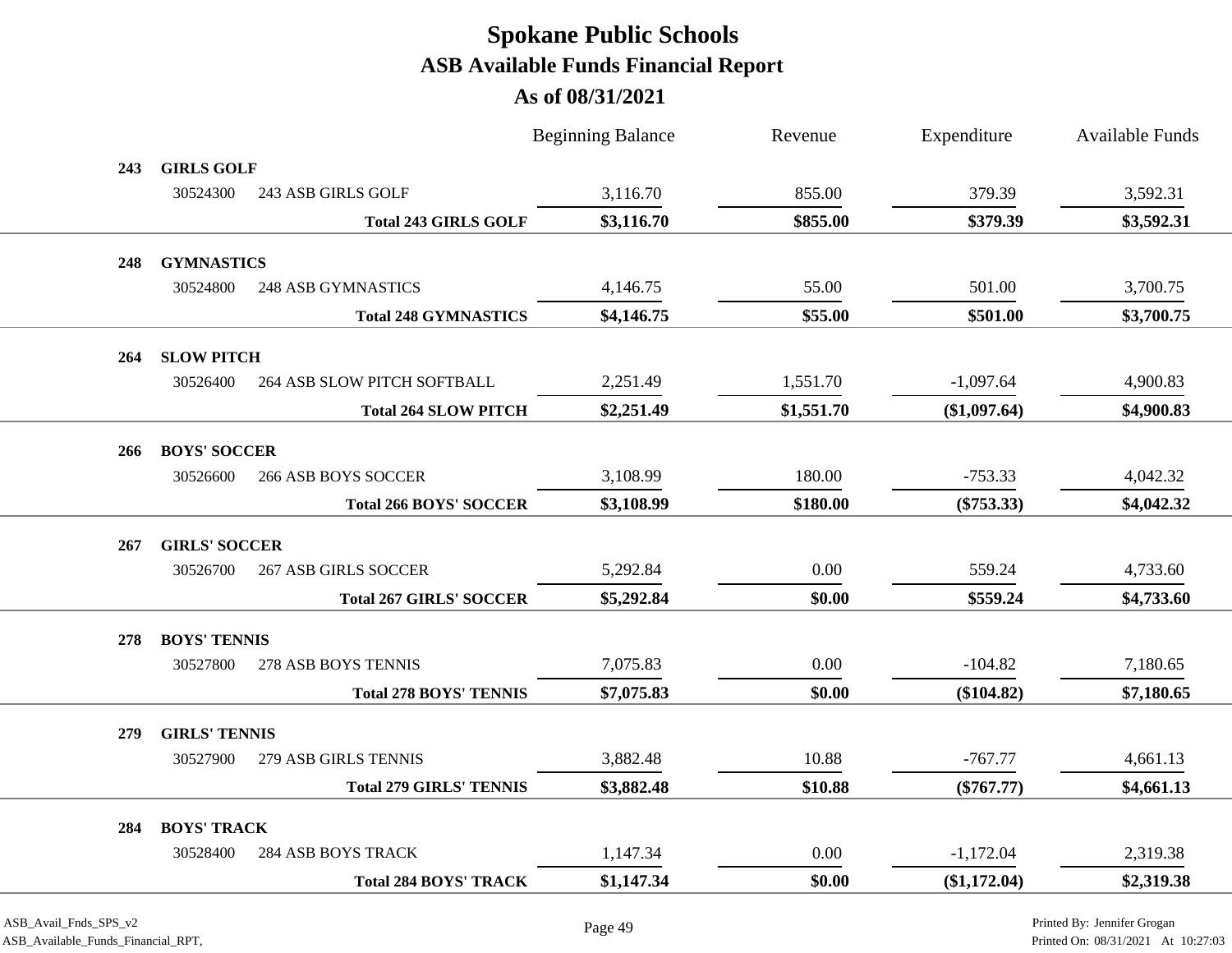|            |                          |                                    | <b>Beginning Balance</b> | Revenue     | Expenditure      | <b>Available Funds</b> |
|------------|--------------------------|------------------------------------|--------------------------|-------------|------------------|------------------------|
| 285        | <b>GIRLS' TRACK</b>      |                                    |                          |             |                  |                        |
|            | 30528500                 | <b>285 ASB GIRLS TRACK</b>         | 1,122.57                 | 75.00       | $-1,170.00$      | 2,367.57               |
|            |                          | <b>Total 285 GIRLS' TRACK</b>      | \$1,122.57               | \$75.00     | (\$1,170.00)     | \$2,367.57             |
| <b>290</b> | <b>GIRLS' VOLLEYBALL</b> |                                    |                          |             |                  |                        |
|            | 30529000                 | <b>290 ASB VOLLEYBALL</b>          | 8,619.22                 | 327.00      | 3,058.08         | 5,888.14               |
|            |                          | <b>Total 290 GIRLS' VOLLEYBALL</b> | \$8,619.22               | \$327.00    | \$3,058.08       | \$5,888.14             |
| 294        | <b>BOYS' WRESTLING</b>   |                                    |                          |             |                  |                        |
|            | 30529400                 | <b>294 ASB WRESTLING</b>           | $-412.30$                | 2,030.29    | $-1,293.77$      | 2,911.76               |
|            |                          | <b>Total 294 BOYS' WRESTLING</b>   | $(\$412.30)$             | \$2,030.29  | $(\$1,293.77)$   | \$2,911.76             |
|            |                          |                                    |                          |             |                  |                        |
|            | 200                      | <b>ATHLETICS</b>                   | $(\$342,849.86)$         | \$12,517.72 | $(\$221,887.33)$ | $(\$108,444.81)$       |
| 312        | <b>DEBATE CLUB</b>       |                                    |                          |             |                  |                        |
|            | 30531200                 | 312 ASB DEBATE                     | $-36.45$                 | 4,195.50    | 652.42           | 3,506.63               |
|            |                          | <b>Total 312 DEBATE CLUB</b>       | $(\$36.45)$              | \$4,195.50  | \$652.42         | \$3,506.63             |
| 313        | <b>DECA CLUB</b>         |                                    |                          |             |                  |                        |
|            | 30531300                 | 313 ASB DECA                       | 6,303.19                 | 865.00      | 2,047.57         | 5,120.62               |
|            |                          | <b>Total 313 DECA CLUB</b>         | \$6,303.19               | \$865.00    | \$2,047.57       | \$5,120.62             |
| 314        | <b>DECA STORE</b>        |                                    |                          |             |                  |                        |
|            | 30531400                 | 314 ASB DECA STORE                 | $-429.71$                | 0.00        | $-429.71$        | 0.00                   |
|            | 30531481                 | 31481 ASB DECA STORE SALES         | 383.47                   | 506.50      | 1,471.49         | $-581.52$              |
|            |                          | <b>Total 314 DECA STORE</b>        | $(\$46.24)$              | \$506.50    | \$1,041.78       | $(\$581.52)$           |
| 315        | <b>DRAMA CLUB</b>        |                                    |                          |             |                  |                        |
|            | 30531500                 | 315 ASB DRAMA                      | 65,486.94                | 240.00      | 2,564.84         | 63,162.10              |
|            |                          | <b>Total 315 DRAMA CLUB</b>        | \$65,486.94              | \$240.00    | \$2,564.84       | \$63,162.10            |
|            |                          |                                    |                          |             |                  |                        |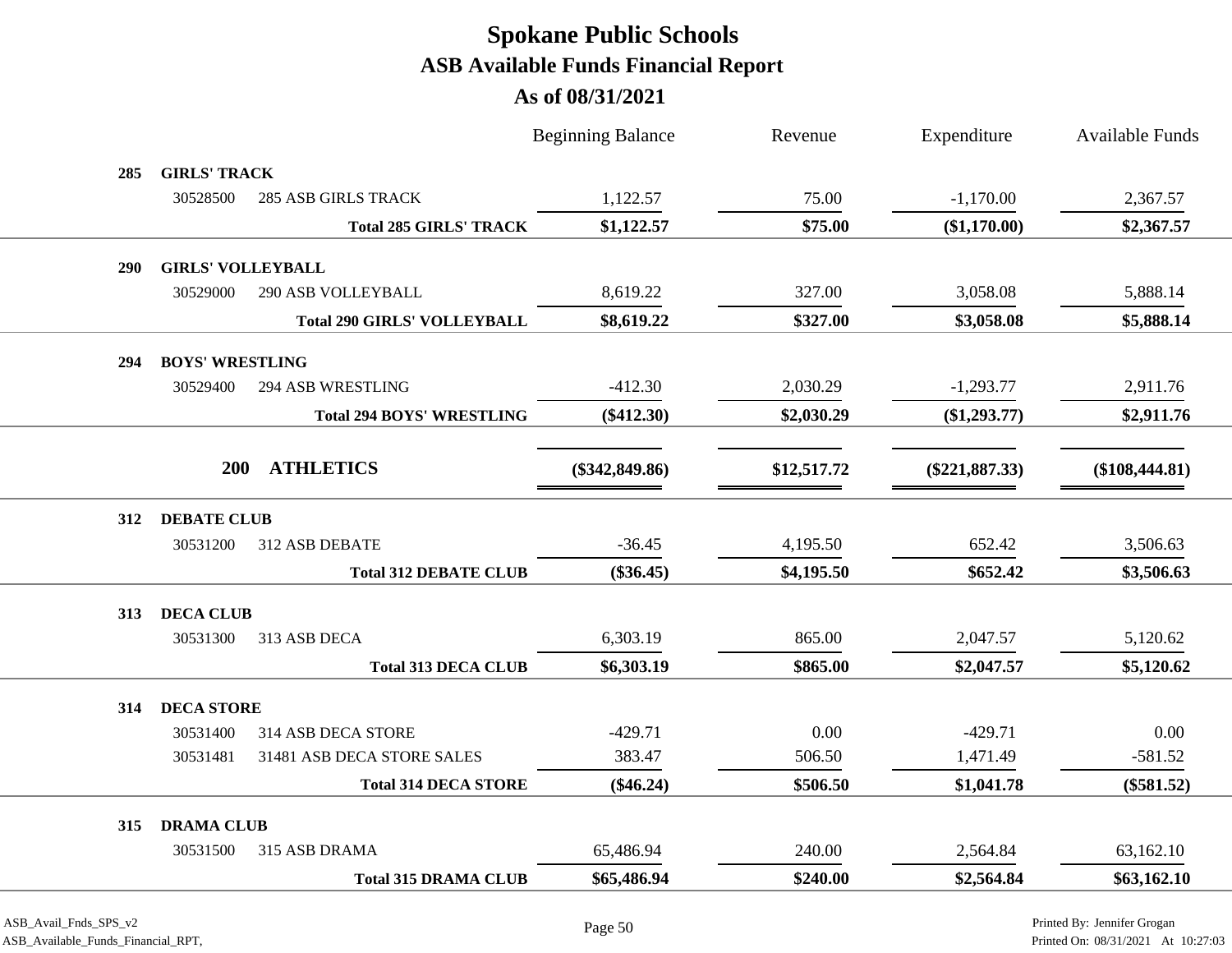|            |                      |                                                 | <b>Beginning Balance</b> | Revenue       | Expenditure  | <b>Available Funds</b> |
|------------|----------------------|-------------------------------------------------|--------------------------|---------------|--------------|------------------------|
| 329        |                      | <b>PRO START - FOOD SERVICES CLUB</b>           |                          |               |              |                        |
|            | 30532900             | 329 ASB FOOD SERVICE                            | 27.07                    | 0.00          | 0.00         | 27.07                  |
|            | 30532981             | 32981 ASB FOOD SVC STORE SALES                  | 0.00                     | 0.00          | 0.00         | 0.00                   |
|            |                      | <b>Total 329 PRO START - FOOD SERVICES CLUB</b> | \$27.07                  | \$0.00        | \$0.00       | \$27.07                |
| 356        | <b>BAND CLUB</b>     |                                                 |                          |               |              |                        |
|            | 30535600             | 356 ASB BAND                                    | 1,485.83                 | $-8,779.00$   | 393.15       | $-7,686.32$            |
|            | 30535622             | 35622 ASB BAND DONATIONS                        | $-208.21$                | 0.00          | 2.41         | $-210.62$              |
|            | 30535659             | 35659 ASB BAND PAYMENTS                         | 21,319.13                | $-5,095.00$   | 0.00         | 16,224.13              |
|            |                      | <b>Total 356 BAND CLUB</b>                      | \$22,596.75              | (\$13,874.00) | \$395.56     | \$8,327.19             |
| 358        | <b>CHORAL CLUB</b>   |                                                 |                          |               |              |                        |
|            | 30535800             | 358 ASB CHORAL                                  | 3,871.52                 | 234.25        | 54.78        | 4,050.99               |
|            |                      | <b>Total 358 CHORAL CLUB</b>                    | \$3,871.52               | \$234.25      | \$54.78      | \$4,050.99             |
| 368        |                      | <b>CO-OPERATIVE CLUB</b>                        |                          |               |              |                        |
|            | 30536800             | 368 ASB CO-OP                                   | 3,958.42                 | 0.00          | 401.73       | 3,556.69               |
|            | 30536881             | 36881 ASB CO-OP STORE SALES                     | 1,408.43                 | 526.25        | 473.96       | 1,460.72               |
|            |                      | <b>Total 368 CO-OPERATIVE CLUB</b>              | \$5,366.85               | \$526.25      | \$875.69     | \$5,017.41             |
| 390        | <b>CLASS OF 2020</b> |                                                 |                          |               |              |                        |
|            | 30539000             | 39000 CLASS OF 2020                             | 15,194.64                | 0.00          | 0.00         | 15,194.64              |
|            |                      | <b>Total 390 CLASS OF 2020</b>                  | \$15,194.64              | \$0.00        | \$0.00       | \$15,194.64            |
| 391        | <b>CLASS OF 2021</b> |                                                 |                          |               |              |                        |
|            | 30539100             | 391 ASB CLASS OF 2021                           | 0.00                     | 10,412.00     | 10,453.31    | $-41.31$               |
|            |                      | <b>Total 391 CLASS OF 2021</b>                  | \$0.00                   | \$10,412.00   | \$10,453.31  | $(\$41.31)$            |
| <b>392</b> | <b>CLASS OF 2022</b> |                                                 |                          |               |              |                        |
|            | 30539200             | 392 ASB CLASS OF 2022                           | 0.00                     | 0.00          | $-500.00$    | 500.00                 |
|            |                      | <b>Total 392 CLASS OF 2022</b>                  | \$0.00                   | \$0.00        | $(\$500.00)$ | \$500.00               |
|            |                      |                                                 |                          |               |              |                        |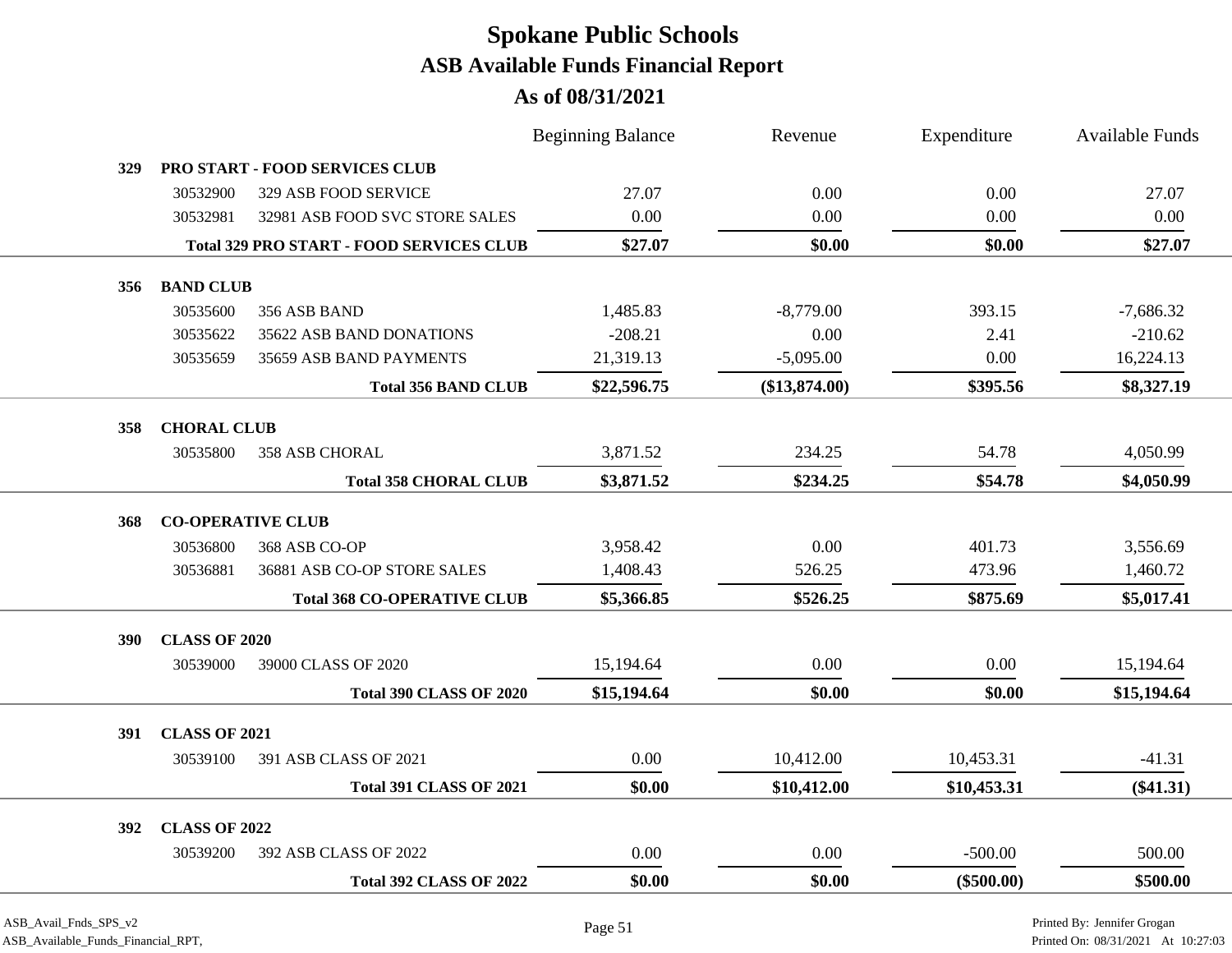**As of 08/31/2021**

|     |                       |                              | <b>Beginning Balance</b> | Revenue | Expenditure  | Available Funds |
|-----|-----------------------|------------------------------|--------------------------|---------|--------------|-----------------|
| 393 | ASB CLASS 2023        |                              |                          |         |              |                 |
|     | 30539300              | 393 ASB CLASS OF 2023        | 0.00                     | 0.00    | $-500.00$    | 500.00          |
|     |                       | Total 393 ASB CLASS 2023     | \$0.00                   | \$0.00  | $(\$500.00)$ | \$500.00        |
| 394 | ASB CLASS 2024        |                              |                          |         |              |                 |
|     | 30539400              | 394 ASB CLASS OF 2024        | 0.00                     | 0.00    | $-500.00$    | 500.00          |
|     |                       | Total 394 ASB CLASS 2024     | \$0.00                   | \$0.00  | $(\$500.00)$ | \$500.00        |
| 395 | ASB CLASS 2025        |                              |                          |         |              |                 |
|     | 30539500              | 395 ASB CLASS OF 2025        | 0.00                     | 0.00    | 0.00         | 0.00            |
|     | 30539589              | 39589 ASB CLASS 2015 ARTWORK | 5,981.35                 | 0.00    | 0.00         | 5,981.35        |
|     |                       | Total 395 ASB CLASS 2025     | \$5,981.35               | \$0.00  | \$0.00       | \$5,981.35      |
| 396 | ASB CLASS 2026        |                              |                          |         |              |                 |
|     | 30539600              | 396 ASB CLASS OF 2016        | 0.00                     | 0.00    | 0.00         | 0.00            |
|     | 30539699              | 39699 ASB CLASS OF 2016      | 7,872.67                 | 0.00    | 0.00         | 7,872.67        |
|     |                       | Total 396 ASB CLASS 2026     | \$7,872.67               | \$0.00  | \$0.00       | \$7,872.67      |
| 397 | ASB CLASS 2027        |                              |                          |         |              |                 |
|     | 30539700              | 305 ASB CLASS OF 2027        | 0.00                     | 0.00    | 0.00         | 0.00            |
|     |                       | Total 397 ASB CLASS 2027     | \$0.00                   | \$0.00  | \$0.00       | \$0.00          |
| 398 | <b>ASB CLASS 2018</b> |                              |                          |         |              |                 |
|     | 30539800              | 305 ASB CLASS OF 2018        | 1,936.61                 | 0.00    | 1,936.61     | 0.00            |
|     |                       | Total 398 ASB CLASS 2018     | \$1,936.61               | \$0.00  | \$1,936.61   | \$0.00          |
| 399 | ASB CLASS 2019        |                              |                          |         |              |                 |
|     | 30539900              | 399 CLASS OF 2019            | 11,077.22                | 0.00    | 11,077.22    | 0.00            |
|     |                       | Total 399 ASB CLASS 2019     | \$11,077.22              | \$0.00  | \$11,077.22  | \$0.00          |
|     |                       |                              |                          |         |              |                 |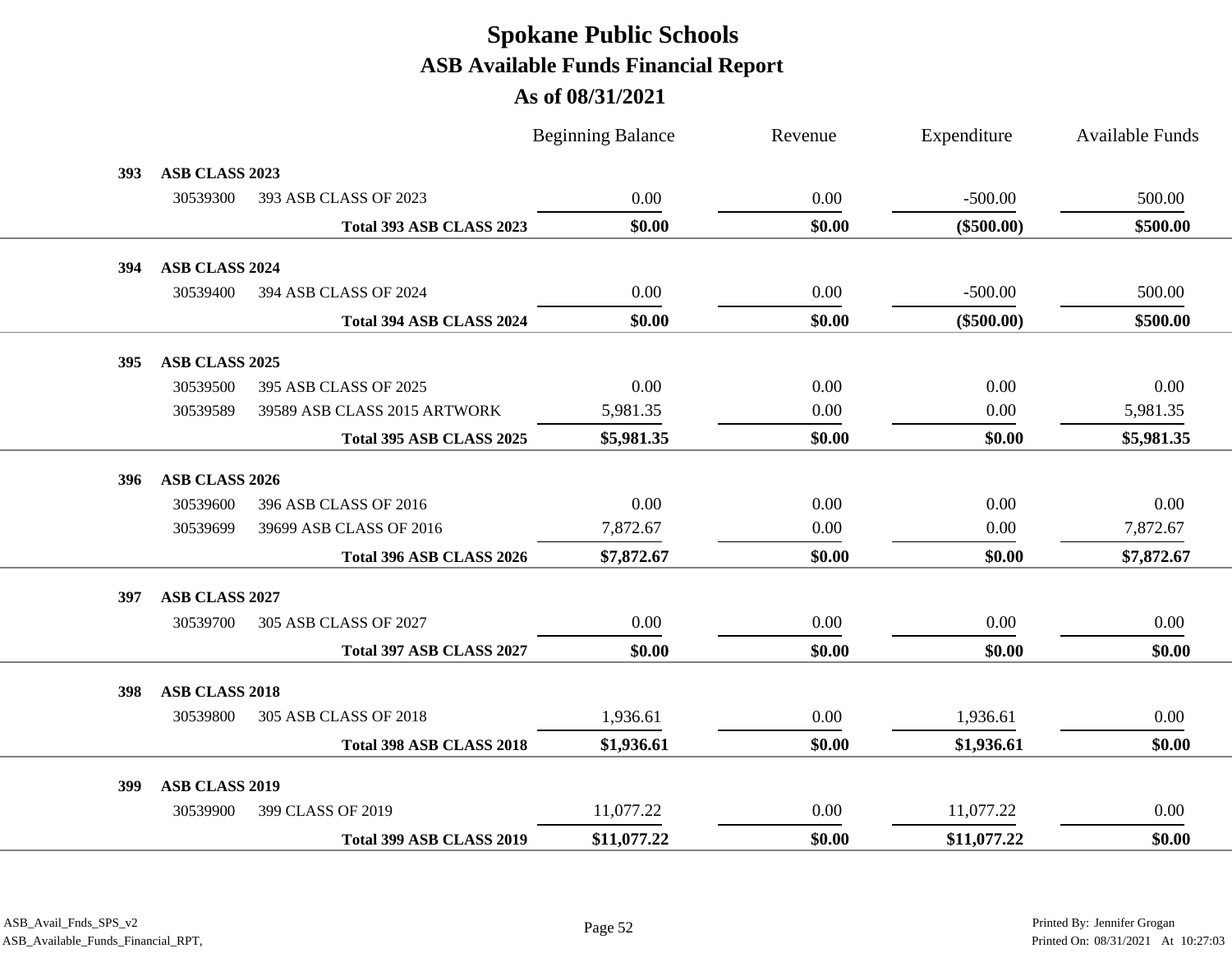|     |                         |                                       | <b>Beginning Balance</b> | Revenue    | Expenditure    | <b>Available Funds</b> |
|-----|-------------------------|---------------------------------------|--------------------------|------------|----------------|------------------------|
|     |                         | 300 CLASS                             | \$145,632.12             | \$3,105.50 | \$29,599.78    | \$119,137.84           |
| 410 |                         | <b>ASB SPECIAL OLYMPICS</b>           |                          |            |                |                        |
|     | 30541000                | <b>410 ASB SPECIAL OLYMPICS</b>       | 3,090.52                 | 0.00       | 0.00           | 3,090.52               |
|     | 30541066                | 41066 ASB SPL OLYMP -RECYCLING        | 0.00                     | 0.00       | 0.00           | 0.00                   |
|     |                         | <b>Total 410 ASB SPECIAL OLYMPICS</b> | \$3,090.52               | \$0.00     | \$0.00         | \$3,090.52             |
| 413 |                         | <b>ASB WASTE REDUCTION</b>            |                          |            |                |                        |
|     | 30541300                | 413 ASB CLUB REPRODUCE 81             | 0.00                     | 0.00       | 0.00           | 0.00                   |
|     |                         | <b>Total 413 ASB WASTE REDUCTION</b>  | \$0.00                   | \$0.00     | \$0.00         | \$0.00                 |
| 415 | <b>ASB CHEERLEADERS</b> |                                       |                          |            |                |                        |
|     | 30541500                | <b>415 ASB CHEERLEADERS</b>           | $-7,582.08$              | 4,652.00   | $-4,103.91$    | 1,173.83               |
|     |                         | <b>Total 415 ASB CHEERLEADERS</b>     | $(\$7,582.08)$           | \$4,652.00 | $(\$4,103.91)$ | \$1,173.83             |
|     |                         |                                       |                          |            |                |                        |
| 434 |                         | <b>ASB KNOWLEDGE BOWL</b>             |                          |            |                |                        |
|     | 30543400                | 305 KNOWLEDGE BOWL                    | 408.75                   | 150.00     | 285.00         | 273.75                 |
|     |                         | <b>Total 434 ASB KNOWLEDGE BOWL</b>   | \$408.75                 | \$150.00   | \$285.00       | \$273.75               |
| 441 | <b>KEY CLUB</b>         |                                       |                          |            |                |                        |
|     | 30544100                | 441 ASB KEY CLUB                      | 2,297.41                 | 600.00     | 600.00         | 2,297.41               |
|     |                         | <b>Total 441 KEY CLUB</b>             | \$2,297.41               | \$600.00   | \$600.00       | \$2,297.41             |
| 445 |                         | <b>ENVIRONMENTAL CLUB</b>             |                          |            |                |                        |
|     | 30544500                | <b>445 ENVIRONMENTAL CLUB</b>         | 0.00                     | 20.00      | 0.00           | 20.00                  |
|     |                         | <b>Total 445 ENVIRONMENTAL CLUB</b>   | \$0.00                   | \$20.00    | \$0.00         | \$20.00                |
| 447 | <b>ART CLUB</b>         |                                       |                          |            |                |                        |
|     | 30544700                | <b>447 ASB FINE ARTS</b>              | 512.76                   | 48.78      | 0.00           | 561.54                 |
|     |                         | <b>Total 447 ART CLUB</b>             | \$512.76                 | \$48.78    | \$0.00         | \$561.54               |
|     |                         |                                       |                          |            |                |                        |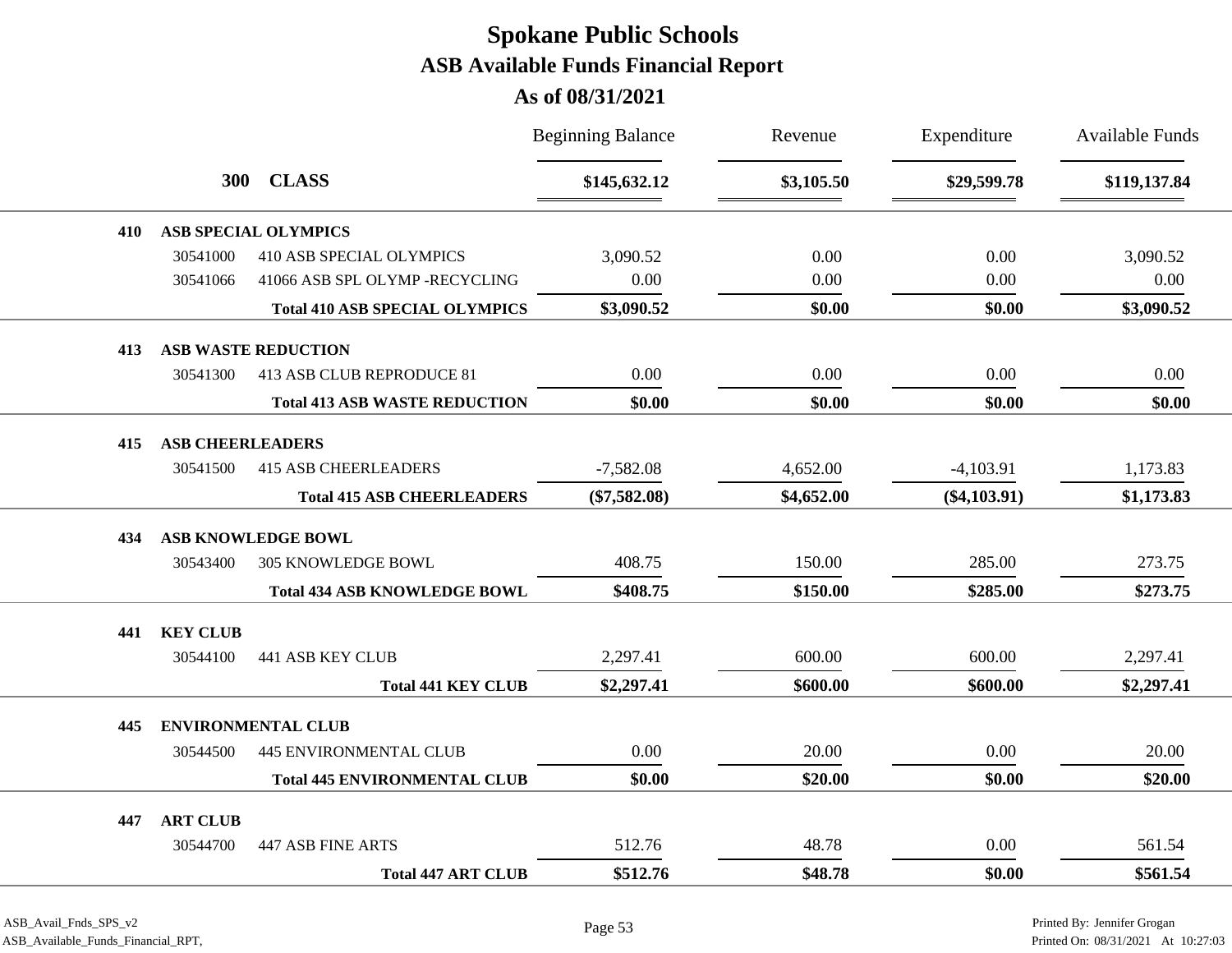|     |                               |                                                 | <b>Beginning Balance</b> | Revenue    | Expenditure | <b>Available Funds</b> |
|-----|-------------------------------|-------------------------------------------------|--------------------------|------------|-------------|------------------------|
| 462 | <b>ROBOTICS CLUB</b>          |                                                 |                          |            |             |                        |
|     | 30546200                      | <b>46200 ROBOTICS CLUB</b>                      | 12,718.02                | 0.00       | 0.00        | 12,718.02              |
|     |                               | <b>Total 462 ROBOTICS CLUB</b>                  | \$12,718.02              | \$0.00     | \$0.00      | \$12,718.02            |
| 464 |                               | <b>FAMILY CAREER N COMMUNITY LDRS</b>           |                          |            |             |                        |
|     | 30546400                      | 464 ASB FCCLA                                   | 0.00                     | 0.00       | 0.00        | 0.00                   |
|     |                               | <b>Total 464 FAMILY CAREER N COMMUNITY LDRS</b> | \$0.00                   | \$0.00     | \$0.00      | \$0.00                 |
|     |                               |                                                 |                          |            |             |                        |
| 466 | <b>DRILL TEAM</b><br>30546600 | <b>466 ASB DRILL TEAM</b>                       | 2,154.47                 | 4,506.55   | 2,141.85    | 4,519.17               |
|     |                               | <b>Total 466 DRILL TEAM</b>                     | \$2,154.47               | \$4,506.55 | \$2,141.85  | \$4,519.17             |
|     |                               |                                                 |                          |            |             |                        |
| 470 | <b>HONOR SOCIETY</b>          |                                                 |                          |            |             |                        |
|     | 30547000                      | 470 ASB HONOR SOCIETY                           | 4,279.45                 | 0.00       | 804.27      | 3,475.18               |
|     |                               | <b>Total 470 HONOR SOCIETY</b>                  | \$4,279.45               | \$0.00     | \$804.27    | \$3,475.18             |
| 471 |                               | <b>SKATEBOARDING CLUB</b>                       |                          |            |             |                        |
|     | 30547100                      | 471 ASB SKATEBOARDING CLUB                      | 0.00                     | 250.00     | 112.12      | 137.88                 |
|     |                               | <b>Total 471 SKATEBOARDING CLUB</b>             | \$0.00                   | \$250.00   | \$112.12    | \$137.88               |
| 476 | <b>MULTI CULTURAL</b>         |                                                 |                          |            |             |                        |
|     | 30547600                      | 476 ASB NET INTERCULTURAL ED                    | 0.00                     | 0.00       | 0.00        | 0.00                   |
|     |                               | <b>Total 476 MULTI CULTURAL</b>                 | \$0.00                   | \$0.00     | \$0.00      | \$0.00                 |
|     |                               |                                                 |                          |            |             |                        |
| 482 | <b>RACE/ASB FORUM</b>         |                                                 |                          |            |             |                        |
|     | 30548200                      | <b>482 RACE/ASB FORUM</b>                       | 34.63                    | 0.00       | 0.00        | 34.63                  |
|     |                               | Total 482 R A C E / ASB FORUM                   | \$34.63                  | \$0.00     | \$0.00      | \$34.63                |
| 484 |                               | ASB MUSCIAL PRODUCTION                          |                          |            |             |                        |
|     | 30548400                      | <b>484 ASB MUSICAL PRODUCTIONS</b>              | 9,283.39                 | 0.00       | 3,042.67    | 6,240.72               |
|     |                               | <b>Total 484 ASB MUSCIAL PRODUCTION</b>         | \$9,283.39               | \$0.00     | \$3,042.67  | \$6,240.72             |
|     |                               |                                                 |                          |            |             |                        |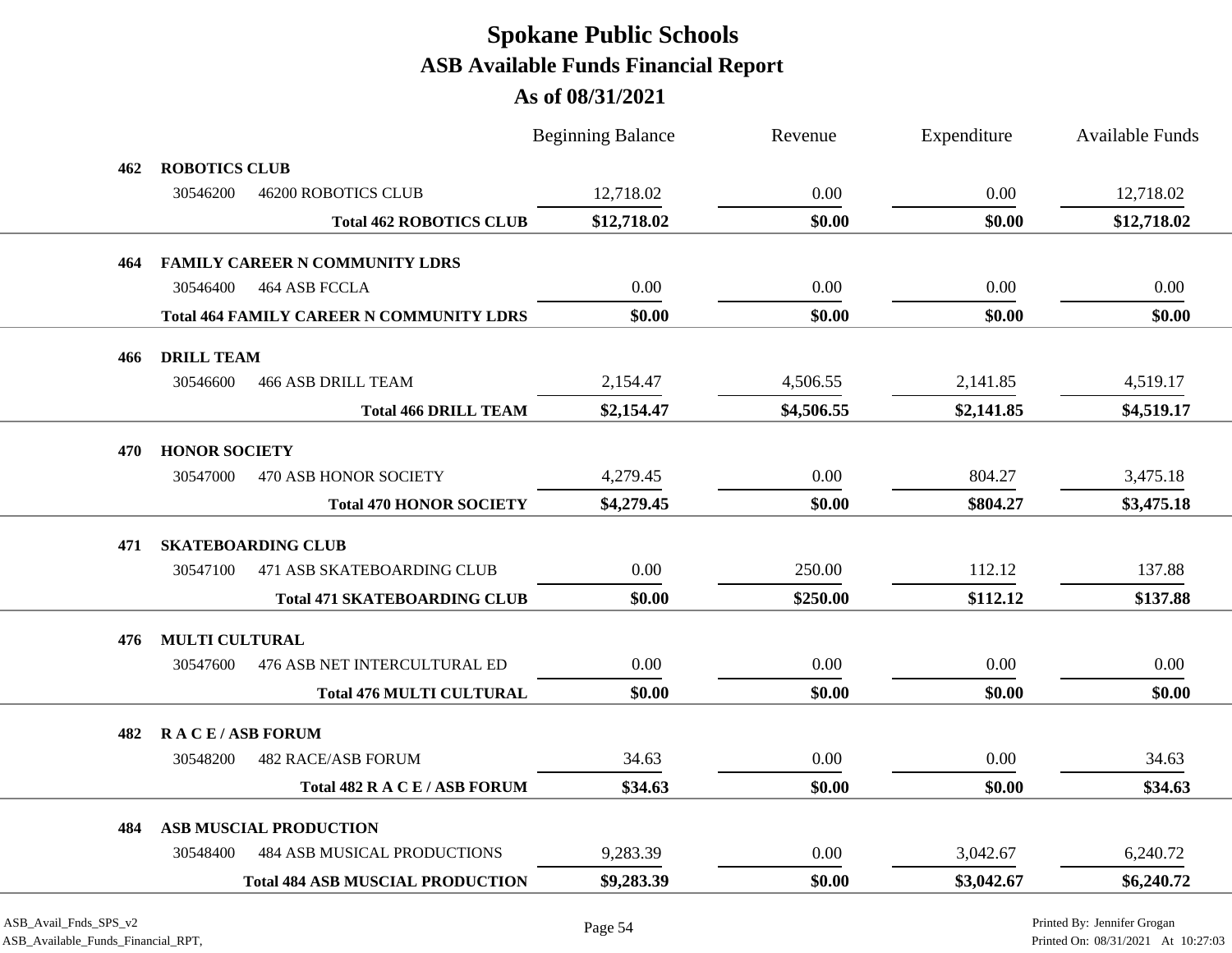|     |                                           |                                                             | <b>Beginning Balance</b> | Revenue          | Expenditure      | <b>Available Funds</b> |
|-----|-------------------------------------------|-------------------------------------------------------------|--------------------------|------------------|------------------|------------------------|
|     | 492                                       | <b>TIGER LUNCH BUDDIES</b>                                  |                          |                  |                  |                        |
|     | 30549200                                  | <b>492 TIGER LUNCH BUDDIES</b>                              | 685.57                   | 0.00             | 0.00             | 685.57                 |
|     |                                           | <b>Total 492 TIGER LUNCH BUDDIES</b>                        | \$685.57                 | \$0.00           | \$0.00           | \$685.57               |
|     |                                           |                                                             |                          |                  |                  |                        |
|     | <b>ASB TIGER GROWL</b><br>495<br>30549500 | <b>495 ASB TIGER GROWL</b>                                  | 0.00                     | 0.00             | 0.00             | 0.00                   |
|     |                                           |                                                             |                          |                  |                  |                        |
|     |                                           | <b>Total 495 ASB TIGER GROWL</b>                            | \$0.00                   | \$0.00           | \$0.00           | \$0.00                 |
|     |                                           | <b>CLUBS</b><br>400                                         | \$27,882.89              | \$10,227.33      | \$2,882.00       | \$35,228.22            |
| 310 |                                           | NORTH CENTRAL HIGH SCHOOL                                   |                          |                  |                  |                        |
|     | <b>ASB RESERVE</b><br>102                 |                                                             |                          |                  |                  |                        |
|     | 31010200                                  | <b>102 ASB RESERVE</b>                                      | $-11,114.38$             | 0.00             | $-6,500.00$      | $-4,614.38$            |
|     |                                           | <b>Total 102 ASB RESERVE</b>                                | (\$11,114.38)            | \$0.00           | $(\$6,500.00)$   | $(\$4,614.38)$         |
|     | <b>ASB GENERAL</b><br>104                 |                                                             |                          |                  |                  |                        |
|     |                                           |                                                             |                          |                  |                  |                        |
|     |                                           |                                                             |                          |                  |                  |                        |
|     | 31010400                                  | 104 ASB GENERAL                                             | 33,579.35<br>203.16      | 2,240.67<br>0.00 | 7,285.47<br>0.00 | 28,534.55              |
|     | 31010402<br>31010403                      | 10402 PLAQUES/G-SHOES/SR PLAQ<br>10403 GEN ASB-GROOVY SHOES | 0.00                     | 0.00             | 0.00             | 203.16<br>0.00         |
|     | 31010404                                  | 10404 GEN ASB-GROOVY SH EVENT                               | 426.00                   | 0.00             | 0.00             | 426.00                 |
|     | 31010410                                  | 104 ASB GENERAL STUDENT STORE                               | $-881.22$                | 983.00           | 2.33             | 99.45                  |
|     |                                           | <b>Total 104 ASB GENERAL</b>                                | \$33,327.29              | \$3,223.67       | \$7,287.80       | \$29,263.16            |
|     |                                           |                                                             |                          |                  |                  |                        |
|     | <b>ASB GSL CARD</b><br><b>110</b>         |                                                             |                          |                  |                  |                        |
|     | 31011000                                  | 110 ASB GSL CARD                                            | 8,703.35                 | 9,054.00         | 6,268.67         | 11,488.68              |
|     |                                           | <b>Total 110 ASB GSL CARD</b>                               | \$8,703.35               | \$9,054.00       | \$6,268.67       | \$11,488.68            |
|     | 111                                       | <b>ASB STUDENT TRAINERS</b>                                 |                          |                  |                  |                        |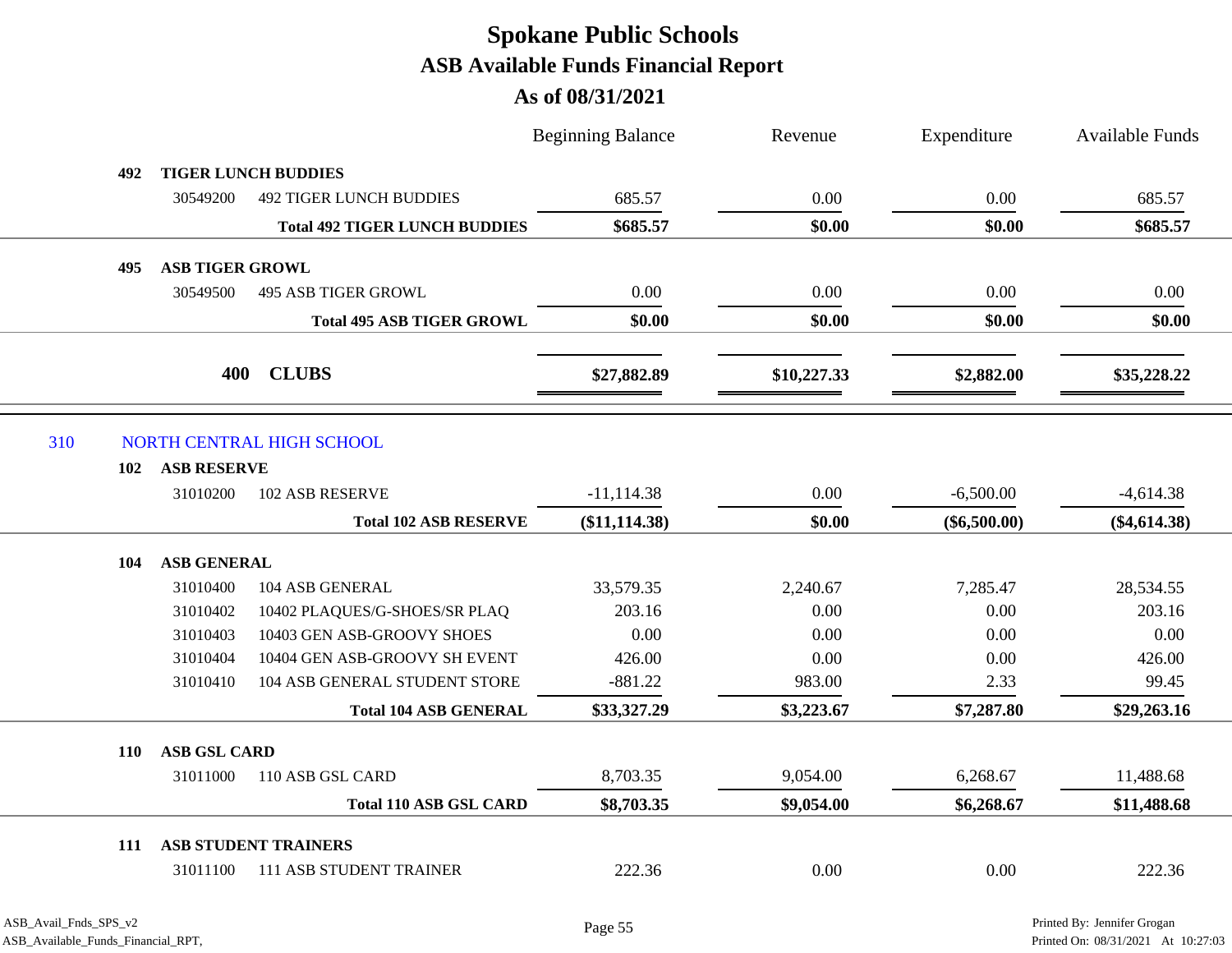|     |                         |                                            | <b>Beginning Balance</b> | Revenue     | Expenditure | <b>Available Funds</b> |
|-----|-------------------------|--------------------------------------------|--------------------------|-------------|-------------|------------------------|
|     |                         | <b>Total 111 ASB STUDENT TRAINERS</b>      | \$222.36                 | \$0.00      | \$0.00      | \$222.36               |
| 131 | <b>ASB YEARBOOK</b>     |                                            |                          |             |             |                        |
|     | 31013100                | <b>131 ASB YEARBOOK</b>                    | 32,066.39                | 14,593.00   | 24,674.87   | 21,984.52              |
|     |                         | <b>Total 131 ASB YEARBOOK</b>              | \$32,066.39              | \$14,593.00 | \$24,674.87 | \$21,984.52            |
| 182 |                         | <b>ASB SPECIAL PROJECTS</b>                |                          |             |             |                        |
|     | 31018200                | <b>182 ASB POP INCOME</b>                  | 9,078.15                 | 366.06      | 3,250.00    | 6,194.21               |
|     |                         | <b>Total 182 ASB SPECIAL PROJECTS</b>      | \$9,078.15               | \$366.06    | \$3,250.00  | \$6,194.21             |
|     |                         |                                            |                          |             |             |                        |
|     | <b>100</b>              | <b>GENERAL ASB</b>                         | \$72,283.16              | \$27,236.73 | \$34,981.34 | \$64,538.55            |
| 204 |                         | ASB ATHLETIC EQUALIZATION                  |                          |             |             |                        |
|     | 31020400                | 204 EQUALIZATION                           | 33,065.94                | 0.00        | 12,732.00   | 20,333.94              |
|     |                         | <b>Total 204 ASB ATHLETIC EQUALIZATION</b> | \$33,065.94              | \$0.00      | \$12,732.00 | \$20,333.94            |
| 205 |                         | <b>GENERAL ATHLETICS</b>                   |                          |             |             |                        |
|     | 31020500                | 205 ASB ATHLETICS GENERAL                  | 12,324.79                | 826.48      | 5,032.63    | 8,118.64               |
|     | 31020502                | 20502 ASB SPORTS FUNDRAISERS               | 0.00                     | 0.00        | 0.44        | $-0.44$                |
|     | 31020503                | 20503 ASB UNIFORM DONATIONS                | 0.00                     | 545.00      | 13.71       | 531.29                 |
|     | 31020560                | <b>205 ASB ATHLETICS CONCESSIONS</b>       | 1,576.98                 | 0.00        | 0.00        | 1,576.98               |
|     |                         | <b>Total 205 GENERAL ATHLETICS</b>         | \$13,901.77              | \$1,371.48  | \$5,046.78  | \$10,226.47            |
| 206 | <b>LEAGUE ATHLETICS</b> |                                            |                          |             |             |                        |
|     | 31020600                | <b>206 STATE TRAVEL</b>                    | 12,523.43                | 0.00        | 6,204.65    | 6,318.78               |
|     |                         | <b>Total 206 LEAGUE ATHLETICS</b>          | \$12,523.43              | \$0.00      | \$6,204.65  | \$6,318.78             |
| 208 |                         | <b>ASB ATHLETIC OFFICIALS</b>              |                          |             |             |                        |
|     | 31020800                | <b>208 GSL OFFICIALS</b>                   | 1,129.12                 | 0.00        | 0.00        | 1,129.12               |
|     |                         | <b>Total 208 ASB ATHLETIC OFFICIALS</b>    | \$1,129.12               | \$0.00      | \$0.00      | \$1,129.12             |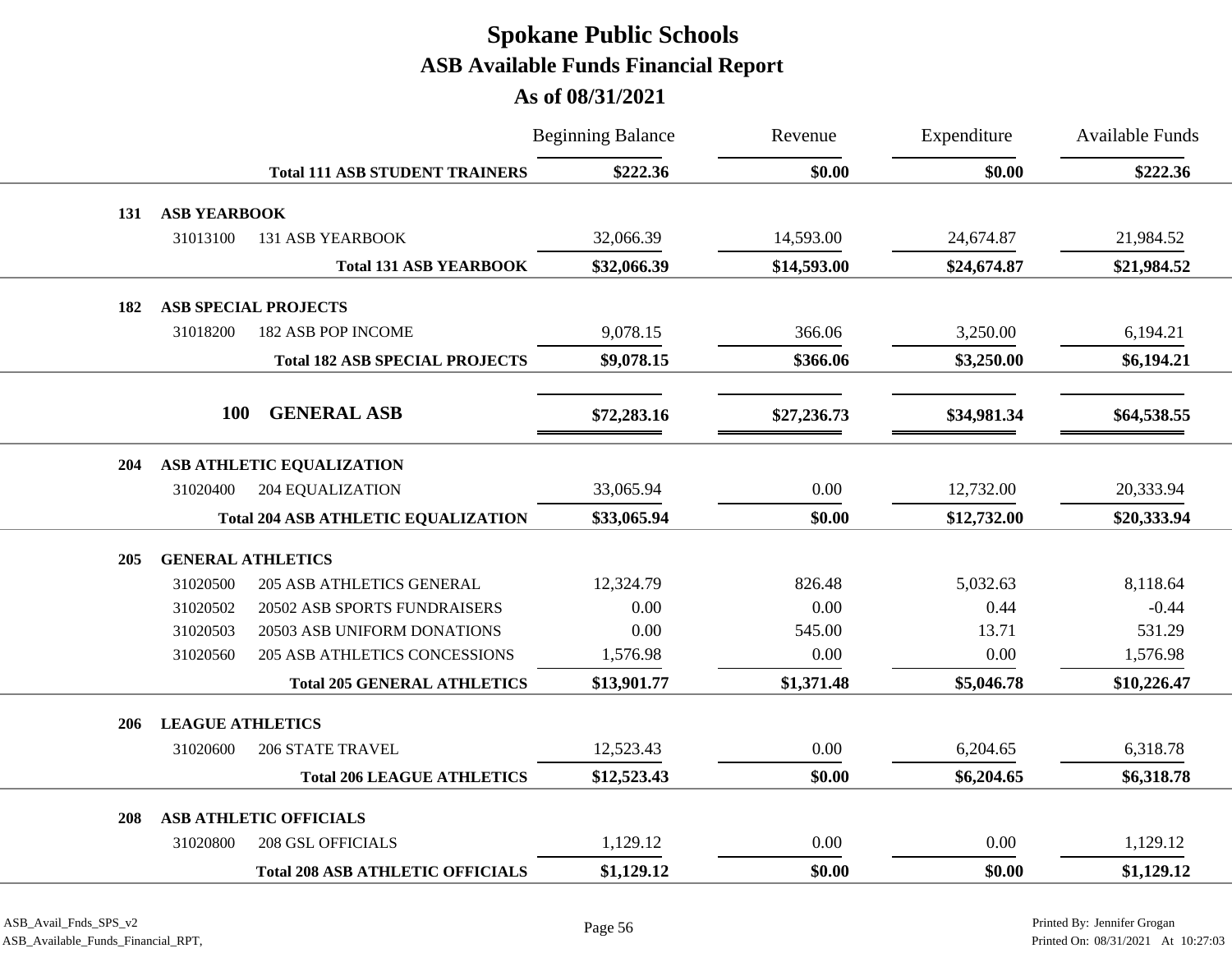|            |                         |                                      | <b>Beginning Balance</b> | Revenue    | Expenditure | <b>Available Funds</b> |
|------------|-------------------------|--------------------------------------|--------------------------|------------|-------------|------------------------|
| 227        | <b>BASEBALL</b>         |                                      |                          |            |             |                        |
|            | 31022700                | 227 ASB BASEBALL                     | 450.53                   | 1,331.59   | 131.09      | 1,651.03               |
|            |                         | <b>Total 227 BASEBALL</b>            | \$450.53                 | \$1,331.59 | \$131.09    | \$1,651.03             |
| <b>230</b> | <b>BOYS BASKETBALL</b>  |                                      |                          |            |             |                        |
|            | 31023000                | 230 ASB BASKETBALL BOYS              | 1,787.83                 | 642.50     | 1,238.52    | 1,191.81               |
|            |                         | <b>Total 230 BOYS BASKETBALL</b>     | \$1,787.83               | \$642.50   | \$1,238.52  | \$1,191.81             |
|            |                         |                                      |                          |            |             |                        |
| 231        | <b>GIRLS BASKETBALL</b> |                                      |                          |            |             |                        |
|            | 31023100                | 231 ASB GIRLS BASKETBALL             | 5,527.83                 | 2,540.00   | 1,912.03    | 6,155.80               |
|            |                         | <b>Total 231 GIRLS BASKETBALL</b>    | \$5,527.83               | \$2,540.00 | \$1,912.03  | \$6,155.80             |
| 232        | <b>BOWLING</b>          |                                      |                          |            |             |                        |
|            | 31023200                | 23200 BOWLING                        | 283.63                   | 0.00       | 0.00        | 283.63                 |
|            |                         | <b>Total 232 BOWLING</b>             | \$283.63                 | \$0.00     | \$0.00      | \$283.63               |
|            |                         |                                      |                          |            |             |                        |
| 236        |                         | <b>BOYS CROSS COUNTRY</b>            |                          |            |             |                        |
|            | 31023600                | 236 ASB BOYS CROSS COUNTRY           | 5,272.88                 | 512.00     | 1,372.93    | 4,411.95               |
|            | 31023601                | 23601 BOYS XC DONATION LETTERS       | 0.00                     | 0.00       | 0.00        | 0.00                   |
|            | 31023602                | 23602 BOYS XC TEAM SHIRTS            | 0.00                     | 781.00     | 779.65      | 1.35                   |
|            | 31023603                | 23603 BOYS XC SUMMER CAMP            | 3,400.83                 | 4,207.50   | 783.55      | 6,824.78               |
|            |                         | <b>Total 236 BOYS CROSS COUNTRY</b>  | \$8,673.71               | \$5,500.50 | \$2,936.13  | \$11,238.08            |
| 237        |                         | <b>GIRLS CROSS COUNTRY</b>           |                          |            |             |                        |
|            | 31023700                | 237 ASB GIRLS CROSS COUNTRY          | 81.33                    | 1,656.50   | 1,329.11    | 408.72                 |
|            | 31023701                | 23701 GIRLS XC-NATIONALS             | 0.00                     | 0.00       | 0.00        | 0.00                   |
|            |                         | <b>Total 237 GIRLS CROSS COUNTRY</b> | \$81.33                  | \$1,656.50 | \$1,329.11  | \$408.72               |
| <b>240</b> | <b>FOOTBALL</b>         |                                      |                          |            |             |                        |
|            | 31024000                | <b>240 ASB FOOTBALL</b>              | $-455.60$                | 4,080.00   | 1,831.91    | 1,792.49               |
|            | 31024003                | 24003 FOOTBALL WEIGHTLIFTING         | 528.90                   | 0.00       | 0.00        | 528.90                 |
|            |                         |                                      |                          |            |             |                        |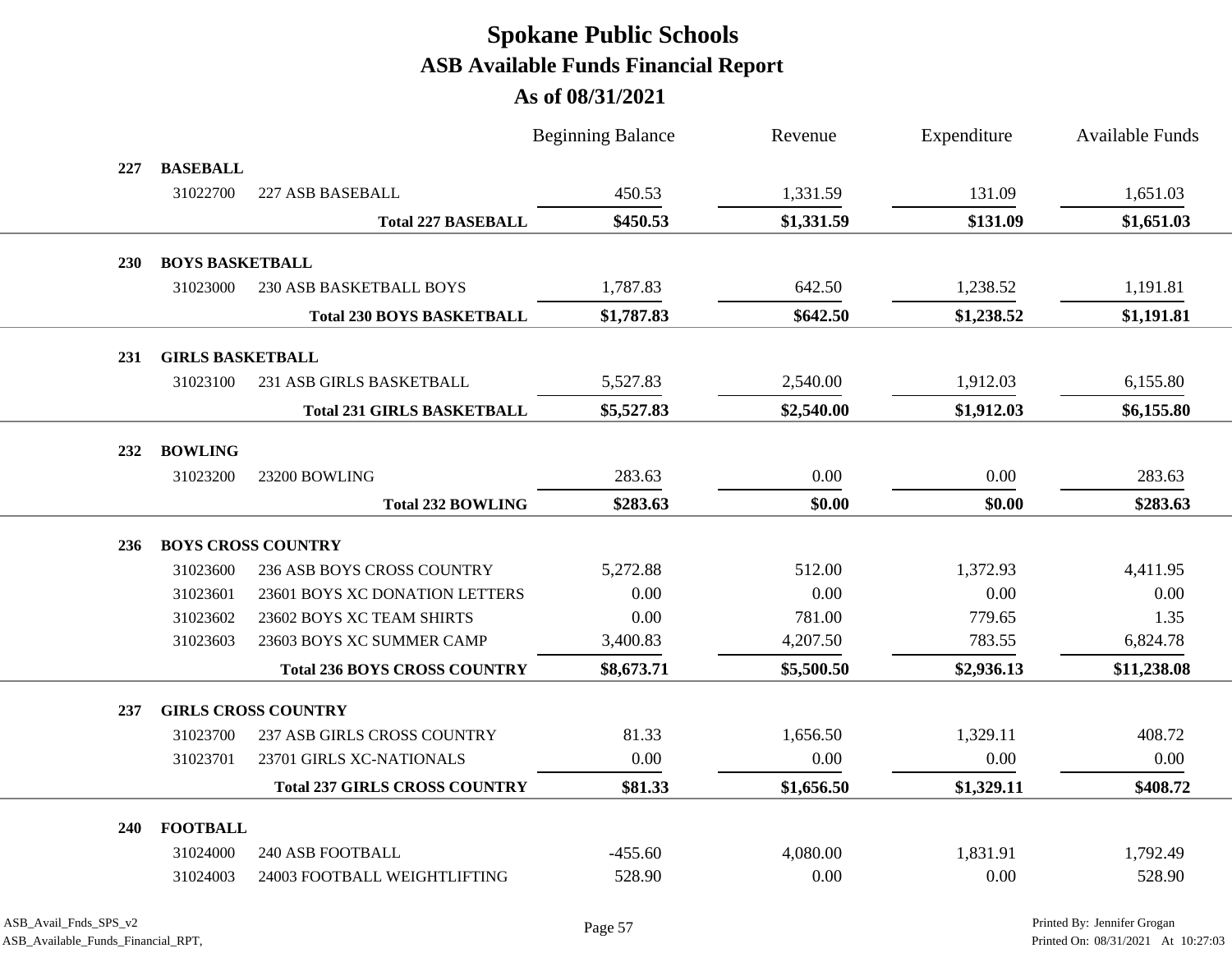|     |                        |                                  | <b>Beginning Balance</b> | Revenue    | Expenditure  | <b>Available Funds</b> |
|-----|------------------------|----------------------------------|--------------------------|------------|--------------|------------------------|
|     |                        | <b>Total 240 FOOTBALL</b>        | \$73.30                  | \$4,080.00 | \$1,831.91   | \$2,321.39             |
| 242 | <b>BOYS GOLF</b>       |                                  |                          |            |              |                        |
|     | 31024200               | 242 ASB BOYS GOLF                | 5,083.92                 | 0.00       | 20.00        | 5,063.92               |
|     | 31024201               | 24201 BOYS/GIRLS MISSELHORN FN   | 550.72                   | 0.00       | 0.00         | 550.72                 |
|     | 31024202               | 24202 NC GOLF TOURNAMENT         | $0.00\,$                 | 0.00       | 280.00       | $-280.00$              |
|     |                        | <b>Total 242 BOYS GOLF</b>       | \$5,634.64               | \$0.00     | \$300.00     | \$5,334.64             |
| 243 | <b>GIRLS GOLF</b>      |                                  |                          |            |              |                        |
|     | 31024300               | 243 ASB GIRLS GOLF               | 4,248.54                 | 0.00       | 137.24       | 4,111.30               |
|     |                        | <b>Total 243 GIRLS GOLF</b>      | \$4,248.54               | \$0.00     | \$137.24     | \$4,111.30             |
| 248 | <b>GYMNASTICS</b>      |                                  |                          |            |              |                        |
|     | 31024800               | <b>248 ASB GYMNASTICS</b>        | 1,444.46                 | $0.00\,$   | $-400.00$    | 1,844.46               |
|     |                        | <b>Total 248 GYMNASTICS</b>      | \$1,444.46               | \$0.00     | $(\$400.00)$ | \$1,844.46             |
| 264 | <b>SLOW PITCH</b>      |                                  |                          |            |              |                        |
|     | 31026400               | 264 ASB SLOW PITCH SOFTBALL      | 349.03                   | 0.00       | $-92.81$     | 441.84                 |
|     |                        | <b>Total 264 SLOW PITCH</b>      | \$349.03                 | \$0.00     | $(\$92.81)$  | \$441.84               |
|     |                        |                                  |                          |            |              |                        |
| 266 | <b>BOYS' SOCCER</b>    |                                  |                          |            |              |                        |
|     | 31026600               | <b>266 ASB BOYS SOCCER</b>       | 3,498.93                 | 90.00      | 1,581.34     | 2,007.59               |
|     |                        | <b>Total 266 BOYS' SOCCER</b>    | \$3,498.93               | \$90.00    | \$1,581.34   | \$2,007.59             |
| 267 | <b>GIRLS' SOCCER</b>   |                                  |                          |            |              |                        |
|     | 31026700               | <b>267 ASB GIRLS SOCCER</b>      | 7,301.14                 | 444.00     | 3,711.76     | 4,033.38               |
|     |                        | <b>Total 267 GIRLS' SOCCER</b>   | \$7,301.14               | \$444.00   | \$3,711.76   | \$4,033.38             |
| 270 | <b>GIRLS' SOFTBALL</b> |                                  |                          |            |              |                        |
|     | 31027000               | 270 ASB GIRLS SOFTBALL           | 107.53                   | 175.00     | $-247.10$    | 529.63                 |
|     |                        | <b>Total 270 GIRLS' SOFTBALL</b> | \$107.53                 | \$175.00   | $(\$247.10)$ | \$529.63               |
|     |                        |                                  |                          |            |              |                        |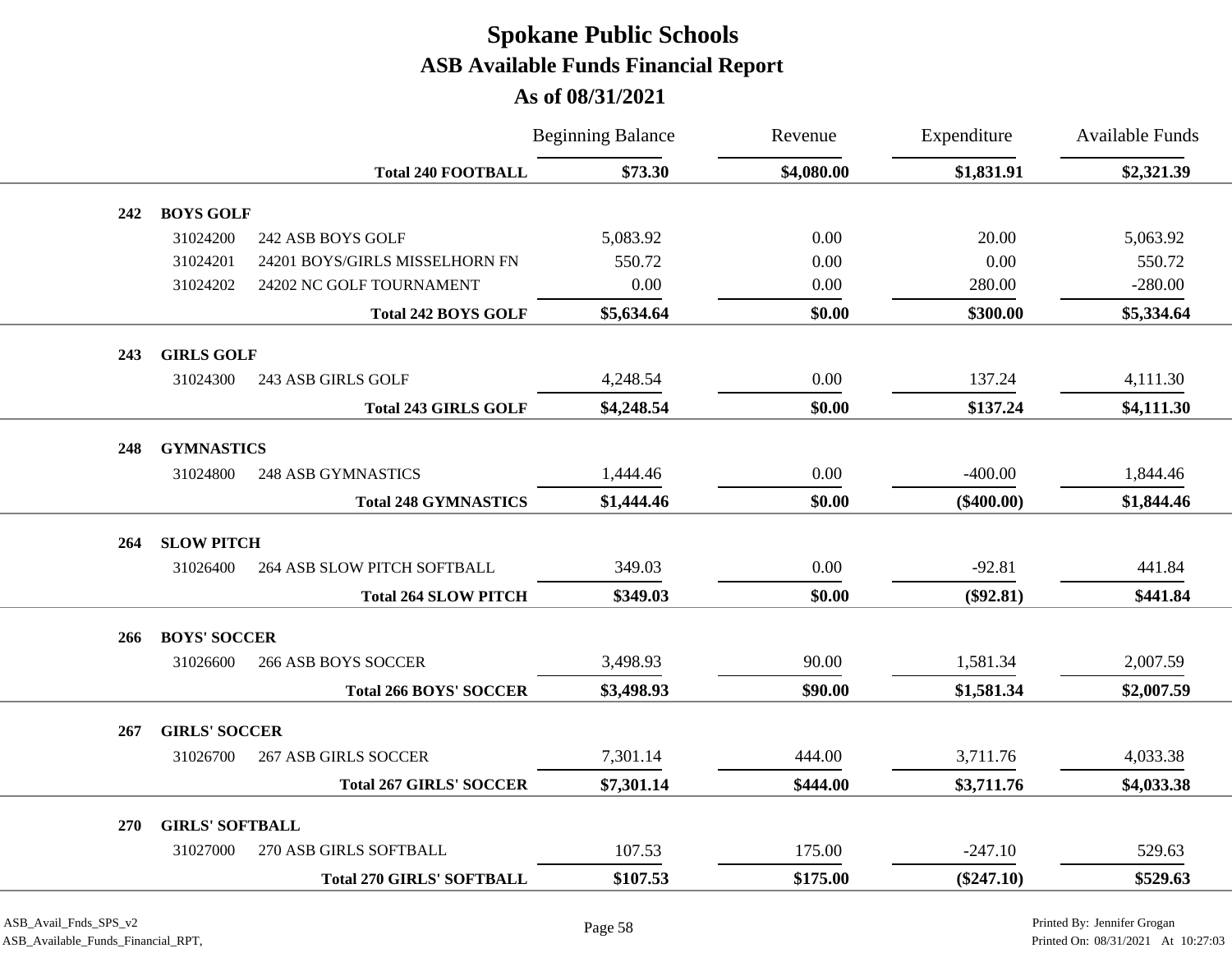|     |                          |                                    | <b>Beginning Balance</b> | Revenue     | Expenditure  | Available Funds |
|-----|--------------------------|------------------------------------|--------------------------|-------------|--------------|-----------------|
| 278 | <b>BOYS' TENNIS</b>      |                                    |                          |             |              |                 |
|     | 31027800                 | 278 ASB BOYS TENNIS                | 55.16                    | 285.50      | $-89.88$     | 430.54          |
|     |                          | <b>Total 278 BOYS' TENNIS</b>      | \$55.16                  | \$285.50    | $(\$89.88)$  | \$430.54        |
| 279 | <b>GIRLS' TENNIS</b>     |                                    |                          |             |              |                 |
|     | 31027900                 | <b>279 ASB GIRLS TENNIS</b>        | 1,821.05                 | 328.50      | 233.48       | 1,916.07        |
|     |                          | <b>Total 279 GIRLS' TENNIS</b>     | \$1,821.05               | \$328.50    | \$233.48     | \$1,916.07      |
| 284 | <b>BOYS' TRACK</b>       |                                    |                          |             |              |                 |
|     | 31028400                 | <b>284 ASB BOYS TRACK</b>          | 10,397.70                | $0.00\,$    | 2,729.87     | 7,667.83        |
|     |                          | <b>Total 284 BOYS' TRACK</b>       | \$10,397.70              | \$0.00      | \$2,729.87   | \$7,667.83      |
|     |                          |                                    |                          |             |              |                 |
| 285 | <b>GIRLS' TRACK</b>      |                                    |                          |             |              |                 |
|     | 31028500                 | <b>285 ASB GIRLS TRACK</b>         | 2,247.87                 | 0.00        | 1,316.44     | 931.43          |
|     |                          | <b>Total 285 GIRLS' TRACK</b>      | \$2,247.87               | \$0.00      | \$1,316.44   | \$931.43        |
| 290 | <b>GIRLS' VOLLEYBALL</b> |                                    |                          |             |              |                 |
|     | 31029000                 | 290 ASB GIRLS VOLLEYBALL           | 3,093.87                 | 5,645.00    | 4,694.82     | 4,044.05        |
|     |                          | <b>Total 290 GIRLS' VOLLEYBALL</b> | \$3,093.87               | \$5,645.00  | \$4,694.82   | \$4,044.05      |
| 294 | <b>BOYS' WRESTLING</b>   |                                    |                          |             |              |                 |
|     | 31029400                 | 294 ASB BOYS WRESTLING             | 298.94                   | 0.00        | $-275.36$    | 574.30          |
|     |                          | <b>Total 294 BOYS' WRESTLING</b>   | \$298.94                 | \$0.00      | $(\$275.36)$ | \$574.30        |
|     |                          |                                    |                          |             |              |                 |
|     | <b>200</b>               | <b>ATHLETICS</b>                   | \$117,997.28             | \$24,090.57 | \$46,962.02  | \$95,125.83     |
| 312 | <b>DEBATE CLUB</b>       |                                    |                          |             |              |                 |
|     | 31031200                 | 312 ASB DEBATE                     | 1,089.48                 | 0.00        | 185.00       | 904.48          |
|     |                          | <b>Total 312 DEBATE CLUB</b>       | \$1,089.48               | \$0.00      | \$185.00     | \$904.48        |
|     |                          |                                    |                          |             |              |                 |

**313 DECA CLUB**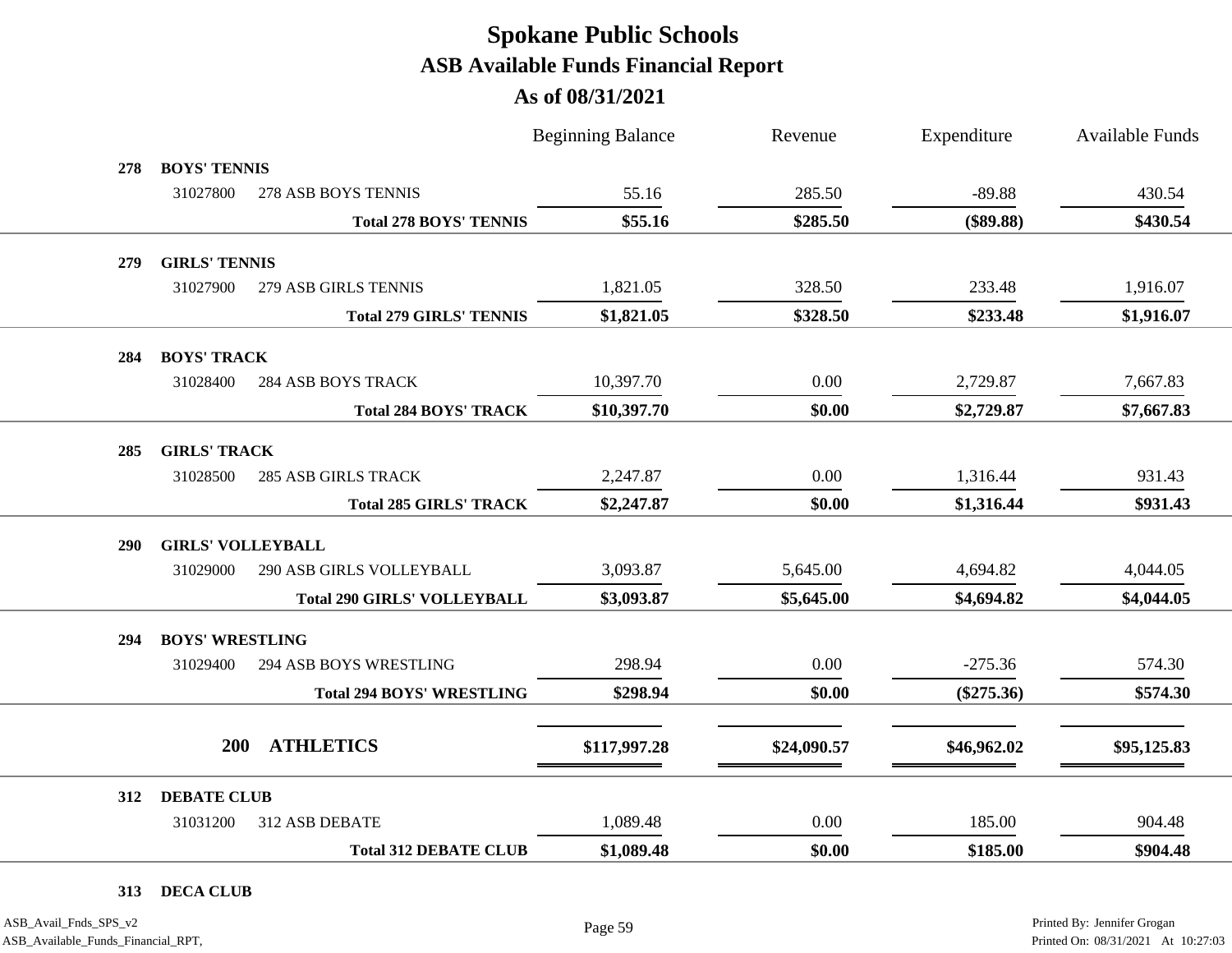|            |                    |                                            | <b>Beginning Balance</b> | Revenue  | Expenditure  | Available Funds |
|------------|--------------------|--------------------------------------------|--------------------------|----------|--------------|-----------------|
|            | 31031300           | 313 ASB DECA CHAPTER                       | 12,525.68                | 650.00   | 1,350.98     | 11,824.70       |
|            |                    | <b>Total 313 DECA CLUB</b>                 | \$12,525.68              | \$650.00 | \$1,350.98   | \$11,824.70     |
| 314        | <b>DECA STORE</b>  |                                            |                          |          |              |                 |
|            | 31031400           | 314 ASB DECA STORE                         | 986.94                   | 0.00     | 121.82       | 865.12          |
|            |                    | <b>Total 314 DECA STORE</b>                | \$986.94                 | \$0.00   | \$121.82     | \$865.12        |
|            |                    |                                            |                          |          |              |                 |
| 315        | <b>DRAMA CLUB</b>  |                                            |                          |          |              |                 |
|            | 31031500           | 315 ASB DRAMA                              | 10,710.11                | 0.00     | 4,022.50     | 6,687.61        |
|            | 31031501           | 31501 ASB DRAMA PLAYS                      | $-300.00$                | 0.00     | 0.00         | $-300.00$       |
|            | 31031502           | 31502 ASB DRAMA DOLL SHOP                  | 0.00                     | 385.03   | 0.00         | 385.03          |
|            | 31031503           | 31503 DRAMA - SPRING ONE ACT               | 0.00                     | 0.00     | 0.00         | 0.00            |
|            | 31031504           | 31504 DRAMA - NATIONALS                    | 0.00                     | 0.00     | 0.00         | 0.00            |
|            |                    | <b>Total 315 DRAMA CLUB</b>                | \$10,410.11              | \$385.03 | \$4,022.50   | \$6,772.64      |
| 316        |                    | <b>DRAMATIC PRODUCTIONS CLUB</b>           |                          |          |              |                 |
|            | 31031600           | 316 ASB DRAMA PRODUCTIONS                  | 855.54                   | 0.00     | 0.00         | 855.54          |
|            |                    | <b>Total 316 DRAMATIC PRODUCTIONS CLUB</b> | \$855.54                 | \$0.00   | \$0.00       | \$855.54        |
| <b>335</b> | <b>FRENCH CLUB</b> |                                            |                          |          |              |                 |
|            | 31033500           | <b>335 ASB FRENCH CLUB</b>                 | 77.06                    | 0.00     | $-100.00$    | 177.06          |
|            |                    | <b>Total 335 FRENCH CLUB</b>               | \$77.06                  | \$0.00   | $(\$100.00)$ | \$177.06        |
| 356        | <b>BAND CLUB</b>   |                                            |                          |          |              |                 |
|            | 31035600           | 356 ASB BAND                               | 15,775.69                | 213.00   | $-103.92$    | 16,092.61       |
|            | 31035601           | 35601 BAND CLEANING ACCOUNT                | 2,996.26                 | 0.00     | 0.00         | 2,996.26        |
|            |                    | <b>Total 356 BAND CLUB</b>                 | \$18,771.95              | \$213.00 | $(\$103.92)$ | \$19,088.87     |
|            |                    |                                            |                          |          |              |                 |
| 358        | <b>CHORAL CLUB</b> |                                            |                          |          |              |                 |
|            | 31035800           | <b>358 ASB CHORAL</b>                      | 7,936.97                 | 295.00   | $-1,039.04$  | 9,271.01        |
|            | 31035801           | 35801 CHORAL ROBE FEES                     | 70.00                    | 0.00     | 0.00         | 70.00           |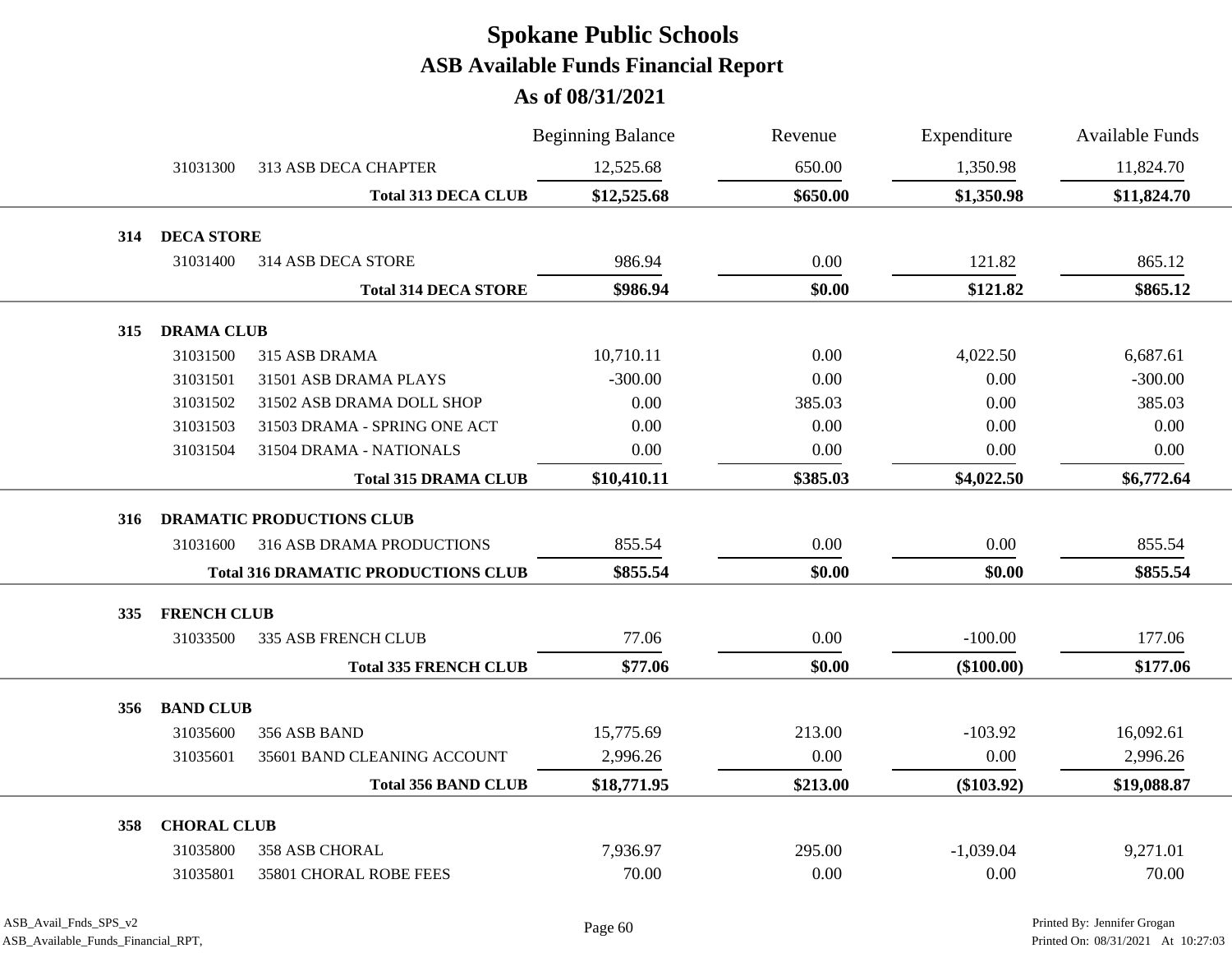**As of 08/31/2021**

|            |                          |                                    | <b>Beginning Balance</b> | Revenue  | Expenditure    | <b>Available Funds</b> |
|------------|--------------------------|------------------------------------|--------------------------|----------|----------------|------------------------|
|            |                          | <b>Total 358 CHORAL CLUB</b>       | \$8,006.97               | \$295.00 | (\$1,039.04)   | \$9,341.01             |
| 368        | <b>CO-OPERATIVE CLUB</b> |                                    |                          |          |                |                        |
|            | 31036800                 | 368 ASB CO OP                      | 317.34                   | 0.00     | 317.34         | 0.00                   |
|            |                          | <b>Total 368 CO-OPERATIVE CLUB</b> | \$317.34                 | \$0.00   | \$317.34       | \$0.00                 |
| <b>390</b> | <b>CLASS OF 2020</b>     |                                    |                          |          |                |                        |
|            | 31039000                 | 39000 CLASS OF 2020                | 11,773.10                | 0.00     | 11,773.10      | $0.00\,$               |
|            |                          | <b>Total 390 CLASS OF 2020</b>     | \$11,773.10              | \$0.00   | \$11,773.10    | \$0.00                 |
| 391        | <b>CLASS OF 2021</b>     |                                    |                          |          |                |                        |
|            | 31039100                 | 39100 CLASS OF 2021                | 558.43                   | 0.00     | $-6,073.10$    | 6,631.53               |
|            |                          | <b>Total 391 CLASS OF 2021</b>     | \$558.43                 | \$0.00   | $(\$6,073.10)$ | \$6,631.53             |
| <b>392</b> | <b>CLASS OF 2022</b>     |                                    |                          |          |                |                        |
|            | 31039200                 | 392 ASB CLASS OF 2022              | 824.55                   | 0.00     | $-500.00$      | 1,324.55               |
|            | 31039201                 | 39201 CLASS 2022 PROM              | 0.00                     | 0.00     | 0.00           | 0.00                   |
|            | 31039202                 | 39202 CLASS 2022 HOMECOMING        | 0.00                     | 0.00     | 0.00           | 0.00                   |
|            |                          | <b>Total 392 CLASS OF 2022</b>     | \$824.55                 | \$0.00   | $(\$500.00)$   | \$1,324.55             |
| <b>393</b> | ASB CLASS 2023           |                                    |                          |          |                |                        |
|            | 31039300                 | 393 ASB CLASS OF 2023              | 445.31                   | 0.00     | $-500.00$      | 945.31                 |
|            |                          | Total 393 ASB CLASS 2023           | \$445.31                 | \$0.00   | $(\$500.00)$   | \$945.31               |
| 394        | <b>ASB CLASS 2024</b>    |                                    |                          |          |                |                        |
|            | 31039400                 | 394 ASB CLASS OF 2024              | 404.43                   | 0.00     | $-500.00$      | 904.43                 |
|            |                          | Total 394 ASB CLASS 2024           | \$404.43                 | \$0.00   | $(\$500.00)$   | \$904.43               |
| 395        | ASB CLASS 2025           |                                    |                          |          |                |                        |
|            | 31039500                 | 395 ASB CLASS OF 2025              | 236.93                   | 0.00     | $-151.67$      | 388.60                 |
|            |                          | Total 395 ASB CLASS 2025           | \$236.93                 | \$0.00   | (\$151.67)     | \$388.60               |
|            |                          |                                    |                          |          |                |                        |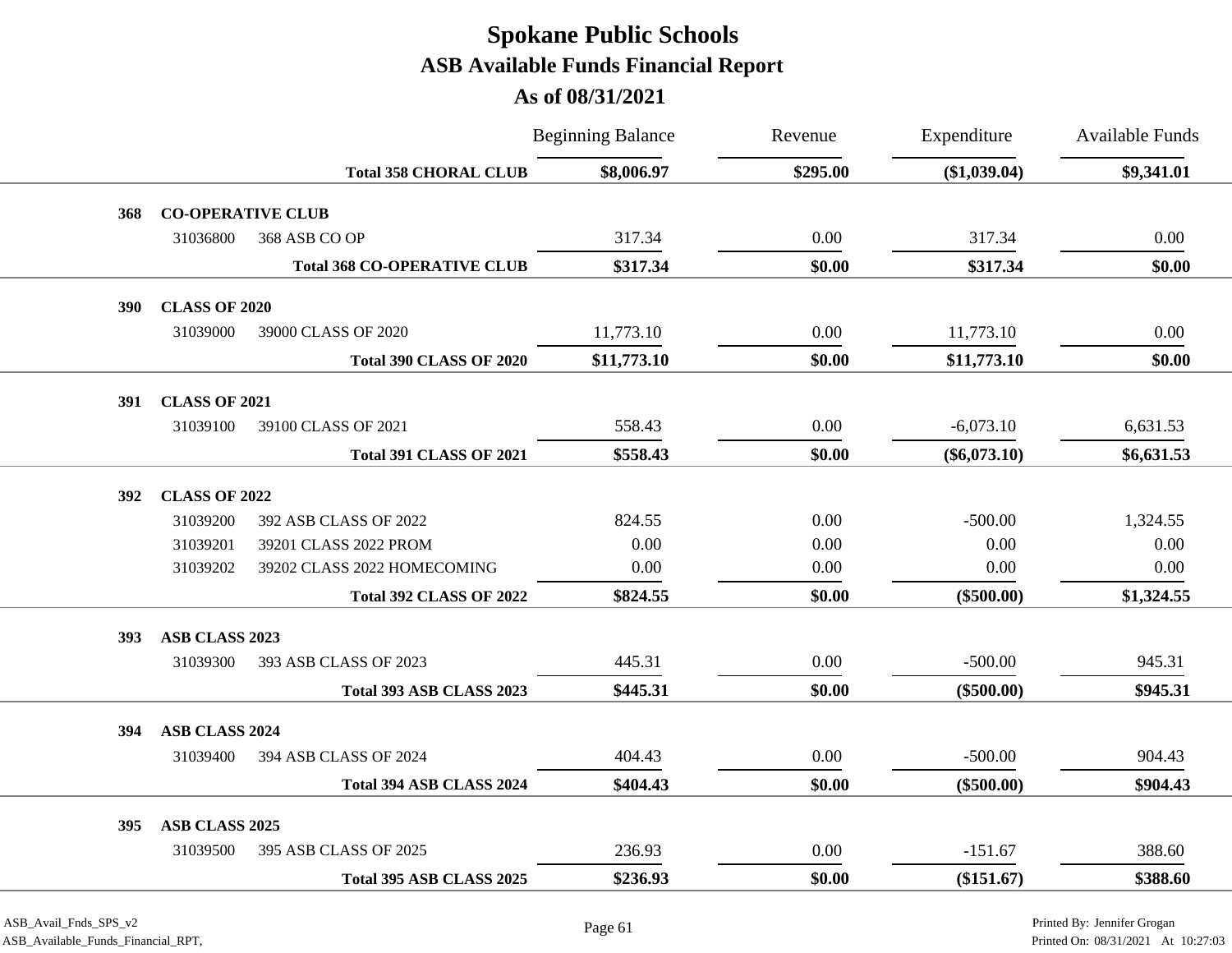|            |                          |                                    | <b>Beginning Balance</b> | Revenue    | Expenditure | Available Funds |
|------------|--------------------------|------------------------------------|--------------------------|------------|-------------|-----------------|
| 396        | ASB CLASS 2026           |                                    |                          |            |             |                 |
|            | 31039600                 | 396 ASB CLASS OF 2026              | 0.00                     | 0.00       | $-151.65$   | 151.65          |
|            |                          | Total 396 ASB CLASS 2026           | \$0.00                   | \$0.00     | (\$151.65)  | \$151.65        |
| <b>397</b> | ASB CLASS 2027           |                                    |                          |            |             |                 |
|            | 31039700                 | 397 ASB CLASS OF 2027              | 0.00                     | 0.00       | 0.00        | 0.00            |
|            | 31039701                 | 39701 ASB CLASS 2027 PROM          | 0.00                     | 0.00       | 0.00        | 0.00            |
|            | 31039702                 | 39702 ASB CLASS 2027 HOMECOMIN     | 0.00                     | 0.00       | 0.00        | 0.00            |
|            |                          | Total 397 ASB CLASS 2027           | \$0.00                   | \$0.00     | \$0.00      | \$0.00          |
| 398        | <b>ASB CLASS 2018</b>    |                                    |                          |            |             |                 |
|            | 31039800                 | 398 ASB CLASS OF 2018              | 0.00                     | 0.00       | 0.00        | 0.00            |
|            |                          | Total 398 ASB CLASS 2018           | \$0.00                   | \$0.00     | \$0.00      | \$0.00          |
| <b>399</b> | <b>ASB CLASS 2019</b>    |                                    |                          |            |             |                 |
|            | 31039900                 | 39900 CLASS OF 2019                | 1,270.89                 | 0.00       | 1,270.89    | 0.00            |
|            |                          | Total 399 ASB CLASS 2019           | \$1,270.89               | \$0.00     | \$1,270.89  | \$0.00          |
|            |                          |                                    |                          |            |             |                 |
|            | <b>300</b>               | <b>CLASS</b>                       | \$68,554.71              | \$1,543.03 | \$9,922.25  | \$60,175.49     |
| 402        | <b>ASB LITERARY CLUB</b> |                                    |                          |            |             |                 |
|            | 31040200                 | <b>402 ASB KNOWLEDGE BOWL</b>      | 120.95                   | 0.00       | 0.00        | 120.95          |
|            |                          | <b>Total 402 ASB LITERARY CLUB</b> | \$120.95                 | \$0.00     | \$0.00      | \$120.95        |
| 403        | <b>ASB ASL CLUB</b>      |                                    |                          |            |             |                 |
|            | 31040300                 | 403 ASB ASL CLUB                   | 200.00                   | 0.00       | 200.00      | $0.00\,$        |
|            |                          | <b>Total 403 ASB ASL CLUB</b>      | \$200.00                 | \$0.00     | \$200.00    | \$0.00          |
| 404        | <b>ASB GAME CLUB</b>     |                                    |                          |            |             |                 |
|            | 31040400                 | <b>404 ASB INDOOR RECREATION</b>   | 26.21                    | 0.00       | 0.00        | 26.21           |
|            |                          |                                    |                          |            |             |                 |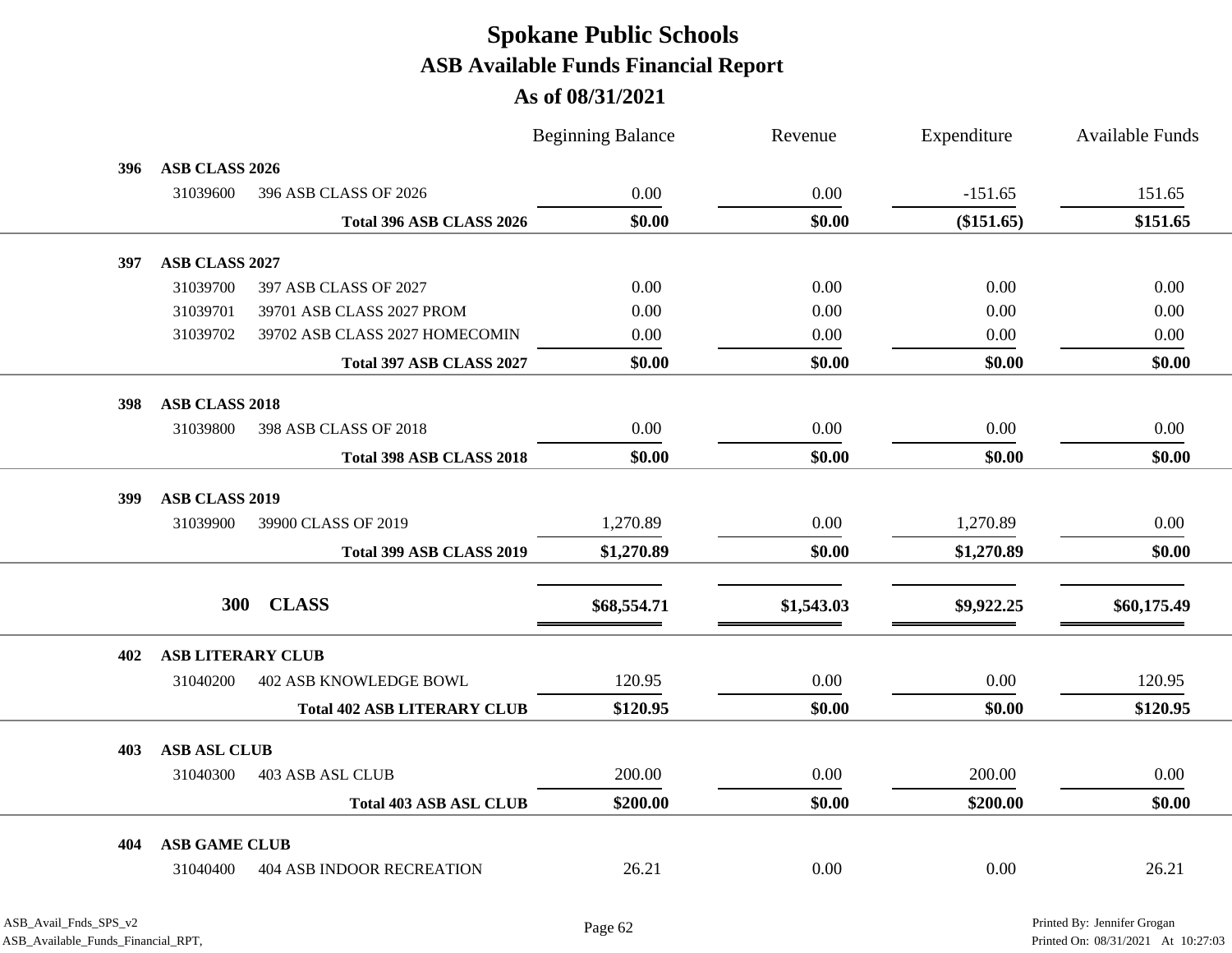#### **As of 08/31/2021**

|     |                         |                                              | <b>Beginning Balance</b> | Revenue  | Expenditure  | <b>Available Funds</b> |
|-----|-------------------------|----------------------------------------------|--------------------------|----------|--------------|------------------------|
|     |                         | <b>Total 404 ASB GAME CLUB</b>               | \$26.21                  | \$0.00   | \$0.00       | \$26.21                |
| 407 | <b>ASB SCIENCE CLUB</b> |                                              |                          |          |              |                        |
|     | 31040700                | 40700 SCIENCE BOWL                           | 58.85                    | 0.00     | 58.85        | 0.00                   |
|     |                         | <b>Total 407 ASB SCIENCE CLUB</b>            | \$58.85                  | \$0.00   | \$58.85      | \$0.00                 |
| 409 | <b>SPIRIT SQUAD</b>     |                                              |                          |          |              |                        |
|     | 31040900                | 40900 ASB SPIRIT SQUAD                       | 744.08                   | 0.00     | 323.91       | 420.17                 |
|     |                         | <b>Total 409 SPIRIT SQUAD</b>                | \$744.08                 | \$0.00   | \$323.91     | \$420.17               |
| 415 | <b>ASB CHEERLEADERS</b> |                                              |                          |          |              |                        |
|     | 31041500                | <b>415 ASB CHEERLEADER</b>                   | 497.73                   | 506.19   | 821.09       | 182.83                 |
|     | 31041506                | <b>41506 CHEER NATIONALS</b>                 | 0.00                     | 0.00     | 0.00         | 0.00                   |
|     |                         | <b>Total 415 ASB CHEERLEADERS</b>            | \$497.73                 | \$506.19 | \$821.09     | \$182.83               |
| 452 |                         | <b>INTERNATIONAL CLUB</b>                    |                          |          |              |                        |
|     | 31045200                | <b>452 ASB INTERNATIONAL CLUB</b>            | 3.87                     | 0.00     | 0.00         | 3.87                   |
|     |                         | <b>Total 452 INTERNATIONAL CLUB</b>          | \$3.87                   | \$0.00   | \$0.00       | \$3.87                 |
| 455 | <b>SAFETY-SADD</b>      |                                              |                          |          |              |                        |
|     | 31045500                | <b>455 ASB SAFETY/SADD</b>                   | 29.05                    | 100.00   | $-273.72$    | 402.77                 |
|     |                         | <b>Total 455 SAFETY-SADD</b>                 | \$29.05                  | \$100.00 | $(\$273.72)$ | \$402.77               |
| 461 |                         | <b>HEALTH OCCUPATIONS STUDENTS</b>           |                          |          |              |                        |
|     | 31046100                | <b>461 HEALTH OCCUPATION STUDENTS</b>        | 714.87                   | 0.00     | $-58.85$     | 773.72                 |
|     |                         | <b>Total 461 HEALTH OCCUPATIONS STUDENTS</b> | \$714.87                 | \$0.00   | $(\$58.85)$  | \$773.72               |
| 466 | <b>DRILL TEAM</b>       |                                              |                          |          |              |                        |
|     | 31046600                | <b>466 ASB DRILL TEAM</b>                    | 3,900.20                 | 172.89   | 1,820.03     | 2,253.06               |
|     |                         | <b>Total 466 DRILL TEAM</b>                  | \$3,900.20               | \$172.89 | \$1,820.03   | \$2,253.06             |
|     |                         |                                              |                          |          |              |                        |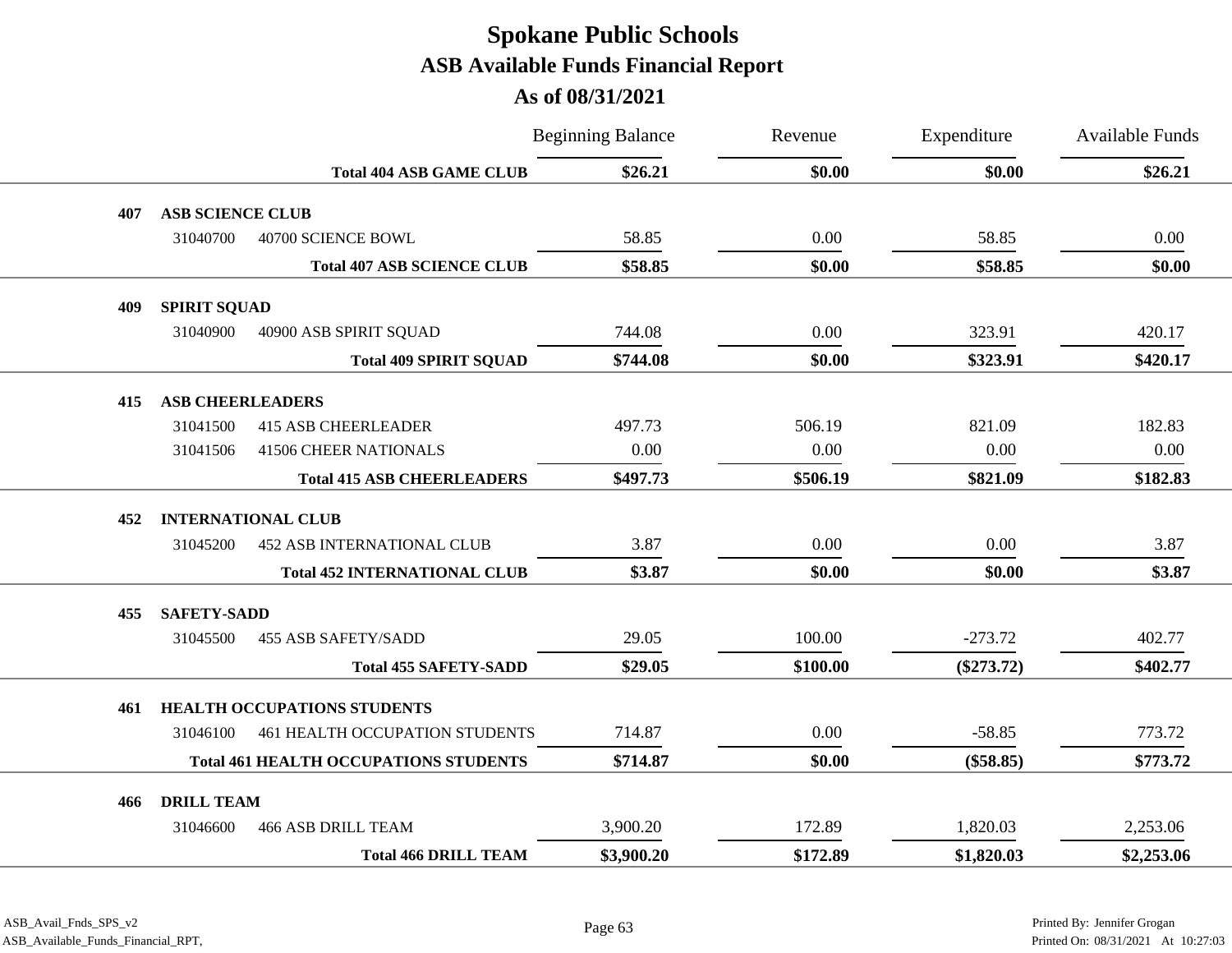|     |            |                           |                                        | <b>Beginning Balance</b> | Revenue    | Expenditure    | <b>Available Funds</b> |
|-----|------------|---------------------------|----------------------------------------|--------------------------|------------|----------------|------------------------|
|     | 470        | <b>HONOR SOCIETY</b>      |                                        |                          |            |                |                        |
|     |            | 31047000                  | 470 ASB HONOR SOCIETY                  | 270.73                   | 45.00      | $-299.29$      | 615.02                 |
|     |            |                           | <b>Total 470 HONOR SOCIETY</b>         | \$270.73                 | \$45.00    | $(\$299.29)$   | \$615.02               |
|     | 473        |                           | <b>GAY-STRAIGHT ALLIANCE</b>           |                          |            |                |                        |
|     |            | 31047300                  | 473 GAY STRAIGHT ALLIANCE CLUB         | 453.87                   | 320.00     | 274.82         | 499.05                 |
|     |            |                           | <b>Total 473 GAY-STRAIGHT ALLIANCE</b> | \$453.87                 | \$320.00   | \$274.82       | \$499.05               |
|     | 475        | <b>ASB UNITY CLUB</b>     |                                        |                          |            |                |                        |
|     |            | 31047500                  | 47500 ASB SHADES CLUB                  | 470.18                   | 0.00       | $-1,250.00$    | 1,720.18               |
|     |            |                           | <b>Total 475 ASB UNITY CLUB</b>        | \$470.18                 | \$0.00     | $(\$1,250.00)$ | \$1,720.18             |
|     |            |                           |                                        |                          |            |                |                        |
|     |            | 400                       | <b>CLUBS</b>                           | \$7,490.59               | \$1,144.08 | \$1,616.84     | \$7,017.83             |
|     |            |                           |                                        |                          |            |                |                        |
| 315 |            | <b>ROGERS HIGH SCHOOL</b> |                                        |                          |            |                |                        |
|     | 104        | ASB GENERAL               |                                        |                          |            |                |                        |
|     |            | 31510400                  | 104 ASB GENERAL                        | 74,173.15                | 857.16     | 596.26         | 74,434.05              |
|     |            |                           | <b>Total 104 ASB GENERAL</b>           | \$74,173.15              | \$857.16   | \$596.26       | \$74,434.05            |
|     | 108        |                           | <b>ASB MISCELLANEOUS</b>               |                          |            |                |                        |
|     |            | 31510800                  | <b>108 ASB MISCELLANEOUS</b>           | 9,488.09                 | 939.00     | 1,394.67       | 9,032.42               |
|     |            | 31510810                  | 10810 SCHOOL DANCES                    | 660.88                   | 0.00       | 0.00           | 660.88                 |
|     |            |                           | <b>Total 108 ASB MISCELLANEOUS</b>     | \$10,148.97              | \$939.00   | \$1,394.67     | \$9,693.30             |
|     | <b>110</b> | <b>ASB GSL CARD</b>       |                                        |                          |            |                |                        |
|     |            | 31511000                  | 110 ASB GSL CARD                       | 45,791.68                | 1,710.00   | 30,020.53      | 17,481.15              |
|     |            | 31511001                  | 11001 REPLACEMENT GSL CARDS            | 655.00                   | 0.00       | 0.00           | 655.00                 |
|     |            | 31511002                  | 11002 REPLACEMENT ID CARDS             | 12.24                    | 0.00       | 0.00           | 12.24                  |
|     |            |                           | <b>Total 110 ASB GSL CARD</b>          | \$46,458.92              | \$1,710.00 | \$30,020.53    | \$18,148.39            |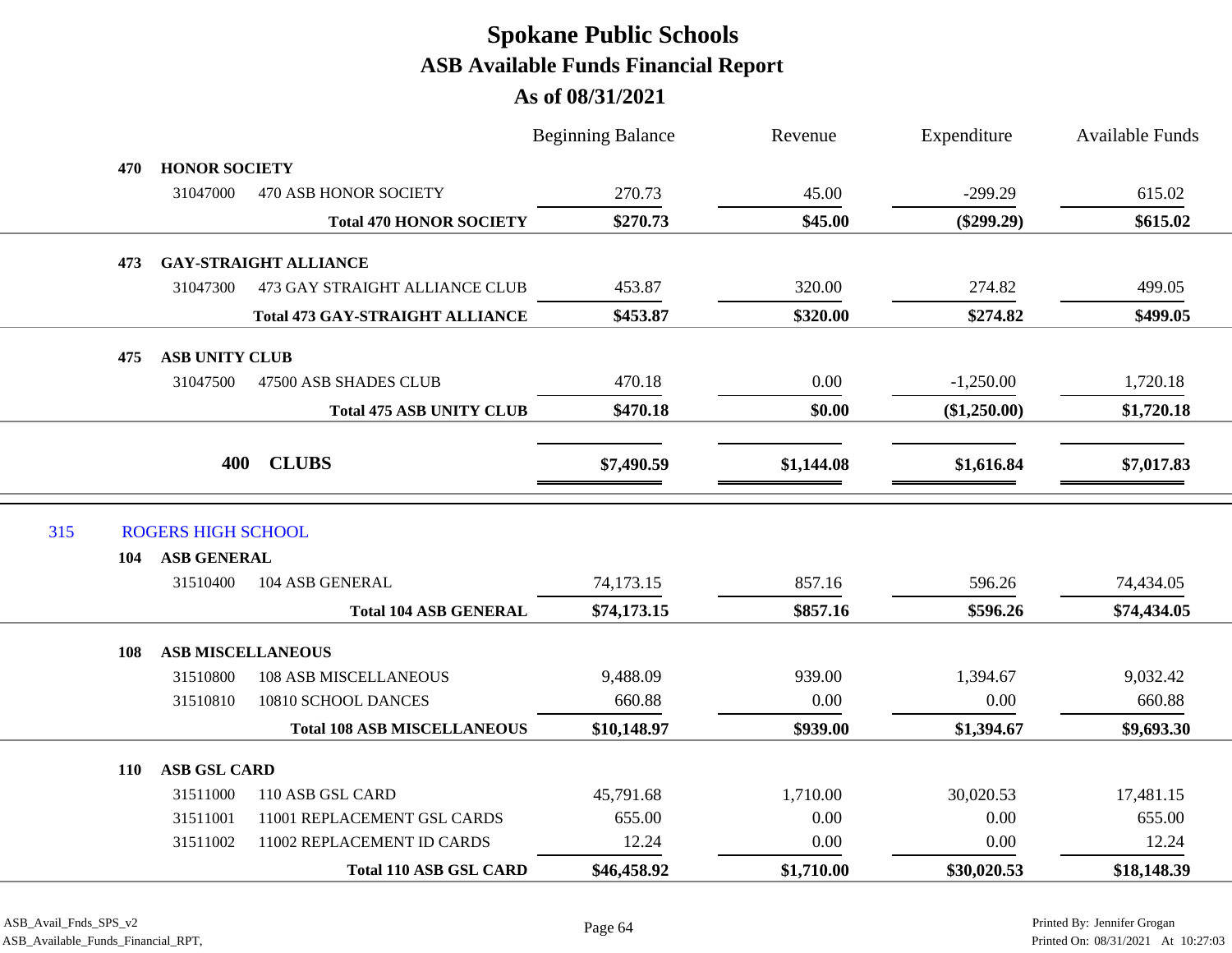|                                                             |                         |                                    | <b>Beginning Balance</b> | Revenue    | Expenditure    | <b>Available Funds</b>                                            |
|-------------------------------------------------------------|-------------------------|------------------------------------|--------------------------|------------|----------------|-------------------------------------------------------------------|
| 131                                                         | <b>ASB YEARBOOK</b>     |                                    |                          |            |                |                                                                   |
|                                                             | 31513100                | <b>131 ASB YEARBOOK</b>            | $-4,042.30$              | 808.24     | 259.46         | $-3,493.52$                                                       |
|                                                             | 31513111                | 13111 YEARBOOK FUNDRAISING         | 16,538.84                | 20.00      | 1,936.06       | 14,622.78                                                         |
|                                                             |                         | <b>Total 131 ASB YEARBOOK</b>      | \$12,496.54              | \$828.24   | \$2,195.52     | \$11,129.26                                                       |
| 181                                                         | <b>ASB LINK CREW</b>    |                                    |                          |            |                |                                                                   |
|                                                             | 31518100                | 315 ASB LINK CREW                  | 2,553.07                 | 0.00       | $-380.53$      | 2,933.60                                                          |
|                                                             |                         | <b>Total 181 ASB LINK CREW</b>     | \$2,553.07               | \$0.00     | $(\$380.53)$   | \$2,933.60                                                        |
|                                                             |                         |                                    |                          |            |                |                                                                   |
|                                                             | <b>100</b>              | <b>GENERAL ASB</b>                 | \$145,830.65             | \$4,334.40 | \$33,826.45    | \$116,338.60                                                      |
| 205                                                         |                         | <b>GENERAL ATHLETICS</b>           |                          |            |                |                                                                   |
|                                                             | 31520500                | <b>205 ASB GENERAL ATHLETICS</b>   | 61,419.71                | 6,093.71   | 8,895.09       | 58,618.33                                                         |
|                                                             |                         | <b>Total 205 GENERAL ATHLETICS</b> | \$61,419.71              | \$6,093.71 | \$8,895.09     | \$58,618.33                                                       |
| 206                                                         | <b>LEAGUE ATHLETICS</b> |                                    |                          |            |                |                                                                   |
|                                                             | 31520600                | <b>206 ASB LEAGUE ATHLETICS</b>    | 21,044.52                | 0.00       | $-5,000.00$    | 26,044.52                                                         |
|                                                             |                         | <b>Total 206 LEAGUE ATHLETICS</b>  | \$21,044.52              | \$0.00     | $(\$5,000.00)$ | \$26,044.52                                                       |
|                                                             |                         |                                    |                          |            |                |                                                                   |
| 227                                                         | <b>BASEBALL</b>         |                                    |                          |            |                |                                                                   |
|                                                             | 31522700                | 227 ASB BASEBALL                   | 3,464.98                 | 30.00      | $-797.73$      | 4,292.71                                                          |
|                                                             | 31522710                | 22710 BASEBALL ALLOCATION          | 0.00                     | 0.00       | 0.00           | 0.00                                                              |
|                                                             |                         | <b>Total 227 BASEBALL</b>          | \$3,464.98               | \$30.00    | $(\$797.73)$   | \$4,292.71                                                        |
| 230                                                         | <b>BOYS BASKETBALL</b>  |                                    |                          |            |                |                                                                   |
|                                                             | 31523000                | 230 ASB BOYS BASKETBALL            | 2,352.90                 | 0.00       | 431.72         | 1,921.18                                                          |
|                                                             | 31523010                | 23010 B-BASKETBALL ALLOCATION      | $-55.00$                 | 0.00       | 0.00           | $-55.00$                                                          |
|                                                             |                         | <b>Total 230 BOYS BASKETBALL</b>   | \$2,297.90               | \$0.00     | \$431.72       | \$1,866.18                                                        |
| 231                                                         | <b>GIRLS BASKETBALL</b> |                                    |                          |            |                |                                                                   |
|                                                             | 31523100                | 231 ASB GIRLS BASKETBALL           | 4,488.87                 | 269.00     | $-592.29$      | 5,350.16                                                          |
| ASB_Avail_Fnds_SPS_v2<br>ASB_Available_Funds_Financial_RPT, |                         |                                    | Page 65                  |            |                | Printed By: Jennifer Grogan<br>Printed On: 08/31/2021 At 10:27:03 |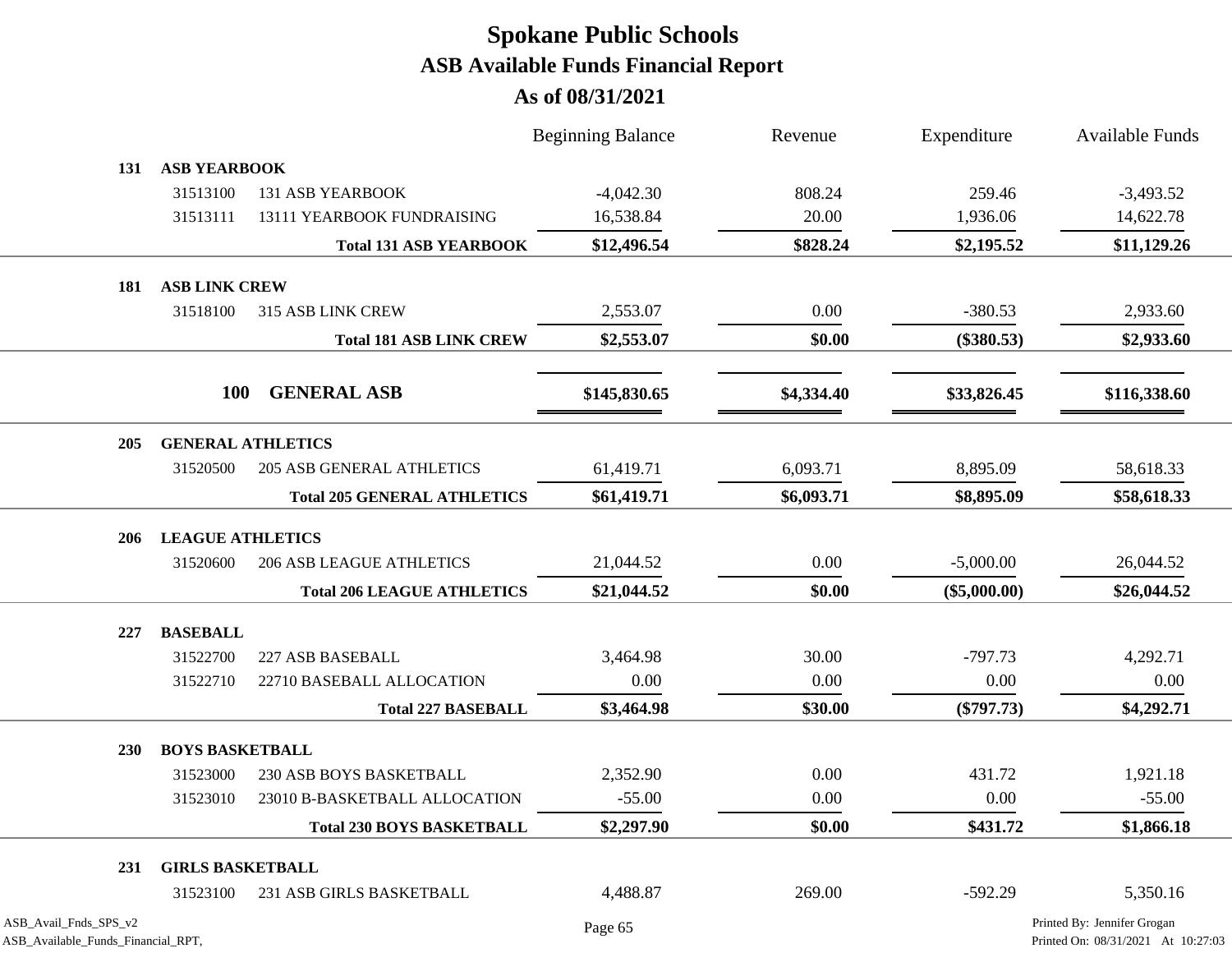|            |                   |                                      | <b>Beginning Balance</b> | Revenue    | Expenditure  | <b>Available Funds</b> |
|------------|-------------------|--------------------------------------|--------------------------|------------|--------------|------------------------|
|            | 31523110          | 23110 G-BASKETBALL ALLOCATION        | 0.00                     | 0.00       | 0.00         | 0.00                   |
|            |                   | <b>Total 231 GIRLS BASKETBALL</b>    | \$4,488.87               | \$269.00   | $(\$592.29)$ | \$5,350.16             |
| 236        |                   | <b>BOYS CROSS COUNTRY</b>            |                          |            |              |                        |
|            | 31523600          | 236 ASB BOYS CROSS COUNTRY           | 2,131.47                 | 4,293.60   | 402.02       | 6,023.05               |
|            | 31523610          | 23610 B-XCOUNTRY ALLOCATION          | 0.00                     | 0.00       | 0.00         | 0.00                   |
|            |                   | <b>Total 236 BOYS CROSS COUNTRY</b>  | \$2,131.47               | \$4,293.60 | \$402.02     | \$6,023.05             |
| 237        |                   | <b>GIRLS CROSS COUNTRY</b>           |                          |            |              |                        |
|            | 31523700          | 237 ASB GIRLS CROSS COUNTRY          | 2,482.78                 | 275.00     | $-1,069.85$  | 3,827.63               |
|            | 31523710          | 23710 G-XCOUNTRY ALLOCATION          | 0.00                     | 0.00       | 0.00         | 0.00                   |
|            |                   | <b>Total 237 GIRLS CROSS COUNTRY</b> | \$2,482.78               | \$275.00   | (\$1,069.85) | \$3,827.63             |
| <b>240</b> | <b>FOOTBALL</b>   |                                      |                          |            |              |                        |
|            | 31524000          | <b>240 ASB FOOTBALL</b>              | 11,854.39                | 41.00      | 8,396.73     | 3,498.66               |
|            | 31524010          | 24010 FOOTBALL ALLOCATION            | 0.00                     | 0.00       | 0.00         | 0.00                   |
|            |                   | <b>Total 240 FOOTBALL</b>            | \$11,854.39              | \$41.00    | \$8,396.73   | \$3,498.66             |
| 242        | <b>BOYS GOLF</b>  |                                      |                          |            |              |                        |
|            | 31524200          | 242 ASB BOYS GOLF                    | 6,065.47                 | 500.00     | 779.53       | 5,785.94               |
|            | 31524210          | 24210 B-GOLF ALLOCATION              | 0.00                     | 0.00       | 0.00         | 0.00                   |
|            |                   | <b>Total 242 BOYS GOLF</b>           | \$6,065.47               | \$500.00   | \$779.53     | \$5,785.94             |
| 243        | <b>GIRLS GOLF</b> |                                      |                          |            |              |                        |
|            | 31524300          | 243 ASB GIRLS GOLF                   | 0.00                     | 0.00       | 0.00         | 0.00                   |
|            | 31524310          | 24310 G-GOLF ALLOCATION              | 0.00                     | 0.00       | 0.00         | 0.00                   |
|            |                   | <b>Total 243 GIRLS GOLF</b>          | \$0.00                   | \$0.00     | \$0.00       | \$0.00                 |
| 248        | <b>GYMNASTICS</b> |                                      |                          |            |              |                        |
|            | 31524800          | <b>248 ASB GYMNASTICS</b>            | 3,988.03                 | 0.00       | $-400.00$    | 4,388.03               |
|            | 31524810          | 24810 GYMNASTICS ALLOCATION          | 0.00                     | 0.00       | 0.00         | 0.00                   |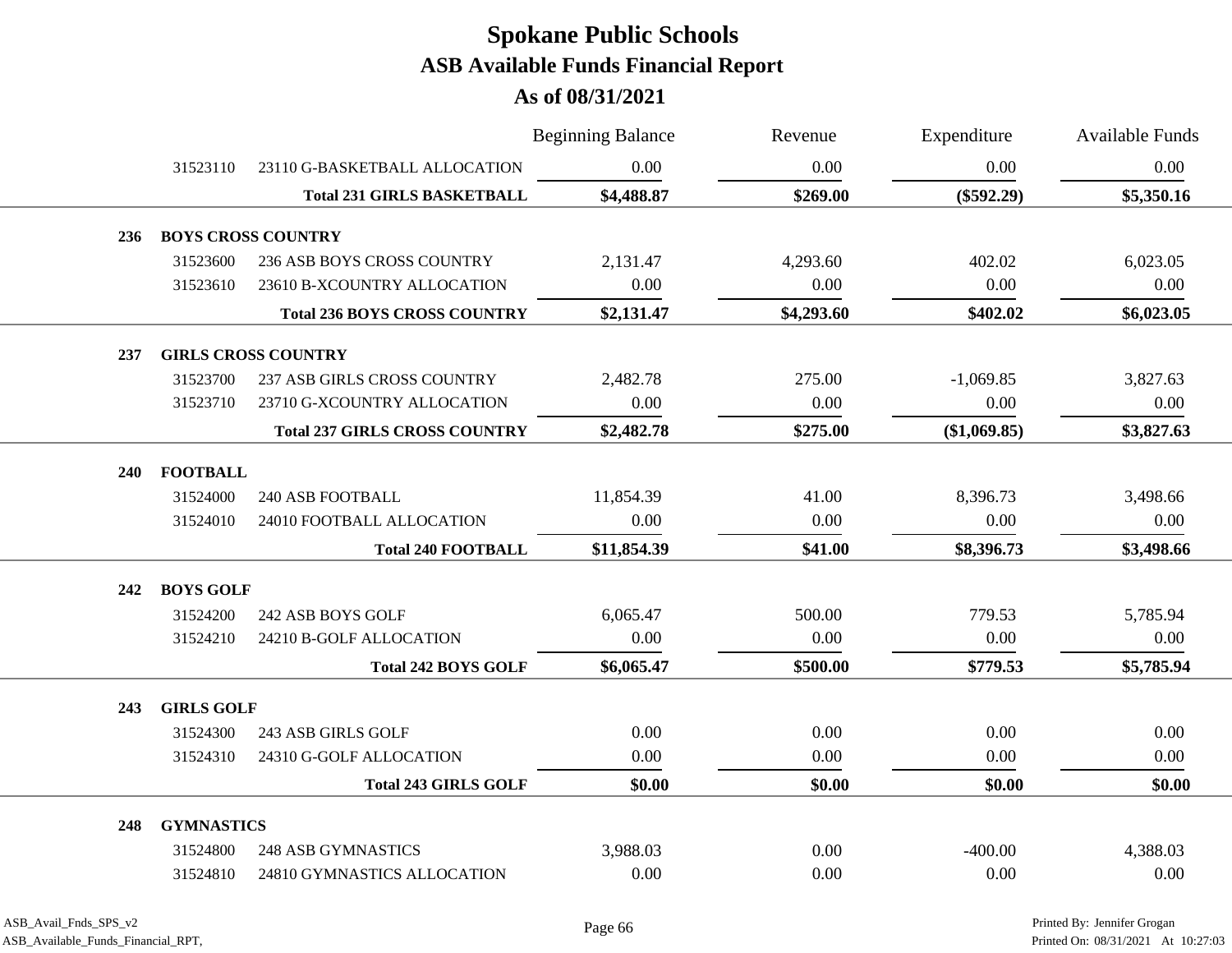| As of 08/31/2021 |  |  |
|------------------|--|--|
|------------------|--|--|

|     |                        |                                  | <b>Beginning Balance</b> | Revenue  | Expenditure  | <b>Available Funds</b> |
|-----|------------------------|----------------------------------|--------------------------|----------|--------------|------------------------|
|     |                        | <b>Total 248 GYMNASTICS</b>      | \$3,988.03               | \$0.00   | $(\$400.00)$ | \$4,388.03             |
| 250 | <b>MOOBERRY</b>        |                                  |                          |          |              |                        |
|     | 31525000               | 250 ASB MOOBERRY                 | 15,172.31                | 200.00   | 0.00         | 15,372.31              |
|     |                        | <b>Total 250 MOOBERRY</b>        | \$15,172.31              | \$200.00 | \$0.00       | \$15,372.31            |
| 264 | <b>SLOW PITCH</b>      |                                  |                          |          |              |                        |
|     | 31526400               | <b>264 ASB SLOW PITCH</b>        | 3,076.63                 | 0.00     | 1,227.47     | 1,849.16               |
|     | 31526410               | 26410 SLOW PITCH ALLOCATION      | 0.00                     | 0.00     | 0.00         | 0.00                   |
|     |                        | <b>Total 264 SLOW PITCH</b>      | \$3,076.63               | \$0.00   | \$1,227.47   | \$1,849.16             |
| 266 | <b>BOYS' SOCCER</b>    |                                  |                          |          |              |                        |
|     | 31526600               | <b>266 ASB BOYS SOCCER</b>       | 2,553.15                 | 0.00     | $-400.00$    | 2,953.15               |
|     | 31526610               | 26610 B-SOCCER ALLOCATION        | 0.00                     | $0.00\,$ | 0.00         | 0.00                   |
|     |                        | <b>Total 266 BOYS' SOCCER</b>    | \$2,553.15               | \$0.00   | $(\$400.00)$ | \$2,953.15             |
| 267 | <b>GIRLS' SOCCER</b>   |                                  |                          |          |              |                        |
|     | 31526700               | <b>267 ASB GIRLS SOCCER</b>      | 7,785.96                 | 0.00     | $-400.00$    | 8,185.96               |
|     | 31526710               | 26710 G-SOCCER ALLOCATION        | 0.00                     | 0.00     | 0.00         | 0.00                   |
|     |                        | <b>Total 267 GIRLS' SOCCER</b>   | \$7,785.96               | \$0.00   | $(\$400.00)$ | \$8,185.96             |
| 270 | <b>GIRLS' SOFTBALL</b> |                                  |                          |          |              |                        |
|     | 31527000               | 270 ASB GIRLS SOFTBALL           | 3,015.49                 | 0.00     | 1,154.76     | 1,860.73               |
|     | 31527010               | 27010 G-SOFTBALL ALLOCATION      | 0.00                     | 0.00     | 0.00         | 0.00                   |
|     |                        | <b>Total 270 GIRLS' SOFTBALL</b> | \$3,015.49               | \$0.00   | \$1,154.76   | \$1,860.73             |
| 278 | <b>BOYS' TENNIS</b>    |                                  |                          |          |              |                        |
|     | 31527800               | 278 ASB BOYS TENNIS              | 3,097.26                 | 0.00     | 342.59       | 2,754.67               |
|     | 31527810               | 27810 B-TENNIS ALLOCATION        | 0.00                     | 0.00     | 0.00         | 0.00                   |
|     |                        | <b>Total 278 BOYS' TENNIS</b>    | \$3,097.26               | \$0.00   | \$342.59     | \$2,754.67             |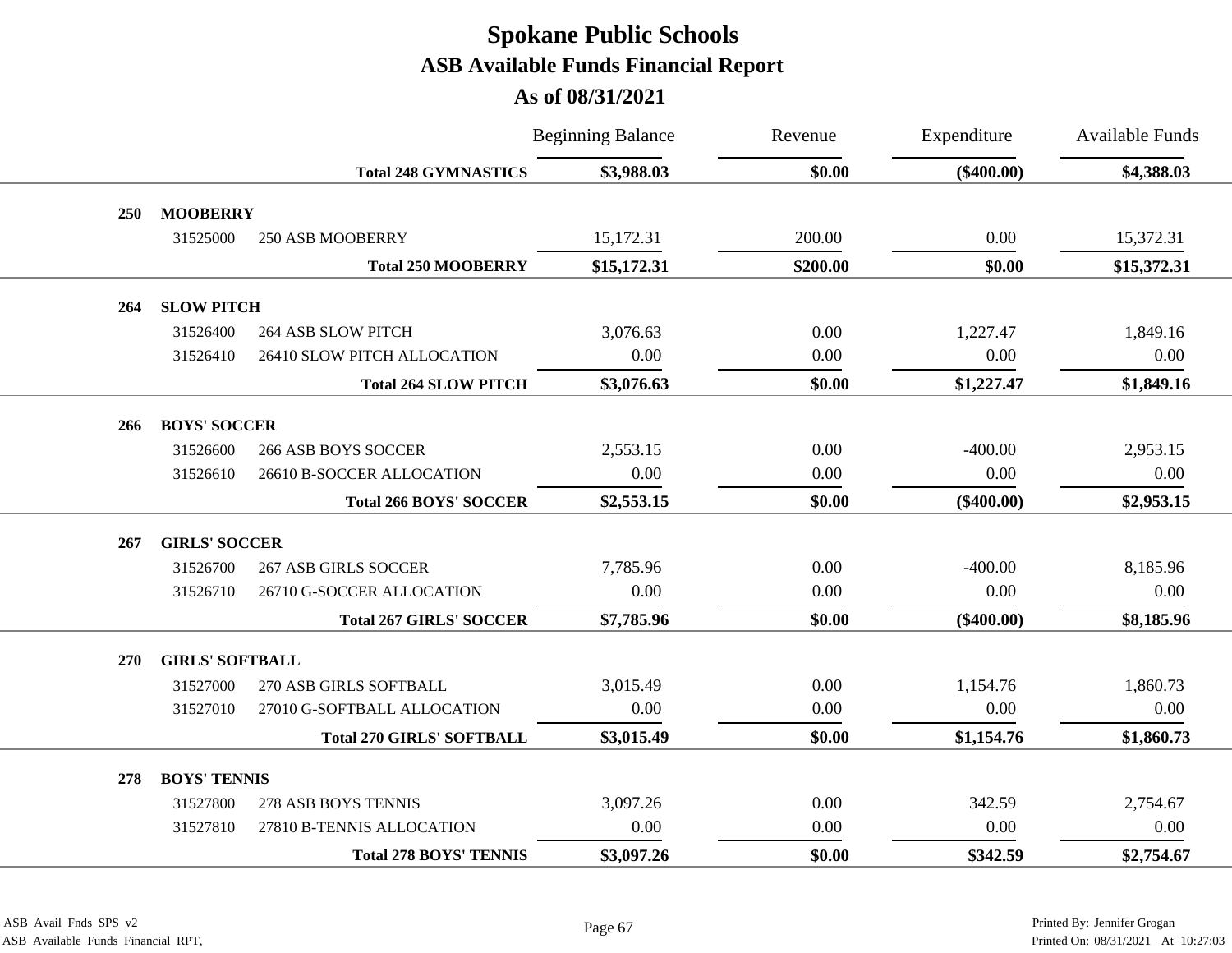|            |                          |                                    | <b>Beginning Balance</b> | Revenue     | Expenditure  | <b>Available Funds</b> |
|------------|--------------------------|------------------------------------|--------------------------|-------------|--------------|------------------------|
| 279        | <b>GIRLS' TENNIS</b>     |                                    |                          |             |              |                        |
|            | 31527900                 | 279 ASB GIRLS TENNIS               | 4,702.02                 | 0.00        | $-47.19$     | 4,749.21               |
|            | 31527910                 | 27910 G-TENNIS ALLOCATION          | 0.00                     | 0.00        | 0.00         | 0.00                   |
|            |                          | <b>Total 279 GIRLS' TENNIS</b>     | \$4,702.02               | \$0.00      | $(\$47.19)$  | \$4,749.21             |
| 284        | <b>BOYS' TRACK</b>       |                                    |                          |             |              |                        |
|            | 31528400                 | <b>284 ASB BOYS TRACK</b>          | 9,119.29                 | 30.00       | $-800.00$    | 9,949.29               |
|            | 31528410                 | 28410 B-TRACK ALLOCATION           | 0.00                     | 0.00        | 0.00         | 0.00                   |
|            |                          | <b>Total 284 BOYS' TRACK</b>       | \$9,119.29               | \$30.00     | $(\$800.00)$ | \$9,949.29             |
| 285        | <b>GIRLS' TRACK</b>      |                                    |                          |             |              |                        |
|            | 31528500                 | <b>285 ASB GIRLS TRACK</b>         | 1,757.49                 | 30.00       | $-800.00$    | 2,587.49               |
|            | 31528510                 | 28510 G-TRACK ALLOCATION           | 0.00                     | 0.00        | 0.00         | 0.00                   |
|            |                          | <b>Total 285 GIRLS' TRACK</b>      | \$1,757.49               | \$30.00     | $(\$800.00)$ | \$2,587.49             |
| 287        | <b>HS TRACK</b>          |                                    |                          |             |              |                        |
|            | 31528700                 | 28700 HS TRACK                     | 39.40                    | 0.00        | 0.00         | 39.40                  |
|            |                          | <b>Total 287 HS TRACK</b>          | \$39.40                  | \$0.00      | \$0.00       | \$39.40                |
| <b>290</b> | <b>GIRLS' VOLLEYBALL</b> |                                    |                          |             |              |                        |
|            | 31529000                 | 290 ASB GIRLS VOLLEYBALL           | 7,410.87                 | 75.00       | $-1,800.00$  | 9,285.87               |
|            | 31529010                 | 29010 G-VOLLEYBALL ALLOCATION      | $-409.77$                | 0.00        | 0.00         | $-409.77$              |
|            |                          | <b>Total 290 GIRLS' VOLLEYBALL</b> | \$7,001.10               | \$75.00     | (\$1,800.00) | \$8,876.10             |
| 294        | <b>BOYS' WRESTLING</b>   |                                    |                          |             |              |                        |
|            | 31529400                 | 294 WRESTLING                      | 14,185.73                | 0.00        | $-800.00$    | 14,985.73              |
|            | 31529410                 | 29410 WRESTLING ALLOCATION         | 0.00                     | 0.00        | 0.00         | 0.00                   |
|            |                          | <b>Total 294 BOYS' WRESTLING</b>   | \$14,185.73              | \$0.00      | $(\$800.00)$ | \$14,985.73            |
|            | 200                      | <b>ATHLETICS</b>                   |                          |             |              |                        |
|            |                          |                                    | \$190,743.95             | \$11,837.31 | \$8,722.85   | \$193,858.41           |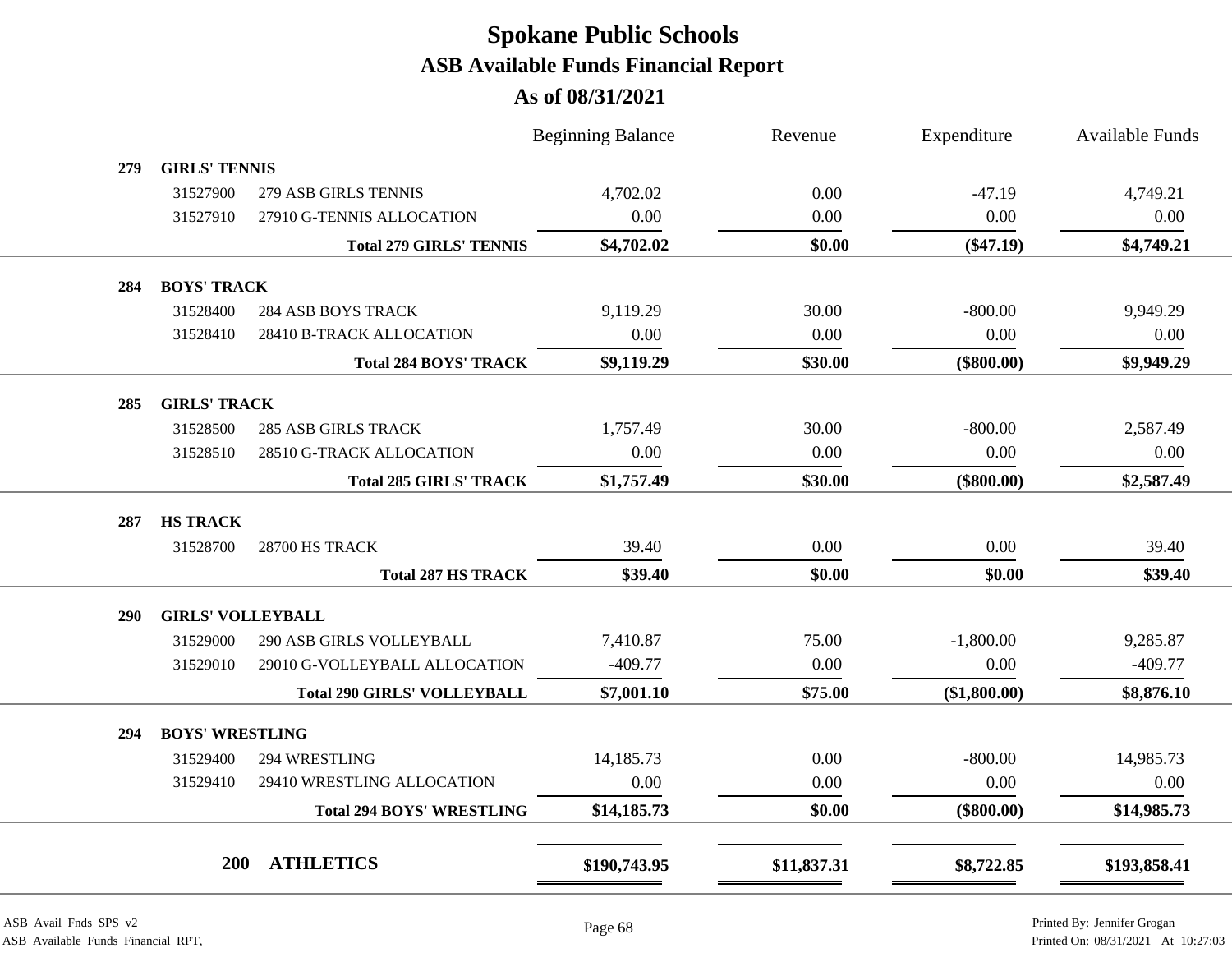|     |                    |                                                 | <b>Beginning Balance</b> | Revenue    | Expenditure    | <b>Available Funds</b> |
|-----|--------------------|-------------------------------------------------|--------------------------|------------|----------------|------------------------|
| 312 | <b>DEBATE CLUB</b> |                                                 |                          |            |                |                        |
|     | 31531200           | 31200 DEBATE CLUB                               | 2,087.72                 | 0.00       | 0.00           | 2,087.72               |
|     |                    | <b>Total 312 DEBATE CLUB</b>                    | \$2,087.72               | \$0.00     | \$0.00         | \$2,087.72             |
| 313 | <b>DECA CLUB</b>   |                                                 |                          |            |                |                        |
|     | 31531300           | 313 ASB DECA CLUB                               | 12,737.13                | 330.00     | $-2,463.96$    | 15,531.09              |
|     | 31531310           | 31310 DECA AREA PRESIDENT                       | 100.87                   | 0.00       | 0.00           | 100.87                 |
|     | 31531344           | 31344 DECA AREA TRAVEL                          | 0.68                     | 0.00       | 0.00           | 0.68                   |
|     |                    | <b>Total 313 DECA CLUB</b>                      | \$12,838.68              | \$330.00   | $(\$2,463.96)$ | \$15,632.64            |
| 314 | <b>DECA STORE</b>  |                                                 |                          |            |                |                        |
|     | 31531400           | 314 ASB DECA STORE                              | 6,990.55                 | 0.00       | 4,000.00       | 2,990.55               |
|     |                    | <b>Total 314 DECA STORE</b>                     | \$6,990.55               | \$0.00     | \$4,000.00     | \$2,990.55             |
|     | <b>DRAMA CLUB</b>  |                                                 |                          |            |                |                        |
| 315 | 31531500           | 315 ASB DRAMA                                   | 747.94                   | 901.93     | 204.29         | 1,445.58               |
|     | 31531501           | 31501 DRAMA FUNDRAISER                          | 3,078.86                 | 785.01     | 1,337.46       | 2,526.41               |
|     |                    |                                                 |                          |            |                |                        |
|     |                    | <b>Total 315 DRAMA CLUB</b>                     | \$3,826.80               | \$1,686.94 | \$1,541.75     | \$3,971.99             |
| 322 |                    | <b>EXPLORING CHILDHOOD CLUB</b>                 |                          |            |                |                        |
|     | 31532200           | 322 ASB EXPLORING CHILDHOOD                     | 10.75                    | 0.00       | 0.00           | 10.75                  |
|     |                    | <b>Total 322 EXPLORING CHILDHOOD CLUB</b>       | \$10.75                  | \$0.00     | \$0.00         | \$10.75                |
| 329 |                    | PRO START - FOOD SERVICES CLUB                  |                          |            |                |                        |
|     | 31532900           | <b>329 ASB FOOD SERVICES</b>                    | 300.00                   | 0.00       | 0.00           | 300.00                 |
|     | 31532910           | 32910 PIRATES FOOD                              | 27.00                    | 0.00       | 0.00           | 27.00                  |
|     |                    | <b>Total 329 PRO START - FOOD SERVICES CLUB</b> | \$327.00                 | \$0.00     | \$0.00         | \$327.00               |
| 358 | <b>CHORAL CLUB</b> |                                                 |                          |            |                |                        |
|     | 31535800           | 358 ASB CHORAL                                  | 165.62                   | 0.00       | 0.00           | 165.62                 |
|     |                    | <b>Total 358 CHORAL CLUB</b>                    | \$165.62                 | \$0.00     | \$0.00         | \$165.62               |
|     |                    |                                                 |                          |            |                |                        |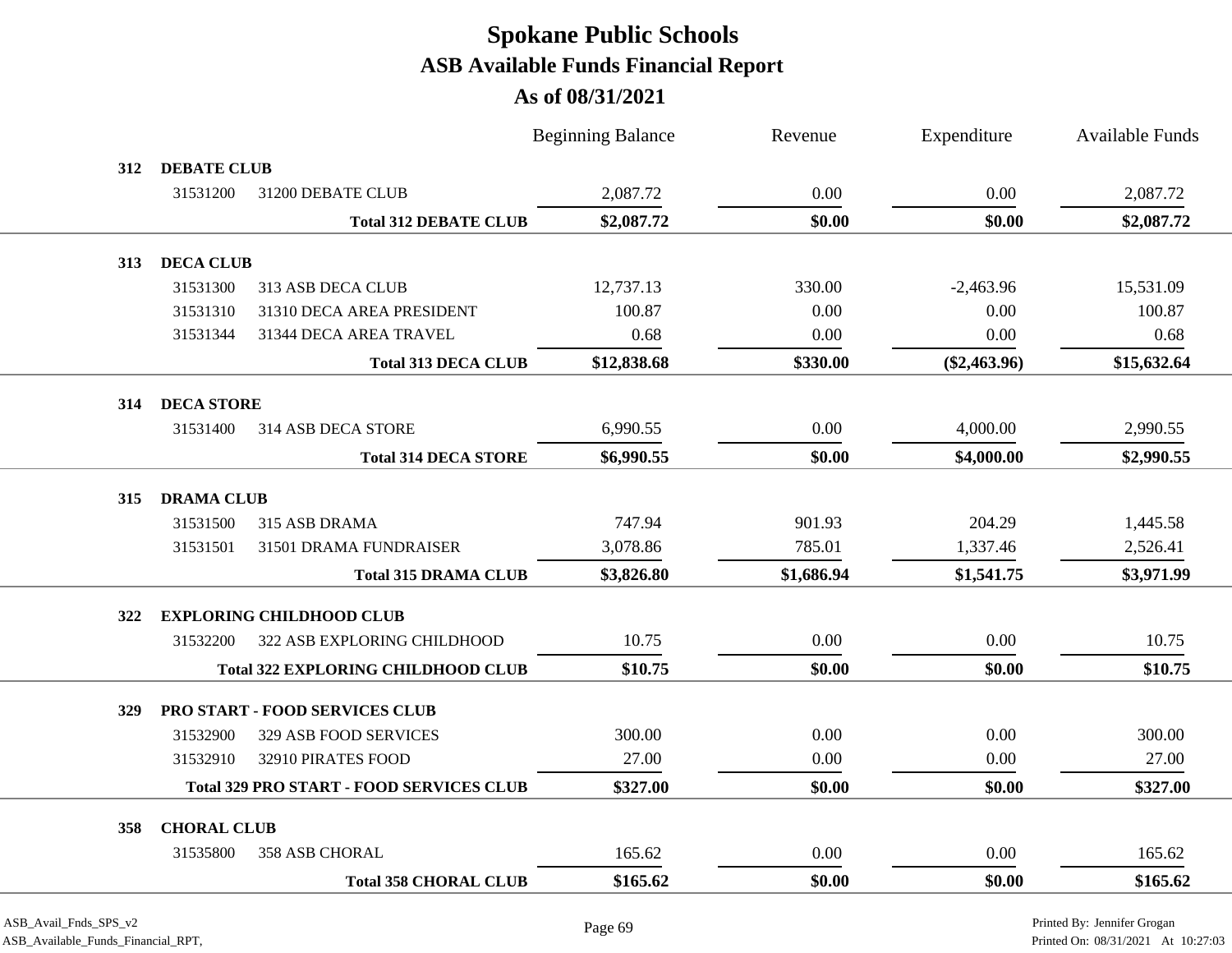|            |                      |                                        | <b>Beginning Balance</b> | Revenue    | Expenditure  | <b>Available Funds</b> |
|------------|----------------------|----------------------------------------|--------------------------|------------|--------------|------------------------|
| 367        | <b>SPORTS MED</b>    |                                        |                          |            |              |                        |
|            | 31536700             | <b>367 ASB SPORTS MED CLUB</b>         | 0.00                     | 0.00       | 0.00         | 0.00                   |
|            |                      | <b>Total 367 SPORTS MED</b>            | \$0.00                   | \$0.00     | \$0.00       | \$0.00                 |
| 389        |                      | ASB GRADUATED CLASSES                  |                          |            |              |                        |
|            | 31538900             | <b>389 ASB GRADUATED CLASSES</b>       | 66.19                    | 0.00       | 0.00         | 66.19                  |
|            |                      | <b>Total 389 ASB GRADUATED CLASSES</b> | \$66.19                  | \$0.00     | \$0.00       | \$66.19                |
| <b>390</b> | <b>CLASS OF 2020</b> |                                        |                          |            |              |                        |
|            | 31539000             | 39000 CLASS OF 2020                    | 4,681.37                 | 0.00       | 4,681.32     | 0.05                   |
|            |                      | <b>Total 390 CLASS OF 2020</b>         | \$4,681.37               | \$0.00     | \$4,681.32   | \$0.05                 |
| 391        | <b>CLASS OF 2021</b> |                                        |                          |            |              |                        |
|            | 31539100             | 39100 CLASS OF 2021                    | 6,284.01                 | 393.49     | 5,344.97     | 1,332.53               |
|            |                      | <b>Total 391 CLASS OF 2021</b>         | \$6,284.01               | \$393.49   | \$5,344.97   | \$1,332.53             |
| 392        | <b>CLASS OF 2022</b> |                                        |                          |            |              |                        |
|            | 31539200             | 315 ASB CLASS OF 2022                  | 1,789.41                 | 2,600.50   | $-780.22$    | 5,170.13               |
|            |                      | <b>Total 392 CLASS OF 2022</b>         | \$1,789.41               | \$2,600.50 | $(\$780.22)$ | \$5,170.13             |
| 393        | ASB CLASS 2023       |                                        |                          |            |              |                        |
|            | 31539300             | 393 ASB CLASS OF 2023                  | 665.35                   | 998.14     | $-537.41$    | 2,200.90               |
|            |                      | Total 393 ASB CLASS 2023               | \$665.35                 | \$998.14   | $(\$537.41)$ | \$2,200.90             |
| 394        | ASB CLASS 2024       |                                        |                          |            |              |                        |
|            | 31539400             | 394 ASB CLASS OF 2024                  | 0.03                     | 81.33      | $-780.22$    | 861.58                 |
|            |                      | Total 394 ASB CLASS 2024               | \$0.03                   | \$81.33    | $(\$780.22)$ | \$861.58               |
| 397        | ASB CLASS 2027       |                                        |                          |            |              |                        |
|            | 31539700             | 397 ASB CLASS OF 2027                  | 0.00                     | 0.00       | 0.00         | 0.00                   |
|            |                      |                                        |                          |            |              |                        |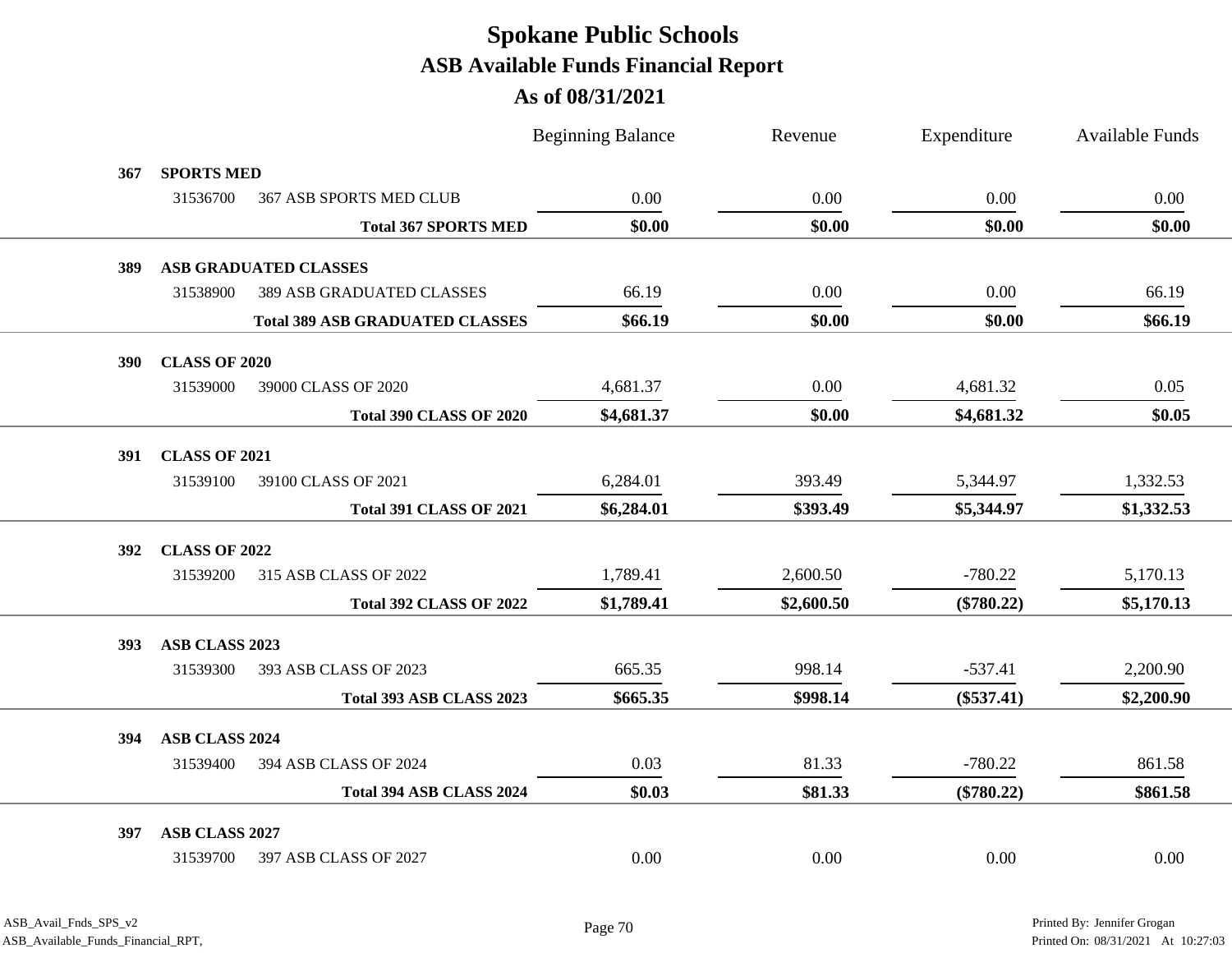**As of 08/31/2021**

|                                                             |                         |                                      | <b>Beginning Balance</b> | Revenue    | Expenditure<br>\$0.00 | <b>Available Funds</b>                                            |
|-------------------------------------------------------------|-------------------------|--------------------------------------|--------------------------|------------|-----------------------|-------------------------------------------------------------------|
|                                                             |                         | Total 397 ASB CLASS 2027             | \$0.00                   | \$0.00     |                       | \$0.00                                                            |
| 398                                                         | <b>ASB CLASS 2018</b>   |                                      |                          |            |                       |                                                                   |
|                                                             | 31539800                | 39800 ASB CLASS OF 2018              | 0.00                     | 0.00       | 0.00                  | 0.00                                                              |
|                                                             | 31539801                | 39801 ASB 2018                       | 0.00                     | 0.00       | 0.00                  | 0.00                                                              |
|                                                             |                         | Total 398 ASB CLASS 2018             | \$0.00                   | \$0.00     | \$0.00                | \$0.00                                                            |
| <b>399</b>                                                  | ASB CLASS 2019          |                                      |                          |            |                       |                                                                   |
|                                                             | 31539900                | 39900 CLASS OF 2019                  | 0.00                     | 0.00       | 0.00                  | 0.00                                                              |
|                                                             |                         | Total 399 ASB CLASS 2019             | \$0.00                   | \$0.00     | \$0.00                | \$0.00                                                            |
|                                                             | <b>300</b>              | <b>CLASS</b>                         | \$39,733.48              | \$6,090.40 | \$11,006.23           | \$34,817.65                                                       |
| 412                                                         | <b>SNOWBOARD CLUB</b>   |                                      |                          |            |                       |                                                                   |
|                                                             | 31541200                | 412 ASB SNOWBOARD CLUB               | 866.08                   | 0.00       | 0.00                  | 866.08                                                            |
|                                                             |                         | <b>Total 412 SNOWBOARD CLUB</b>      | \$866.08                 | \$0.00     | \$0.00                | \$866.08                                                          |
| 415                                                         | <b>ASB CHEERLEADERS</b> |                                      |                          |            |                       |                                                                   |
|                                                             | 31541500                | <b>415 ASB CHEERLEARDERS</b>         | 8,898.56                 | 2,422.51   | 2,619.38              | 8,701.69                                                          |
|                                                             |                         | <b>Total 415 ASB CHEERLEADERS</b>    | \$8,898.56               | \$2,422.51 | \$2,619.38            | \$8,701.69                                                        |
| 417                                                         |                         | <b>ASB NATIVE AMERICAN</b>           |                          |            |                       |                                                                   |
|                                                             | 31541700                | <b>417 ASB NATIVE AMERICAN</b>       | 1,671.02                 | 0.00       | 0.00                  | 1,671.02                                                          |
|                                                             |                         | <b>Total 417 ASB NATIVE AMERICAN</b> | \$1,671.02               | \$0.00     | \$0.00                | \$1,671.02                                                        |
| 421                                                         |                         | <b>BLACK STUDENT UNION</b>           |                          |            |                       |                                                                   |
|                                                             | 31542100                | <b>421 ASB BLACK STUDENT UNION</b>   | 903.90                   | 100.00     | 163.13                | 840.77                                                            |
|                                                             |                         | <b>Total 421 BLACK STUDENT UNION</b> | \$903.90                 | \$100.00   | \$163.13              | \$840.77                                                          |
| 422                                                         |                         | PROJECT LIT BOOK CLUB                |                          |            |                       |                                                                   |
|                                                             | 31542200                | 422 ASB PROJECT LIT BOOK CLUB        | 913.89                   | 0.00       | 427.52                | 486.37                                                            |
| ASB_Avail_Fnds_SPS_v2<br>ASB_Available_Funds_Financial_RPT, |                         |                                      | Page 71                  |            |                       | Printed By: Jennifer Grogan<br>Printed On: 08/31/2021 At 10:27:03 |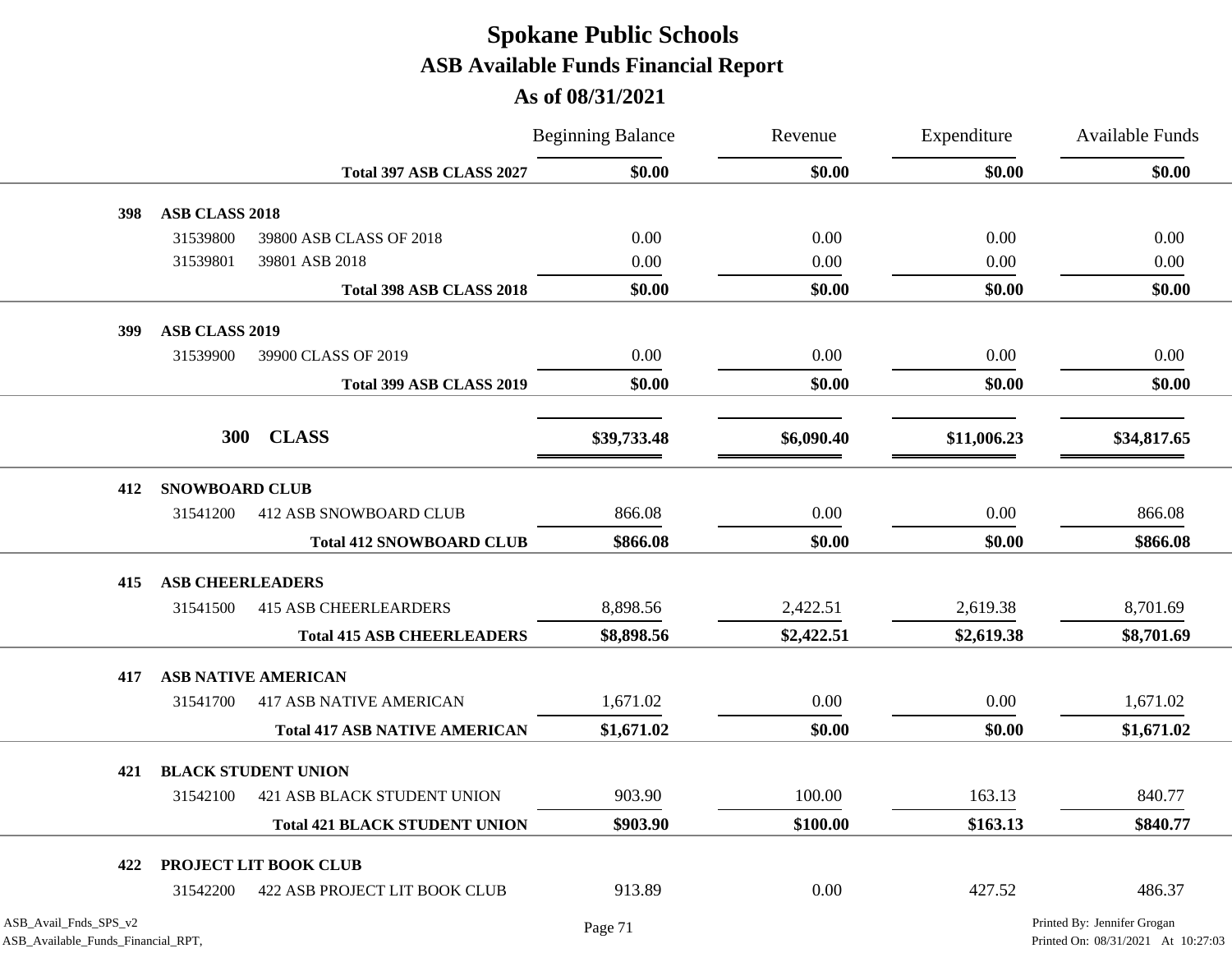| As of 08/31/2021 |  |
|------------------|--|
|------------------|--|

|     |                       |                                        | <b>Beginning Balance</b> | Revenue | Expenditure | <b>Available Funds</b> |
|-----|-----------------------|----------------------------------------|--------------------------|---------|-------------|------------------------|
|     |                       | <b>Total 422 PROJECT LIT BOOK CLUB</b> | \$913.89                 | \$0.00  | \$427.52    | \$486.37               |
| 423 | <b>ASB CHESS CLUB</b> |                                        |                          |         |             |                        |
|     | 31542300              | <b>423 ASB CHESS CLUB</b>              | 353.11                   | 0.00    | 0.00        | 353.11                 |
|     |                       | <b>Total 423 ASB CHESS CLUB</b>        | \$353.11                 | \$0.00  | \$0.00      | \$353.11               |
| 429 |                       | <b>CREATIVE WRITING CLUB</b>           |                          |         |             |                        |
|     | 31542900              | 42900 POETRY CLUB                      | 55.18                    | 0.00    | 0.00        | 55.18                  |
|     |                       | <b>Total 429 CREATIVE WRITING CLUB</b> | \$55.18                  | \$0.00  | \$0.00      | \$55.18                |
| 452 |                       | <b>INTERNATIONAL CLUB</b>              |                          |         |             |                        |
|     | 31545200              | <b>452 ASB INTERNATIONAL CLUB</b>      | 2,137.23                 | 0.00    | 0.00        | 2,137.23               |
|     |                       | <b>Total 452 INTERNATIONAL CLUB</b>    | \$2,137.23               | \$0.00  | \$0.00      | \$2,137.23             |
| 468 | PERCUSSION CLUB       |                                        |                          |         |             |                        |
|     | 31546800              | <b>468 ASB PERCUSSION CLUB</b>         | 961.23                   | 0.00    | 0.00        | 961.23                 |
|     |                       | <b>Total 468 PERCUSSION CLUB</b>       | \$961.23                 | \$0.00  | \$0.00      | \$961.23               |
| 469 | <b>ASB MECHA CLUB</b> |                                        |                          |         |             |                        |
|     | 31546900              | 469 ASB MECHA                          | 336.99                   | 0.00    | 0.00        | 336.99                 |
|     |                       | <b>Total 469 ASB MECHA CLUB</b>        | \$336.99                 | \$0.00  | \$0.00      | \$336.99               |
| 470 | <b>HONOR SOCIETY</b>  |                                        |                          |         |             |                        |
|     | 31547000              | 470 ASB HONOR SOCIEITY                 | 1,055.82                 | 0.00    | 79.96       | 975.86                 |
|     |                       | <b>Total 470 HONOR SOCIETY</b>         | \$1,055.82               | \$0.00  | \$79.96     | \$975.86               |
| 473 |                       | <b>GAY-STRAIGHT ALLIANCE</b>           |                          |         |             |                        |
|     | 31547300              | 473 GAY STRAIGHT ALLIANCE CLUB         | 2,524.03                 | 0.00    | 40.00       | 2,484.03               |
|     |                       | <b>Total 473 GAY-STRAIGHT ALLIANCE</b> | \$2,524.03               | \$0.00  | \$40.00     | \$2,484.03             |
|     |                       |                                        |                          |         |             |                        |

#### **476 MULTI CULTURAL**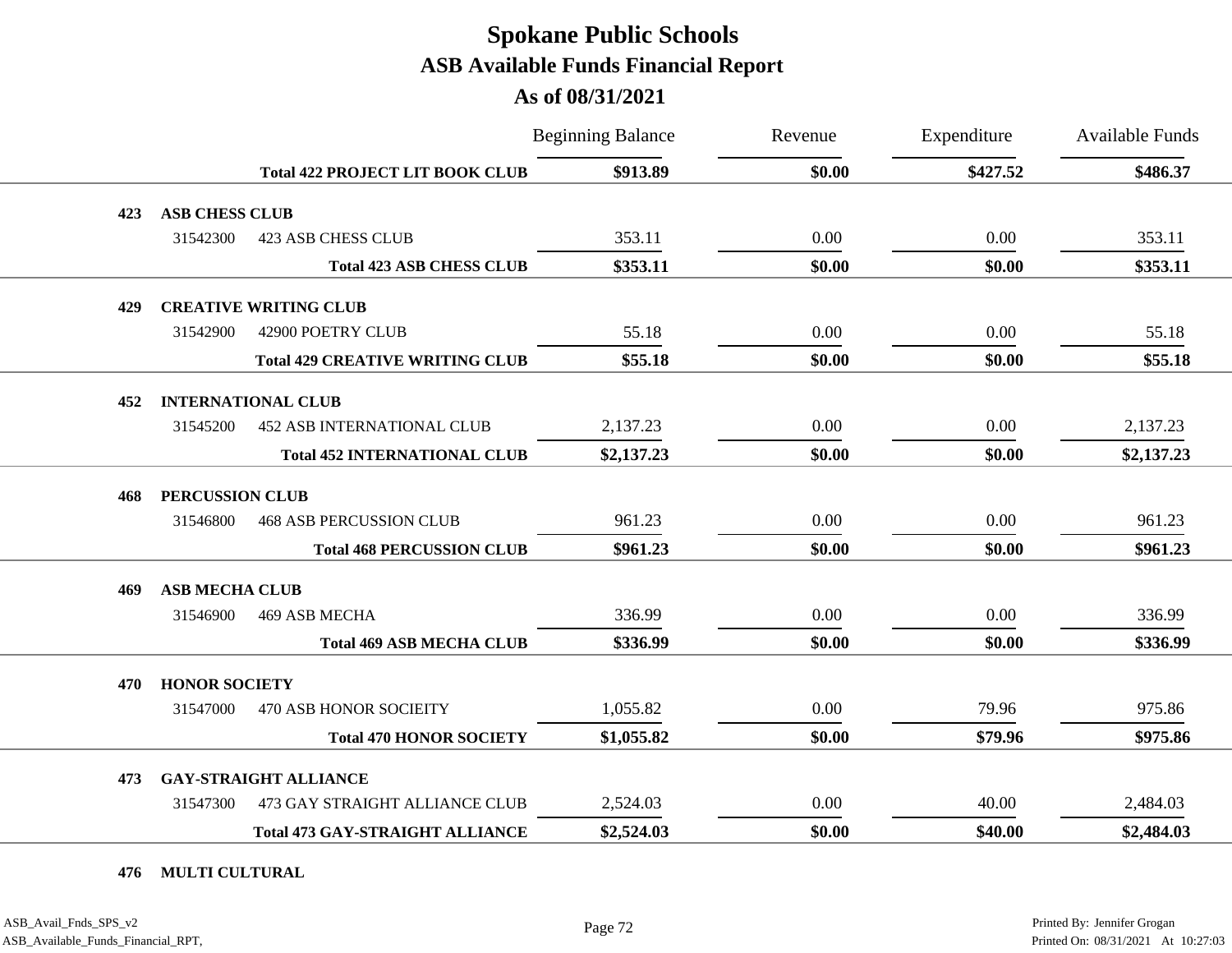|     |     |                          |                                    | <b>Beginning Balance</b> | Revenue     | Expenditure | Available Funds |
|-----|-----|--------------------------|------------------------------------|--------------------------|-------------|-------------|-----------------|
|     |     | 31547600                 | 476 ASB MULTICULTURAL              | $0.00\,$                 | 0.00        | 0.00        | 0.00            |
|     |     |                          | <b>Total 476 MULTI CULTURAL</b>    | \$0.00                   | \$0.00      | \$0.00      | \$0.00          |
|     | 477 | <b>ASB DANCE</b>         |                                    |                          |             |             |                 |
|     |     | 31547700                 | 477 ASB DANCE                      | 913.01                   | 4,388.27    | 1,830.64    | 3,470.64        |
|     |     |                          | <b>Total 477 ASB DANCE</b>         | \$913.01                 | \$4,388.27  | \$1,830.64  | \$3,470.64      |
|     | 488 | <b>HIGH SCHOOL ROTC</b>  |                                    |                          |             |             |                 |
|     |     | 31548800                 | 488 ASB ROTC                       | 3,246.59                 | 7,569.48    | 0.00        | 10,816.07       |
|     |     |                          | <b>Total 488 HIGH SCHOOL ROTC</b>  | \$3,246.59               | \$7,569.48  | \$0.00      | \$10,816.07     |
|     | 494 | <b>ASB ANTI-BULLYING</b> |                                    |                          |             |             |                 |
|     |     | 31549400                 | 494 ASB ANTI-BULLYING              | 235.00                   | 0.00        | 0.00        | 235.00          |
|     |     |                          | <b>Total 494 ASB ANTI-BULLYING</b> | \$235.00                 | \$0.00      | \$0.00      | \$235.00        |
|     |     |                          |                                    |                          |             |             |                 |
|     |     | 400                      | <b>CLUBS</b>                       | \$25,071.64              | \$14,480.26 | \$5,160.63  | \$34,391.27     |
| 320 |     |                          | <b>SHADLE PARK HIGH SCHOOL</b>     |                          |             |             |                 |
|     | 102 | <b>ASB RESERVE</b>       |                                    |                          |             |             |                 |
|     |     | 32010200                 | 102 ASB RESERVE                    | 5,354.37                 | 0.00        | 0.00        | 5,354.37        |
|     |     |                          | <b>Total 102 ASB RESERVE</b>       | \$5,354.37               | \$0.00      | \$0.00      | \$5,354.37      |
|     | 104 | <b>ASB GENERAL</b>       |                                    |                          |             |             |                 |
|     |     | 32010400                 | 104 ASB GENERAL                    | 8,789.15                 | 789.67      | 9,471.89    | 106.93          |
|     |     | 32010401                 | 10401 ASB GENERAL GROOVY SHOES     | 1,499.11                 | 0.00        | 0.00        | 1,499.11        |
|     |     |                          | <b>Total 104 ASB GENERAL</b>       | \$10,288.26              | \$789.67    | \$9,471.89  | \$1,606.04      |
|     | 107 | <b>ASB BOOKROOM</b>      |                                    |                          |             |             |                 |
|     |     | 32010700                 | 107 ASB BOOKROOM                   | 0.00                     | 0.00        | 0.00        | 0.00            |
|     |     |                          |                                    |                          |             |             |                 |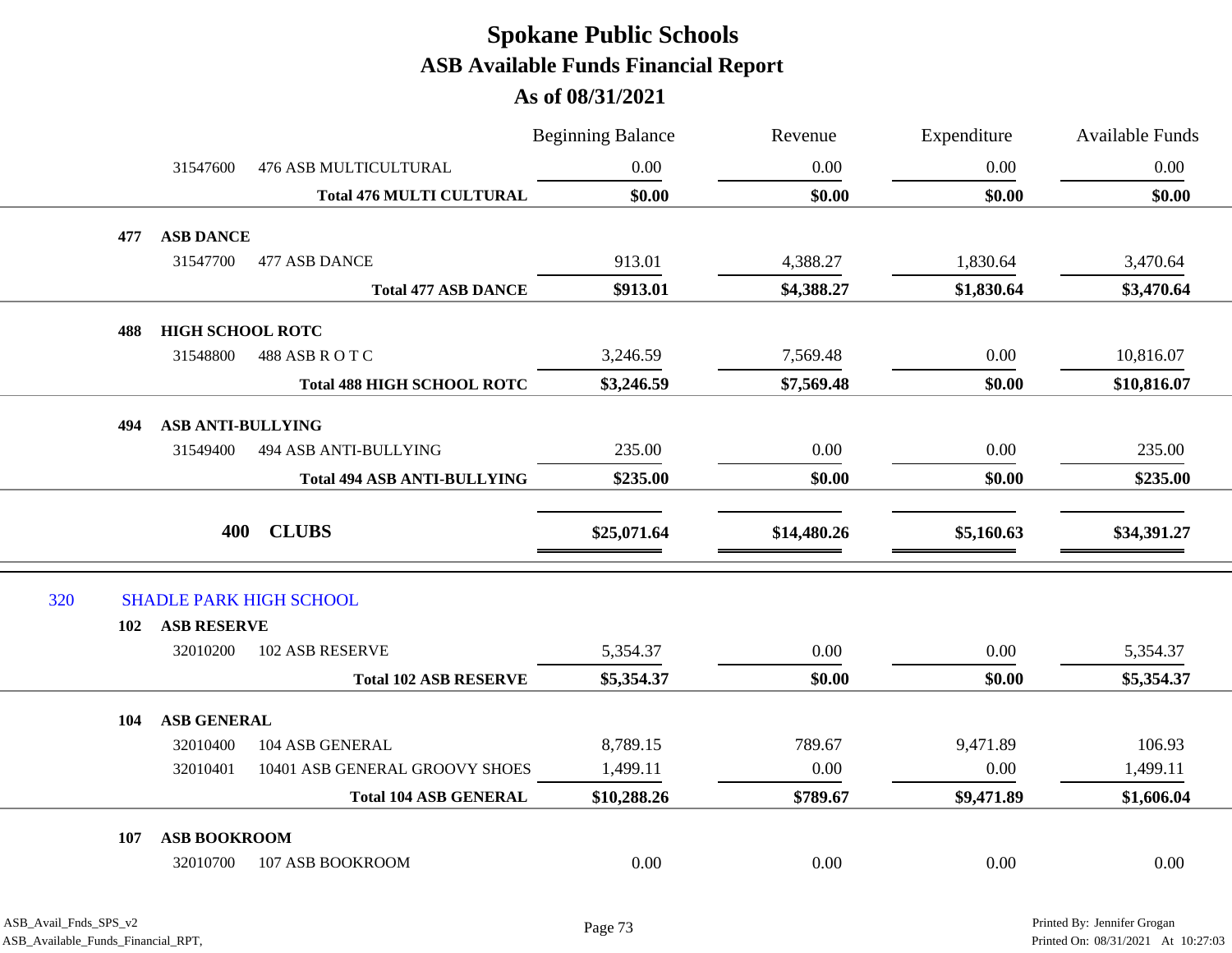**As of 08/31/2021**

|            |                                 |                                  | <b>Beginning Balance</b> | Revenue     | Expenditure | <b>Available Funds</b> |
|------------|---------------------------------|----------------------------------|--------------------------|-------------|-------------|------------------------|
|            |                                 | <b>Total 107 ASB BOOKROOM</b>    | \$0.00                   | \$0.00      | \$0.00      | \$0.00                 |
| 109        | <b>ASB MEMBERSHIP</b>           |                                  |                          |             |             |                        |
|            | 32010900                        | 109 ASB MEMBERSHIP               | 230.00                   | 0.00        | 0.00        | 230.00                 |
|            |                                 | <b>Total 109 ASB MEMBERSHIP</b>  | \$230.00                 | \$0.00      | \$0.00      | \$230.00               |
| <b>110</b> | <b>ASB GSL CARD</b>             |                                  |                          |             |             |                        |
|            | 32011000                        | 110 ASB GSL CARD                 | 23,700.62                | 9,528.00    | 13,889.94   | 19,338.68              |
|            |                                 | <b>Total 110 ASB GSL CARD</b>    | \$23,700.62              | \$9,528.00  | \$13,889.94 | \$19,338.68            |
|            |                                 |                                  |                          |             |             |                        |
| <b>120</b> | <b>ASB GUIDANCE</b><br>32012000 | <b>120 ASB GUIDANCE</b>          | 1,018.13                 | 0.00        | 0.00        | 1,018.13               |
|            |                                 | <b>Total 120 ASB GUIDANCE</b>    | \$1,018.13               | \$0.00      | \$0.00      | \$1,018.13             |
|            |                                 |                                  |                          |             |             |                        |
| 131        | <b>ASB YEARBOOK</b>             |                                  |                          |             |             |                        |
|            | 32013100                        | <b>131 ASB YEARBOOK</b>          | 34,780.80                | 17,170.00   | 22,225.41   | 29,725.39              |
|            | 32013101                        | <b>131 ASB YEARBOOK BABY ADS</b> | 20,537.06                | 2,675.00    | 374.44      | 22,837.62              |
|            | 32013102                        | 13102 ASB YEARBOOK ADS           | 190.00                   | 0.00        | 0.00        | 190.00                 |
|            | 32013103                        | 13103 ASB YEARBOOK NONCURRENT    | 424.29                   | 0.00        | 0.00        | 424.29                 |
|            |                                 | <b>Total 131 ASB YEARBOOK</b>    | \$55,932.15              | \$19,845.00 | \$22,599.85 | \$53,177.30            |
| 135        | <b>ASB UNIFORMS</b>             |                                  |                          |             |             |                        |
|            | 32013500                        | <b>135 ASB UNIFORMS</b>          | $-2.45$                  | 5,280.00    | 319.01      | 4,958.54               |
|            |                                 | <b>Total 135 ASB UNIFORMS</b>    | $(\$2.45)$               | \$5,280.00  | \$319.01    | \$4,958.54             |
| <b>140</b> | <b>ASB CONCESSIONS</b>          |                                  |                          |             |             |                        |
|            | 32014000                        | <b>140 ASB CONCESSIONS</b>       | 1,800.00                 | 0.00        | 0.00        | 1,800.00               |
|            |                                 | <b>Total 140 ASB CONCESSIONS</b> | \$1,800.00               | \$0.00      | \$0.00      | \$1,800.00             |
| 181        | <b>ASB LINK CREW</b>            |                                  |                          |             |             |                        |
|            | 32018100                        | <b>181 ASB LINK CREW</b>         | 0.00                     | $0.00\,$    | 0.00        | 0.00                   |
|            |                                 |                                  |                          |             |             |                        |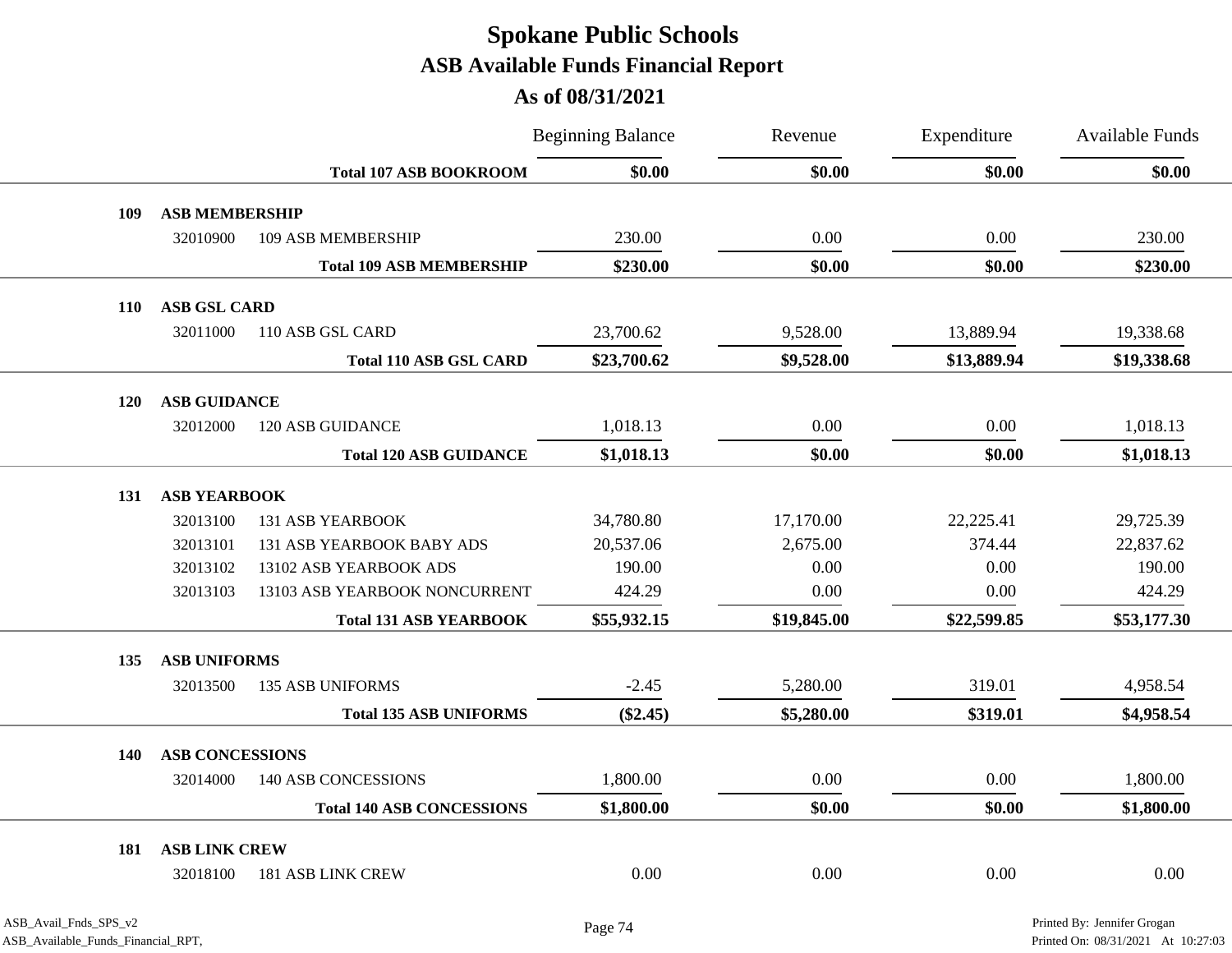**As of 08/31/2021**

|            |                                       |                                                 | <b>Beginning Balance</b> | Revenue     | Expenditure | <b>Available Funds</b> |
|------------|---------------------------------------|-------------------------------------------------|--------------------------|-------------|-------------|------------------------|
|            |                                       | <b>Total 181 ASB LINK CREW</b>                  | \$0.00                   | \$0.00      | \$0.00      | \$0.00                 |
| 182        | <b>ASB SPECIAL PROJECTS</b>           |                                                 |                          |             |             |                        |
|            | 32018200                              | <b>182 ASB SPECIAL PROJECTS</b>                 | 4,772.93                 | 0.00        | 0.00        | 4,772.93               |
|            |                                       | <b>Total 182 ASB SPECIAL PROJECTS</b>           | \$4,772.93               | \$0.00      | \$0.00      | \$4,772.93             |
| 191        | <b>ASB AWARDS</b>                     |                                                 |                          |             |             |                        |
|            | 32019100<br>191 ASB AWARDS            |                                                 | 4,190.32                 | 0.00        | 1,370.94    | 2,819.38               |
|            |                                       | <b>Total 191 ASB AWARDS</b>                     | \$4,190.32               | \$0.00      | \$1,370.94  | \$2,819.38             |
|            |                                       |                                                 |                          |             |             |                        |
|            | <b>100</b><br><b>GENERAL ASB</b>      |                                                 | \$107,284.33             | \$35,442.67 | \$47,651.63 | \$95,075.37            |
| 202        | ASB ATHLETIC EQUIPMENT                |                                                 |                          |             |             |                        |
|            | 32020200                              | 202 ASB ATHLETIC EQUIPMENT                      | 465.63                   | 0.00        | 0.00        | 465.63                 |
|            |                                       | <b>Total 202 ASB ATHLETIC EQUIPMENT</b>         | \$465.63                 | \$0.00      | \$0.00      | \$465.63               |
| <b>203</b> | <b>ATHLETIC DONATIONS SPECIAL PUR</b> |                                                 |                          |             |             |                        |
|            | 32020300                              | 203 ATHLETIC DONATION SPL PURP                  | 1,060.30                 | 0.00        | 0.00        | 1,060.30               |
|            |                                       | <b>Total 203 ATHLETIC DONATIONS SPECIAL PUR</b> | \$1,060.30               | \$0.00      | \$0.00      | \$1,060.30             |
| 205        | <b>GENERAL ATHLETICS</b>              |                                                 |                          |             |             |                        |
|            | 32020500                              | <b>205 ASB GENERAL ATHLETICS</b>                | 158,186.28               | 109.01      | 16,846.78   | 141,448.51             |
|            |                                       | <b>Total 205 GENERAL ATHLETICS</b>              | \$158,186.28             | \$109.01    | \$16,846.78 | \$141,448.51           |
| 206        | <b>LEAGUE ATHLETICS</b>               |                                                 |                          |             |             |                        |
|            | 32020600                              | <b>206 ASB LEAGUE ATHLETICS</b>                 | 25,086.65                | 100.00      | 3,788.33    | 21,398.32              |
|            |                                       | <b>Total 206 LEAGUE ATHLETICS</b>               | \$25,086.65              | \$100.00    | \$3,788.33  | \$21,398.32            |
| 208        | <b>ASB ATHLETIC OFFICIALS</b>         |                                                 |                          |             |             |                        |
|            | 32020800                              | <b>208 ASB ATHLETIC OFFICIALS</b>               | 34,073.95                | 0.00        | 0.00        | 34,073.95              |
|            |                                       |                                                 |                          |             |             |                        |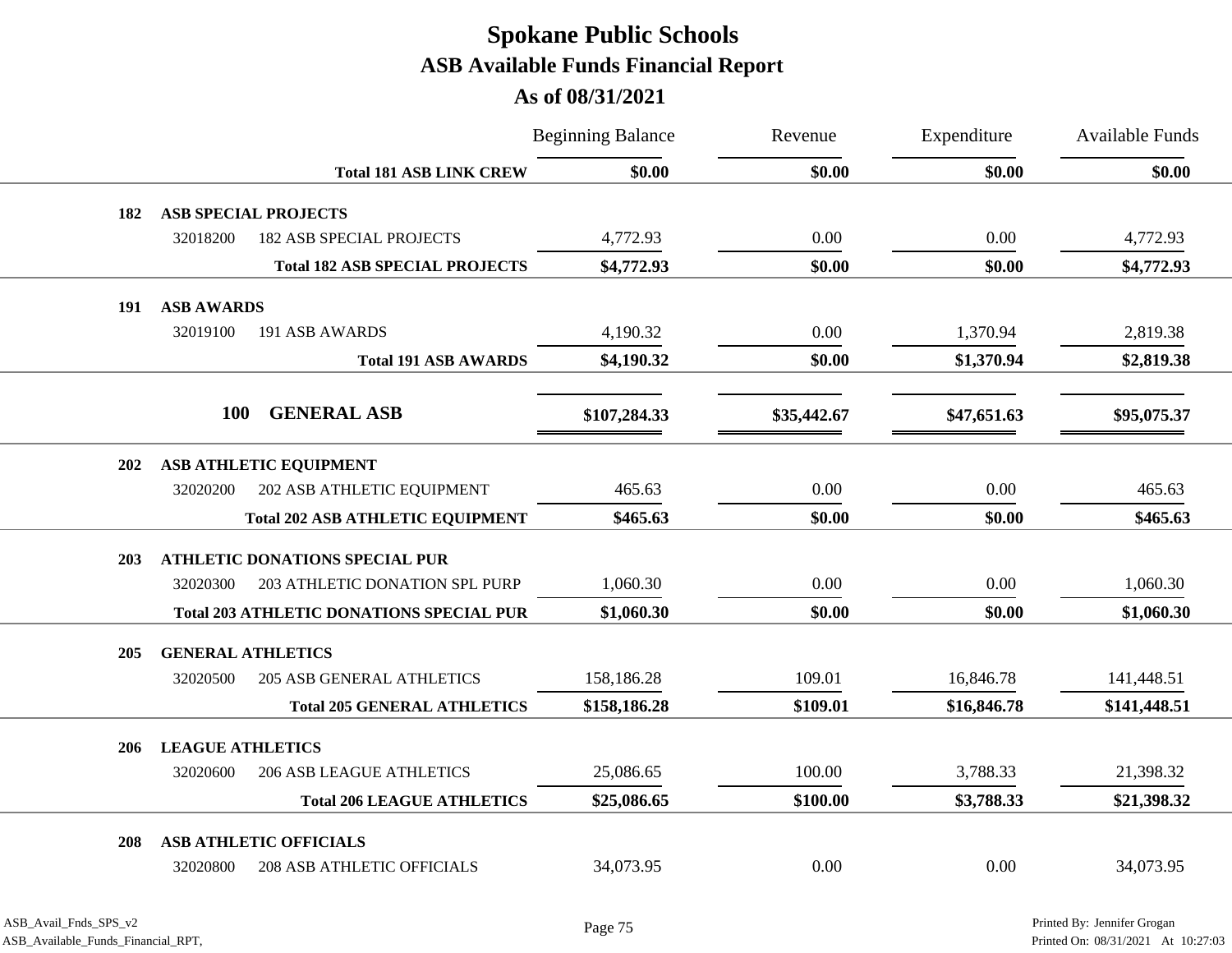|     |                                     |                                         | <b>Beginning Balance</b> | Revenue    | Expenditure  | <b>Available Funds</b> |
|-----|-------------------------------------|-----------------------------------------|--------------------------|------------|--------------|------------------------|
|     |                                     | <b>Total 208 ASB ATHLETIC OFFICIALS</b> | \$34,073.95              | \$0.00     | \$0.00       | \$34,073.95            |
| 227 | <b>BASEBALL</b>                     |                                         |                          |            |              |                        |
|     | 32022700                            | 227 ASB BASEBALL                        | 1,600.24                 | 0.00       | $-1,116.12$  | 2,716.36               |
|     |                                     | <b>Total 227 BASEBALL</b>               | \$1,600.24               | \$0.00     | (\$1,116.12) | \$2,716.36             |
| 230 | <b>BOYS BASKETBALL</b>              |                                         |                          |            |              |                        |
|     | 32023000                            | <b>230 ASB BOYS BASKETBALL</b>          | 713.51                   | 0.00       | $-143.90$    | 857.41                 |
|     |                                     | <b>Total 230 BOYS BASKETBALL</b>        | \$713.51                 | \$0.00     | (\$143.90)   | \$857.41               |
|     |                                     |                                         |                          |            |              |                        |
| 231 | <b>GIRLS BASKETBALL</b><br>32023100 | 231 ASB GIRLS BASKETBALL                | 1,193.89                 | 1,025.18   | $-297.49$    | 2,516.56               |
|     |                                     | <b>Total 231 GIRLS BASKETBALL</b>       | \$1,193.89               | \$1,025.18 | $(\$297.49)$ | \$2,516.56             |
|     |                                     |                                         |                          |            |              |                        |
| 236 |                                     | <b>BOYS CROSS COUNTRY</b>               |                          |            |              |                        |
|     | 32023600                            | 236 ASB BOYS CROSS COUNRY               | 8,748.40                 | 170.00     | $-833.17$    | 9,751.57               |
|     |                                     | <b>Total 236 BOYS CROSS COUNTRY</b>     | \$8,748.40               | \$170.00   | $(\$833.17)$ | \$9,751.57             |
| 237 |                                     | <b>GIRLS CROSS COUNTRY</b>              |                          |            |              |                        |
|     | 32023700                            | 237 ASB GIRLS CROSS COUNTRY             | 7,706.83                 | 0.00       | $-958.00$    | 8,664.83               |
|     |                                     | <b>Total 237 GIRLS CROSS COUNTRY</b>    | \$7,706.83               | \$0.00     | $(\$958.00)$ | \$8,664.83             |
| 240 | <b>FOOTBALL</b>                     |                                         |                          |            |              |                        |
|     | 32024000                            | <b>240 ASB FOOTBALL</b>                 | 22,178.29                | 5,256.33   | 728.93       | 26,705.69              |
|     |                                     | <b>Total 240 FOOTBALL</b>               | \$22,178.29              | \$5,256.33 | \$728.93     | \$26,705.69            |
|     |                                     |                                         |                          |            |              |                        |
| 242 | <b>BOYS GOLF</b><br>32024200        | 242 ASB GOLF                            | 2,180.40                 | 190.00     | $-40.03$     | 2,410.43               |
|     |                                     | <b>Total 242 BOYS GOLF</b>              | \$2,180.40               | \$190.00   | $(\$40.03)$  | \$2,410.43             |
|     |                                     |                                         |                          |            |              |                        |

**243 GIRLS GOLF**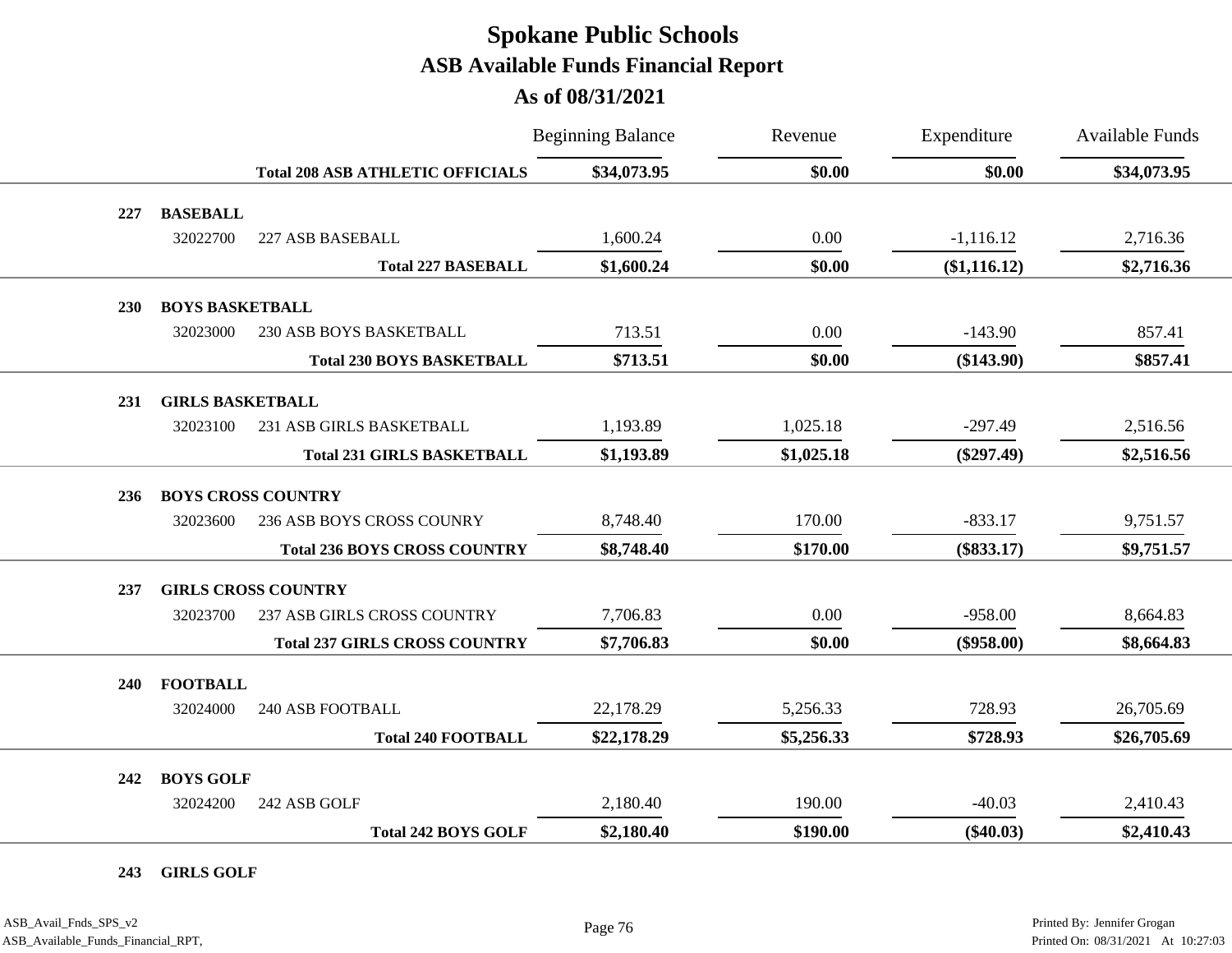|     |                                    |                                  | <b>Beginning Balance</b> | Revenue    | Expenditure  | Available Funds |
|-----|------------------------------------|----------------------------------|--------------------------|------------|--------------|-----------------|
|     | 32024300                           | 243 ASB GIRLS GOLF               | 1,230.59                 | 1,203.00   | 258.96       | 2,174.63        |
|     |                                    | <b>Total 243 GIRLS GOLF</b>      | \$1,230.59               | \$1,203.00 | \$258.96     | \$2,174.63      |
| 248 | <b>GYMNASTICS</b>                  |                                  |                          |            |              |                 |
|     | 32024800                           | <b>248 ASB GYMNASTICS</b>        | 332.27                   | 175.00     | $-433.52$    | 940.79          |
|     |                                    | <b>Total 248 GYMNASTICS</b>      | \$332.27                 | \$175.00   | $(\$433.52)$ | \$940.79        |
| 264 | <b>SLOW PITCH</b>                  |                                  |                          |            |              |                 |
|     | 32026400                           | 264 ASB SLOW PITCH SOFTBALL      | 916.00                   | 0.00       | 316.21       | 599.79          |
|     |                                    | <b>Total 264 SLOW PITCH</b>      | \$916.00                 | \$0.00     | \$316.21     | \$599.79        |
| 266 | <b>BOYS' SOCCER</b>                |                                  |                          |            |              |                 |
|     | 32026600                           | 266 ASB BOYS SOCCER              | 3,668.83                 | 25.00      | $-408.96$    | 4,102.79        |
|     |                                    | <b>Total 266 BOYS' SOCCER</b>    | \$3,668.83               | \$25.00    | $(\$408.96)$ | \$4,102.79      |
|     | <b>GIRLS' SOCCER</b>               |                                  |                          |            |              |                 |
| 267 | 32026700                           | <b>267 ASB GIRLS SOCCER</b>      | 2,680.31                 | 0.00       | $-575.48$    | 3,255.79        |
|     |                                    | <b>Total 267 GIRLS' SOCCER</b>   | \$2,680.31               | \$0.00     | $(\$575.48)$ | \$3,255.79      |
|     |                                    |                                  |                          |            |              |                 |
| 270 | <b>GIRLS' SOFTBALL</b><br>32027000 | 270 ASB SOFTBALL                 | 7,945.36                 | 0.00       | $-386.32$    | 8,331.68        |
|     |                                    | <b>Total 270 GIRLS' SOFTBALL</b> | \$7,945.36               | \$0.00     | $(\$386.32)$ | \$8,331.68      |
|     |                                    |                                  |                          |            |              |                 |
| 278 | <b>BOYS' TENNIS</b>                |                                  |                          |            |              |                 |
|     | 32027800                           | 278 ASB BOYS TENNIS              | 2,648.63                 | 50.00      | -538.99      | 3,237.62        |
|     |                                    | <b>Total 278 BOYS' TENNIS</b>    | \$2,648.63               | \$50.00    | $(\$538.99)$ | \$3,237.62      |
| 279 | <b>GIRLS' TENNIS</b>               |                                  |                          |            |              |                 |
|     | 32027900                           | 279 ASB GIRLS TENNIS             | 3,416.69                 | 0.00       | $-849.74$    | 4,266.43        |
|     |                                    | <b>Total 279 GIRLS' TENNIS</b>   | \$3,416.69               | \$0.00     | $(\$849.74)$ | \$4,266.43      |
|     |                                    |                                  |                          |            |              |                 |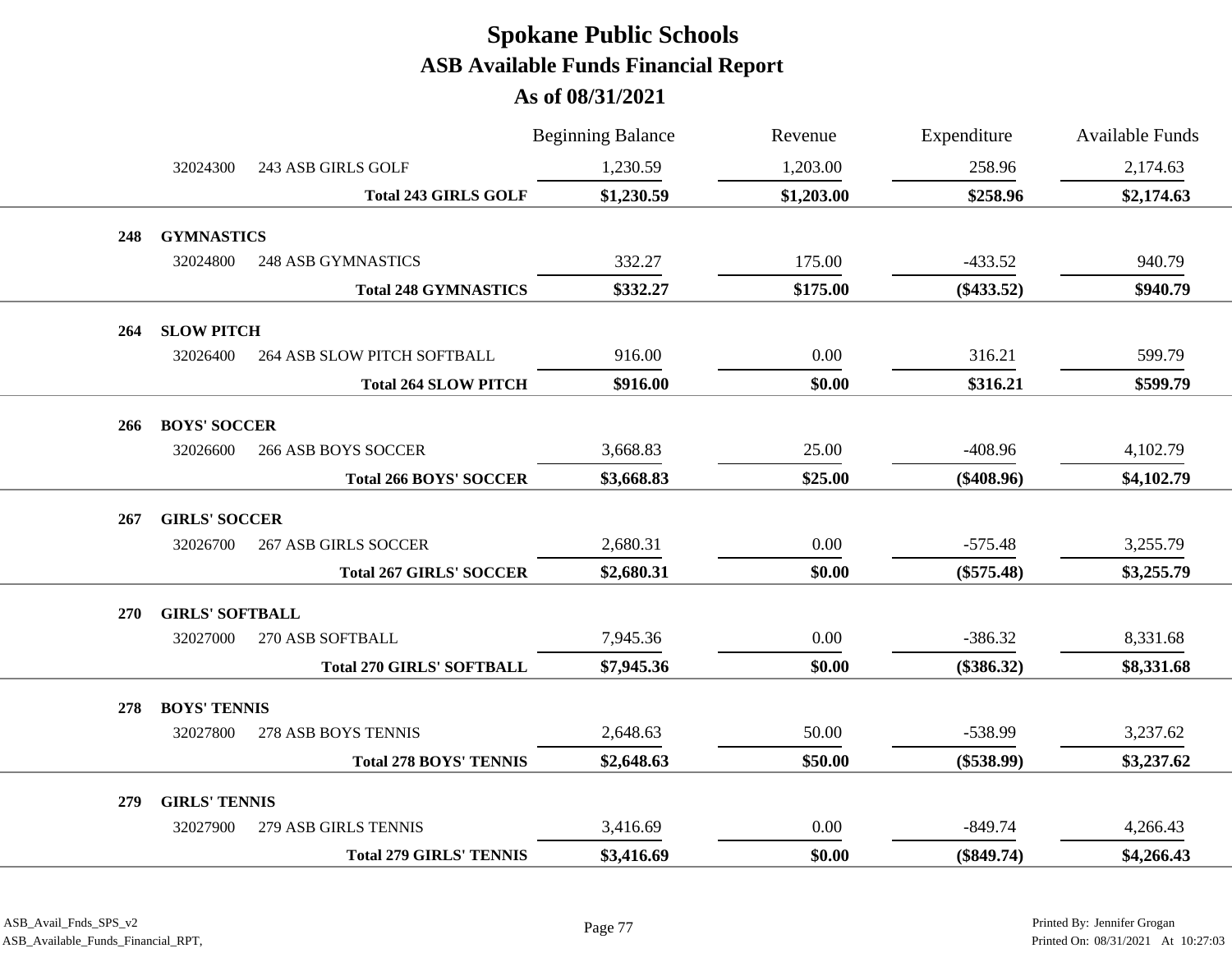|     |                          |                                    | <b>Beginning Balance</b> | Revenue     | Expenditure    | <b>Available Funds</b> |
|-----|--------------------------|------------------------------------|--------------------------|-------------|----------------|------------------------|
| 284 | <b>BOYS' TRACK</b>       |                                    |                          |             |                |                        |
|     | 32028400                 | <b>284 ASB BOYS TRACK</b>          | 2,430.12                 | 100.00      | $-393.46$      | 2,923.58               |
|     |                          | <b>Total 284 BOYS' TRACK</b>       | \$2,430.12               | \$100.00    | $(\$393.46)$   | \$2,923.58             |
| 285 | <b>GIRLS' TRACK</b>      |                                    |                          |             |                |                        |
|     | 32028500                 | <b>285 ASB GIRLS TRACK</b>         | 2,007.72                 | 60.00       | $-275.36$      | 2,343.08               |
|     |                          | <b>Total 285 GIRLS' TRACK</b>      | \$2,007.72               | \$60.00     | $(\$275.36)$   | \$2,343.08             |
| 290 | <b>GIRLS' VOLLEYBALL</b> |                                    |                          |             |                |                        |
|     | 32029000                 | 290 ASB VOLLEYBALL                 | 5,694.68                 | 4,075.00    | 1,232.12       | 8,537.56               |
|     |                          | <b>Total 290 GIRLS' VOLLEYBALL</b> | \$5,694.68               | \$4,075.00  | \$1,232.12     | \$8,537.56             |
|     |                          |                                    |                          |             |                |                        |
| 294 | <b>BOYS' WRESTLING</b>   |                                    |                          |             |                |                        |
|     | 32029400                 | <b>294 ASB WRESTLING</b>           | 83.00                    | 0.00        | $-1,342.22$    | 1,425.22               |
|     |                          | <b>Total 294 BOYS' WRESTLING</b>   | \$83.00                  | \$0.00      | $(\$1,342.22)$ | \$1,425.22             |
|     | 200                      | <b>ATHLETICS</b>                   | \$296,248.57             | \$12,538.52 | \$14,578.57    | \$294,208.52           |
| 312 | <b>DEBATE CLUB</b>       |                                    |                          |             |                |                        |
|     | 32031200                 | 312 ASB DEBATE                     | 0.00                     | 0.00        | 0.00           | 0.00                   |
|     |                          | <b>Total 312 DEBATE CLUB</b>       | \$0.00                   | \$0.00      | \$0.00         | \$0.00                 |
| 313 | <b>DECA CLUB</b>         |                                    |                          |             |                |                        |
|     | 32031300                 | 313 ASB DECA                       | 5,584.74                 | 640.00      | 1,476.88       | 4,747.86               |
|     |                          | <b>Total 313 DECA CLUB</b>         | \$5,584.74               | \$640.00    | \$1,476.88     | \$4,747.86             |
|     | <b>DECA STORE</b>        |                                    |                          |             |                |                        |
| 314 |                          | 314 ASB DECA STORE                 | 2,142.33                 | 3,755.00    | 3,569.41       | 2,327.92               |
|     | 32031400                 |                                    |                          |             |                |                        |

**315 DRAMA CLUB**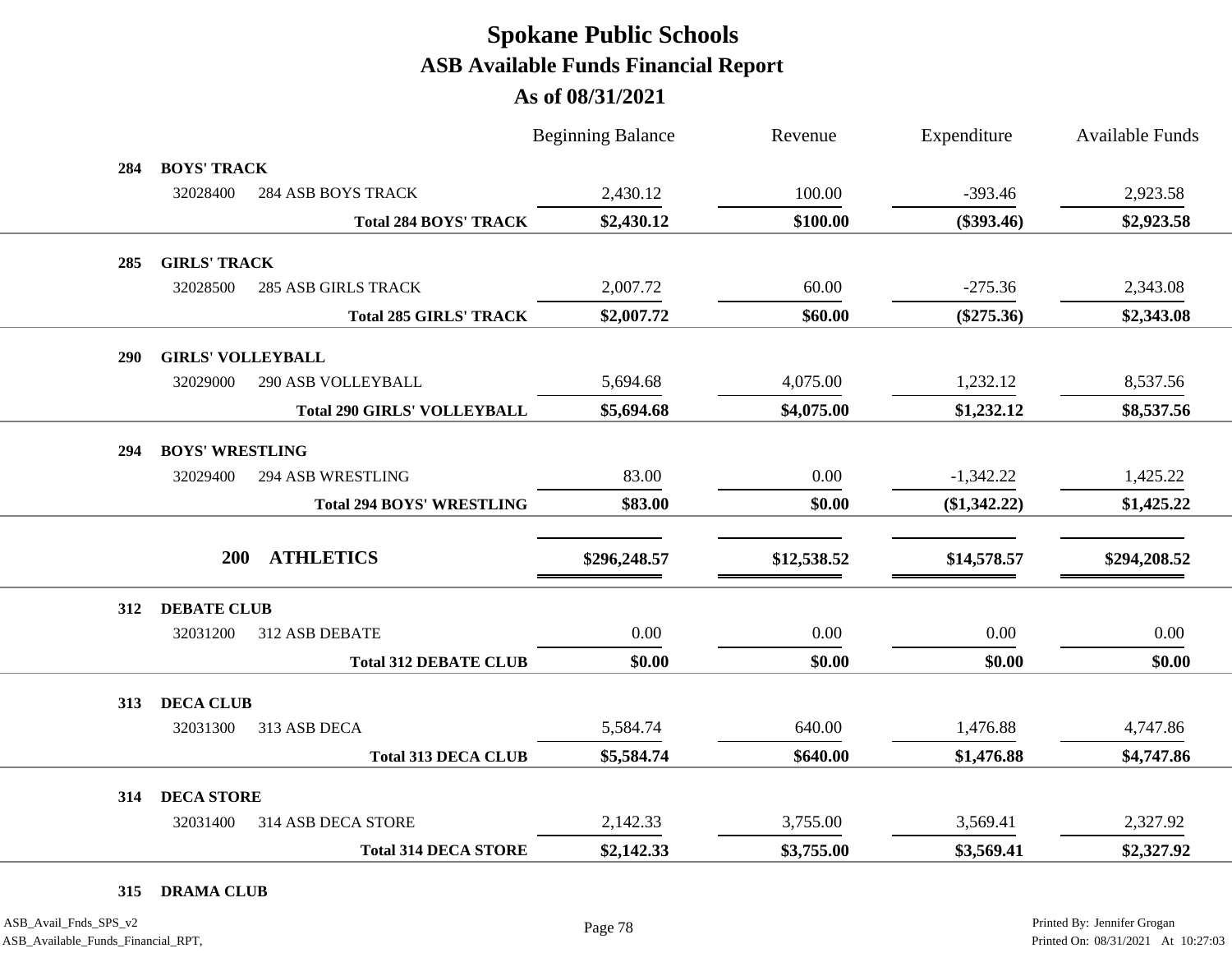|     |                              |                                                 | <b>Beginning Balance</b> | Revenue    | Expenditure | <b>Available Funds</b> |
|-----|------------------------------|-------------------------------------------------|--------------------------|------------|-------------|------------------------|
|     | 32031500                     | 315 ASB DRAMA                                   | 3,546.38                 | 0.00       | 34.80       | 3,511.58               |
|     |                              | <b>Total 315 DRAMA CLUB</b>                     | \$3,546.38               | \$0.00     | \$34.80     | \$3,511.58             |
| 323 | <b>HORTICULTURE</b>          |                                                 |                          |            |             |                        |
|     | 32032300                     | 323 ASB HORTICULTURE                            | 4,084.29                 | 1,413.00   | 226.42      | 5,270.87               |
|     |                              | <b>Total 323 HORTICULTURE</b>                   | \$4,084.29               | \$1,413.00 | \$226.42    | \$5,270.87             |
| 328 | <b>FCCLA</b>                 |                                                 |                          |            |             |                        |
|     | 32032800                     | 328 FCCLA CLUB                                  | 2,036.90                 | 40.00      | 0.58        | 2,076.32               |
|     |                              | <b>Total 328 FCCLA</b>                          | \$2,036.90               | \$40.00    | \$0.58      | \$2,076.32             |
| 329 |                              | PRO START - FOOD SERVICES CLUB                  |                          |            |             |                        |
|     | 32032900                     | 329 ASB FOOD SERVICE CLUB                       | 0.00                     | 0.00       | 0.00        | 0.00                   |
|     |                              | <b>Total 329 PRO START - FOOD SERVICES CLUB</b> | \$0.00                   | \$0.00     | \$0.00      | \$0.00                 |
| 334 | <b>SPANISH CLUB</b>          |                                                 |                          |            |             |                        |
|     | 32033400                     | 334 ASB SPANISH CLUB                            | $0.00\,$                 | 0.00       | 0.00        | $0.00\,$               |
|     |                              | <b>Total 334 SPANISH CLUB</b>                   | \$0.00                   | \$0.00     | \$0.00      | \$0.00                 |
| 335 | <b>FRENCH CLUB</b>           |                                                 |                          |            |             |                        |
|     | 32033500                     | 335 ASB WORLD LANGUAGES CLUB                    | 324.68                   | 0.00       | 0.00        | 324.68                 |
|     |                              | <b>Total 335 FRENCH CLUB</b>                    | \$324.68                 | \$0.00     | \$0.00      | \$324.68               |
| 354 | <b>BAGPIPE/DRUM CORP</b>     |                                                 |                          |            |             |                        |
|     | 32035400                     | 35400 BAGPIPE/DRUM CORP                         | 6,262.45                 | 200.00     | 951.94      | 5,510.51               |
|     |                              | <b>Total 354 BAGPIPE/DRUM CORP</b>              | \$6,262.45               | \$200.00   | \$951.94    | \$5,510.51             |
|     |                              |                                                 |                          |            |             |                        |
| 356 | <b>BAND CLUB</b><br>32035600 | 356 ASB BAND                                    | 51.17                    | 256.00     | 3.77        | 303.40                 |
|     |                              | <b>Total 356 BAND CLUB</b>                      | \$51.17                  | \$256.00   | \$3.77      | \$303.40               |
|     |                              |                                                 |                          |            |             |                        |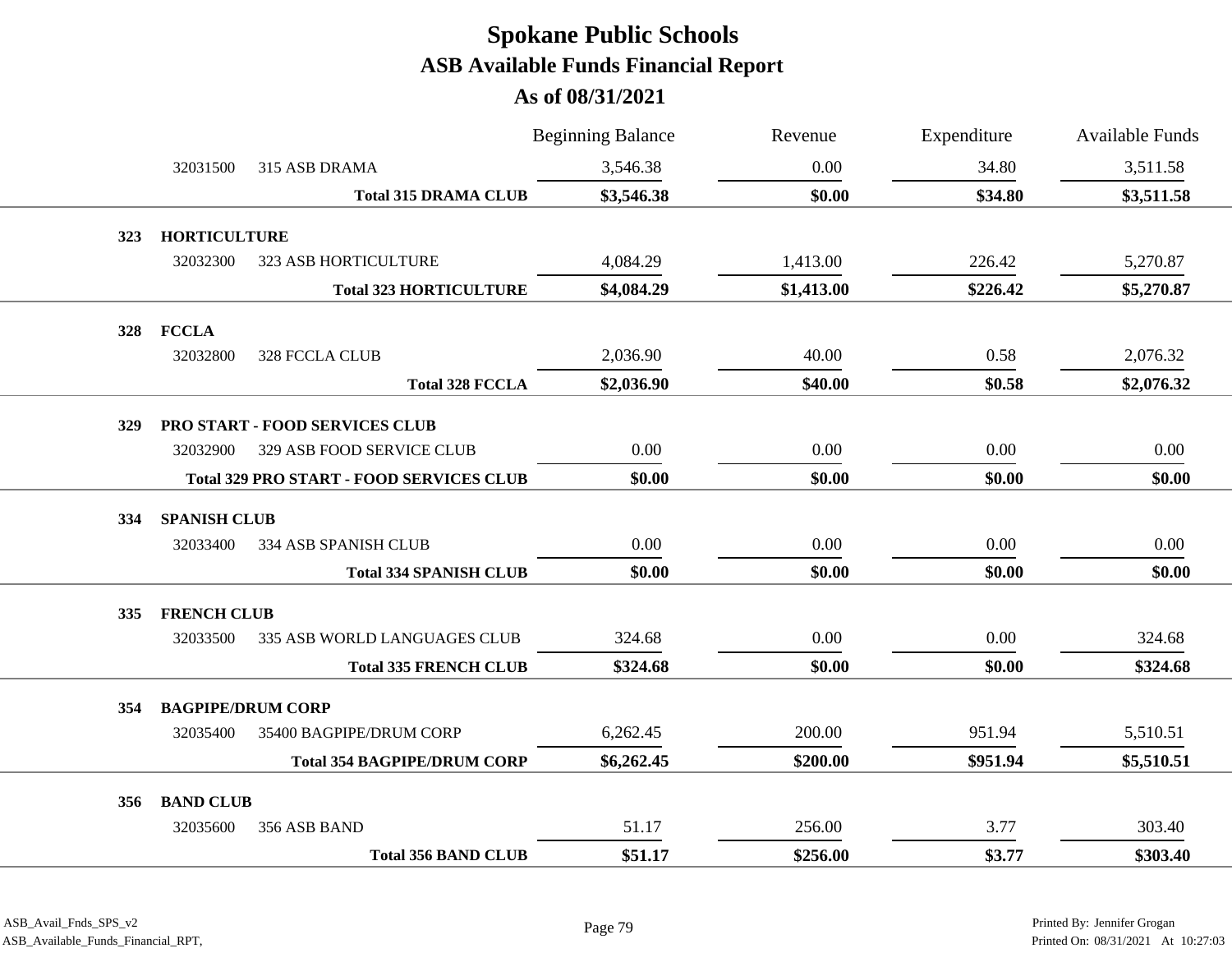|            |                      |                                         | <b>Beginning Balance</b> | Revenue  | Expenditure  | <b>Available Funds</b> |
|------------|----------------------|-----------------------------------------|--------------------------|----------|--------------|------------------------|
| 358        | <b>CHORAL CLUB</b>   |                                         |                          |          |              |                        |
|            | 32035800             | <b>358 ASB CHORAL</b>                   | 4,863.22                 | 807.00   | 968.68       | 4,701.54               |
|            |                      | <b>Total 358 CHORAL CLUB</b>            | \$4,863.22               | \$807.00 | \$968.68     | \$4,701.54             |
| 367        | <b>SPORTS MED</b>    |                                         |                          |          |              |                        |
|            | 32036700             | 367 ASB SPORTS MED CLUB                 | 0.00                     | 0.00     | 0.00         | 0.00                   |
|            |                      | <b>Total 367 SPORTS MED</b>             | \$0.00                   | \$0.00   | \$0.00       | \$0.00                 |
| 368        |                      | <b>CO-OPERATIVE CLUB</b>                |                          |          |              |                        |
|            | 32036800             | 368 ASB CO-OP                           | 0.00                     | 0.00     | 0.00         | 0.00                   |
|            |                      | <b>Total 368 CO-OPERATIVE CLUB</b>      | \$0.00                   | \$0.00   | \$0.00       | \$0.00                 |
| 378        |                      | <b>CHEFS/HOSPITALITY CLUB</b>           |                          |          |              |                        |
|            | 32037800             | 378 COOKING                             | 323.10                   | 0.00     | 0.00         | 323.10                 |
|            |                      | <b>Total 378 CHEFS/HOSPITALITY CLUB</b> | \$323.10                 | \$0.00   | \$0.00       | \$323.10               |
|            |                      |                                         |                          |          |              |                        |
| <b>390</b> | <b>CLASS OF 2020</b> |                                         |                          |          |              |                        |
|            | 32039000             | 39000 CLASS OF 2020                     | 3,866.33                 | 0.00     | 3,866.33     | 0.00                   |
|            |                      | <b>Total 390 CLASS OF 2020</b>          | \$3,866.33               | \$0.00   | \$3,866.33   | \$0.00                 |
| <b>391</b> | <b>CLASS OF 2021</b> |                                         |                          |          |              |                        |
|            | 32039100             | 39100 CLASS OF 2021                     | 175.00                   | 120.00   | $-1,497.05$  | 1,792.05               |
|            |                      | <b>Total 391 CLASS OF 2021</b>          | \$175.00                 | \$120.00 | (\$1,497.05) | \$1,792.05             |
| <b>392</b> | <b>CLASS OF 2022</b> |                                         |                          |          |              |                        |
|            | 32039200             | 392 ASB CLASS OF 2022                   | 1,429.82                 | 0.00     | $-500.00$    | 1,929.82               |
|            |                      | <b>Total 392 CLASS OF 2022</b>          | \$1,429.82               | \$0.00   | $(\$500.00)$ | \$1,929.82             |
| 393        | ASB CLASS 2023       |                                         |                          |          |              |                        |
|            | 32039300             | 393 ASB CLASS OF 2023                   | 0.00                     | 81.31    | $-200.00$    | 281.31                 |
|            |                      | Total 393 ASB CLASS 2023                | \$0.00                   | \$81.31  | $(\$200.00)$ | \$281.31               |
|            |                      |                                         |                          |          |              |                        |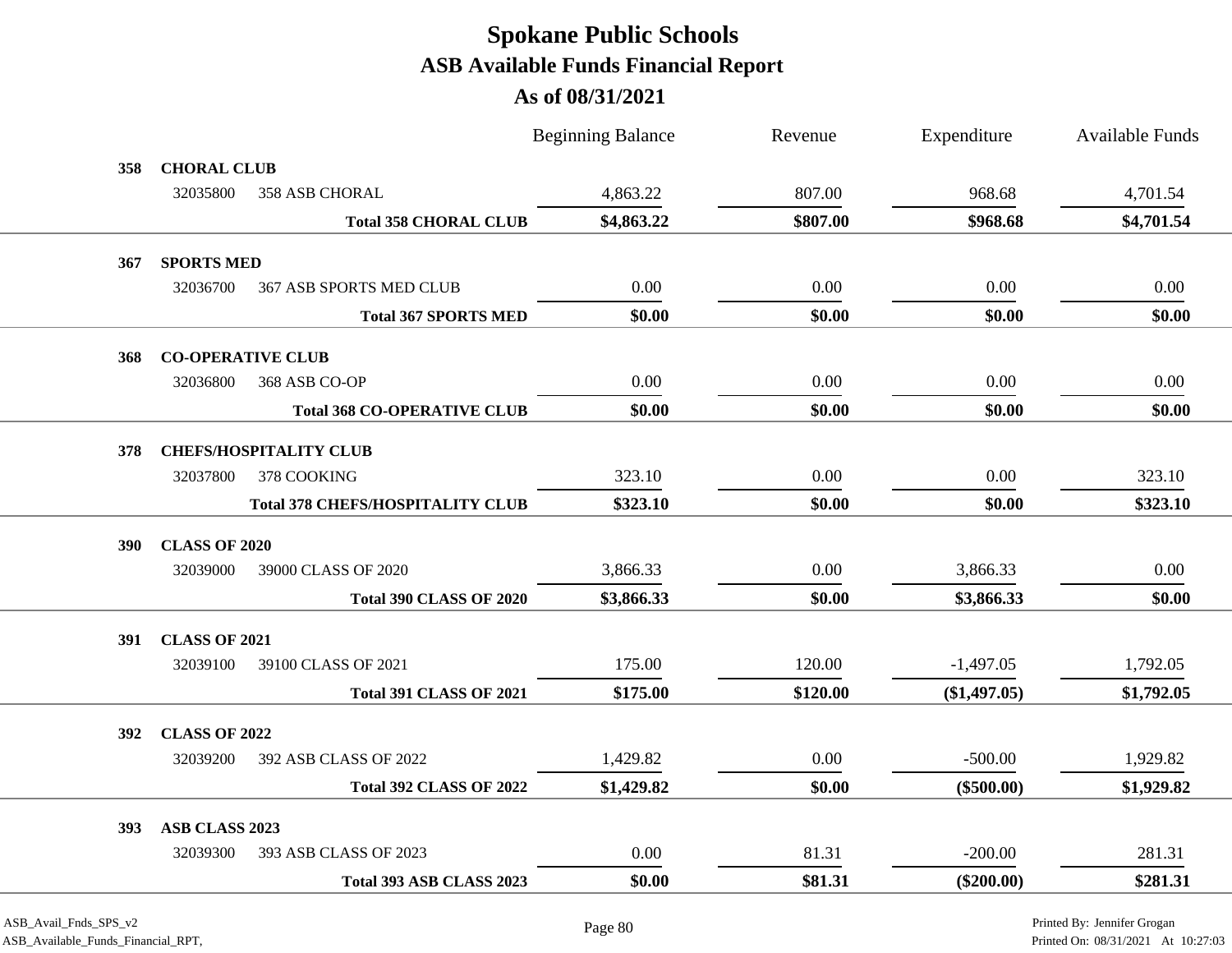|     |                            |                                    | <b>Beginning Balance</b> | Revenue    | Expenditure  | <b>Available Funds</b> |
|-----|----------------------------|------------------------------------|--------------------------|------------|--------------|------------------------|
| 394 | ASB CLASS 2024             |                                    |                          |            |              |                        |
|     | 32039400                   | 394 ASB CLASS OF 2024              | 0.00                     | 0.00       | $-200.00$    | 200.00                 |
|     |                            | Total 394 ASB CLASS 2024           | \$0.00                   | \$0.00     | $(\$200.00)$ | \$200.00               |
| 397 | ASB CLASS 2027             |                                    |                          |            |              |                        |
|     | 32039700                   | 397 ASB CLASS OF 2027              | 0.00                     | 0.00       | 0.00         | 0.00                   |
|     |                            | Total 397 ASB CLASS 2027           | \$0.00                   | \$0.00     | \$0.00       | \$0.00                 |
| 398 | <b>ASB CLASS 2018</b>      |                                    |                          |            |              |                        |
|     | 32039800                   | 398 ASB CLASS OF 2018              | 0.00                     | 0.00       | 0.00         | 0.00                   |
|     |                            | Total 398 ASB CLASS 2018           | \$0.00                   | \$0.00     | \$0.00       | \$0.00                 |
|     |                            |                                    |                          |            |              |                        |
| 399 | ASB CLASS 2019<br>32039900 | 39900 CLASS OF 2019                | 0.00                     | 0.00       | 0.00         | 0.00                   |
|     |                            | Total 399 ASB CLASS 2019           | \$0.00                   | \$0.00     | \$0.00       | \$0.00                 |
|     |                            |                                    |                          |            |              |                        |
|     | 300                        | <b>CLASS</b>                       | \$34,690.41              | \$7,312.31 | \$8,701.76   | \$33,300.96            |
| 402 | <b>ASB LITERARY CLUB</b>   |                                    |                          |            |              |                        |
|     | 32040200                   | <b>402 DUMBLEDORES ARMY</b>        | 3.70                     | 0.00       | 0.00         | 3.70                   |
|     |                            | <b>Total 402 ASB LITERARY CLUB</b> | \$3.70                   | \$0.00     | \$0.00       | \$3.70                 |
| 404 | <b>ASB GAME CLUB</b>       |                                    |                          |            |              |                        |
|     | 32040400                   | 404 HIGHLAND GAMING SOCIETY        | 0.73                     | 0.00       | 0.00         | 0.73                   |
|     |                            | <b>Total 404 ASB GAME CLUB</b>     | \$0.73                   | \$0.00     | \$0.00       | \$0.73                 |
| 405 | <b>ASB DIY CLUB</b>        |                                    |                          |            |              |                        |
|     | 32040500                   | 40500 DIY CLUB                     | 22.32                    | 0.00       | 22.32        | 0.00                   |
|     |                            | <b>Total 405 ASB DIY CLUB</b>      | \$22.32                  | \$0.00     | \$22.32      | \$0.00                 |
|     |                            |                                    |                          |            |              |                        |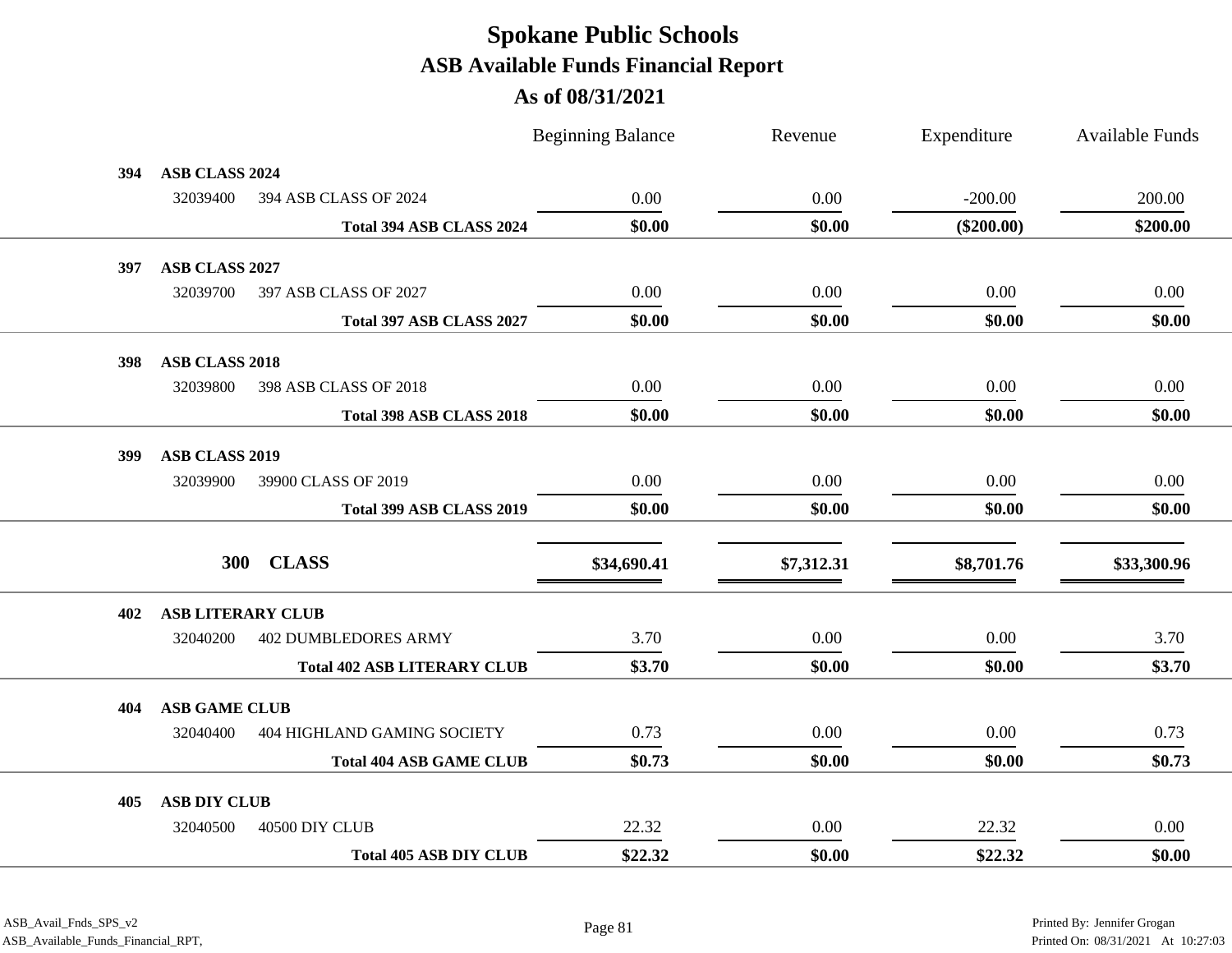|     |                         |                                     | <b>Beginning Balance</b> | Revenue    | Expenditure | Available Funds |
|-----|-------------------------|-------------------------------------|--------------------------|------------|-------------|-----------------|
| 407 | <b>ASB SCIENCE CLUB</b> |                                     |                          |            |             |                 |
|     | 32040700                | <b>407 ASB SCIENCE CLUB</b>         | 0.00                     | 0.00       | 0.00        | 0.00            |
|     |                         | <b>Total 407 ASB SCIENCE CLUB</b>   | \$0.00                   | \$0.00     | \$0.00      | \$0.00          |
| 415 | <b>ASB CHEERLEADERS</b> |                                     |                          |            |             |                 |
|     | 32041500                | <b>415 ASB CHEERLEADERS</b>         | 159.75                   | 6,886.21   | 1,862.14    | 5,183.82        |
|     |                         | <b>Total 415 ASB CHEERLEADERS</b>   | \$159.75                 | \$6,886.21 | \$1,862.14  | \$5,183.82      |
| 426 |                         | <b>WA DRUG FREE YOUTH</b>           |                          |            |             |                 |
|     | 32042600                | 426 SP DRUG-FREE                    | 420.72                   | 0.00       | 68.84       | 351.88          |
|     |                         | <b>Total 426 WA DRUG FREE YOUTH</b> | \$420.72                 | \$0.00     | \$68.84     | \$351.88        |
| 434 |                         | <b>ASB KNOWLEDGE BOWL</b>           |                          |            |             |                 |
|     | 32043400                | 434 ASB KNOWLEDGE BOWL              | 0.00                     | 0.00       | 0.00        | 0.00            |
|     |                         | <b>Total 434 ASB KNOWLEDGE BOWL</b> | \$0.00                   | \$0.00     | \$0.00      | \$0.00          |
|     |                         |                                     |                          |            |             |                 |
| 435 | <b>ASB SPAM</b>         |                                     |                          |            |             |                 |
|     | 32043500                | 435 ASB SPAM                        | 38.34                    | 0.00       | 0.00        | 38.34           |
|     |                         | <b>Total 435 ASB SPAM</b>           | \$38.34                  | \$0.00     | \$0.00      | \$38.34         |
| 437 | <b>ASB LETTER CLUB</b>  |                                     |                          |            |             |                 |
|     | 32043700                | <b>437 ASB LETTER CLUB ACCOUNT</b>  | 3.54                     | 0.00       | 0.00        | 3.54            |
|     |                         | <b>Total 437 ASB LETTER CLUB</b>    | \$3.54                   | \$0.00     | \$0.00      | \$3.54          |
| 444 | <b>ASB PHOTO CLUB</b>   |                                     |                          |            |             |                 |
|     | 32044400                | 444 ASB PHOTO CLUB                  | 0.07                     | 0.00       | 0.00        | 0.07            |
|     |                         | <b>Total 444 ASB PHOTO CLUB</b>     | \$0.07                   | \$0.00     | \$0.00      | \$0.07          |
| 448 | <b>WOOD CLUB</b>        |                                     |                          |            |             |                 |
|     | 32044800                | 44800 WORLD WIDE WOODWORKING        | 0.00                     | 0.00       | 0.00        | 0.00            |
|     |                         | <b>Total 448 WOOD CLUB</b>          | \$0.00                   | \$0.00     | \$0.00      | \$0.00          |
|     |                         |                                     |                          |            |             |                 |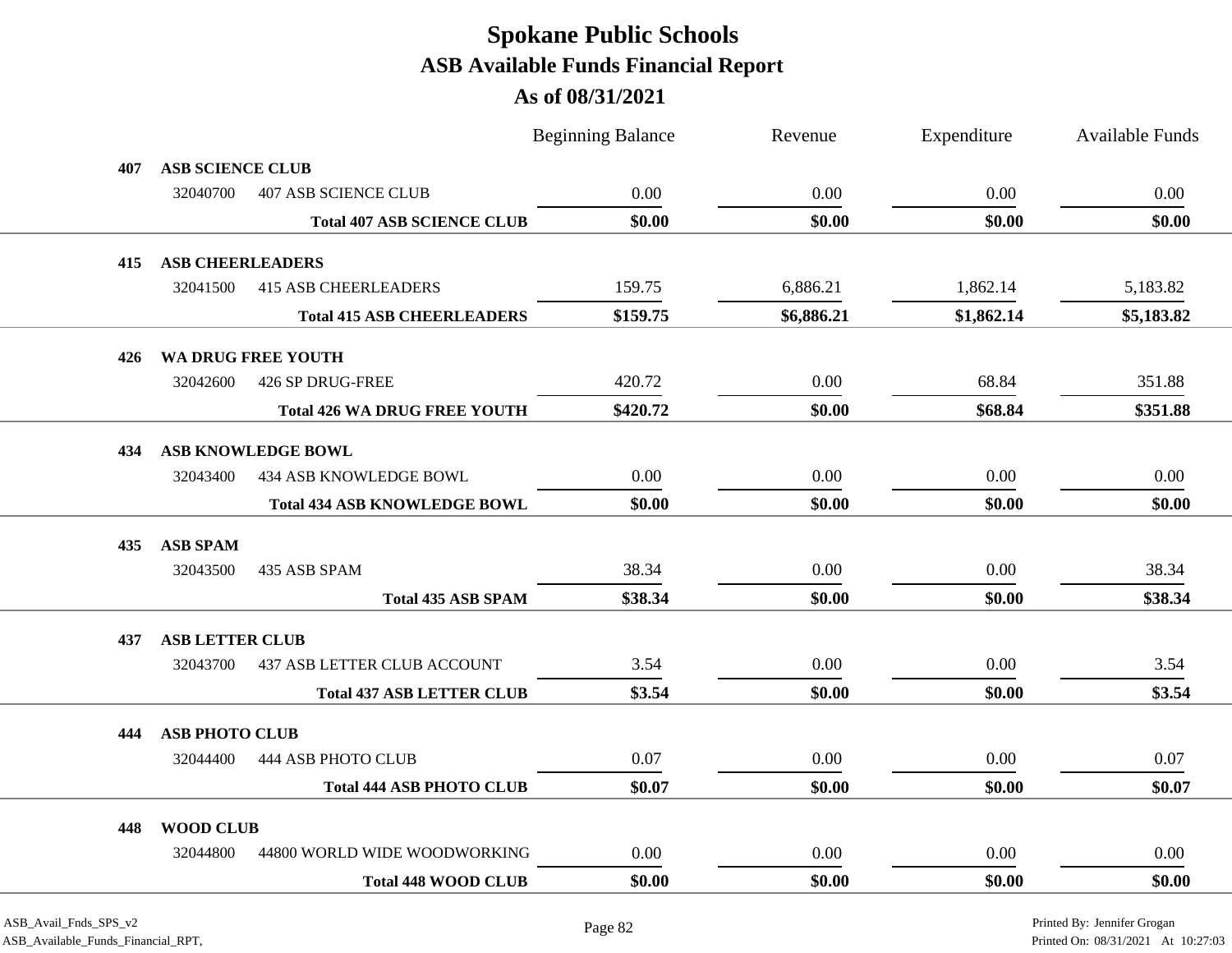|     |                         |                                        | <b>Beginning Balance</b> | Revenue    | Expenditure | <b>Available Funds</b> |  |  |  |
|-----|-------------------------|----------------------------------------|--------------------------|------------|-------------|------------------------|--|--|--|
| 462 | <b>ROBOTICS CLUB</b>    |                                        |                          |            |             |                        |  |  |  |
|     | 32046200                | <b>46200 ROBOTICS CLUB</b>             | 0.00                     | 0.00       | 0.00        | 0.00                   |  |  |  |
|     |                         | <b>Total 462 ROBOTICS CLUB</b>         | \$0.00                   | \$0.00     | \$0.00      | \$0.00                 |  |  |  |
| 463 | <b>LILAC CORONATION</b> |                                        |                          |            |             |                        |  |  |  |
|     | 32046300                | <b>463 ASB LILAC CORONATION</b>        | 0.00                     | 0.00       | 0.00        | 0.00                   |  |  |  |
|     |                         | <b>Total 463 LILAC CORONATION</b>      | \$0.00                   | \$0.00     | \$0.00      | \$0.00                 |  |  |  |
| 470 |                         | <b>HONOR SOCIETY</b>                   |                          |            |             |                        |  |  |  |
|     | 32047000                | 470 ASB HONOR SOCIETY                  | 1,127.55                 | 40.00      | 43.60       | 1,123.95               |  |  |  |
|     |                         | <b>Total 470 HONOR SOCIETY</b>         | \$1,127.55               | \$40.00    | \$43.60     | \$1,123.95             |  |  |  |
| 473 |                         | <b>GAY-STRAIGHT ALLIANCE</b>           |                          |            |             |                        |  |  |  |
|     | 32047300                | 47300 GAY-STRAIGHT ALLIANCE            | 9.08                     | 0.00       | 0.00        | 9.08                   |  |  |  |
|     |                         | <b>Total 473 GAY-STRAIGHT ALLIANCE</b> | \$9.08                   | \$0.00     | \$0.00      | \$9.08                 |  |  |  |
| 474 |                         | <b>SERVICE LEARNING CLUB</b>           |                          |            |             |                        |  |  |  |
|     | 32047400                | 47400 SERVICE LEARNING CLUB            | 88.00                    | 0.00       | 0.00        | 88.00                  |  |  |  |
|     |                         | <b>Total 474 SERVICE LEARNING CLUB</b> | \$88.00                  | \$0.00     | \$0.00      | \$88.00                |  |  |  |
| 476 | <b>MULTI CULTURAL</b>   |                                        |                          |            |             |                        |  |  |  |
|     | 32047600                | <b>476 ASB GENSHIKEN CLUB</b>          | 0.00                     | 0.00       | 0.00        | 0.00                   |  |  |  |
|     |                         | <b>Total 476 MULTI CULTURAL</b>        | \$0.00                   | \$0.00     | \$0.00      | \$0.00                 |  |  |  |
| 477 | <b>ASB DANCE</b>        |                                        |                          |            |             |                        |  |  |  |
|     | 32047700                | 477 ASB DANCE                          | 8,225.55                 | 5,037.28   | 4,197.74    | 9,065.09               |  |  |  |
|     |                         | <b>Total 477 ASB DANCE</b>             | \$8,225.55               | \$5,037.28 | \$4,197.74  | \$9,065.09             |  |  |  |
|     |                         |                                        |                          |            |             |                        |  |  |  |
| 485 | <b>ASB BOOK CLUB</b>    | <b>485 ASB BOOKCLUB</b>                | 0.00                     | 0.00       | 0.00        | 0.00                   |  |  |  |
|     | 32048500                |                                        |                          |            |             |                        |  |  |  |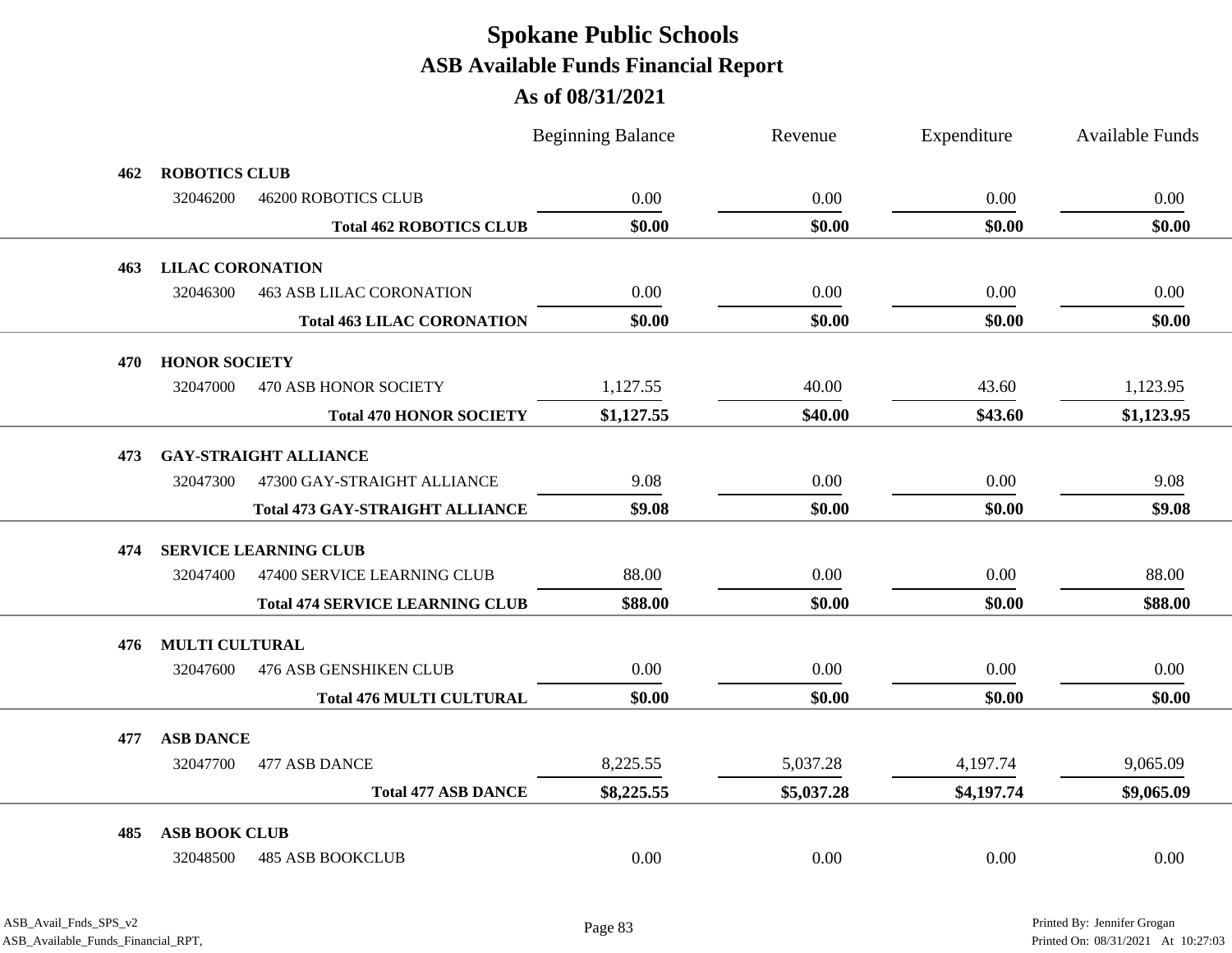### **As of 08/31/2021**

|                              |                                            | <b>Beginning Balance</b> | Revenue     | Expenditure | <b>Available Funds</b> |
|------------------------------|--------------------------------------------|--------------------------|-------------|-------------|------------------------|
|                              | <b>Total 485 ASB BOOK CLUB</b>             | \$0.00                   | \$0.00      | \$0.00      | \$0.00                 |
|                              | 400 CLUBS                                  | \$10,099.35              | \$11,963.49 | \$6,194.64  | \$15,868.20            |
| 408<br>THE COMMUNITY SCHOOL  |                                            |                          |             |             |                        |
| <b>ASB GENERAL</b><br>104    |                                            |                          |             |             |                        |
| 40810400                     | 104 ASB GENERAL                            | 18,964.02                | 479.84      | 3,088.61    | 16,355.25              |
|                              | <b>Total 104 ASB GENERAL</b>               | \$18,964.02              | \$479.84    | \$3,088.61  | \$16,355.25            |
| 170                          | ASB ALL SCHOOL FUNDRAISER                  |                          |             |             |                        |
| 40817000                     | <b>408 ASB ALL SCHOOL FUNDRAISER</b>       | 396.00                   | 98.19       | 0.00        | 494.19                 |
|                              | <b>Total 170 ASB ALL SCHOOL FUNDRAISER</b> | \$396.00                 | \$98.19     | \$0.00      | \$494.19               |
|                              |                                            |                          |             |             |                        |
| <b>100</b>                   | <b>GENERAL ASB</b>                         | \$19,360.02              | \$578.03    | \$3,088.61  | \$16,849.44            |
| <b>CLASS OF 2020</b><br>390  |                                            |                          |             |             |                        |
| 40839000                     | 39000 CLASS OF 2020                        | 177.36                   | $0.00\,$    | $0.00\,$    | 177.36                 |
|                              | <b>Total 390 CLASS OF 2020</b>             | \$177.36                 | \$0.00      | \$0.00      | \$177.36               |
| <b>ASB CLASS 2019</b><br>399 |                                            |                          |             |             |                        |
| 40839900                     | 39900 CLASS OF 2019                        | 323.04                   | 0.00        | 0.00        | 323.04                 |
|                              | Total 399 ASB CLASS 2019                   | \$323.04                 | \$0.00      | \$0.00      | \$323.04               |
|                              |                                            |                          |             |             |                        |
| 300                          | <b>CLASS</b>                               | \$500.40                 | \$0.00      | \$0.00      | \$500.40               |
| <b>ASB CHESS CLUB</b><br>423 |                                            |                          |             |             |                        |
| 40842300                     | <b>408 ASB CHESS CLUB</b>                  | 172.19                   | 0.00        | 0.00        | 172.19                 |
|                              | <b>Total 423 ASB CHESS CLUB</b>            | \$172.19                 | \$0.00      | \$0.00      | \$172.19               |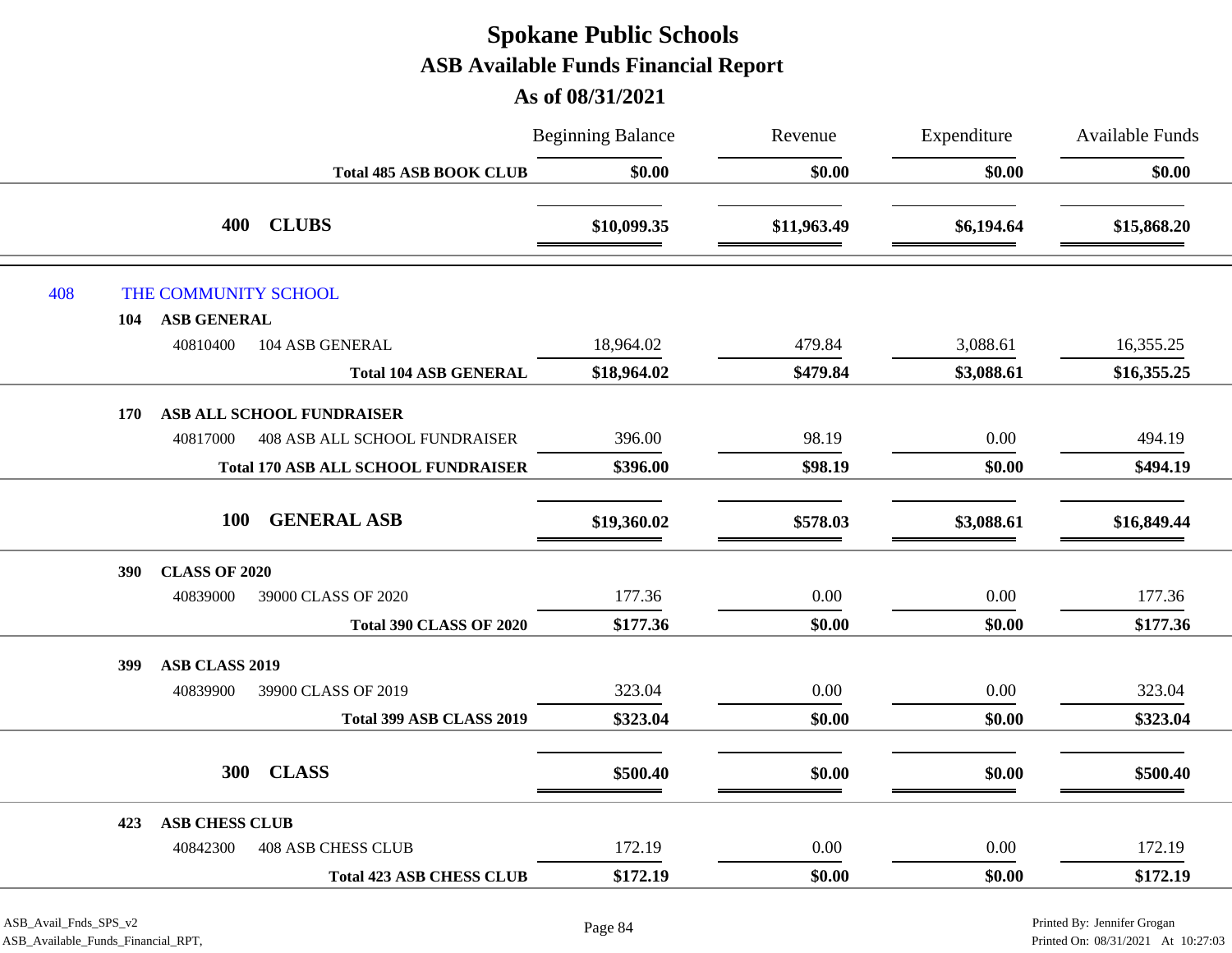|     |                      |                                              | <b>Beginning Balance</b> | Revenue | Expenditure | <b>Available Funds</b> |
|-----|----------------------|----------------------------------------------|--------------------------|---------|-------------|------------------------|
| 424 | <b>STEM CLUB</b>     |                                              |                          |         |             |                        |
|     | 40842400             | 424 DISCOVERY CLUB (STEM)                    | 380.23                   | 0.00    | 0.00        | 380.23                 |
|     |                      | <b>Total 424 STEM CLUB</b>                   | \$380.23                 | \$0.00  | \$0.00      | \$380.23               |
|     |                      | 400 CLUBS                                    | \$552.42                 | \$0.00  | \$0.00      | \$552.42               |
| 470 | <b>SKILLS CENTER</b> |                                              |                          |         |             |                        |
| 102 | <b>ASB RESERVE</b>   |                                              |                          |         |             |                        |
|     | 47010200             | <b>102 ASB RESERVE</b>                       | $0.00\,$                 | 0.00    | 0.00        | 0.00                   |
|     |                      | <b>Total 102 ASB RESERVE</b>                 | \$0.00                   | \$0.00  | \$0.00      | \$0.00                 |
| 104 | <b>ASB GENERAL</b>   |                                              |                          |         |             |                        |
|     | 47010400             | 104 ASB GENERAL                              | 2,957.85                 | 0.00    | 0.00        | 2,957.85               |
|     |                      | <b>Total 104 ASB GENERAL</b>                 | \$2,957.85               | \$0.00  | \$0.00      | \$2,957.85             |
|     | 100                  | <b>GENERAL ASB</b>                           | \$2,957.85               | \$0.00  | \$0.00      | \$2,957.85             |
| 364 |                      | <b>ASB ENERGY &amp; POWER CLUB</b>           |                          |         |             |                        |
|     | 47036400             | 364 ASB ENERGY & POWER CLUB                  | $0.00\,$                 | 0.00    | 0.00        | 0.00                   |
|     |                      | <b>Total 364 ASB ENERGY &amp; POWER CLUB</b> | \$0.00                   | \$0.00  | \$0.00      | \$0.00                 |
| 366 |                      | <b>ASB PHARMACY TECH CLUB</b>                |                          |         |             |                        |
|     | 47036600             | <b>366 ASB PHARMACY TECH</b>                 | 0.00                     | 0.00    | 0.00        | 0.00                   |
|     |                      | <b>Total 366 ASB PHARMACY TECH CLUB</b>      | \$0.00                   | \$0.00  | \$0.00      | \$0.00                 |
| 369 |                      | <b>HEALTH OCCUPATIONS</b>                    |                          |         |             |                        |
|     | 47036900             | 369 HEALTH OCCUPATIONS STUDENT               | 0.00                     | 0.00    | 0.00        | 0.00                   |
|     |                      | <b>Total 369 HEALTH OCCUPATIONS</b>          | \$0.00                   | \$0.00  | \$0.00      | \$0.00                 |
|     |                      |                                              |                          |         |             |                        |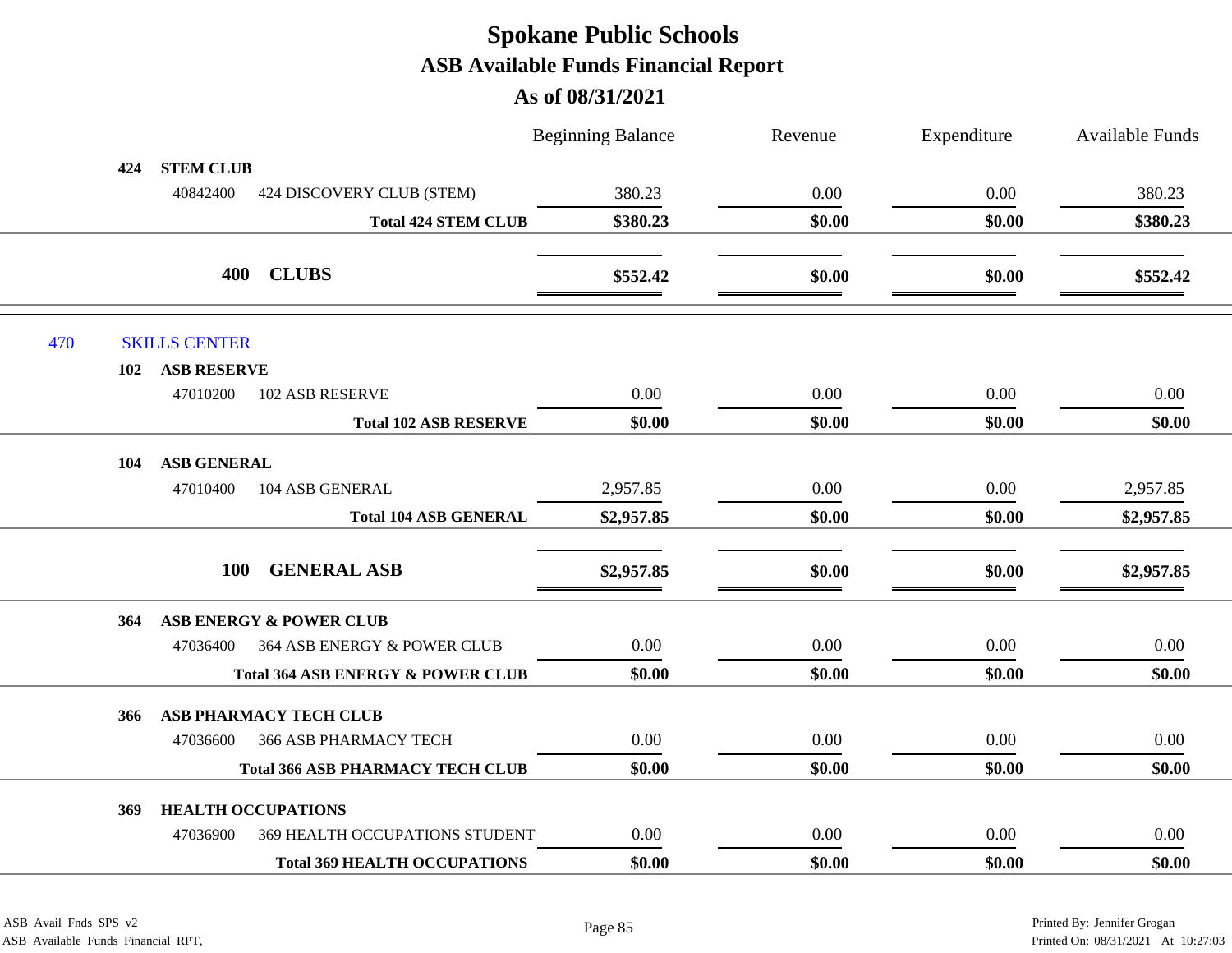|     |                          |                                          | <b>Beginning Balance</b> | Revenue | Expenditure | <b>Available Funds</b> |  |  |
|-----|--------------------------|------------------------------------------|--------------------------|---------|-------------|------------------------|--|--|
| 371 | <b>COSMETOLOGY</b>       |                                          |                          |         |             |                        |  |  |
|     | 47037100                 | 371 COSMETOLOGY                          | 0.00                     | 0.00    | 0.00        | 0.00                   |  |  |
|     |                          | <b>Total 371 COSMETOLOGY</b>             | \$0.00                   | \$0.00  | \$0.00      | \$0.00                 |  |  |
| 372 |                          | PROJECT MANAGEMENT                       |                          |         |             |                        |  |  |
|     | 47037200                 | 372 PROJECT MANAGEMENT                   | 103.00                   | 0.00    | 0.00        | 103.00                 |  |  |
|     |                          | <b>Total 372 PROJECT MANAGEMENT</b>      | \$103.00                 | \$0.00  | \$0.00      | \$103.00               |  |  |
| 374 | ASB CRIMINAL JUSTICE     |                                          |                          |         |             |                        |  |  |
|     | 47037400                 | <b>470 ASB CRIMINAL JUSTICE</b>          | 0.00                     | 0.00    | 0.00        | 0.00                   |  |  |
|     |                          | <b>Total 374 ASB CRIMINAL JUSTICE</b>    | \$0.00                   | \$0.00  | \$0.00      | \$0.00                 |  |  |
| 375 | <b>ASB MEDICAL</b>       |                                          |                          |         |             |                        |  |  |
|     | 47037500                 | 375 ASB MEDICAL                          | 0.00                     | 0.00    | 0.00        | 0.00                   |  |  |
|     |                          | <b>Total 375 ASB MEDICAL</b>             | \$0.00                   | \$0.00  | \$0.00      | \$0.00                 |  |  |
|     |                          |                                          |                          |         |             |                        |  |  |
| 376 |                          | TV ANIMATION TECHNOLOGY                  |                          |         |             |                        |  |  |
|     | 47037600                 | 376 ASB TV/ANIMATION TECHNOLOG           | 0.00                     | 0.00    | 0.00        | 0.00                   |  |  |
|     |                          | <b>Total 376 TV ANIMATION TECHNOLOGY</b> | \$0.00                   | \$0.00  | \$0.00      | \$0.00                 |  |  |
| 377 | <b>SKILLS USA</b>        |                                          |                          |         |             |                        |  |  |
|     | 47037700                 | 377 ASB SKILLS USA                       | 323.84                   | 0.00    | 0.00        | 323.84                 |  |  |
|     |                          | <b>Total 377 SKILLS USA</b>              | \$323.84                 | \$0.00  | \$0.00      | \$323.84               |  |  |
| 378 |                          | <b>CHEFS/HOSPITALITY CLUB</b>            |                          |         |             |                        |  |  |
|     | 47037800                 | <b>378 ASB CULINARY ARTS</b>             | 0.00                     | 0.00    | 0.00        | 0.00                   |  |  |
|     |                          | <b>Total 378 CHEFS/HOSPITALITY CLUB</b>  | \$0.00                   | \$0.00  | \$0.00      | \$0.00                 |  |  |
| 379 | <b>CONSTRUCTION CLUB</b> |                                          |                          |         |             |                        |  |  |
|     | 47037900                 | 379 ASB CONSTRUCTION                     | 0.00                     | 0.00    | 0.00        | 0.00                   |  |  |
|     |                          | <b>Total 379 CONSTRUCTION CLUB</b>       | \$0.00                   | \$0.00  | \$0.00      | \$0.00                 |  |  |
|     |                          |                                          |                          |         |             |                        |  |  |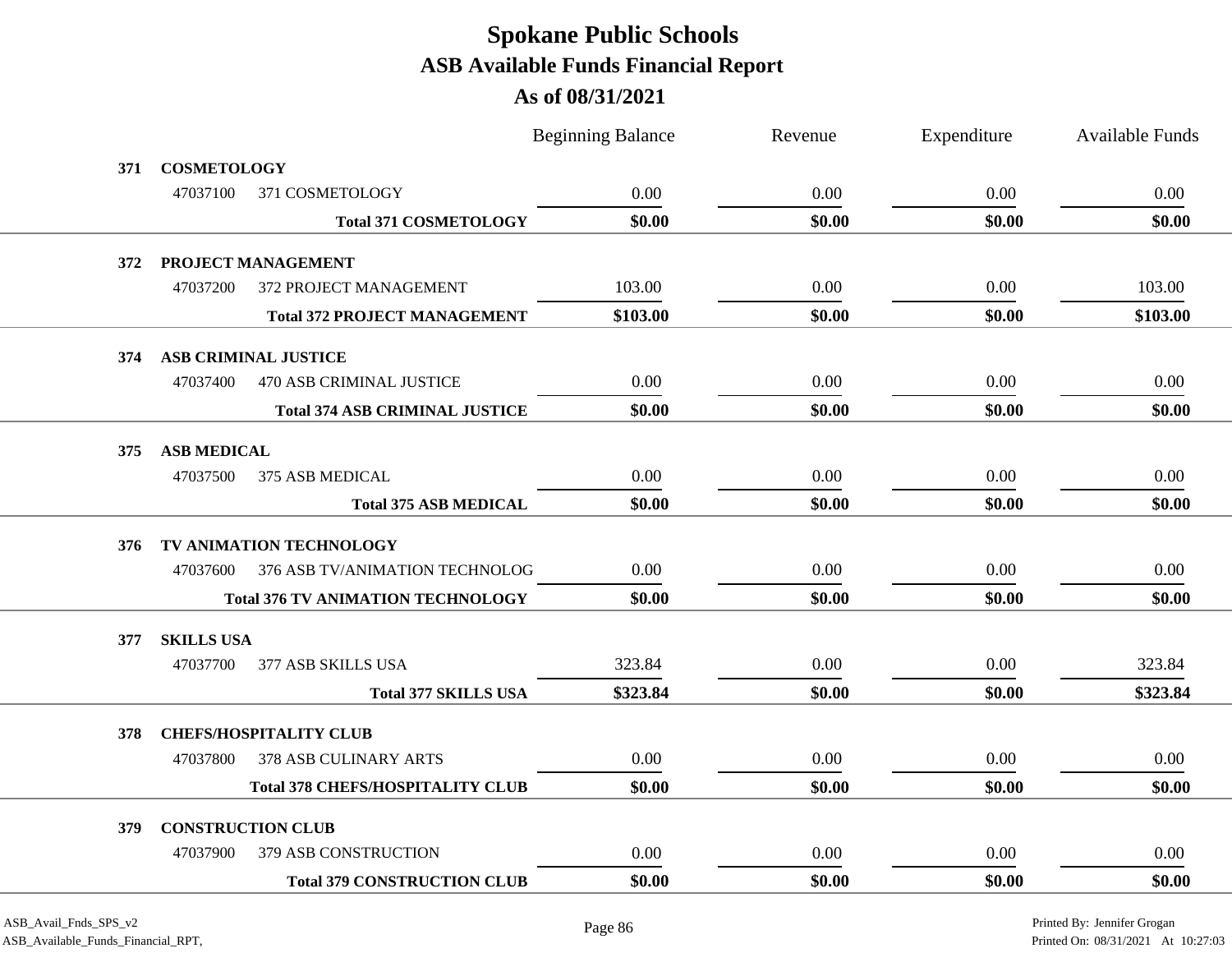|            |                        |                                       | <b>Beginning Balance</b> | Revenue | Expenditure | Available Funds |  |
|------------|------------------------|---------------------------------------|--------------------------|---------|-------------|-----------------|--|
| 381        | <b>WELDING CLUB</b>    |                                       |                          |         |             |                 |  |
|            | 47038100               | 381 ASB WELDING                       | $0.00\,$                 | 0.00    | 0.00        | 0.00            |  |
|            |                        | <b>Total 381 WELDING CLUB</b>         | \$0.00                   | \$0.00  | \$0.00      | \$0.00          |  |
| 382        | <b>ASB COMPUTER</b>    |                                       |                          |         |             |                 |  |
|            | 47038200               | 382 ASB DIGITAL GAME/WEB DESIG        | 0.00                     | 0.00    | 0.00        | 0.00            |  |
|            |                        | <b>Total 382 ASB COMPUTER</b>         | \$0.00                   | \$0.00  | \$0.00      | \$0.00          |  |
| <b>383</b> |                        | <b>ASB COLLISION REPAIR</b>           |                          |         |             |                 |  |
|            | 47038300               | 383 ASB COLLISION REPAIR              | 0.00                     | 0.00    | 0.00        | 0.00            |  |
|            |                        | <b>Total 383 ASB COLLISION REPAIR</b> | \$0.00                   | \$0.00  | \$0.00      | \$0.00          |  |
| 384        | <b>ASB DENTAL</b>      |                                       |                          |         |             |                 |  |
|            | 47038400               | 384 ASB DENTAL                        | 0.00                     | 0.00    | 0.00        | $0.00\,$        |  |
|            |                        | <b>Total 384 ASB DENTAL</b>           | \$0.00                   | \$0.00  | \$0.00      | \$0.00          |  |
| 385        | <b>ASB GRAPHICS</b>    |                                       |                          |         |             |                 |  |
|            | 47038500               | <b>385 ASB GRAPHICS</b>               | 110.00                   | 0.00    | 0.00        | 110.00          |  |
|            |                        | <b>Total 385 ASB GRAPHICS</b>         | \$110.00                 | \$0.00  | \$0.00      | \$110.00        |  |
| 386        | <b>ASB PRE-NURSING</b> |                                       |                          |         |             |                 |  |
|            | 47038600               | 386 ASB PRE-NURSING                   | 0.00                     | 0.00    | 0.00        | 0.00            |  |
|            |                        | <b>Total 386 ASB PRE-NURSING</b>      | \$0.00                   | \$0.00  | \$0.00      | \$0.00          |  |
| 387        | <b>AUTO TECHNOLOGY</b> |                                       |                          |         |             |                 |  |
|            | 47038700               | <b>387 ASB TECHNOLOGY</b>             | 0.00                     | 0.00    | 0.00        | $0.00\,$        |  |
|            |                        | <b>Total 387 AUTO TECHNOLOGY</b>      | \$0.00                   | \$0.00  | \$0.00      | \$0.00          |  |
|            |                        |                                       |                          |         |             |                 |  |
| 388        | <b>VETERINARY ASST</b> | <b>388 VETERINARY ASST</b>            | 0.00                     | 0.00    | 0.00        | 0.00            |  |
|            | 47038800               |                                       |                          |         |             |                 |  |